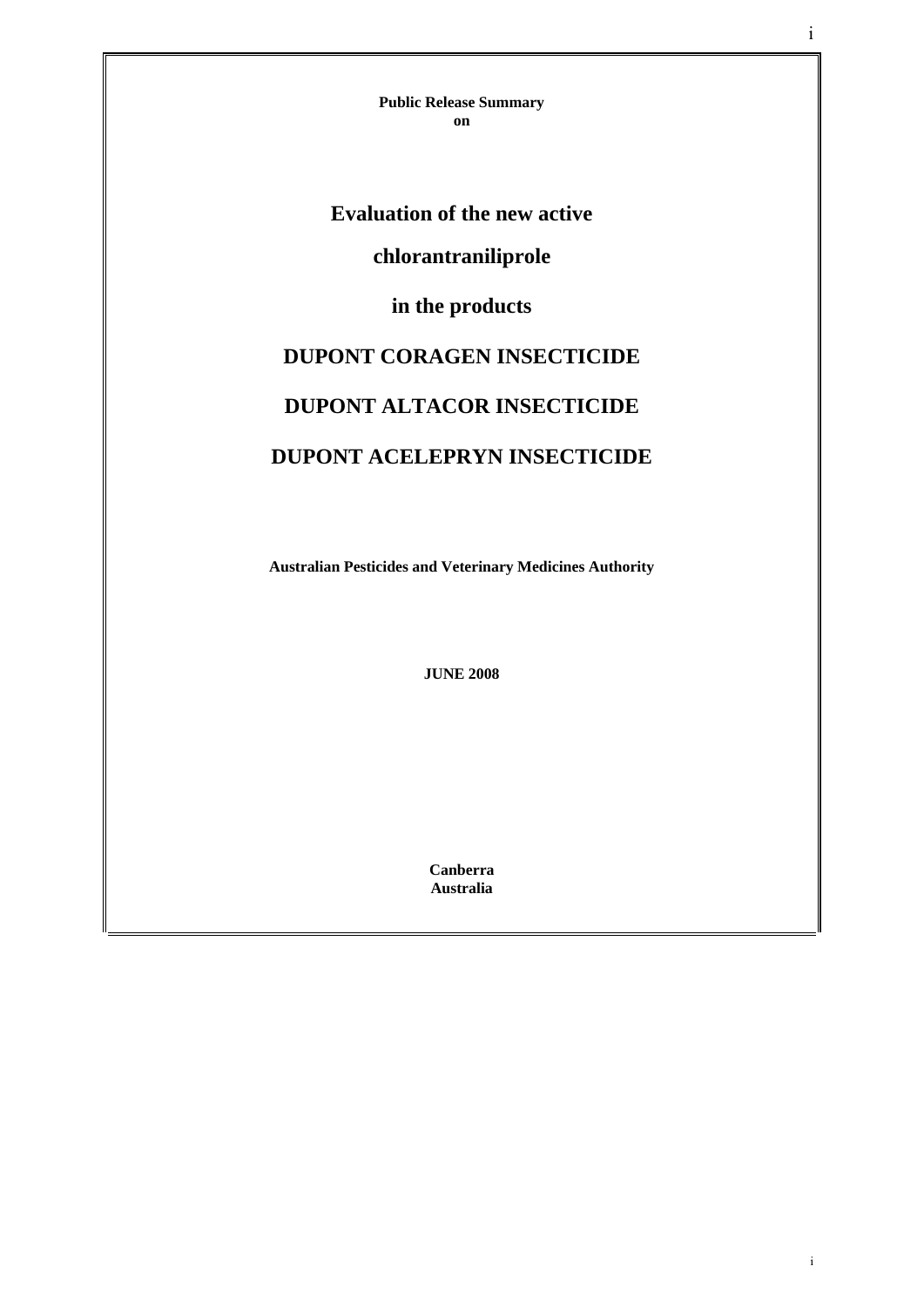©Australian Pesticides and Veterinary Medicines Authority 2003 ISSN1443-1335

This work is copyright. Apart from any use permitted under the *Copyright Act 1968*, no part may be reproduced without permission from the Australian Pesticides and Veterinary Medicines Authority. Requests and inquiries concerning reproduction and rights should be addressed to the Manager, Communication and Secretariat, Australian Pesticides and Veterinary Medicines Authority, PO Box 6182, Kingston ACT 2604 Australia.

This document is published by the Australian Pesticides and Veterinary Medicines Authority. In referencing, the APVMA should be cited as both the author and publisher of this document. For further information, please contact:

Alan Norden Manager, Minor Use Pesticides Program Australian Pesticides and Veterinary Medicines Authority PO Box 6182 KINGSTON ACT 2604

Ph: (02) 6210 4769 Fax: (02) 6210 4776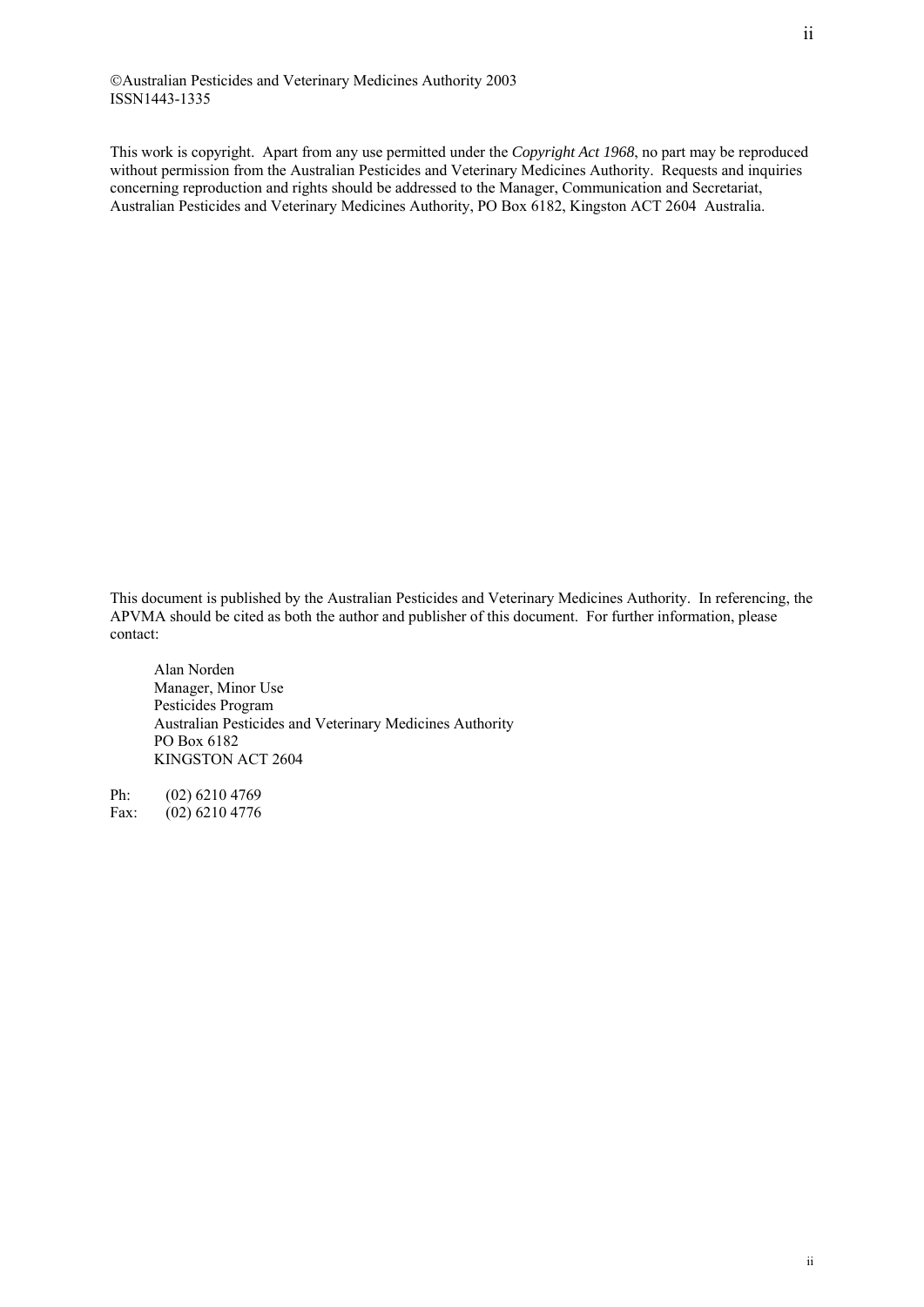## **FOREWORD**

The Australian Pesticides and Veterinary Medicines Authority (APVMA) is an independent statutory authority with responsibility for assessing and approving agricultural and veterinary chemical products prior to their sale and use in Australia.

In undertaking this task, the APVMA works in close cooperation with advisory agencies, including the Department of Health and Ageing (Office of Chemical Safety), Department of the Environment, Heritage, Water and the Arts, and State departments of agriculture and environment.

The APVMA has a policy of encouraging openness and transparency in its activities and of seeking community involvement in decision making. Part of that process is the publication of public release summaries for all products containing new active ingredients and for all proposed extensions of use for existing products.

The information and technical data required by the APVMA to assess the safety of new chemical products and the methods of assessment must be undertaken according to accepted scientific principles. Details are outlined in the APVMA's publication of *Agricultural Manual of Requirements and Guidelines.*

This Public Release Summary is intended as a brief overview of the assessment that has been completed by the APVMA and its advisory agencies. It has been deliberately presented in a manner that is likely to be informative to the widest possible audience thereby encouraging public comment.

More detailed technical assessment reports on all aspects of the evaluation of this chemical can be obtained by completing the order form in the back of this publication and submitting with payment to the APVMA. Alternatively, the reports can be viewed at the APVMA Library, 18 Wormald St, Symonston, ACT.

The APVMA welcomes comment on the usefulness of this publication and suggestions for further improvement. Comments should be submitted to the Pesticides Program Division Manager, Australian Pesticides and Veterinary Medicines Authority, PO Box 6182, Kingston ACT 2604.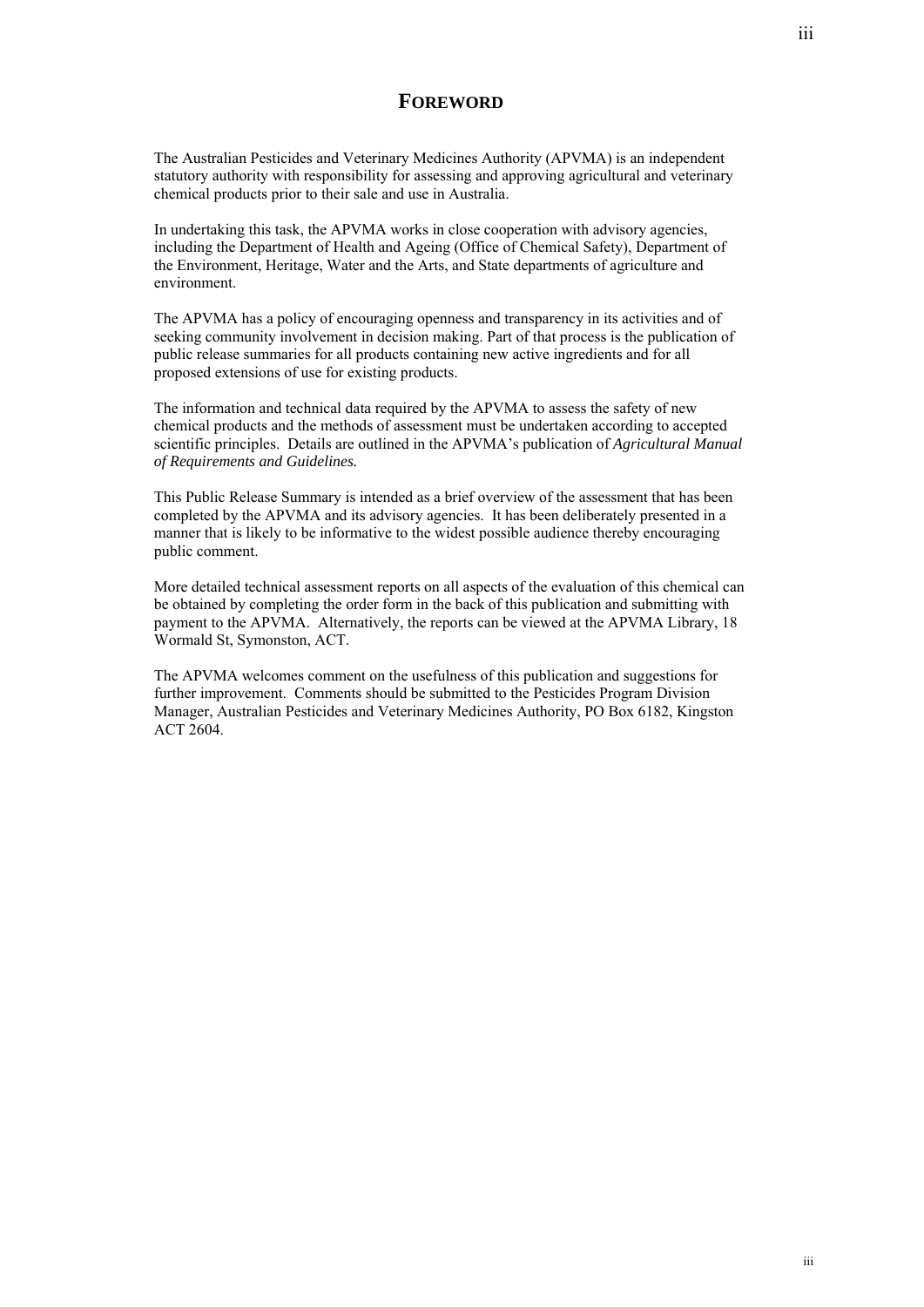[blank page here]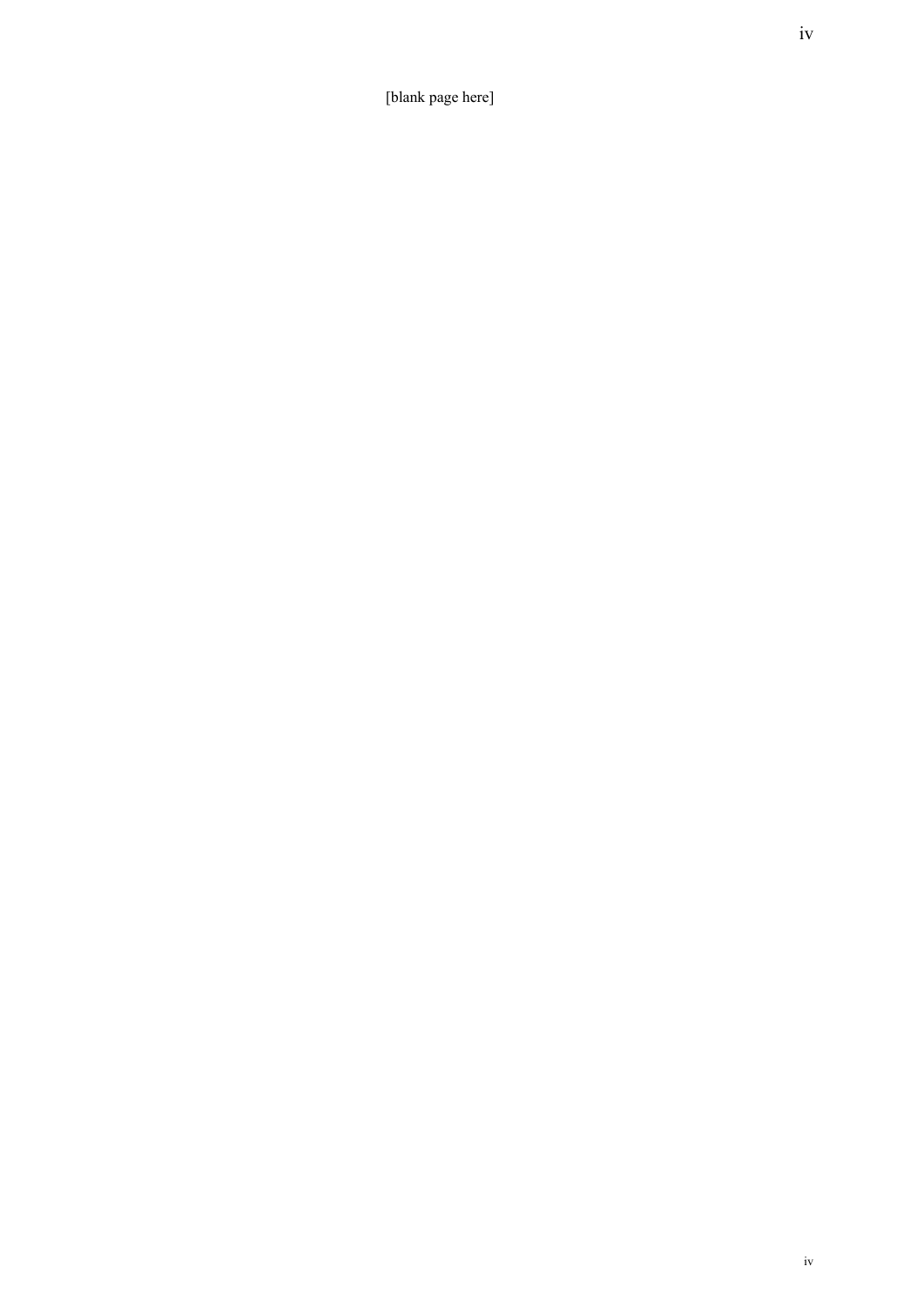# **CONTENTS**

| Foreword                                                 | iii            |
|----------------------------------------------------------|----------------|
| List of Abbreviations and Acronyms                       | viii           |
| Introduction                                             | 1              |
| Chemistry and Manufacture                                | $\overline{2}$ |
| <b>Active Constituent</b>                                | 2              |
| Product                                                  | 4              |
| <b>Toxicological Assessment</b>                          | 6              |
| Evaluation of toxicology                                 | 6              |
| Public Health Standards                                  | 9              |
| Poisons Scheduling                                       | 9              |
| <b>NOEL/ADI</b>                                          | 9              |
| Acute reference dose (ArfD)                              | 9              |
| <b>Residues Assessment</b>                               | 10             |
| Metabolism                                               | 10             |
| Analytical methods                                       | 12             |
| Residue definition                                       | 13             |
| Storage stability                                        | 13             |
| Residue trials                                           | 13             |
| Processing studies                                       | 18             |
| Crop rotation                                            | 19             |
| Animal commodity MRLs                                    | 19             |
| Spray drift                                              | 20             |
| Bioaccumulation potential                                | 21             |
| Estimated dietary intake                                 | 21             |
| Recomendations                                           | 21             |
| Assessment of Overseas Trade Aspects of Residues in Food | 24             |
| Commodities exported and main destinations               | 24             |
| Overseas registration status                             | 27             |
| Potential Risk to Australian Trade                       | 28             |
| Occupational Health and Safety Assessment                | 31             |
| Formulation, packaging, transport, storage and retailing | 31             |
| Use pattern and exposure profile                         | 31             |
| Risks to workers during use and recommended PPEs         | 31             |
| Hazardous classification                                 | 32             |
| <b>Environmental Assessment</b>                          | 33             |
| Environmental fate                                       | 33             |
| Environmental effects                                    | 42             |
| Risk assessment                                          | 47             |

v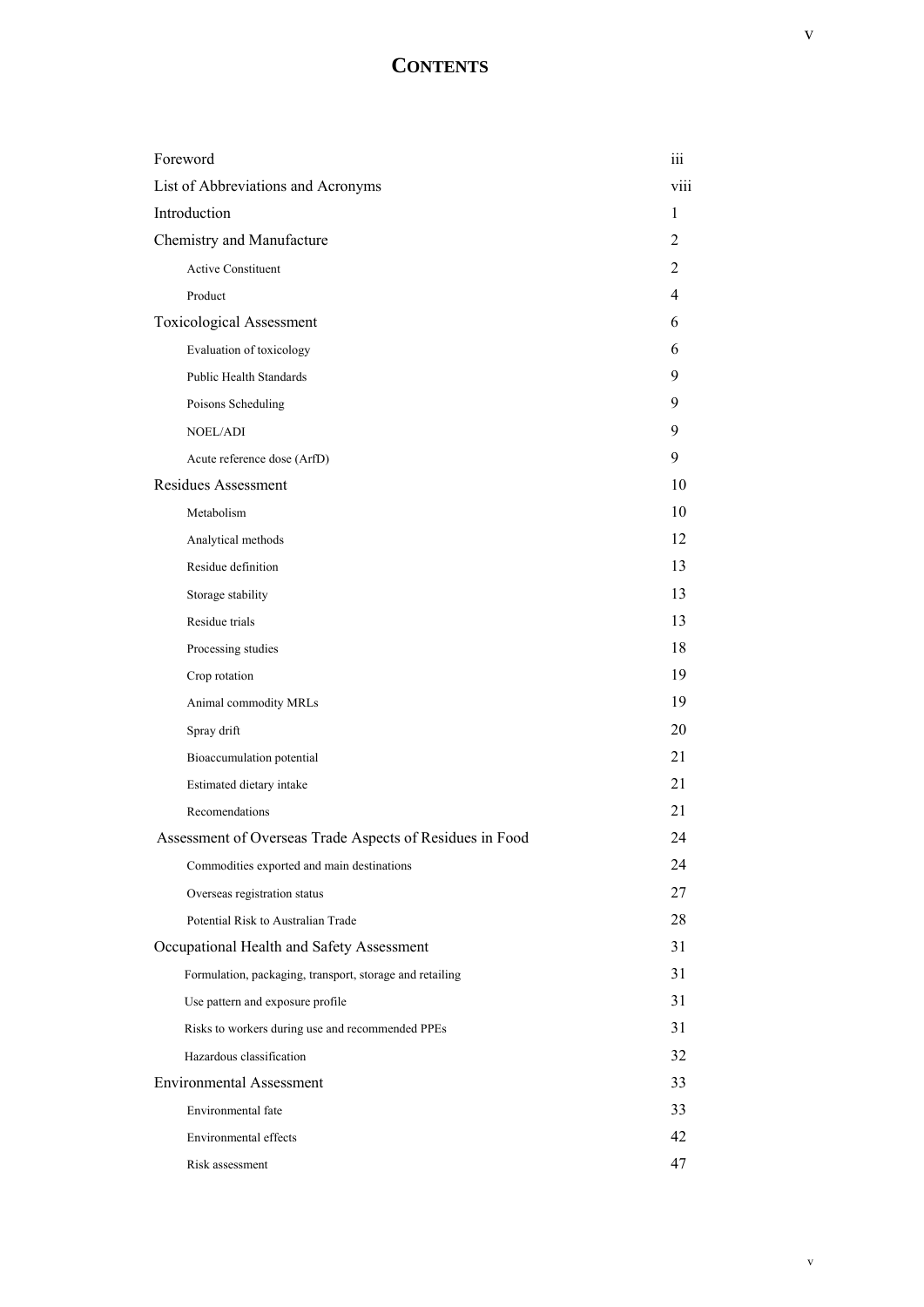| <b>Efficacy and Safety Assessment</b> | 49 |
|---------------------------------------|----|
| Evaluation of efficacy and safety     | 49 |
| Product labels                        | 53 |
| Glossary                              | 75 |
| APVMA Order Form                      | 76 |
|                                       |    |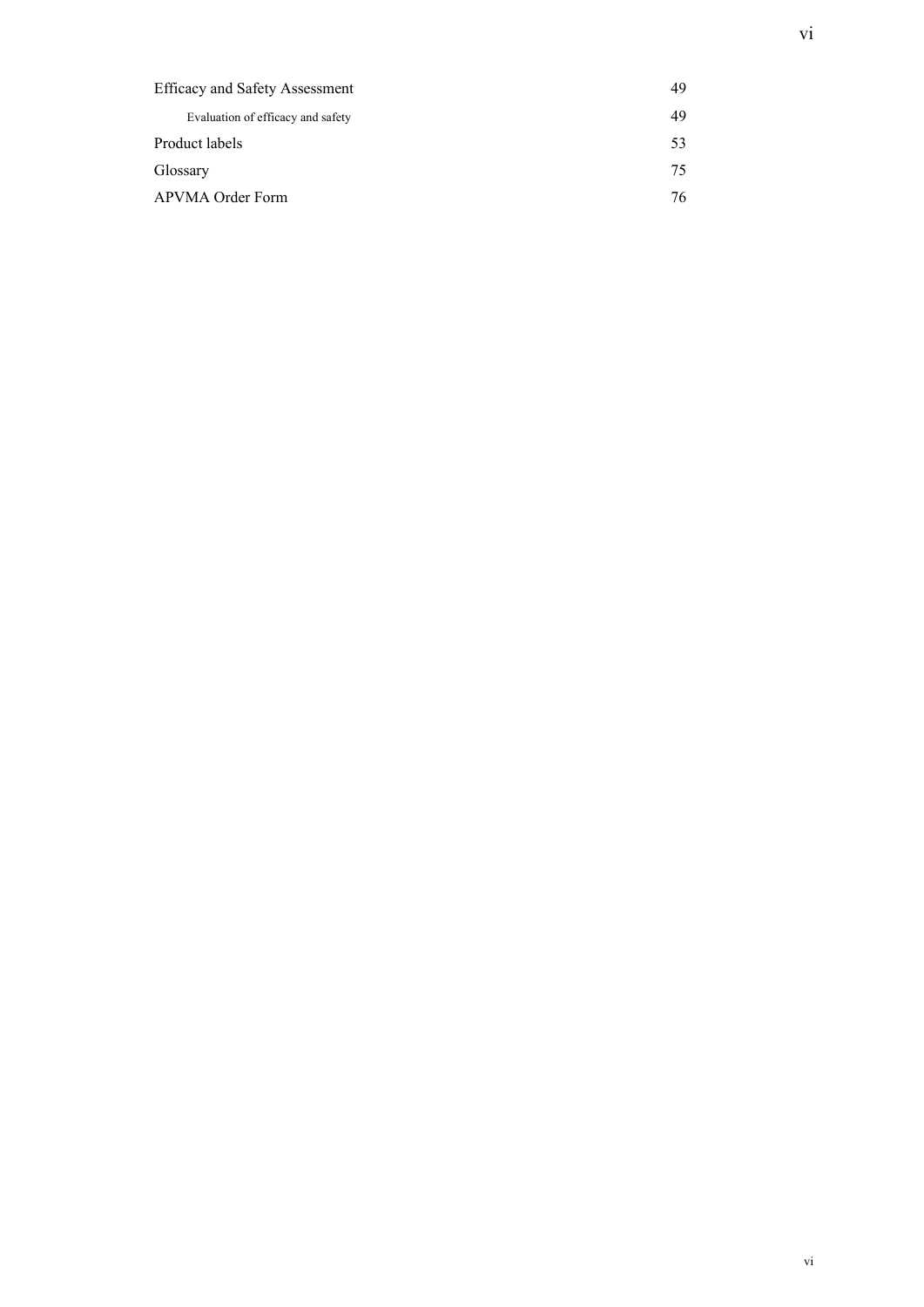[blank page here]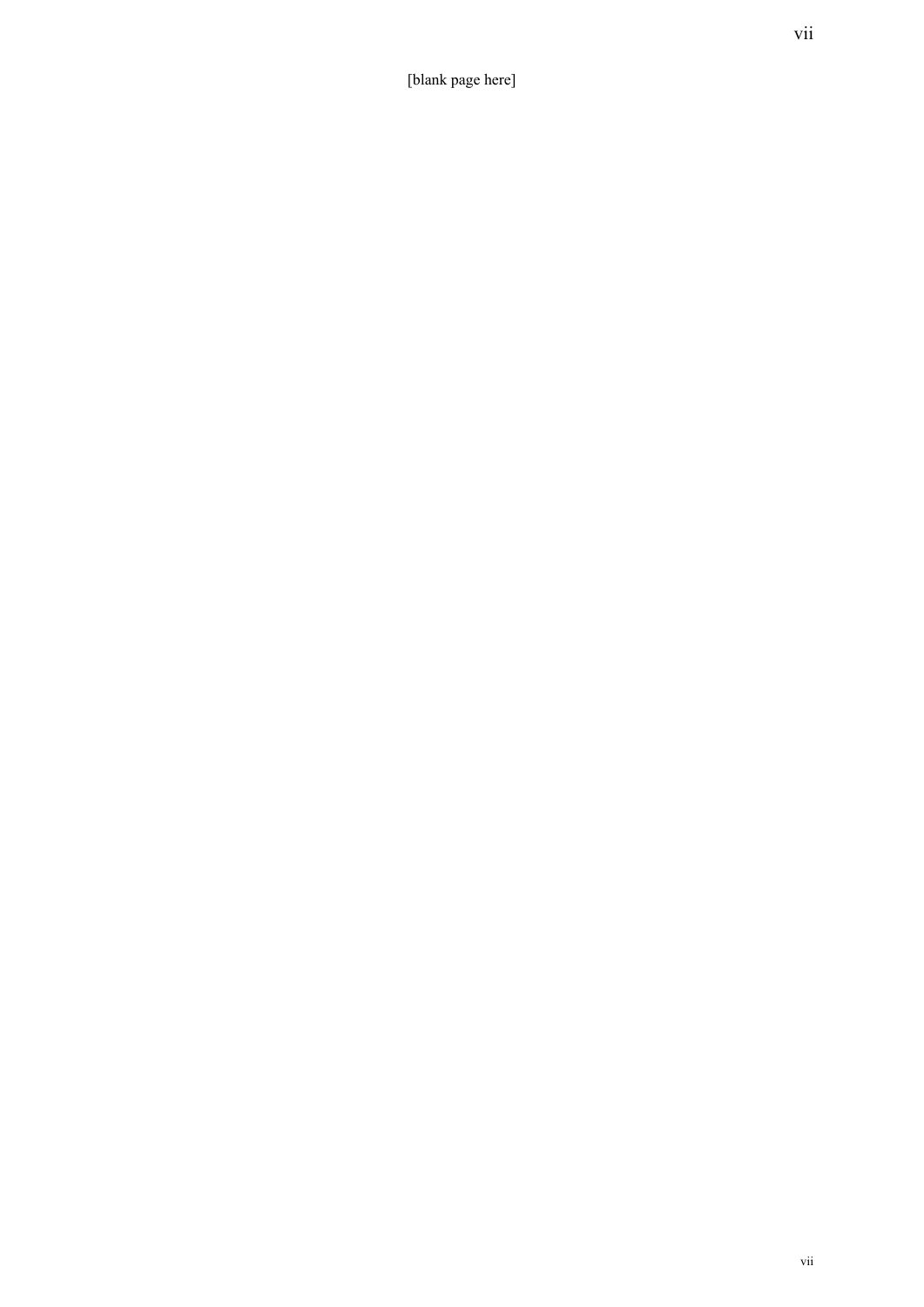# **LIST OF ABBREVIATIONS AND ACRONYMS**

[This list should be modified to include all the acronyms and abbreviations that actually appear in the publication.]

| ac                             | active constituent                                                                  |
|--------------------------------|-------------------------------------------------------------------------------------|
| <b>ADI</b>                     | Acceptable Daily Intake (for humans)                                                |
| <b>AHMAC</b>                   | Australian Health Ministers Advisory Council                                        |
| ai                             | active ingredient                                                                   |
| <b>BBA</b>                     | Biologische Bundesanalstalt fur Land - und forstwirschaft                           |
| bw                             | bodyweight                                                                          |
| d                              | day                                                                                 |
| <b>DAT</b>                     | Days After Treatment                                                                |
| $DT_{50}$                      | Time taken for 50% of the concentration to dissipate                                |
| EA                             | <b>Environment Australia</b>                                                        |
| $E_bC_{50}$                    | concentration at which the biomass of 50% of the test population is impacted        |
| $EC_{50}$                      | concentration at which 50% of the test population are immobilised                   |
| <b>EEC</b>                     | <b>Estimated Environmental Concentration</b>                                        |
| E <sub>r</sub> C <sub>50</sub> | concentration at which the rate of growth of 50% of the test population is impacted |
| <b>EUP</b>                     | <b>End Use Product</b>                                                              |
| Fo                             | original parent generation                                                          |
| g                              | gram                                                                                |
| <b>GAP</b>                     | Good Agricultural Practice                                                          |
| <b>GCP</b>                     | Good Clinical Practice                                                              |
| <b>GLP</b>                     | Good Laboratory Practice                                                            |
| <b>GVP</b>                     | Good Veterinary Practice                                                            |
| h                              | hour                                                                                |
| ha                             | hectare                                                                             |
| Hct                            | Heamatocrit                                                                         |
| Hg                             | Haemoglobin                                                                         |
| <b>HPLC</b>                    | High Pressure Liquid Chromatography or High Performance Liquid Chromatography       |
| id                             | intradermal                                                                         |
| im                             | intramuscular                                                                       |
| ip                             | intraperitoneal                                                                     |
| <b>IPM</b>                     | <b>Integrated Pest Management</b>                                                   |
| iv                             | intravenous                                                                         |
| in vitro                       | outside the living body and in an artificial environment                            |
| in vivo                        | inside the living body of a plant or animal                                         |
| $\mathbf{kg}$                  | kilogram                                                                            |
| $K_{oc}$                       | Organic carbon partitioning coefficient                                             |
| L                              | Litre                                                                               |
| $LC_{50}$                      | concentration that kills 50% of the test population of organisms                    |
| $LD_{50}$                      | dosage of chemical that kills 50% of the test population of organisms               |
| <b>LOD</b>                     | Limit of Detection – level at which residues can be detected                        |
| LOQ                            | Limit of Quantitation – level at which residues can be dquantified                  |
| mg                             | milligram                                                                           |
| mL                             | millilitre                                                                          |
| MRL                            | Maximum Residue Limit                                                               |
| <b>MSDS</b>                    | Material Safety Data Sheet                                                          |
| <b>NDPSC</b>                   | National Drugs and Poisons Schedule Committee                                       |
| ng                             | nanogram                                                                            |
| <b>NHMRC</b>                   | National Health and Medical Research Council                                        |
| <b>NOEC/NOEL</b>               | No Observable Effect Concentration Level                                            |
| oc                             | Organic Carbon                                                                      |
| <b>OM</b>                      | Organic Matter                                                                      |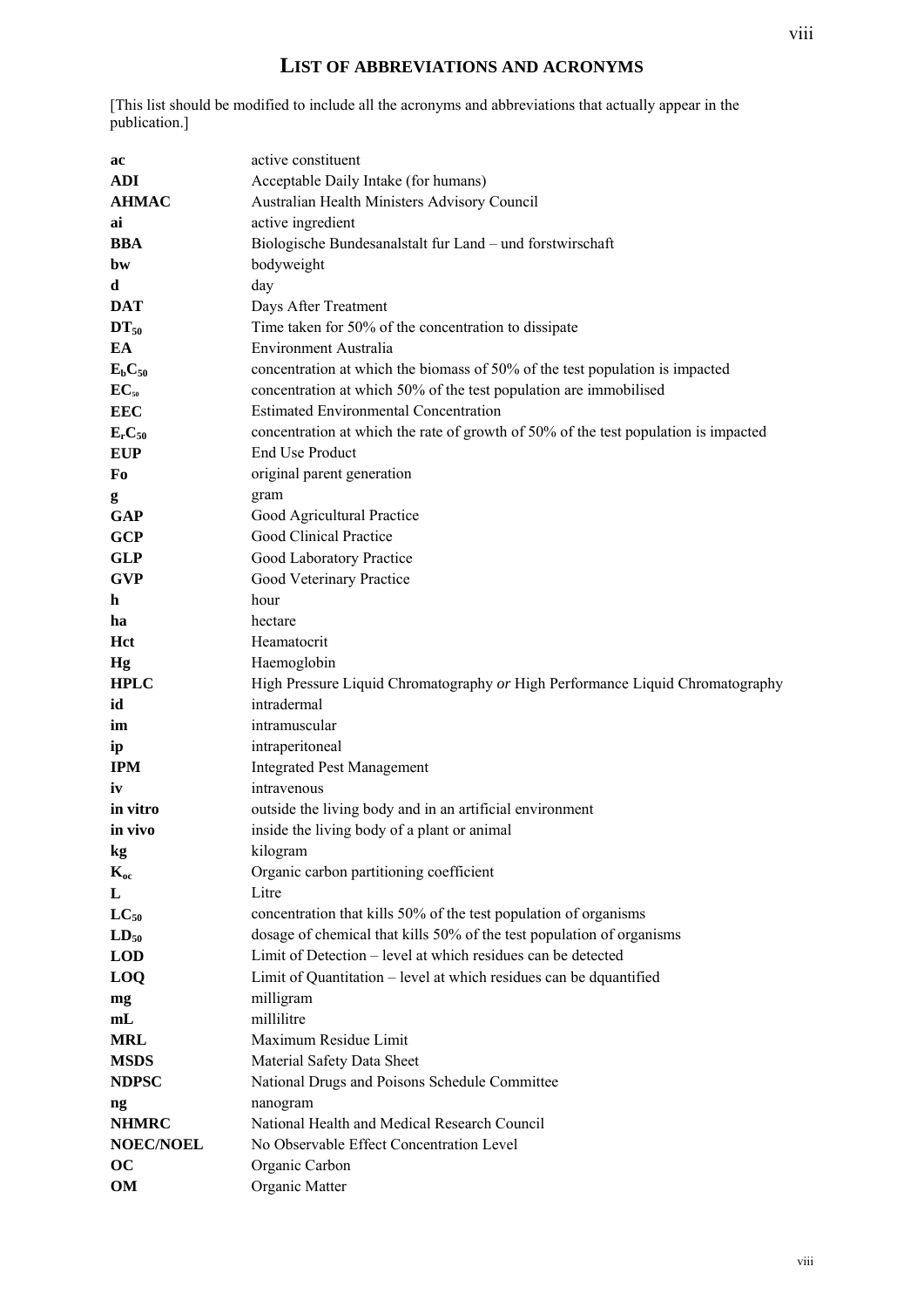| <b>PPE</b>     | Personal Protective Equipment                                                                                  |
|----------------|----------------------------------------------------------------------------------------------------------------|
| ppm            | parts per million                                                                                              |
| Q-value        | Quotient-value                                                                                                 |
| <b>RBC</b>     | Red Blood Cell Count                                                                                           |
| S              | second                                                                                                         |
| sc             | subcutaneous                                                                                                   |
| <b>SC</b>      | <b>Suspension Concentrate</b>                                                                                  |
| <b>SUSDP</b>   | Standard for the Uniform Scheduling of Drugs and Poisons                                                       |
| <b>TGA</b>     | Therapeutic Goods Administration                                                                               |
| <b>TGAC</b>    | Technical grade active constituent                                                                             |
| <b>T-Value</b> | A value used to determine the First Aid Instructions for chemical products that contain<br>two or more poisons |
| μg             | microgram                                                                                                      |
| vmd            | volume median diameter                                                                                         |
| WG             | Water Dispersible Granule                                                                                      |
| WHP            | Withholding Period                                                                                             |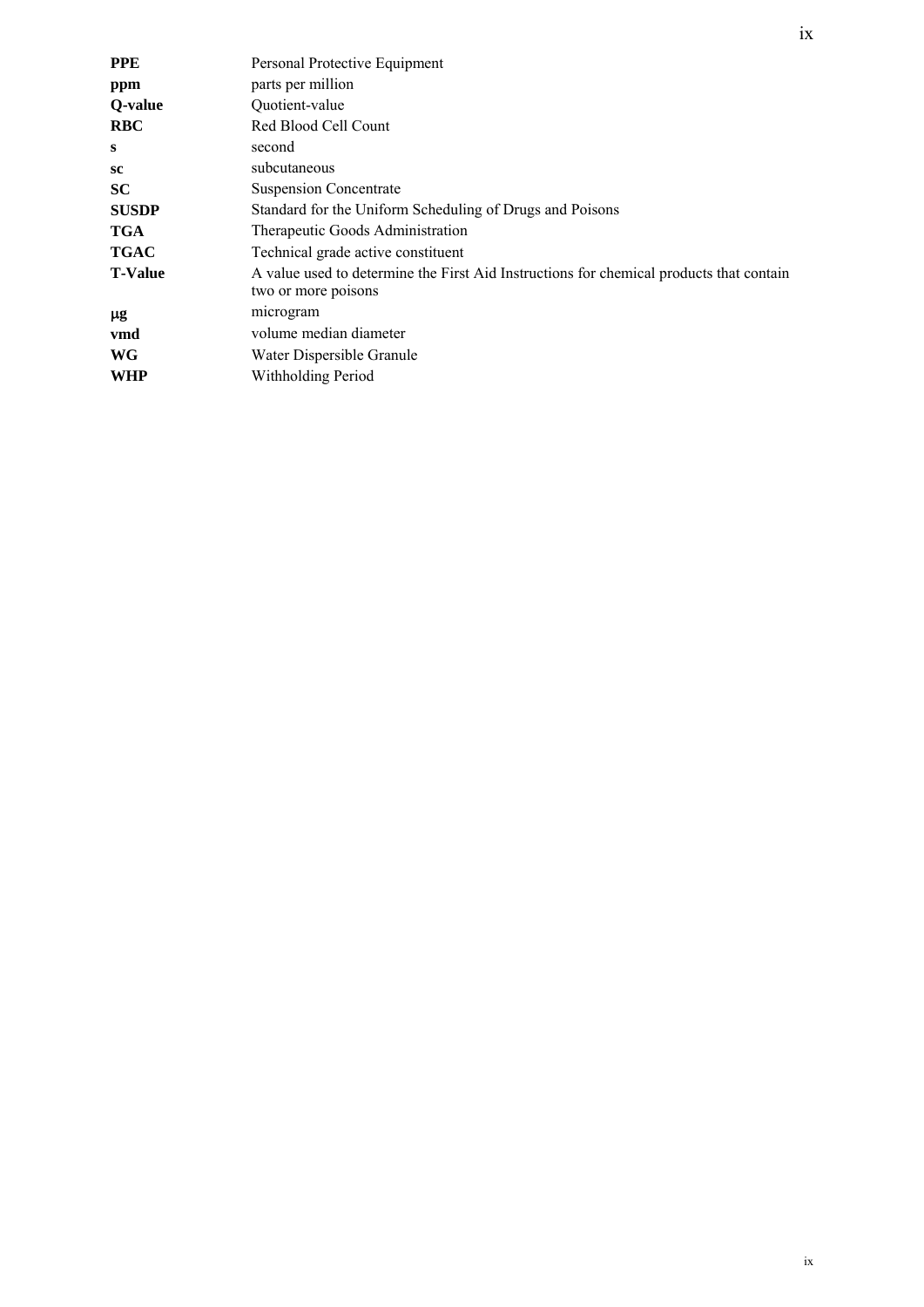[blank page here]

x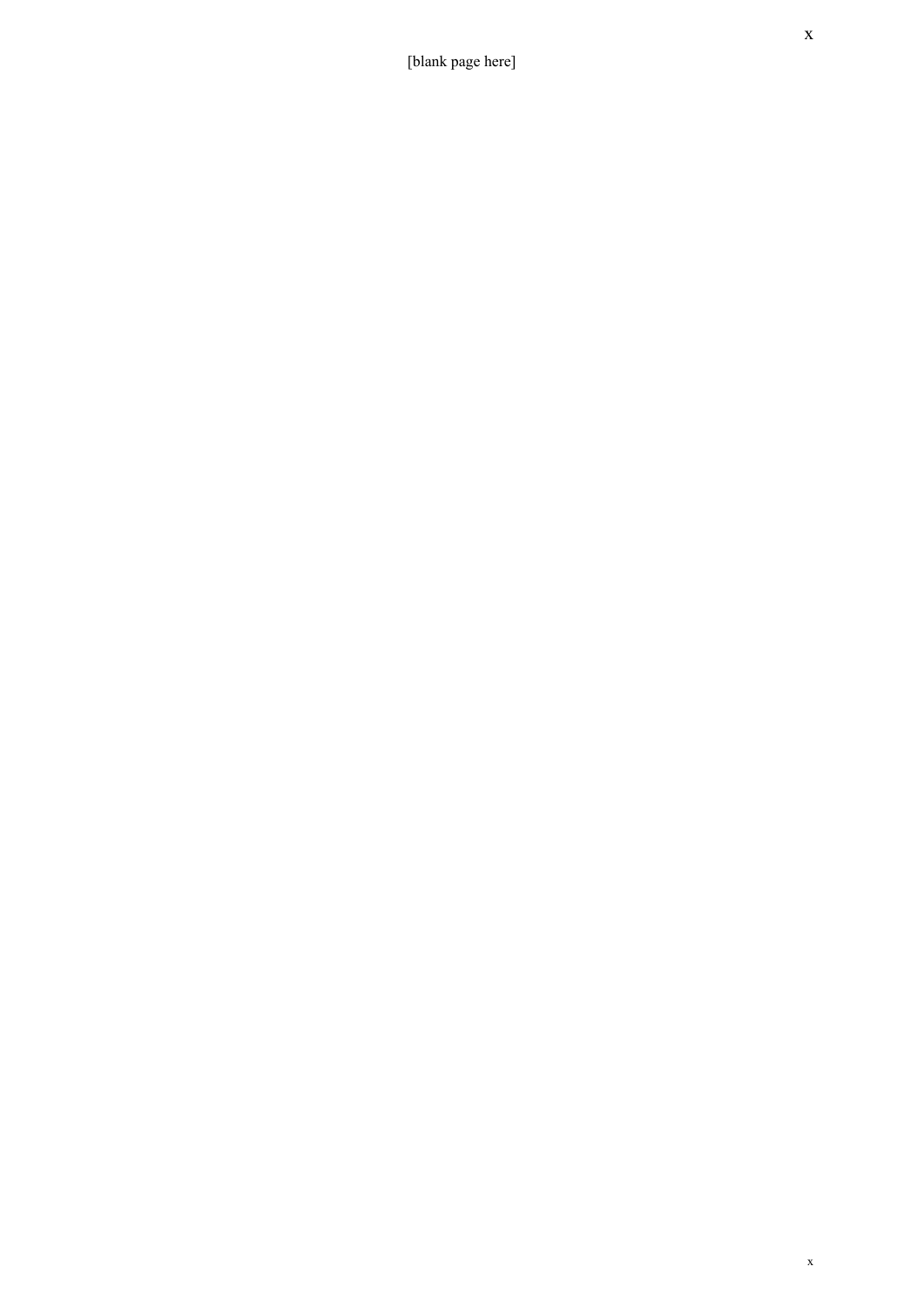# **INTRODUCTION**

This publication provides a summary of the data reviewed and an outline of the regulatory considerations for the proposed registration of the three products *CORAGEN INSECTICIDE, ALTACOR INSECTICIDE and ACELEPRYN INSECTICIDE,* and approval of the new active ingredient, chlorantraniliprole. This submission has been assessed under a joint review/ workshare arrangement where registrations for the same formulations and uses have been submitted concurrently in Canada, USA, Australia and Ireland.

Responses to this Public Release Summary will be considered prior to registration of the product. They will be taken into account by the APVMA in deciding whether the product should be registered and in determining appropriate conditions of registration and product labelling.

Copies of full technical evaluation reports covering toxicology, occupational health and safety aspects, residues in food and environmental aspects are available from the APVMA on request (see order form on last page). They can also be viewed at the APVMA library located at the APVMA offices, 18 Wormald St, Symonston, ACT 2609.

Written comments should be received by the APVMA by  $4<sup>th</sup>$  July 2008. They should be addressed to:

 Alan Norden Manager, Minor Use Pesticides Program Australian Pesticides and Veterinary Medicines Authority PO Box 6182 KINGSTON ACT 2604

 Phone: (02) 6210 4763 Fax: (02) 6210 4776 Email: [alan.norden@apvma.gov.au](mailto:alan.norden@apvma.gov.au) 

#### **Applicant**

DuPont (Australia) Ltd

#### **Product Details**

It is proposed to register;

CORAGEN INSECTICIDE containing 200g/L chlorantraniliprole for the control of Lepidopteran species in various vegetable crops. The product will be packaged in containers 250 mL to 10L.

ALTACOR INSECTICIDE containing 350g/kg chlorantraniliprole for the control of Lepidopteran species in various fruit crops and cotton. The product will be packaged in containers 50 g to 10 kg.

ACELEPRYN INSECTICIDE containing 200g/L chlorantraniliprole for the control of various insect pests in turf. The product will be packaged in containers 500mL to 10L

Full details of all proposed use patterns for each product are contained in the draft product labels at the conclusion of this report.

| Authorised by:                    | March 2003<br>Release date: | Revision: 1 | $\sim$ $-$<br>Page<br>- of<br>76 |
|-----------------------------------|-----------------------------|-------------|----------------------------------|
| <b>VMD</b><br>Mgr PD or $\lambda$ |                             |             |                                  |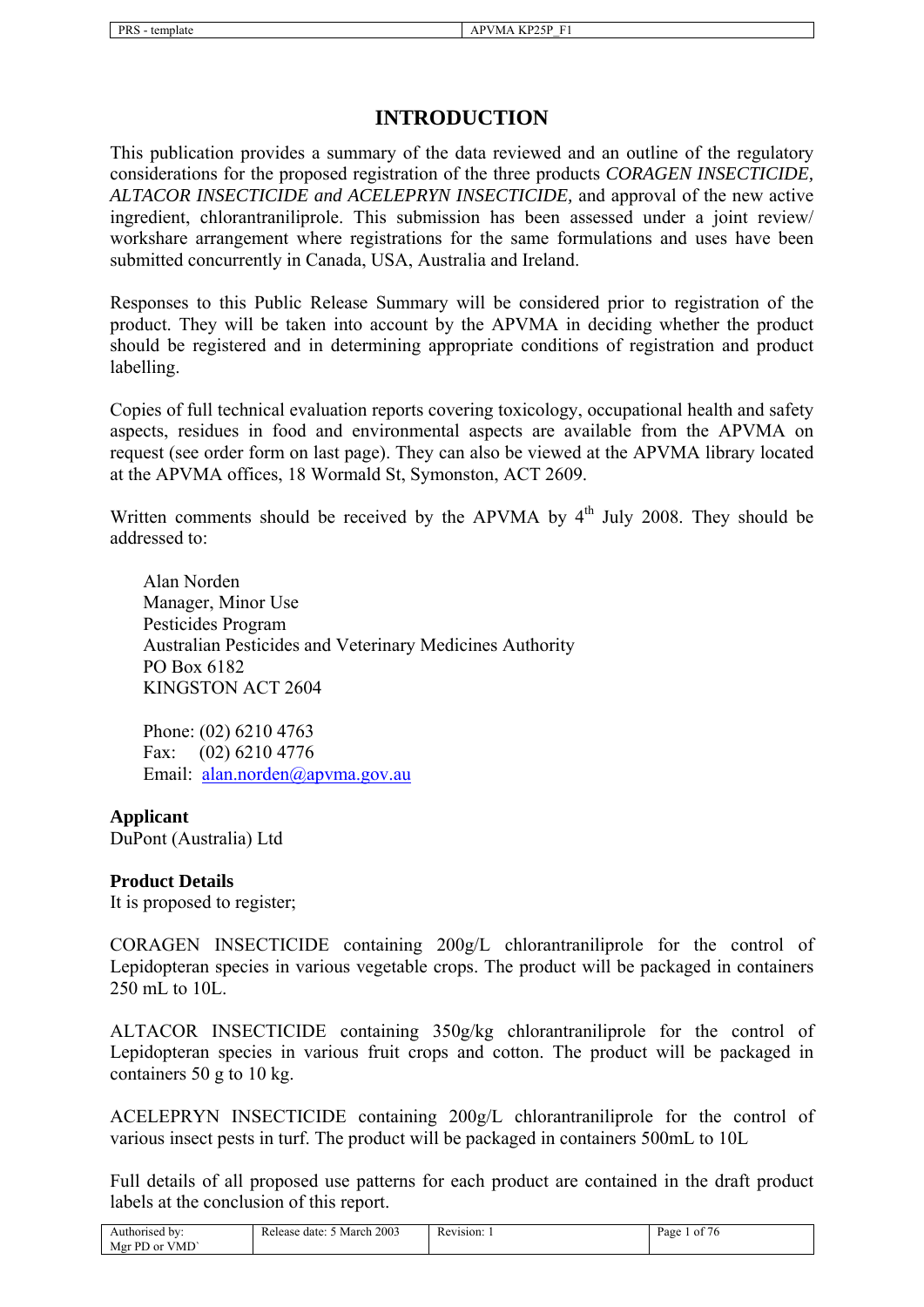# **CHEMISTRY AND MANUFACTURE**

# **Active constituent**

Chlorantraniliprole is a new active constituent. It is in the anthranilic diamide class of insecticidal compounds. Chlorantraniliprole binds and activates ryanodine receptors, located in the sarcoendoplasmic reticulum, to release stored intracellular calcium into the cytoplasm. Sustained exposure to chlorantraniliprole leads to impaired regulation of muscle contraction followed by complete muscle contraction, paralysis and ensuing death. This calcium-induced muscle-contraction mode of action has been shown to be highly specific to insect ryanodine receptors.

## **Manufacturing Sites**

The active constituent chlorantraniliprole is manufactured by DuPont Iberica S.A., Valle de Tamon-Nubledo, 33469 Tamon (Asturias), Spain and DuPont Mobile Manufacturing Center, 12650 Highway 43, PO Box 565, Axis, Alabama 36505-0565, USA and has been approved by the APVMA (Approval Number: 61539).

# **Chemical Characteristics of the Active Constituent**

| Common Name:          | Chlorantraniliprole                                              |
|-----------------------|------------------------------------------------------------------|
| <b>IUPAC</b> Name:    | 3-Bromo-4'-1-(3-chloro-2-pyridyl)-2'-methyl-6'-(methylcarbamoyl) |
|                       | pyrazole-5-carboxanilide                                         |
| CA Name:              | 3-Bromo-N-[4-chloro-2-methyl-6-[(methylamino)carbonyl]phenyl]-   |
|                       | 1-(3-chloro-2-pyridinyl)-1H-pyrazole-5-carboxamide               |
| <b>CAS</b> Number:    | 500008-45-7                                                      |
| Manufacturer's Codes: | DPX-E2Y45                                                        |
|                       | $IN-E2Y45$                                                       |
| Minimum Purity:       | $950$ g/kg                                                       |
| Molecular Formula:    | $C_{18}H_{14}BrCl_2N_5O_2$                                       |
| Molecular Weight:     | $483.15$ g/mole                                                  |
| Structure:            |                                                                  |



Chemical Family: Anthranilic diamide Mode of Action: Binds and activates ryanodine receptors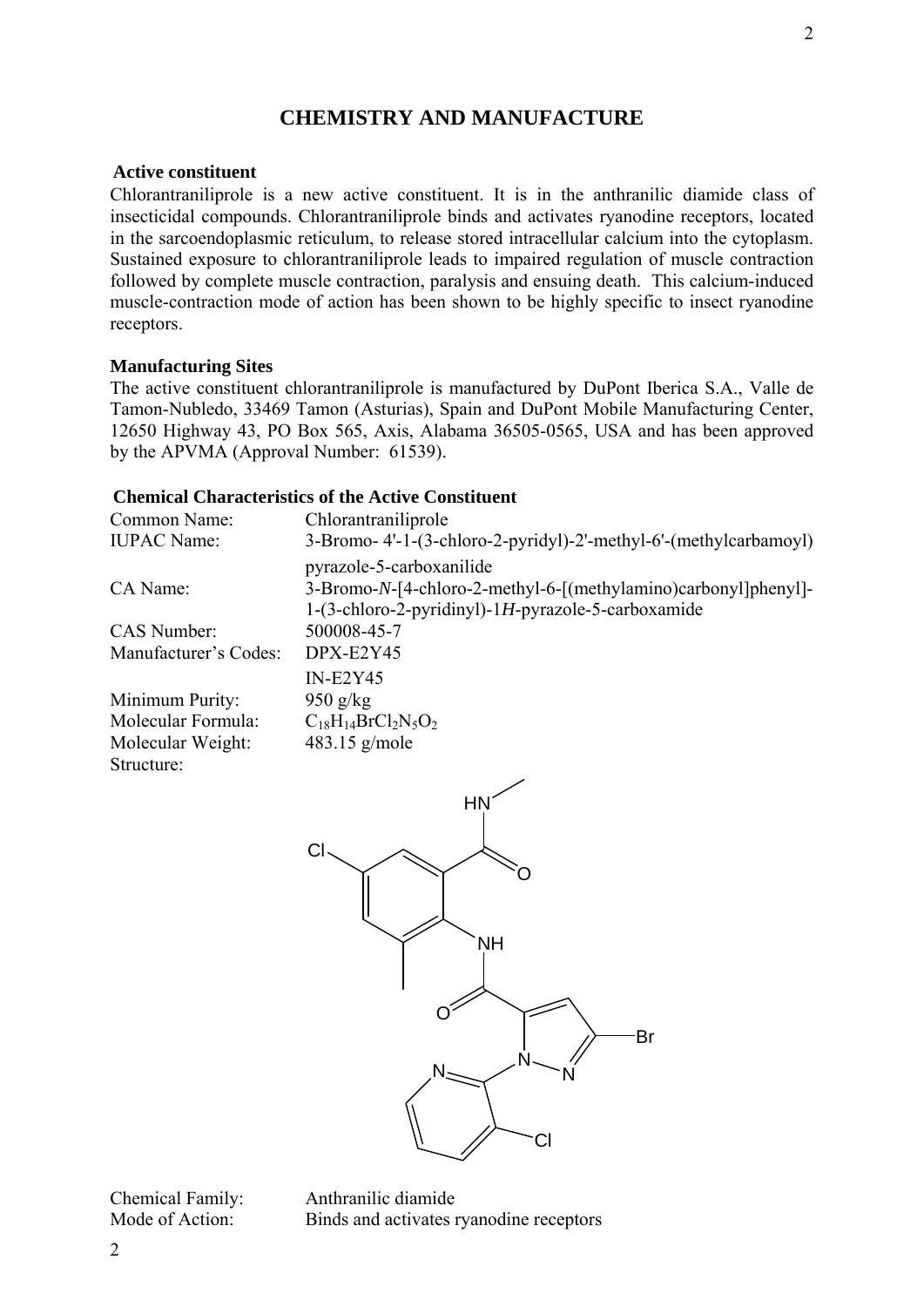| Colour                                             | Off-white (pure)               |                    |
|----------------------------------------------------|--------------------------------|--------------------|
|                                                    | Brown (tech)                   |                    |
| Physical state                                     | Fine crystalline powder (pure) |                    |
|                                                    | Fine powder (tech)             |                    |
| Melting point                                      | $208-210$ °C (pure)            |                    |
|                                                    | 200-202°C (tech)               |                    |
| Dissociation constant (pKa)                        | 10.88                          |                    |
| Vapour pressure at 20°C                            | $6.3 \times 10^{-12}$ Pa       |                    |
| Density at 20°C                                    | $1.5070$ g/mL (pure)           |                    |
|                                                    | $1.5189$ g/mL (tech)           |                    |
| UV/Vis absorption maxima                           | pH                             | $\lambda$ max (nm) |
|                                                    | 290<br>neutral                 |                    |
|                                                    | acidic<br>290                  |                    |
|                                                    | basic<br>320                   |                    |
| Octanol/water partition co-efficient<br>$(K_{ow})$ | pH                             | $log K_{ow}$       |
|                                                    | Milli-RO Water                 | 2.76               |
|                                                    | $\overline{4}$                 | 2.77               |
|                                                    | 7                              | 2.86               |
|                                                    | 9                              | 2.80               |
| Solubility at 20°C:                                | Solvent                        | Solubility (mg/mL) |
|                                                    | Acetone                        | 3.4                |
|                                                    | Acetonitrile                   | 0.71               |
|                                                    | Ethyl acetate                  | 1.1                |
|                                                    | Dichloromethane                | 2.5                |
|                                                    | Dimethylformamide              | 124                |
|                                                    | n-Octanol                      | 0.39               |
|                                                    | Methanol                       | 1.7                |
|                                                    | o-Xylene                       | 0.16               |
|                                                    | n-Hexane                       | $< 0.1 \mu g/mL$   |
|                                                    |                                |                    |

**Physical and Chemical Properties of Pure Active Constituent and Technical Material**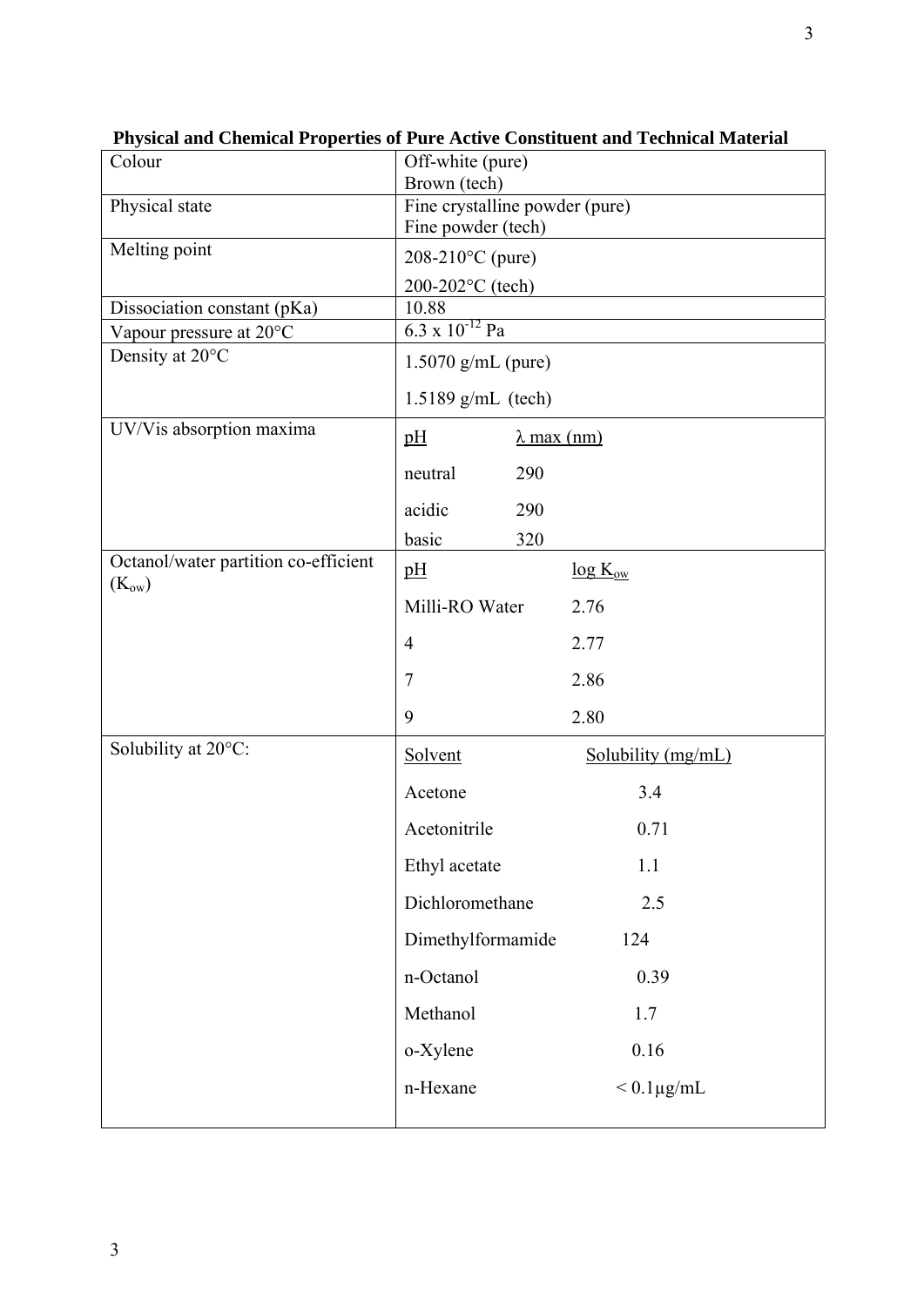| Water solubility at $20^{\circ}$ C:                                             | pH                                                                                                                                                                                    | Solubility $(mg/L)$ |
|---------------------------------------------------------------------------------|---------------------------------------------------------------------------------------------------------------------------------------------------------------------------------------|---------------------|
|                                                                                 | Deionized Water                                                                                                                                                                       | 1.023               |
|                                                                                 | $\overline{4}$                                                                                                                                                                        | 0.972               |
|                                                                                 | 7                                                                                                                                                                                     | 0.880               |
|                                                                                 | 9                                                                                                                                                                                     | 0.971               |
| Stability in presence of metals after<br>2 weeks                                | Product is stable when in contact with the metals iron<br>and aluminium, and stable when in contact with the<br>metal ions from iron (II) acetate and aluminium acetate<br>solutions. |                     |
| Stability:<br>2 weeks at $54^{\circ}$ C and<br>12 months at ambient temperature | Stable<br>Stable                                                                                                                                                                      |                     |

# **FORMULATED PRODUCTS**

| Distinguishing name:              | <b>Dupont Altacor Insecticide</b>                    |
|-----------------------------------|------------------------------------------------------|
| Formulation type:                 | Water dispersible granule                            |
| Active constituent concentration: | Chlorantraniliprole $350 \frac{\text{g}}{\text{kg}}$ |

# **Physical and Chemical Properties of the Product**

| Appearance (colour, odour,<br>physical state) | Light brown granules with faint semi-sweet smell                                                                                                                                                       |
|-----------------------------------------------|--------------------------------------------------------------------------------------------------------------------------------------------------------------------------------------------------------|
| pH                                            | 9.4 $(1\% \text{ w/v}$ dilution)                                                                                                                                                                       |
| Bulk/tap density                              | $0.695$ g/mL (loose)<br>$0.782$ g/mL (tapped)                                                                                                                                                          |
| Flammability                                  | Not a flammable solid                                                                                                                                                                                  |
| <b>Explosive properties</b>                   | Not explosive                                                                                                                                                                                          |
| Oxidising action                              | Does not exhibit oxidising properties                                                                                                                                                                  |
| Corrosion characteristics                     | The product will be packed in HDPE containers                                                                                                                                                          |
| Storage stability                             | Stability data provided by applicant indicates that the<br>product is expected to remain within specification for at<br>least 2 years when stored under normal conditions in<br><b>HDPE</b> containers |

Distinguishing name: **Dupont Coragen Insecticide & DuPont Acelepryn Insecticide**

Formulation type: Suspension concentrate<br>Active constituent concentration: Chlorantraniliprole 200 g/L Active constituent concentration: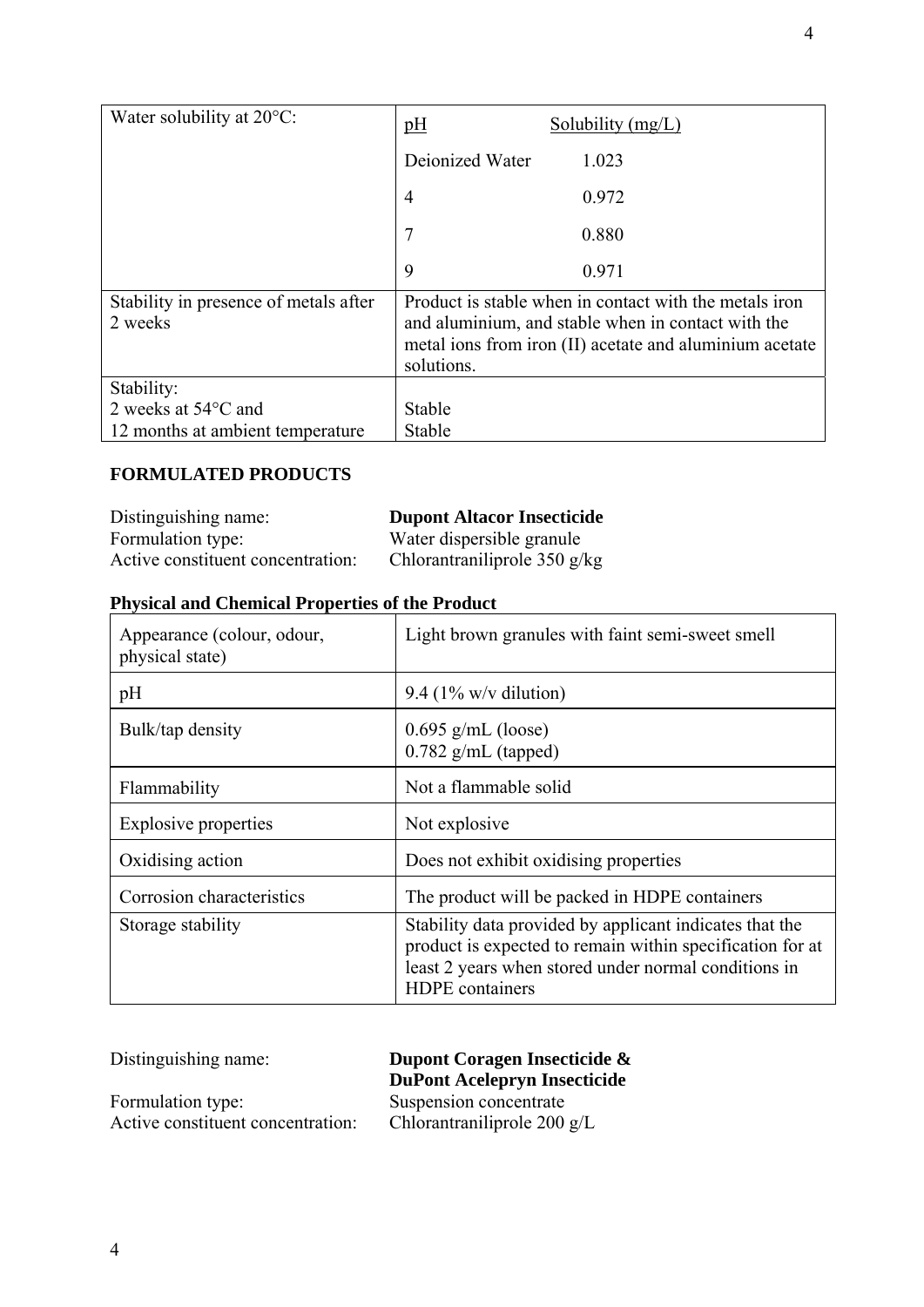| Appearance (colour, odour,<br>physical state) | White, slightly viscous liquid with a slight alcohol<br>odour                                                                                                                                           |
|-----------------------------------------------|---------------------------------------------------------------------------------------------------------------------------------------------------------------------------------------------------------|
| pH                                            | 7.8 $(1\% \text{ w/v} \text{ dilution})$                                                                                                                                                                |
| Relative density                              | $1.094$ g/mL $(20^{\circ}C)$                                                                                                                                                                            |
| Viscosity                                     | 583 cps (30 rpm)<br>1895 cps (6 rpm)                                                                                                                                                                    |
| Flammability                                  | Not highly flammable                                                                                                                                                                                    |
| <b>Explosive properties</b>                   | Not explosive                                                                                                                                                                                           |
| Oxidising action                              | Does not exhibit oxidising properties                                                                                                                                                                   |
| Corrosion characteristics                     | The product will be packed in HDPE and PET<br>containers                                                                                                                                                |
| Storage stability                             | Stability data provided by applicant indicates that the<br>product is expected to remain within specification for at<br>least 2 years when stored under normal conditions in<br>HDPE and PET containers |
| Low temperature stability                     | No separation or sediment was recorded for the product<br>stored for 7 days at $0^{\circ}$ C                                                                                                            |

**Physical and Chemical Properties of the Product**

# **Recommendation**

Based on a review of the chemistry and manufacturing details provided by the applicant, registration of DuPont Altacor Insecticide, DuPont Coragen Insecticide and DuPont Acelepryn Insecticide is supported.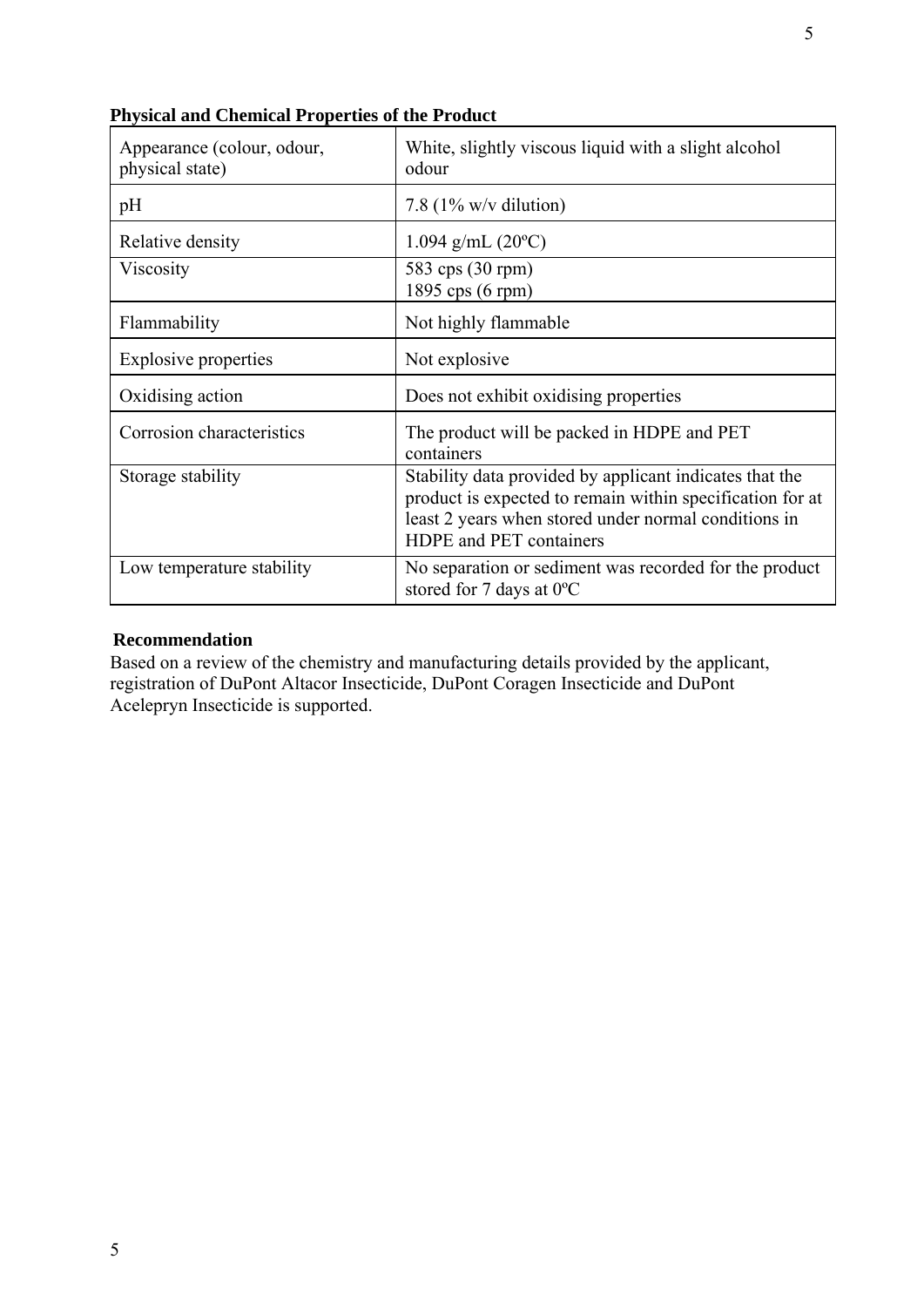## **TOXICOLOGICAL ASSESSMENT**

#### **Evaluation of toxicology**

The toxicological database for chlorantraniliprole, which consists primarily of toxicity tests conducted using animals, is quite extensive. In interpreting the data, it should be noted that toxicity tests generally use doses that are high compared with likely human exposures. The use of high doses increases the likelihood that potentially significant toxic effects will be identified. Findings of adverse effects in any one species do not necessarily indicate such effects might be generated in humans. From a conservative risk assessment perspective however, adverse findings in animal species are assumed to represent potential effects in humans, unless convincing evidence of species specificity is available. Where possible, considerations of the species specific mechanisms of adverse reactions weigh heavily in the extrapolation of animal data to likely human hazard. Equally, consideration of the risks to human health must take into account the likely human exposure levels compared with those, usually many times higher, which produce effects in animal studies. Toxicity tests should also indicate dose levels at which the specific toxic effects are unlikely to occur. Such dose levels as the No-Observable-Effect-Level (NOEL) are used to develop acceptable limits for dietary or other intakes (ADI and ARfD) at which no adverse health effects in humans would be expected.

#### **Toxicokinetics and Metabolism**

The absorption of  $^{14}$ C-chlorantraniliprole was rapid with peak concentrations occurring at 5-12 hours after low or high (10 or 200 mg/kg bw) dose administration. Absorption at the low dose (10 mg/kg bw) was determined to be 72.9-85.2% compared with 11.8-13.3% at the high dose (200 mg/kg bw) using bile duct cannulated rats. The plasma elimination half-lives ranged from 38-82 hours. Tissue distribution of the absorbed dose was extensive and indicated low potential for accumulation. The tissue residues were higher in female than male rats consistent with female rats having a longer elimination half-life and higher AUC in plasma. Excretion was substantially complete by 48-72 hours after dosing. Faecal excretion was the primary route of elimination followed by the urine with no significant excretion occurring by exhalation. Metabolism of the absorbed dose was extensive and involved sex differences primarily in initial tolyl methyl and N-methyl carbon hydroxylation. Further metabolism of the hydroxylated metabolites included N-demethylation, nitrogen-to-carbon cyclisation with loss of a water molecule resulting in the formation of the pyrimidone ring, oxidation of alcohols to carboxylic acids, amide bridge cleavage, amine hydrolysis, and O-glucuronidation. Most of the administered dose (88-97%) was eliminated in the excreta. Tissue:plasma concentration ratios (<1) indicated low potential for accumulation.

Following 14 days of dose administration, steady-state kinetic behaviour was apparent in male rats. The slight increase in plasma and tissue concentrations through the 14 days of oral dosing indicated that female rats were near steady state. After cessation of dosing, the  ${}^{14}C$ residues were readily eliminated from the plasma and tissues. The overall tissue distribution in male and female rats at 1 and 7 days after dosing was similar to that found after single dose administration and confirmed minimal potential for accumulation. Cumulative excretion in faeces was the predominant route of elimination. The profile of metabolites in urine and faeces indicated extensive metabolism consistent with that observed for the single dose study.

#### **Acute Studies**

Chlorantraniliprole has no significant acute toxicity *via* the oral, dermal, and inhalation routes of exposure. It is not an eye or skin irritant and does not cause skin sensitisation.

#### **Short term studies**

The NOEL in a 14-Day oral gavage study in rats was the highest dose tested, 1000 mg/kg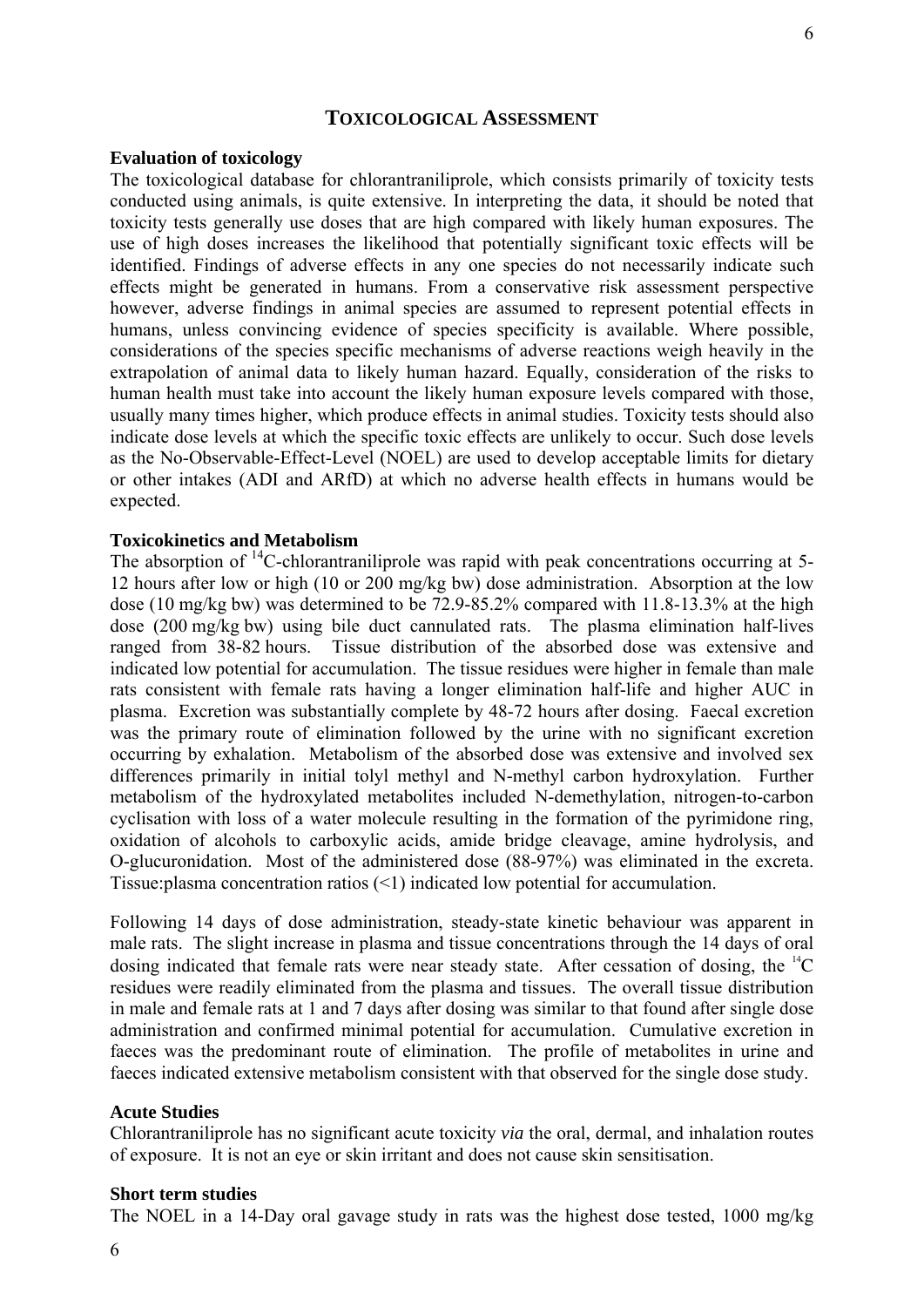bw/day. No test-substance related adverse effects were noted in the study. A mild increase in hepatic cytochrome P450 enzyme content was observed in females at all dose levels which was consistent with the subsequent increase in liver weight observed in female rats exposed to chlorantraniliprole in the diet for 28 days.

No toxicological effects were observed in subchronic (90-Day) feeding studies conducted with chlorantraniliprole in rats, mice, and dogs and in a one-year (52-week) study in dogs. The NOELs were the highest dietary concentrations administered (20000 ppm in rats, 7000 ppm in mice, and 40000 ppm in dogs). Early in product development, a 28-Day feeding study in rats was conducted where the highest dose tested was 8000 ppm. This dietary concentration was selected due to the limited quantity of test material available at the time the study was conducted. In a 28-Day oral dosing study in dogs, where chlorantraniliprole was administered via capsule, the NOEL was 1000 mg/kg bw/day. Reduced body weight gain was observed in male mice at a dietary concentration of 7000 ppm in an early 28-Day feeding study but was considered to have been a spurious finding. No reductions in overall mouse body weight gain occurred at the same dietary concentration in subsequent studies of similar or longer duration including a 90-Day feeding study, an 18-month oncogenicity study and a 28-Day immunotoxicity study. Mild increases in liver weight (which were induced in the absence of clinical or histopathological findings indicative of liver toxicity) were reported in the 90-Day rat, mice and dog studies and 52-week long term dog study at the high dose tested. The slight liver weight increases were not considered adverse. Increases in cytochrome P450 liver enzyme content were noted in a 14-Day oral dosing study in rats, the 28-Day feeding study in mice and the 28-Day oral (capsule) study in dogs, suggesting that the increased liver weights in all three species were due to non-adverse pharmacological responses to metabolism. A slight increase in the degree of microvesiculation in the adrenal cortex due to lipid was present in some male rats in the 90-Day feeding study. Based on subsequent investigations, this finding was determined to have no toxicological impact on adrenal cortical cell function and was therefore considered as non-adverse.

Reductions in body weight gain occurred in high dose (1000 mg/kg bw/day) male and female rats in the 28-Day dermal toxicity study. Since no treatment-related effects on overall body weight was observed, the reduction in body weight gain, in isolation, was not considered an adverse effect; therefore, the NOEL in the study was established at the highest dose tested. Also in the dermal study, a slight increase in the degree of adrenal cortical cell microvesiculation due to lipid was observed in males. As noted above, results of further studies have demonstrated that this microscopic finding had no adverse effect on adrenal gland function.

## **Chronic toxicity**

Chlorantraniliprole was not carcinogenic in rats or mice. The NOEL for chronic toxicity in rats was 20000 ppm and was based on the absence of any treatment-related toxicity at any dietary concentration evaluated in the study. Mild increases in liver weight occurred in the 4000 and 20000 ppm female rats at 1 year. These changes were not associated with other changes indicative of liver toxicity and were consistent with the non-adverse pharmacological response to metabolism that was observed in short-term feeding studies with chlorantraniliprole. A minimal to mild increase in the degree of microvesiculation in the adrenal cortex due to lipid was present in some male rats at 1 and 2 years. Based on further investigative work, this finding was determined to have no toxicological impact on adrenal cortical cell function and was not considered toxicologically relevant.

In mice, there were treatment-related effects in males at the highest dose tested, but not in females administered chlorantraniliprole up to and including a maximum dietary concentration of 7000 ppm. Increased liver weights in males and females and small increases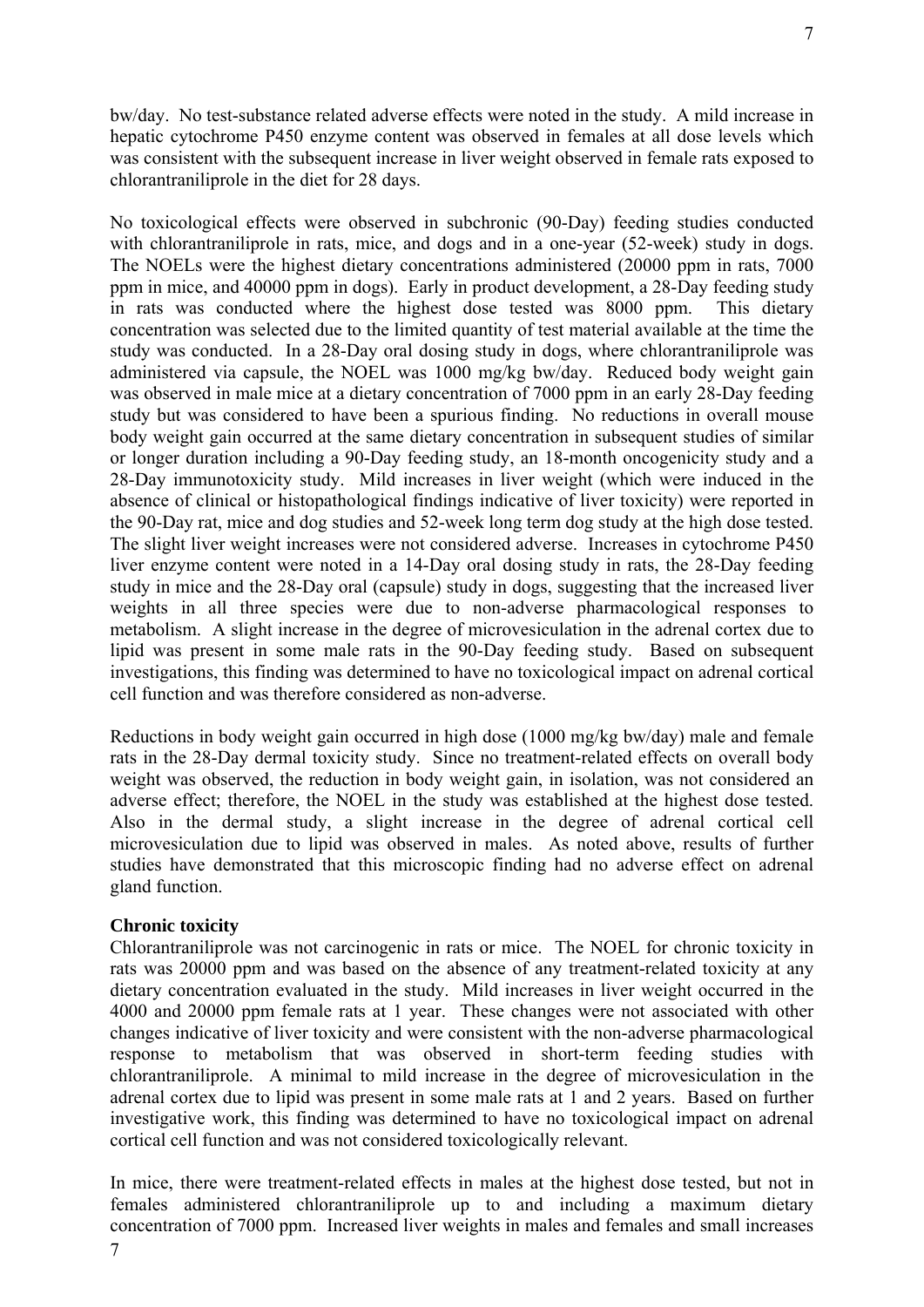in the incidence of hepatocellular hypertrophy in males were observed at the two highest concentrations tested. The liver changes at the mid dose were consistent with the non-adverse induction of liver enzymes observed in short-term feeding studies with chlorantraniliprole. However, the slight increase in the incidence of eosinophilic foci (5/70) of cellular alteration in the livers of high dose male mice was considered treatment related and adverse.

The NOEL in male mice is 158 mg/kg/day based on the slightly increased, minimal eosinophilic foci of cellular alteration accompanied by hepatocellular hypertrophy and increased liver weight in male mice. The NOEL for female mice was 1155 mg/kg bw/day due to the lack of adverse treatment-related effects on any parameter at any dietary level of chlorantraniliprole evaluated.

Based on the results of chronic feeding studies in rats and mice, chlorantraniliprole is not carcinogenic at the durations and doses tested in these animal toxicity studies.

## **Genetic toxicity**

Chlorantraniliprole was negative for gene mutations in bacteria and mammalian cells *in vitro* and clastogenicity in an *in vitro* cytogenetics assay using human peripheral blood lymphocytes. Chlorantraniliprole was not clastogenic (by evaluation of micronuclei) in mouse bone marrow cells following single-dose oral gavage of 2000 mg/kg bw. Collectively these results provide sufficient evidence to conclude that chlorantraniliprole is neither inherently genotoxic nor does it have genotoxic potential in the whole animal.

## **Reproductive and Developmental toxicity**

In the two-generation reproduction toxicity study with chlorantraniliprole, the NOEL for parental toxicity was 20000 ppm, the highest dietary concentration tested. This NOEL was based on the lack of effects on body weight and nutritional parameters, clinical signs of toxicity, and gross or microscopic pathology in  $P_1$  and  $F_1$  males and females. The NOEL for reproductive and fertility effects was 20000 ppm, based on the absence of any effects on reproduction and fertility. The NOEL for effects on pup growth and development was 20000 ppm, based the absence of any adverse effects. At 20000 ppm a slight decrease in  $F_1$ male and female pup weights occurred during the latter half of lactation. After weaning,  $F_1$ body weight gains were similar to those of the control group, and by Day 35 post-weaning, body weight was similar to control as the  $F_1$  offpsring continued to receive 20000 ppm diet during a period of rapid growth. Based on the transient nature of the decreased body weight and the lack of an effect on  $F_2$  pup weight, the slight reduction in  $F_1$  pup weight was considered non-adverse and possibly spurious. A slight increase in the degree of microvesiculation in the adrenal cortex due to lipid was present in some  $P_1$  and  $F_1$  males and a few  $F_1$  females. Based on subsequent investigative studies, this finding was determined to have no toxicological impact.

Chlorantraniliprole was not teratogenic and was not uniquely toxic to the rat or rabbit conceptus. In the developmental toxicity study in rats, the NOEL for both maternal and fetal effects was 1000 mg/kg bw/day, the highest dose evaluated, based on the lack of effects on any maternal or fetal parameter. In the developmental study conducted in rabbits, the maternal and fetal NOELs were 1000 mg/kg bw/day based on the absence of any treatmentrelated effects in the does or foetuses.

# **Assessment of adrenal cortical cell structure and function**

In several studies conducted with chlorantraniliprole in rats there was a slight increase in the degree of microvesiculation caused by lipid in the adrenal cortex of some animals. The toxicological significance of this finding in chlorantraniliprole treated rats was investigated in studies to assess the structural and functional basis of the slight increases in lipid in adrenal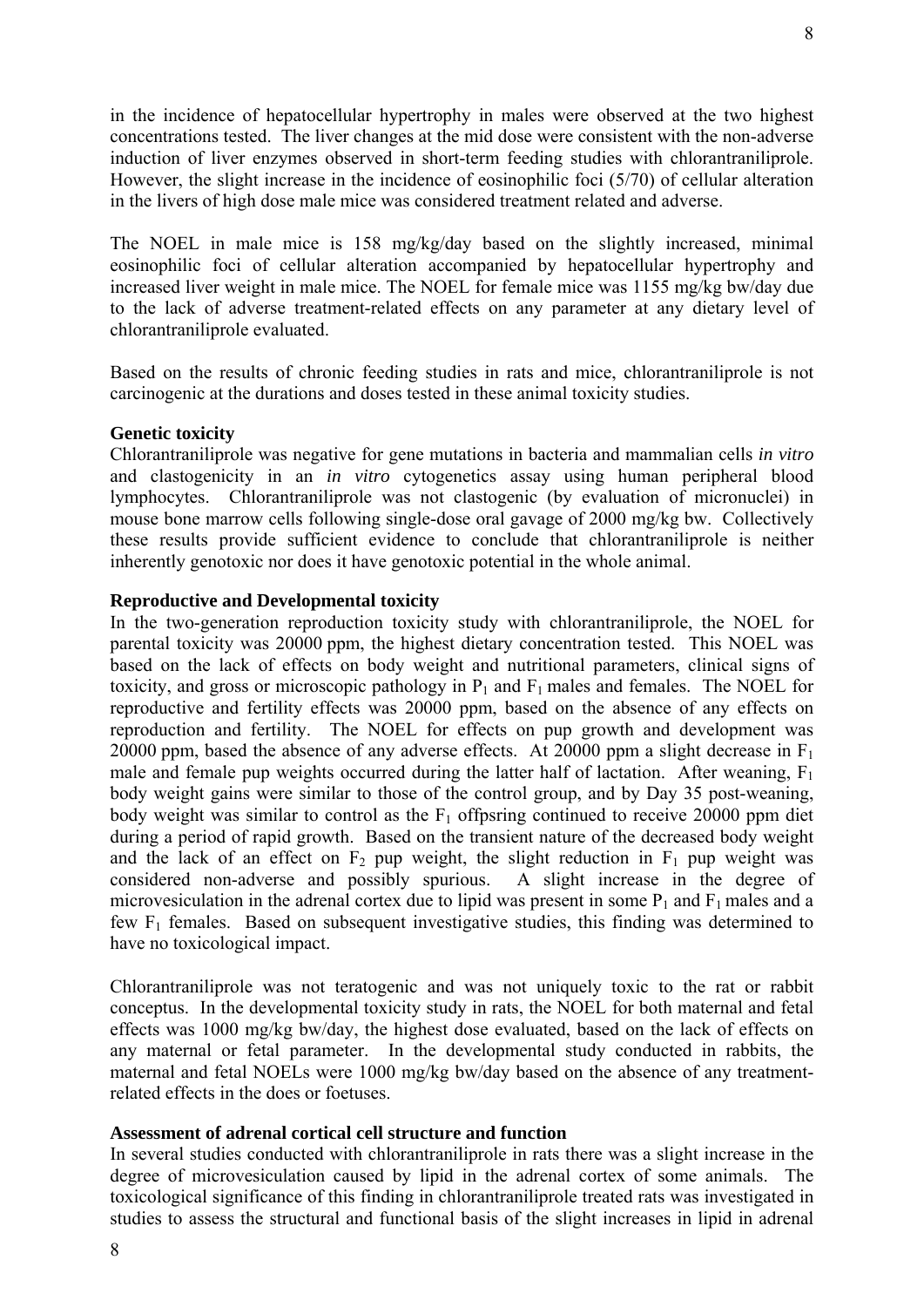cortical cells. Ultrastructural observation of tissues by electron microscopy indicated that all cellular structures evaluated in the adrenal cortex were unaffected by treatment, no abnormal structures were observed in controls or treated rats, and the presence of lipid droplets was consistent with the normal morphology of the adrenal cortex. In studies designed to assess the functional impact of the increased degree of microvesiculation showed that chlorantraniliprole did not affect corticosterone levels under both non-stressed (i.e. basal) conditions and under conditions of simulated physiological stress (i.e., ACTH-induced).

Thus, the slight increase in microvesiculation caused by lipid, which was observed microscopically in some male rats following exposure to chlorantraniliprole, is a morphologic variation of what is observed in control animals. The histological change observed with chlorantraniliprole administration was not associated with functional changes in the adrenal cortex or its capacity to respond to stress. Therefore, this change is considered to have no toxicological impact and was not considered as the basis for establishing NOELs in studies conducted with chlorantraniliprole.

# **PUBLIC HEALTH STANDARDS**

## **Poisons Scheduling**

The National Drugs and Poisons Schedule Committee (NDPSC) considered the toxicity of the product and its active ingredients and assessed the necessary controls to be implemented under States poisons regulations to prevent the occurrence of poisoning. At its 52nd meeting, in February 2008, the NDPSC noted that due to chlorantraniliprole's low overall toxicity it did not require scheduling and should therefore be placed in Appendix B of the SUSDP.

## **NOEL/ADI**

The Acceptable Daily Intake is that quantity of an agricultural compound which can safely be consumed on a daily basis for a lifetime and is based on the lowest NOEL obtained in the most sensitive species. This NOEL is then divided by a safety factor which reflects the quality of the toxicological database and takes into account the variability in responses between species and individuals.

The ADI for chlorantraniliprole was established at 1.58 mg/kg bw/day based on a NOEL of 158 mg/kg bw/day in an 18 – month mouse feeding study and using a 100-fold safety factor.

## **Acute Reference Dose (ARfD)**

The acute reference dose is the maximum quantity of an agricultural or veterinary chemical that can safely be consumed as a single, isolated, event. The ARfD is derived from the lowest single or short term dose which causes no effect in the most sensitive species of experimental animal tested, together with a safety factor which reflects the quality of the toxicological database and takes into account the variability in responses between species and individuals. Establishment of an acute reference dose is not justified for chlorantraniliprole based on the lack of identified hazard in the acute oral toxicity study which reported  $LD_{50}$  value of  $\geq 5,000$ mg/kg in female Crl:CD (SD) IGS BR rats.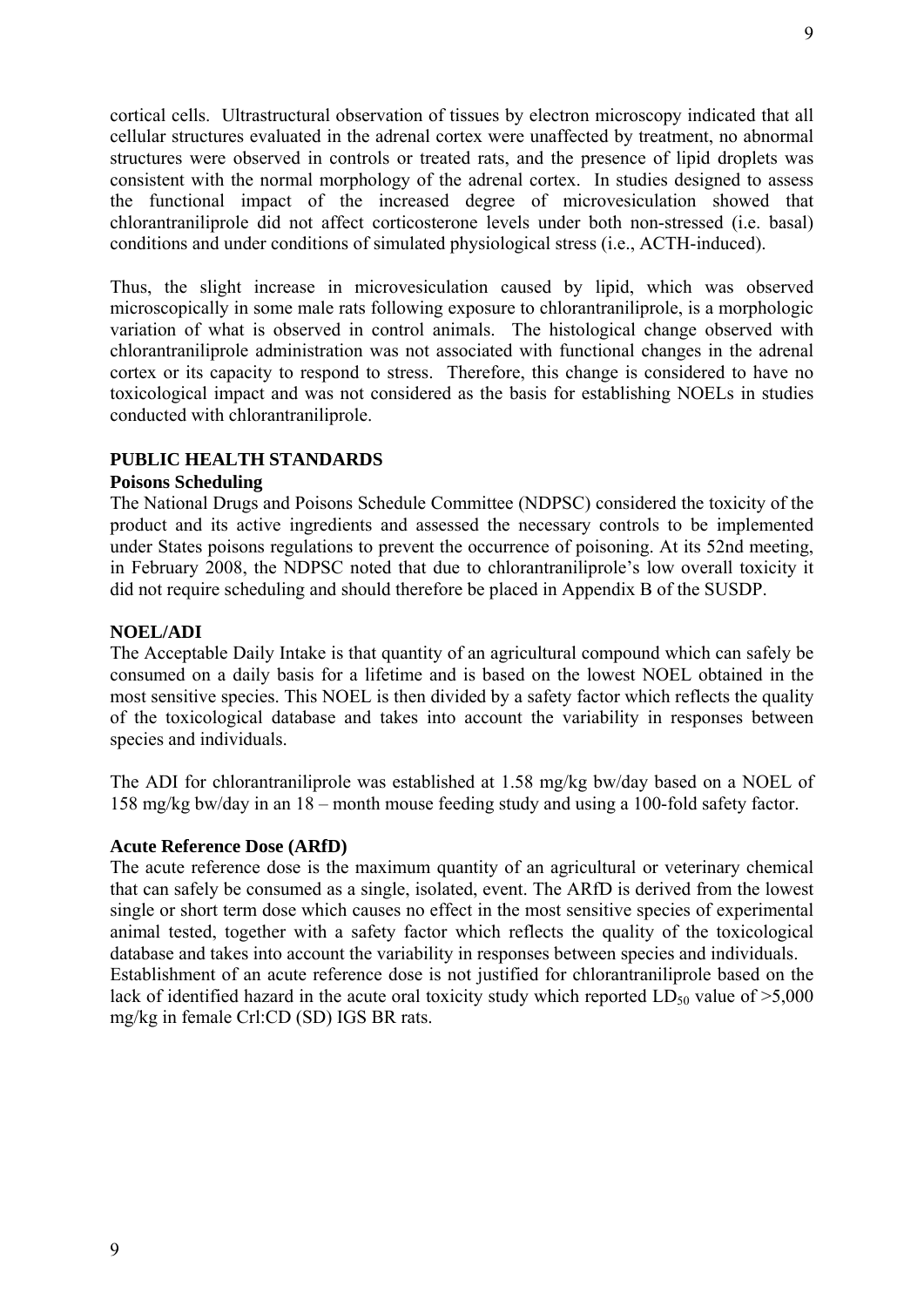# **RESIDUES ASSESSMENT**

# **Introduction**

As part of the residues assessment for chlorantraniliprole, plant and animal metabolism studies, supervised residue trials, crop rotation studies, processing studies, and trade aspects were considered and details are provided below.

# **Metabolism**

Metabolism data for  $^{14}$ C-labelled chlorantraniliprole in cotton, rice, apples, tomatoes and lettuce were provided. This covers four of the five crop groups for which metabolism studies are normally conducted (fruit, leafy vegetables, cereals, and pulses/oilseeds).



- 1. [Benzamide carbonyl-<sup>14</sup>C]-DPX-E2Y45
- 2. [Pyrazole carbony $l^{-14}$ C]-DPX-E2Y45:

In the apple, tomato, cotton, and lettuce studies, in which  $^{14}$ C labelled chlorantraniliprole was applied as foliar sprays, parent compound was the major component of the extracted radioactivity in all food and feed items. More complex metabolic profiles were found for rice following soil application, with a number of metabolites being found in addition to the parent compound, particularly in straw, at levels of less than 7% of the total radioactive residue. Parent compound was still the major component of the radioactivity, at  $>50\%$  of the TRR at maturity. A residue definition of 'chlorantraniliprole' is therefore proposed for plant commodities.

Metabolism data were provided for  ${}^{14}C$ -labelled chlorantraniliprole in lactating goats and laying hens.

In the laying hen metabolism study, a mixture of 1:1<sup>14</sup>C benzamide carbonyl and <sup>14</sup>C pyrazole carbonyl chlorantraniliprole was orally given to hens for 14 consecutive days. At the end of the 14-day period, eggs and edible tissues contained approximately 3% of the administered dose, with the remainder being recovered from excreta. The major components of the radioactivity in eggs were parent chlorantraniliprole and the metabolite 2-[3-bromo-1- (3-chloro-2-pyridinyl)-1*H*-pyrazol-5-yl]-6-chloro-8-methyl-4(3*H*)-quinazolinone (IN-GAZ70); in tissues, it was parent chlorantraniliprole.

Goats were also dosed with a mixture of 1:1<sup>14</sup>C benzamide carbonyl and <sup>14</sup>C pyrazole carbonyl chlorantraniliprole at the equivalent of 10 ppm in feed for 7 days. 93.57% of the administered dose was eliminated in the excreta. Parent chlorantraniliprole was the major component of the extracted radioactivity identified in kidney, muscle, and fat samples and was also identified in liver. In milk, parent compound accounted for 23.58% of the milk TRR. Three metabolites were identified in addition to parent compound: 3-bromo-*N*-[4 chloro-2-(hydroxymethyl)-6-[[(hydroxymethyl)amino)carbonyl]phenyl]-1-(3-chloro-2 pyridinyl)-1*H*-pyrazole-5-carboxamide (IN-K9T00), 3-bromo-*N*-[4-chloro-2- (hydroxymethyl)-6-[(methylamino)carbonyl]phenyl]-1-(3-chloro-2-pyridinyl)-1*H*-pyrazole-5- 10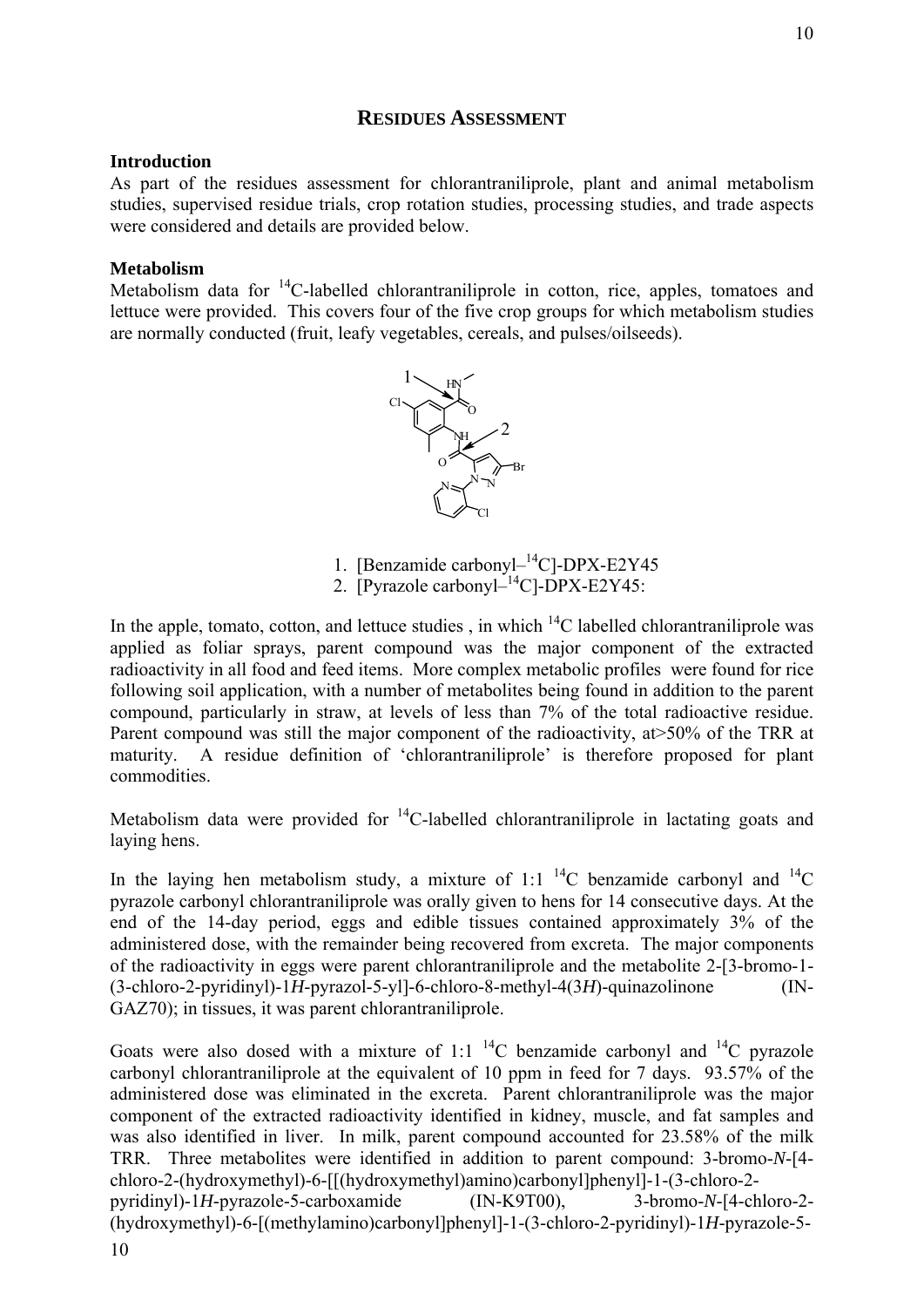carboxamide (IN-HXH44) and *N*-[2-aminocarbonyl]-4-chloro-6-(hydroxymethyl)phenyl]-3 bromo-1-(3-chloro-2-pyridinyl)-1*H*-pyrazole-5-carboxamide (IN-HXH40) at 26.1%, 26.92% and 5.87% of the TRR, respectively. Metabolites IN-K9T00 and IN-HXH44 were detected in similar proportions to parent compound in milk in the lactating cattle feeding study; at some dose levels , IN-K9T00 and IN-HXH44 were detected in the absence of parent compound, Therefore, these two additional metabolites were included in the residue definition for milk and milk products. The following animal commodity residue definitions are therefore proposed:

- Commodities of animal origin other than milk: chlorantraniliprole
- Milk and milk products: sum of chlorantraniliprole, 3-bromo-*N-*[4-chloro-2- (hydroxymethyl)-6-[(methylamino)carbonyl]phenyl]-1-(3-chloro-2-pyridinyl)-1*H*pyrazole-5-carboxamide, and 3-bromo-*N*-[4-chloro-2-(hydroxymethyl)-6- [[((hydroxymethyl)amino)carbonyl]phenyl]-1-(3-chloro-2-pyridinyl)-1*H*-pyrazole-5 carboxamide, expressed as chlorantraniliprole.

# **Structures of chlorantraniliprole and possible metabolites**

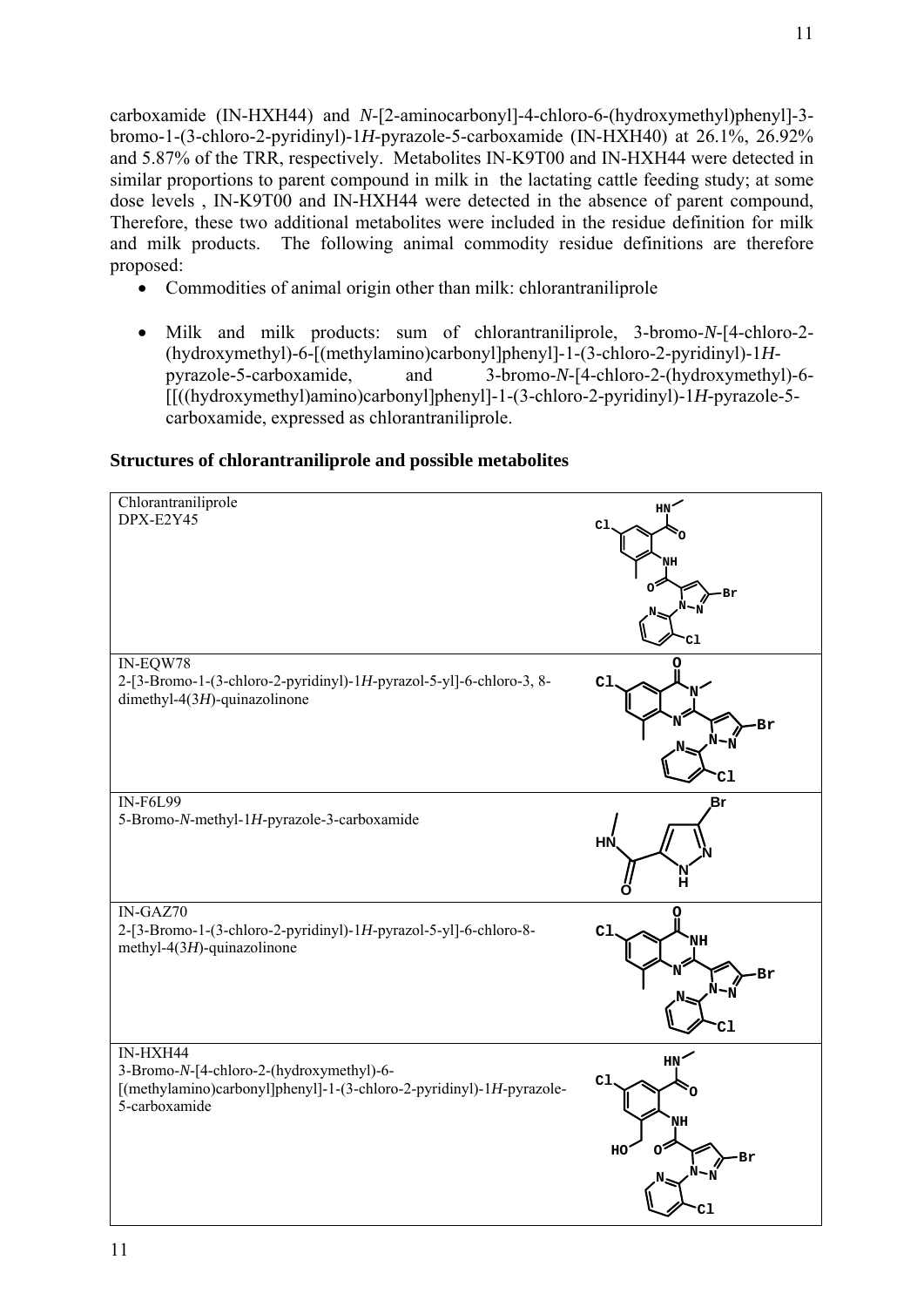

# **Analytical methods**

## *Determination of chlorantraniliprole residues in raw plant commodities*

The main method used for analysis of chlorantraniliprole residues in raw crop samples involved extraction of samples with acetonitrile. Clean up was achieved using solid phase extraction (a SAX column in series with an HLB column), followed by LC/MS/MS analysis.

The method was validated with limits of quantitation (LOQs) of 0.01 mg/kg for representative plant commodities. Recoveries were conducted with fortification at concentrations of 0.01 or 0.1 mg/kg and were 81-88% in corn fodder, 87-96% in grapes, 90-95% in raisins, 84-95% in soybean, 90-99% in cottonseed, 86-99% in cotton gin trash, 86-93% in white rice, 85-99% in brown rice, 91-106% in tomato, 87-97% in capsicum, 97-106% in lettuce and 84-88% in tea.

An alternative method involved the same extraction and clean-up procedure, but followed the clean-up with heating of the sample with aqueous base to convert chlorantraniliprole to a more thermally stable derivative. Analysis was conducted by GC-ECD. The same LOQ and similar recoveries were achieved.

# *Determination of chlorantraniliprole and degradation products in processed plant commodities*

Oil samples were diluted with hexane and cleaned up by partition with methanol, or by solid phase extraction (SPE). Solid samples were extracted with water and acetonitrile, then purified by SPE. Juice samples were combined with acetonitrile, then cleaned up by SPE. Analysis was conducted using LC/MS/MS. Limits of quantitation of 0.01 mg/kg were achieved for the parent compound and each of the processing/degradation products (IN-EQW78, IN-ECD73, IN-F6L99). Recoveries were determined by fortification at concentrations of 0.01 or 0.1 mg/kg, and for parent compound only were 103-125% for tomato ketchup, 91-108% for raisins, 89-113% for orange peel, 98-109% for grape pomace, 92-106% for cooked spinach, 85-109% for grape juice, 83-108% for apple juice, 105-121% for cottonseed oil, and 96-116% for vegetable oil.

## *Determination of residues of chlorantraniliprole and animal metabolites in animal tissues*

12 Three methods were presented for determination of chlorantraniliprole and animal metabolites in meat, offal, milk and eggs. Samples were extracted using acetonitrile and water, followed by partitioning with solvents such as hexane, ethyl acetate or cyclohexane. A clean-up step by solid phase extraction or gel permeation chromatography was included. Analyses were conducted using LC/MS/MS. An alternative method for determination of the parent compound only involved heating the cleaned-up samples with an aqueous base to convert chlorantraniliprole to a thermally stable derivative, followed by analysis using GC-ECD.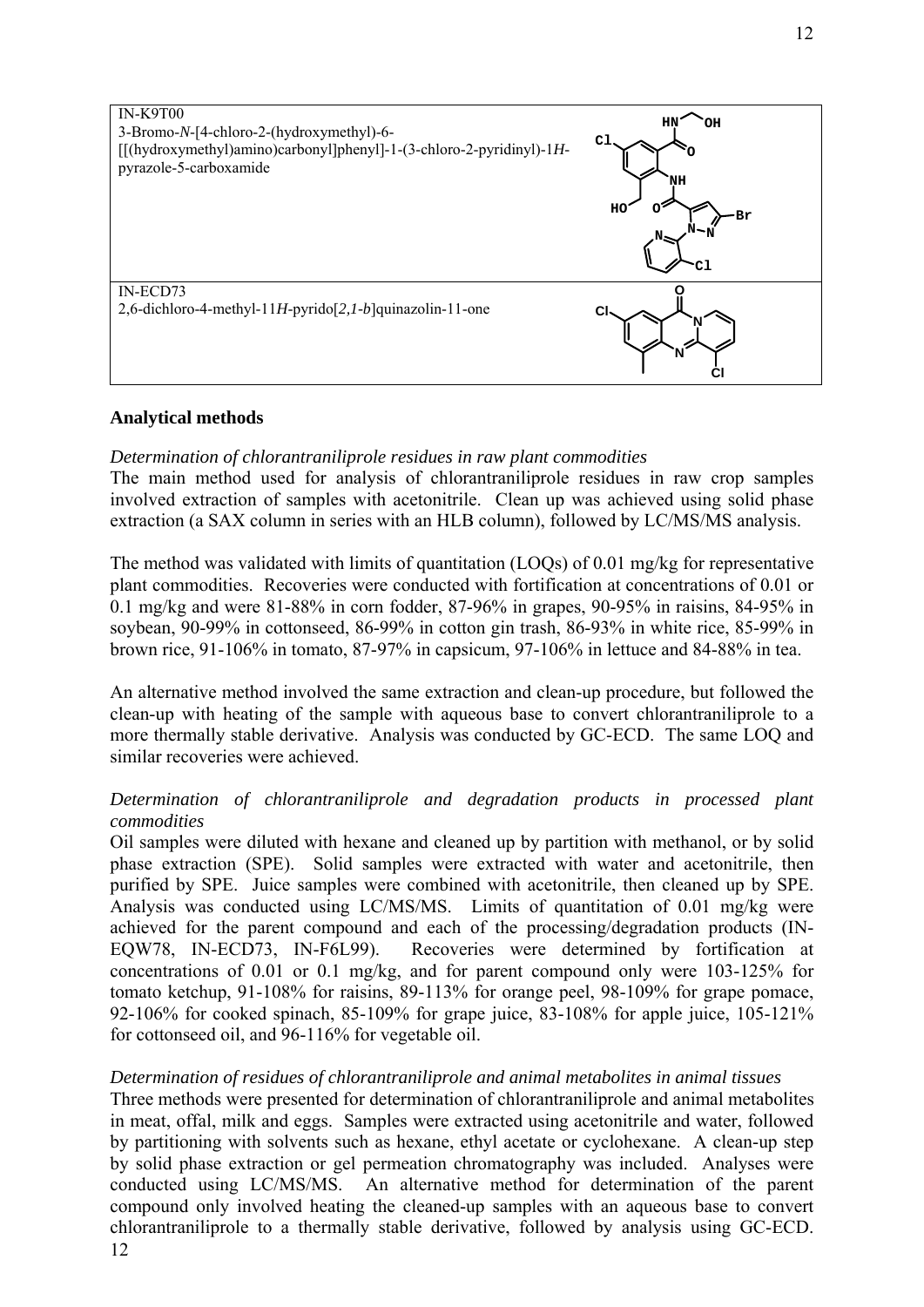LOQs of 0.01 mg/kg were achieved for chlorantraniliprole and the metabolites IN-K9T00 and IN-HXH44. Recoveries were determined by fortification of samples at 0.01 or 0.1 mg/kg, and for chlorantraniliprole were 94-114% in milk, 93-116% in egg, 91-115% in muscle, 84- 118% in liver, and 95-107% in fat. For the metabolite IN-K9T00, recoveries were 93-114% in milk, while the recovery for IN-HXH44 in milk was 93-114%.

Overall, the methods appear to be suitable for the proposed purposes and are acceptable.

# **Residue definition**

The following residue definition is recommended for chlorantraniliprole for the purposes of dietary exposure assessment and for compliance and monitoring of MRLs:

| Compound            | <b>Residue definition</b>                                                                                                                                                                                                                                                                                                                                                        |
|---------------------|----------------------------------------------------------------------------------------------------------------------------------------------------------------------------------------------------------------------------------------------------------------------------------------------------------------------------------------------------------------------------------|
| Chlorantraniliprole | Commodities of plant origin and commodities of animal origin other                                                                                                                                                                                                                                                                                                               |
|                     | <i>than milk:</i> chlorantraniliprole                                                                                                                                                                                                                                                                                                                                            |
|                     | Milk and milk products: sum of chlorantraniliprole, 3-bromo-N-[4-<br>chloro-2-(hydroxymethyl)-6-[(methylamino)carbonyl]phenyl]-1-(3-<br>chloro-2-pyridinyl)-1H-pyrazole-5-carboxamide, and 3-bromo- $N$ -[4-<br>chloro-2-(hydroxymethyl)-6-<br>[[((hydroxymethyl)amino)carbonyl]phenyl]-1-(3-chloro-2-pyridinyl)-<br>1H-pyrazole-5-carboxamide, expressed as chlorantraniliprole |
|                     |                                                                                                                                                                                                                                                                                                                                                                                  |

The residues of chlorantraniliprole are classified as 'fat-soluble'; see discussion below on fatsolubility.

# **Storage stability**

Storage stability studies were conducted for chlorantraniliprole in representative raw agricultural commodities, and for chlorantraniliprole and metabolites formed on processing in representative processed agricultural commodities, and for chlorantraniliprole and animal metabolites in bovine milk, liver, kidney, muscle and fat. All samples were stored at -20 °C.

The data provided demonstrates that:

- Residues of chlorantraniliprole in representative raw agricultural commodities (waterrich acidic fruits and vegetables such as apples, grapes and tomatoes, root crops such as potatoes, cereal grains e.g. wheat, oilseeds, e.g. cottonseed, forage and fodder such as wheat straw and alfalfa hay, leafy vegetables, such as lettuce, and brassicas such as cauliflower) are sufficiently stable on storage at -20  $\pm$ 10 °C for at least 24 months.
- Residues of chlorantraniliprole and processing metabolites (IN-EOW78, IN-ECD73, IN-F6L99) in representative processed agricultural commodities (tomato products such as ketchup, fruit juices e.g. apple juice, dried fruit e.g. raisins, animal feeds such as cottonseed meal, and vegetable oils e.g. cottonseed oil) are sufficiently stable on storage at -20  $\pm$ 10 °C for at least 12 months.
- Residues of chlorantraniliprole and animal metabolites (IN-K9T00, IN-HXG44) in representative animal commodities (milk, muscle, offal and fat) are sufficiently stable on storage at -20  $\pm$ 10 °C for at least 6 months (milk), or for at least 3 months (muscle, offal and fat).

# **Residue trials**

The proposed use of *DuPont Coragen Insecticide* in Australia is foliar application to lettuce, other leafy vegetables, tomatoes, eggplant, capsicum (including chilli peppers), potatoes, celery, rhubarb, at rates of 20 or 30 g ai/ha. Up to three applications per crop are permitted.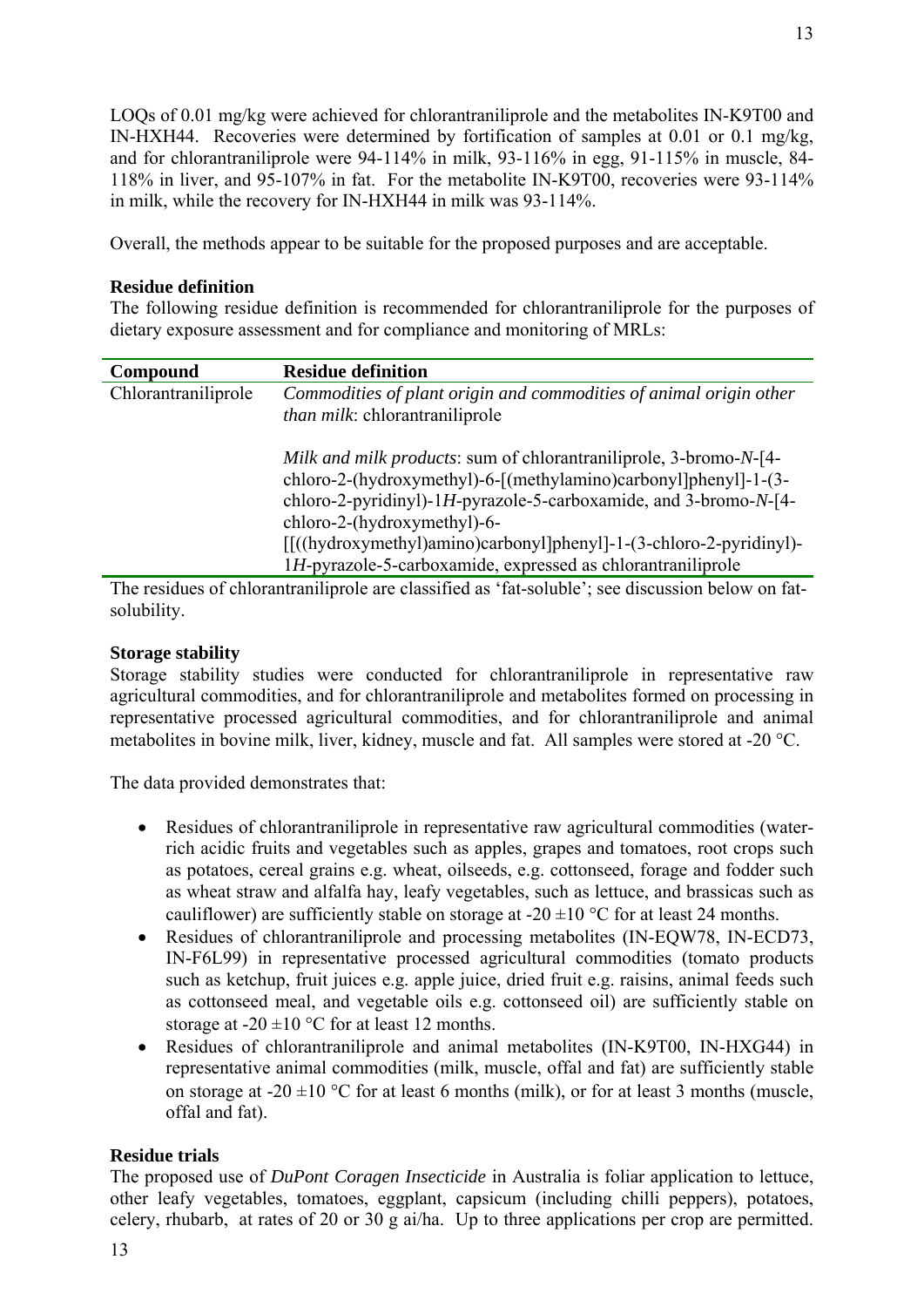A harvest withholding period is not required for potatoes when used as directed, while withholding periods of 3 days are recommended for all leafy vegetables, cucurbits, and noncucurbit fruiting vegetables, and 7 days for brassica vegetables.

The proposed use of *DuPont Altacor Insecticide* in Australia is foliar application to cotton with up to three applications per season at rates of 31.5-52.5 g ai/ha to grapevines or pome fruit, by dilute foliar application up to three times per season (pome fruit) and twice per season (grapevines) at spray concentration of 3.15 g ai/100 L, and to apricots, cherries, nectarines, peaches, and plums twice per season at spray concentrations of 3.15 or 4.2 g ai/100 L, depending on the pest. Harvest withholding periods of 28 days for cotton, 8 weeks for grapes, and 14 days for pome fruit and stone fruit are recommended.

A large number of crop residues trials in relevant vegetables were conducted in Australia, New Zealand, the USA, Canada and various countries in northern and southern Europe and were provided with the application for registration of *DuPont Coragen Insecticide*. The numbers and locations of trials for each commodity are summarised in the table below.

| <b>Crop</b>     | <b>Number of trials conducted</b> |                              |                          |                              |                              |                          |
|-----------------|-----------------------------------|------------------------------|--------------------------|------------------------------|------------------------------|--------------------------|
|                 | <b>Australia</b>                  | <b>New</b>                   | <b>USA</b>               | Canada                       | N. Europe                    | S. Europe                |
|                 |                                   | <b>Zealand</b>               |                          |                              |                              |                          |
| Potato          | $\overline{a}$                    | $\blacksquare$               | 19                       | 10                           | $\overline{4}$               | $\overline{2}$           |
| Broccoli        | $\overline{4}$                    | $\overline{4}$               | $\overline{7}$           | $\overline{2}$               | $\overline{a}$               | $\blacksquare$           |
| Head cabbage    | 6                                 | $\overline{4}$               | $\overline{7}$           | 3                            | $\overline{\phantom{0}}$     | $\overline{\phantom{a}}$ |
| Cauliflower     | $\overline{2}$                    | $\overline{\phantom{a}}$     | $\overline{a}$           | $\overline{a}$               | $\overline{a}$               | $\blacksquare$           |
| <b>Brussels</b> | $\overline{4}$                    | $\overline{\phantom{a}}$     | $\overline{\phantom{0}}$ | $\qquad \qquad \blacksquare$ | ۰                            | $\overline{\phantom{a}}$ |
| sprouts         |                                   |                              |                          |                              |                              |                          |
| Head lettuce    | 4                                 | $\overline{\phantom{a}}$     | $\overline{7}$           | $\blacksquare$               | 11 field, 9 greenhouse       |                          |
| Leafy lettuce   | $\blacksquare$                    | $\overline{\phantom{a}}$     | 7                        | $\blacksquare$               | 5 greenhouse                 |                          |
| Spinach         | $\blacksquare$                    | $\overline{\phantom{a}}$     | 7                        | $\overline{\phantom{a}}$     | $\overline{a}$               | $\blacksquare$           |
| Mustard greens  | $\overline{a}$                    | $\overline{\phantom{a}}$     | 6                        | $\overline{2}$               | $\overline{a}$               | $\blacksquare$           |
| Celery          | $\blacksquare$                    | $\overline{\phantom{a}}$     | 7                        | $\overline{a}$               | $\overline{a}$               | $\sim$                   |
| Tomato          | $2$ (field)                       | $\blacksquare$               | 13                       | 7                            | 3                            | $7$ field, $6$           |
|                 |                                   |                              |                          |                              | greenhouse                   | greenhouse               |
| Capsicum        | $\blacksquare$                    | $\blacksquare$               | $\overline{7}$           | $\overline{4}$               | $\overline{2}$               | 5 field, 3               |
|                 |                                   |                              |                          |                              | greenhouse                   | greenhouse               |
| Chilli pepper   | $\blacksquare$                    | $\blacksquare$               | $\overline{4}$           | $\overline{5}$               |                              | 2 field, 1               |
|                 |                                   |                              |                          |                              | greenhouse                   | greenhouse               |
| Cucumber        | $\blacksquare$                    | $\overline{\phantom{a}}$     | $\overline{7}$           | $\blacksquare$               | $\qquad \qquad \blacksquare$ | $\blacksquare$           |
| Rockmelon       | $\overline{\phantom{a}}$          | $\overline{\phantom{a}}$     | 6                        | $\overline{\phantom{a}}$     | $\overline{a}$               | $\overline{\phantom{a}}$ |
| Honeydew        | $\overline{\phantom{a}}$          | $\qquad \qquad \blacksquare$ | $\mathbf{1}$             | $\blacksquare$               | ۰                            | $\blacksquare$           |
| melon           |                                   |                              |                          |                              |                              |                          |
| Zucchini        | $\blacksquare$                    | $\overline{\phantom{a}}$     | 6                        | $\overline{\phantom{a}}$     | $\overline{\phantom{0}}$     | $\overline{\phantom{a}}$ |

A large number of residues trials in grapes (both wine and table), pome fruit (both apples and pears), stone fruit (apricots, peaches, plums and sweet and sour cherry varieties) and cotton were conducted in Australia, New Zealand, the USA, Canada, Argentina, and northern and southern Europe. These trials were supplied with the application for *DuPont Altacor Insecticide.* The numbers and locations of trials for the fruit crops and cotton are summarised in the table below.

| Crop    |                  | Number of trials conducted |            |        |           |           |                  |
|---------|------------------|----------------------------|------------|--------|-----------|-----------|------------------|
|         | <b>Australia</b> | <b>NZ</b>                  | <b>USA</b> | Canada | N. Europe | S. Europe | <b>Argentina</b> |
| Apple   |                  |                            | 13         |        |           |           |                  |
| Pear    |                  |                            |            |        |           |           |                  |
| Apricot |                  |                            |            |        |           |           |                  |
| Peach   |                  |                            | 12         |        |           |           |                  |
| Cherry  |                  |                            | 12         |        |           |           |                  |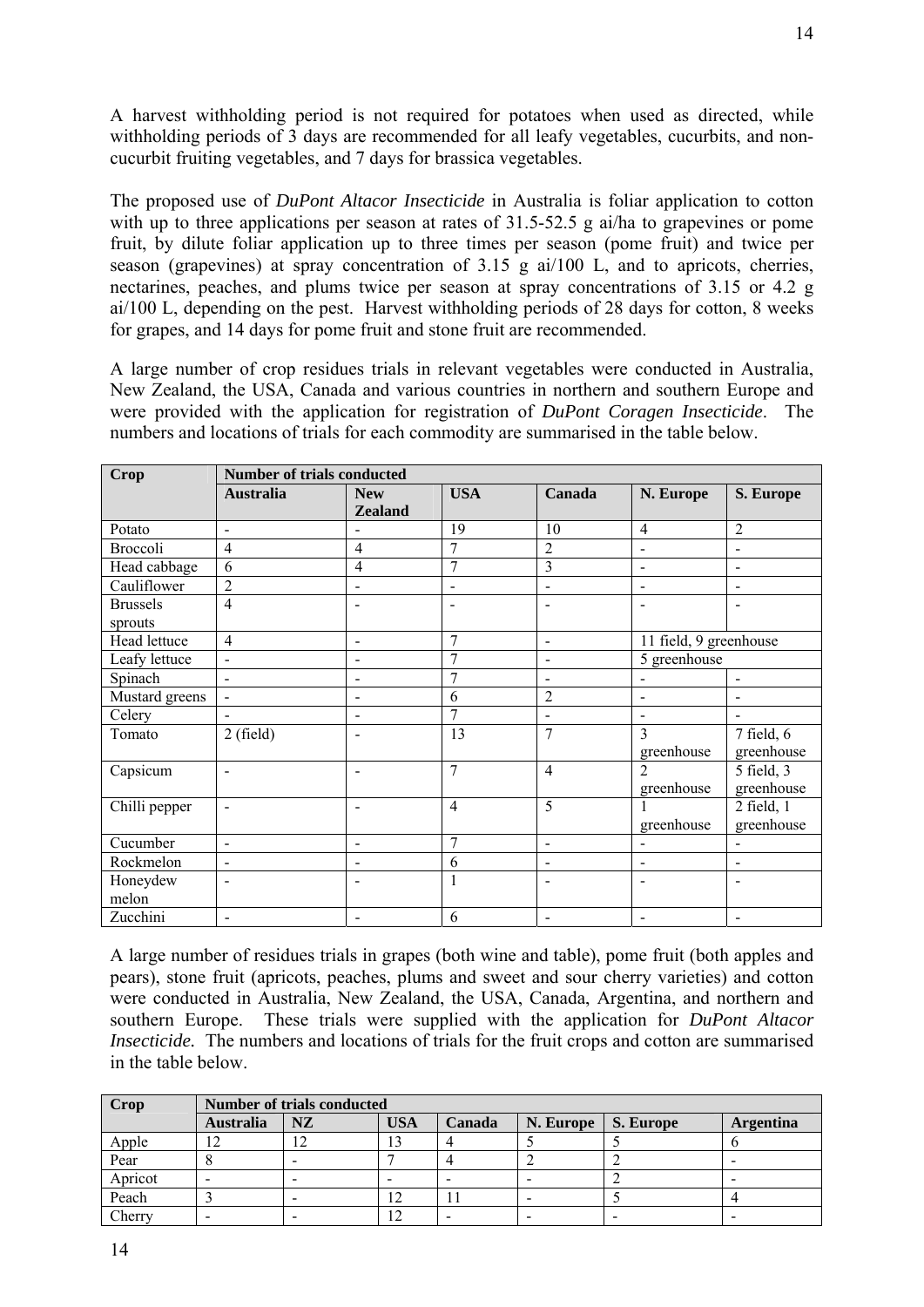| Plum        |                          | $\sim$<br>- | $\overline{\phantom{a}}$ | -      |
|-------------|--------------------------|-------------|--------------------------|--------|
| Table grape | $\overline{\phantom{a}}$ |             | $\overline{\phantom{a}}$ | -      |
| Wine grape  | $\mathbf{\Omega}$        |             |                          | -      |
| Cotton      |                          | 14          | $\overline{\phantom{a}}$ | $\sim$ |

Results of the residues trials are summarised in tables below.

*Potatoes* 

| <b>Dataset</b>     | <b>Application details</b> | WHP (days) | Residues $(mg/kg)$ |
|--------------------|----------------------------|------------|--------------------|
| US/Canadian trials | $3 \times 75$ g ai/ha      | 14         | $\leq 0.01(27)$    |
|                    | $3 \times 50$ g ai/ha      | 14         | $\leq 0.01(2)$     |
|                    | $3 \times 375$ g ai/ha     | 14         | < 0.01             |
| European trials    | $2 \times 10 - 13$ g ai/ha | 14         | $\leq 0.01(6)$     |

# *Brassica vegetables*

| <b>Dataset</b>                | <b>Application details</b> | <b>WHP</b> (days) | <b>Residues (mg/kg)</b>                   |
|-------------------------------|----------------------------|-------------------|-------------------------------------------|
| Australian broccoli trials    | $3 \times 20$ g ai/ha      |                   | 0.12, 0.16                                |
|                               | $3 \times 40$ g ai/ha      |                   | 0.22, 0.27                                |
| Australian cabbage trials     | $3 \times 20$ g ai/ha      |                   | 0.05, 0.081, 0.086                        |
|                               | $3 \times 40$ g ai/ha      |                   | 0.13, 0.17, 0.20                          |
| Australian Brussels sprouts   | $3 \times 20$ g ai/ha      |                   | 0.08, 0.19                                |
| trials                        | $3 \times 40$ g ai/ha      |                   | 0.20, 0.28                                |
| Australian cauliflower trials | $3 \times 20$ g ai/ha      |                   | 0.11                                      |
|                               | $3 \times 40$ g ai/ha      |                   | 0.23                                      |
| New Zealand broccoli trials   | $3 \times 20$ g ai/ha      |                   | 0.03, 0.07                                |
|                               | $3 \times 40$ g ai/ha      |                   | 0.07, 0.12                                |
| New Zealand cabbage trials    | $3 \times 20$ g ai/ha      |                   | < 0.01, 0.03                              |
|                               | $3 \times 40$ g ai/ha      |                   | < 0.01, 0.08                              |
| US/Canadian cabbage trials    | 2 x 112.5 g ai/ha          | 3                 | 0.043, 0.082, 0.11, 0.31, 0.32, 0.52,     |
|                               |                            |                   | 0.64, 0.72, 0.78, 1.2                     |
| US/Canadian broccoli trials   | $2 \times 112.5$ g ai/ha   | 3                 | $0.13, 0.34, 0.36$ (2), 0.38, 0.40, 0.41, |
|                               |                            |                   | 0.44, 0.71                                |

# *Leafy vegetables*

| JJ O                            |                            |            |                                                |
|---------------------------------|----------------------------|------------|------------------------------------------------|
| <b>Dataset</b>                  | <b>Application details</b> | WHP (days) | <b>Residues</b> (mg/kg)                        |
| Australian head lettuce trials  | $3 \times 30$ g ai/ha      |            | 0.07, 0.24                                     |
|                                 | $3 \times 60$ g ai/ha      | 3          | 0.19, 0.33                                     |
| European head lettuce trials    | $2 \times 40$ g ai/ha      |            | $\leq 0.01$ (2), 0.31, 0.37, 0.45, 0.46, 0.83, |
| (field)                         |                            |            | 0.86, 0.88, 1.0, 1.7                           |
| European head lettuce trials    | $2 \times 40$ g ai/ha      |            | 0.093, 0.15, 0.38, 1.3, 1.4, 1.6, 1.8, 2.0,    |
| (glasshouse)                    |                            |            | 2.3                                            |
| European corn salad trials      | $2 \times 40$ g ai/ha      |            | 3.2, 4.1(2), 7.8, 8.0                          |
| (glasshouse)                    |                            |            |                                                |
| US head lettuce trials (field)  | $2 \times 112.5$ g ai/ha   |            | 0.004, 0.016, 0.59, 0.64, 1.5, 2.3, 2.5        |
| US leafy lettuce trials (field) | 2 x 112.5 g ai/ha          |            | 3.4, 4.1, 4.2, 4.5, 4.8, 5.4, 6.3              |
| US spinach trials (field)       | 2 x 112.5 g ai/ha          |            | 3.5, 5.8, 7.3 (2), 7.9, 8.7, 9.7               |
| US mustard greens trials        | 2 x 112.5 g ai/ha          | 3          | 1.3, 1.8, 2.3, 3.7, 3.8, 4.7, 5, 6.1           |
| (field)                         |                            |            |                                                |

# *Fruiting vegetables, cucurbits*

| <b>Dataset</b>                   | <b>Application details</b> | WHP (days) | Residues (mg/kg)                   |
|----------------------------------|----------------------------|------------|------------------------------------|
| US zucchini trials (field)       | $2 \times 112.5$ g ai/ha   |            | 0.022, 0.037, 0.044, 0.058, 0.078, |
|                                  |                            |            | 0.093                              |
| US cucumber trials (field)       | $2 \times 112.5$ g ai/ha   |            | 0.006, 0.013, 0.014, 0.017, 0.022, |
|                                  |                            |            | $0.081$ , and $0.083$              |
| US rockmelon trials (field)      | $2 \times 112.5$ g ai/ha   |            | 0.028, 0.082, 0.084, 0.087, 0.1,   |
|                                  |                            |            | 0.12                               |
| US honeydew melon trials (field) | $2 \times 112.5$ g ai/ha   |            | 0.011                              |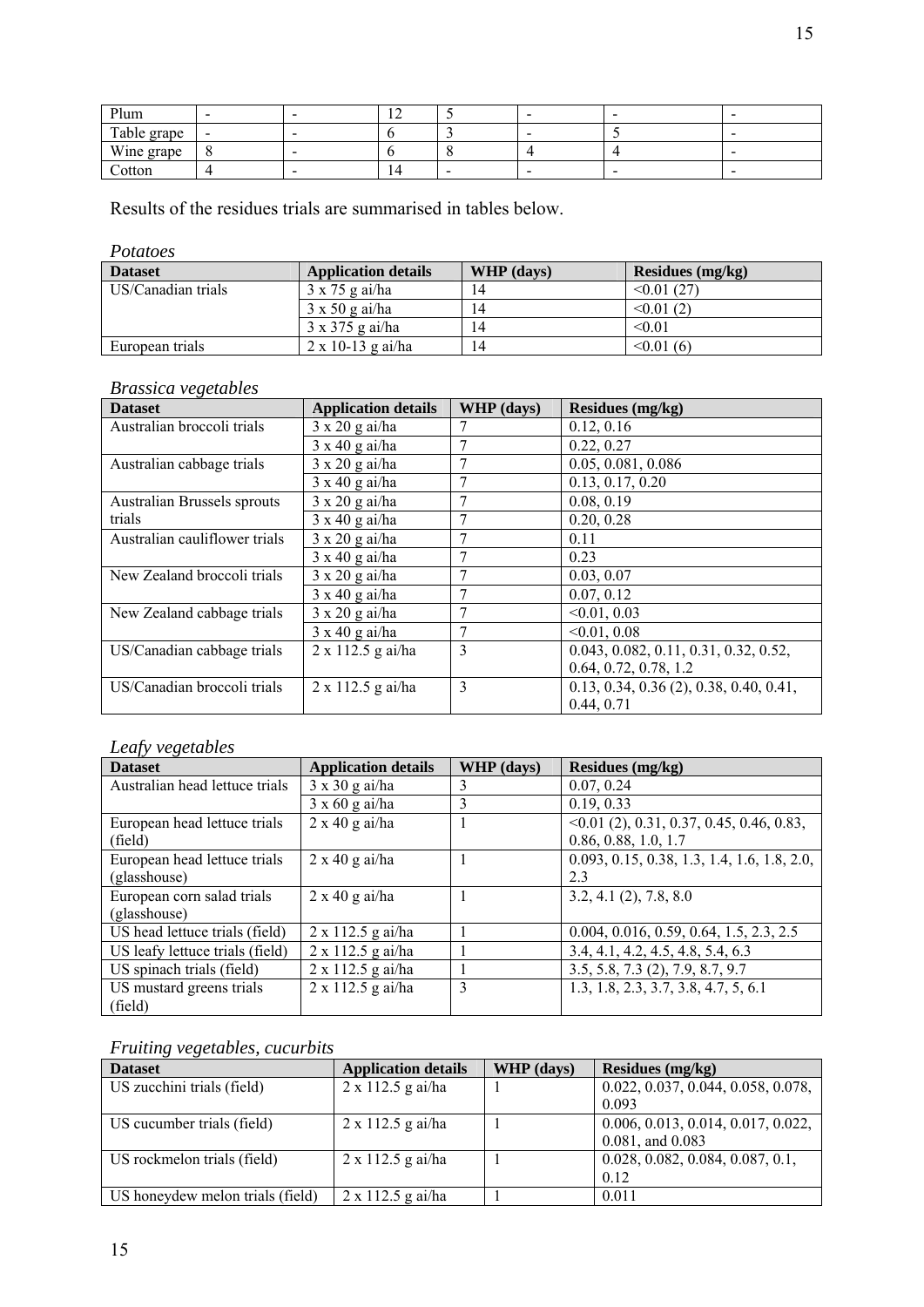| EU glasshouse cucumber and | $2 \times 50.4$ g ai/ha | 0.008, 0.016, 0.021, 0.039, 0.058,    |
|----------------------------|-------------------------|---------------------------------------|
| zucchini trials            |                         | 0.064, 0.083, 0.1, 0.13               |
| EU glasshouse melon trials | $2 \times 50.4$ g ai/ha | $\vert$ 0.01, 0.019 (2), 0.023, 0.03, |
|                            |                         | 0.032(2), 0.038, 0.068                |

| <b>Dataset</b>        | <b>Application details</b> | <b>WHP</b> (days) | Residues (mg/kg)                                                   |
|-----------------------|----------------------------|-------------------|--------------------------------------------------------------------|
| Australian tomato     | $4 \times 20$ g ai/ha      | $\Omega$          | 0.02                                                               |
| trials                | $4 \times 40$ g ai/ha      | $\theta$          | 0.03                                                               |
| US/Canadian tomato    | $2 \times 112.5$ g ai/ha   |                   | 0.018, 0.034 (2), 0.045, 0.049, 0.050, 0.052,                      |
| trials (field)        |                            |                   | 0.065, 0.071, 0.074, 0.076, 0.088, 0.099, 0.12                     |
|                       |                            |                   | (2), 0.13, 0.14, 0.15, 0.18, 0.19                                  |
| US/Canadian capsicum  | $2 \times 112.5$ g ai/ha   | $\mathbf{1}$      | $0.014, 0.022, 0.024, 0.025, 0.095, 0.11, 0.12,$                   |
| trials (field)        |                            |                   | 0.14(2), 0.16, 0.19                                                |
| US/Canadian chilli    | $2 \times 112.5$ g ai/ha   | 1                 | $0.021, 0.037, 0.070$ (2), 0.071, 0.083, 0.14,                     |
| pepper trials (field) |                            |                   | 0.22, 0.43                                                         |
| European field tomato | $2 \times 30 - 35$ g ai/ha |                   | $0.013, 0.018$ (2), 0.023, 0.025, 0.029, 0.03,                     |
| trials                |                            |                   | 0.033, 0.036(2), 0.041, 0.055, 0.062                               |
| European greenhouse   | 2 x 45-52.5 g ai/ha        | $\mathbf{1}$      | $\leq 0.004, 0.009, 0.012, 0.015$ (2), 0.018, 0.028 <sup>*</sup> , |
| tomato trials         |                            |                   | $0.034, 0.037, 0.061, 0.079, 0.079^*, 0.09^*,$                     |
|                       |                            |                   | $0.095, 0.11^*, 0.15^*$                                            |
| European field        | $2 \times 35$ g ai/ha      | 1                 | 0.018, 0.019, 0.02, 0.022, 0.025, 0.037, 0.049,                    |
| capsicum trials       |                            |                   | 0.066, 0.15                                                        |
| European greenhouse   | $2 \times 35$ g ai/ha      | 1                 | 0.029, 0.036, 0.048, 0.049, 0.052, 0.058,                          |
| capsicum trials       |                            |                   | 0.062, 0.072, 0.11                                                 |
| European field chilli | $2 \times 35$ g ai/ha      |                   | 0.089, 0.11, 0.13, 0.18, 0.20                                      |
| pepper trials         |                            |                   |                                                                    |
| European greenhouse   | $2 \times 35$ g ai/ha      | $\mathbf{1}$      | 0.064, 0.16, 0.17, 0.39, 0.57                                      |
| chilli pepper trials  |                            |                   |                                                                    |

# *Fruiting vegetables other than cucurbits*

\*Indicates result for cherry tomatoes

# *Stalk and stem vegetables*

| <b>Dataset</b>   | <b>Application details</b> | WHP (days) | Residues $(mg/kg)$                             |
|------------------|----------------------------|------------|------------------------------------------------|
| US celery trials | $2 \times 112.5$ g ai/ha   |            | $\frac{1}{1.1}$ , 1.4, 2.1, 2.6, 2.8, 3.7, 3.8 |

*Pome fruit* 

| <b>Dataset</b>             | <b>Application details</b>      | WHP (days) | <b>Residues (mg/kg)</b>             |
|----------------------------|---------------------------------|------------|-------------------------------------|
| Australian/New Zealand     | $1x$ GAP                        | 14         | $0.02, 0.06, 0.09, 0.10, 0.11$ (3), |
| pome fruit trials          |                                 |            | $0.12, 0.14$ (2), 0.16, 0.17, 0.18  |
|                            |                                 |            | (2), 0.19                           |
|                            | $2x$ GAP                        | 14         | 0.06, 0.13, 0.14, 0.17, 0.20, 0.25, |
|                            |                                 |            | $0.26, 0.32$ (2), 0.38, 0.48        |
| Canadian pome fruit trials | Two applications at 1.46x the   | 14         | 0.013, 0.031, 0.061, 0.075, 0.076,  |
|                            | Australian rate, giving 0.93-1x |            | 0.081, 0.091, 0.11                  |
|                            | the Australian seasonal rate    |            |                                     |
| US pome fruit trials       | Two applications at 1.46x the   | 14         | 0.010, 0.022, 0.027, 0.034, 0.038,  |
|                            | Australian rate, giving 0.93-1x |            | 0.041, 0.045, 0.061, 0.065, 0.066,  |
|                            | the Australian seasonal rate    |            | 0.070, 0.078, 0.081, 0.091, 0.098,  |
|                            |                                 |            | $0.10, 0.12$ (2), 0.14, 0.30        |
| European trials            | 2 applications at $0.51$ -0.76x | 14         | 0.004, 0.009, 0.022, 0.024,         |
|                            | the Australian rate, giving     |            | 0.034, 0.039, 0.046, 0.048, 0.053,  |
|                            | $0.34 - 0.51x$ the Australian   |            | 0.054, 0.055, 0.066, 0.068, 0.069,  |
|                            | seasonal rate                   |            | 0.076, 0.077, 0.082, 0.096, 0.11,   |
|                            |                                 |            | 0.13                                |
| Argentine trials           | applications at $1.52x$ the     | 14         | < 0.06, 0.14, 0.20                  |
|                            | Australian rate, giving 1.04x   |            |                                     |
|                            | the Australian seasonal rate    |            |                                     |

# *Stone fruit*

| <b>Dataset</b> | <b>Application details</b> | WHP $\langle \text{days} \rangle$ Residues $\langle \text{mg/kg} \rangle$ |
|----------------|----------------------------|---------------------------------------------------------------------------|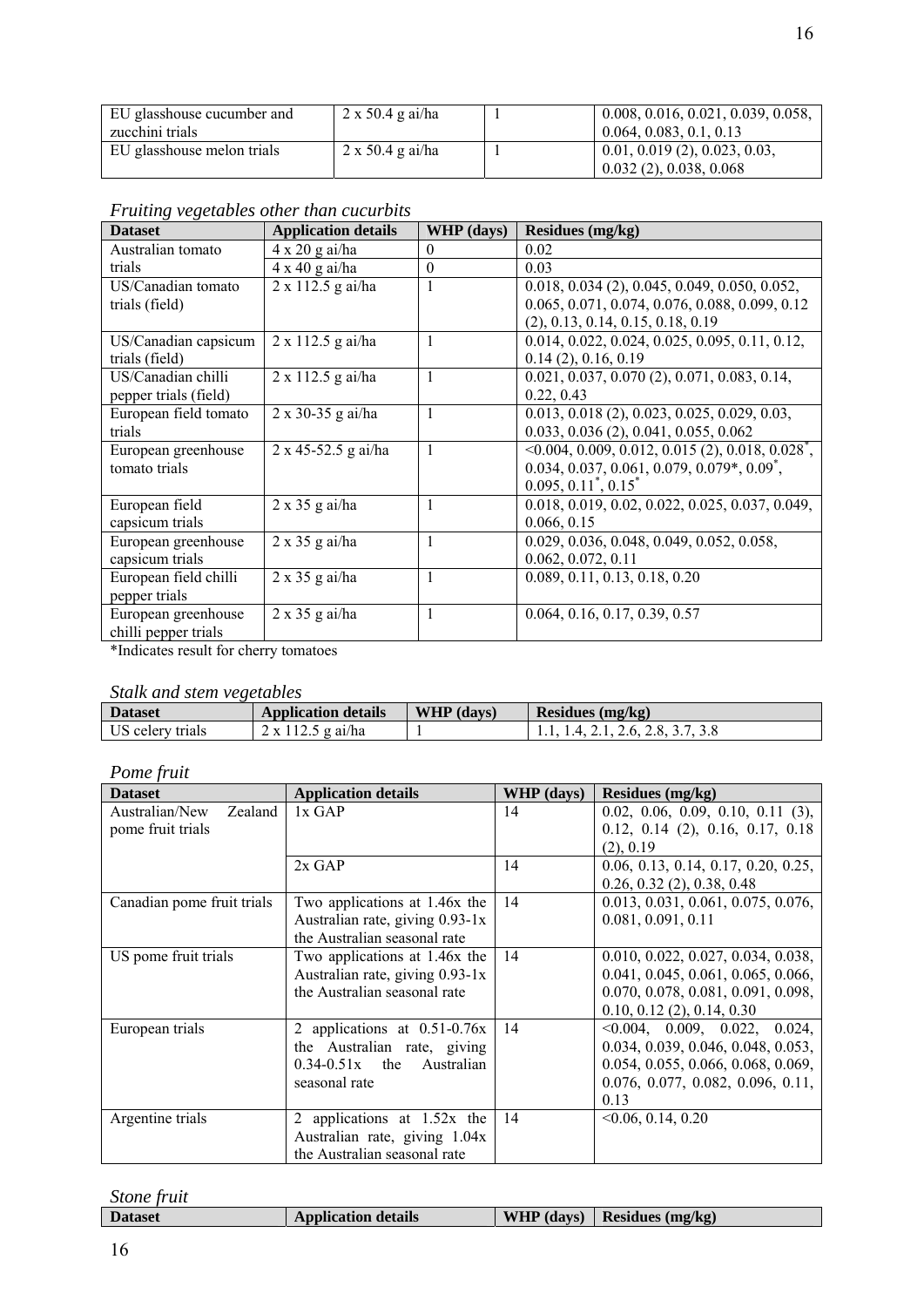| US/Canadian peach data           | Two applications at 1.34x the<br>Australian rate, giving 1.34x<br>the Australian seasonal rate                                            | 10 | 0.0665, 0.0779, 0.0908, 0.0926,<br>0.0950, 0.0985, 0.104, 0.107,<br>0.110, 0.111, 0.119, 0.127, 0.130,<br>0.132, 0.137, 0.151, 0.155, 0.164,<br>0.171, 0.204, 0.268, 0.311, 0.352 |
|----------------------------------|-------------------------------------------------------------------------------------------------------------------------------------------|----|-----------------------------------------------------------------------------------------------------------------------------------------------------------------------------------|
| US/Canadian sweet cherry<br>data | Two applications at 1.34x the<br>Australian rate, giving 1.34x<br>the Australian seasonal rate                                            | 10 | 0.072, 0.12, 0.13, 0.15, 0.21, 0.27                                                                                                                                               |
| US/Canadian sour cherry<br>data  | Two applications at 1.34x the<br>Australian rate, giving 1.34x<br>the Australian seasonal rate                                            | 10 | 0.19, 0.23, 0.37, 0.48, 0.49 0.61                                                                                                                                                 |
| US/Canadian plum data            | Two applications at 1.34x the<br>Australian rate, giving 1.34x<br>the Australian seasonal rate                                            | 10 | $0.005, 0.006, 0.007, 0.008$ (2),<br>0.010, 0.011, 0.013, 0.016, 0.018,<br>0.023, 0.031, 0.036, 0.055, 0.074,<br>0.076, 0.085                                                     |
| European peach data              | Two applications at 0.48-<br>$0.71x$ the Australian rate,<br>giving<br>$0.48 - 0.71x$<br>the<br>Australian seasonal rate                  | 14 | 0.023, 0.029, 0.031, 0.044, 0.045                                                                                                                                                 |
| European apricot data            | Two applications at $\overline{0.48}$ -<br>$0.71x$ the Australian<br>rate,<br>giving<br>$0.48 - 0.71x$<br>the<br>Australian seasonal rate | 14 | 0.052, 0.12                                                                                                                                                                       |
| Argentine peach data             | Two applications at 1.07x the<br>Australian rate, giving 1.07x<br>the Australian seasonal rate                                            | 14 | $< 0.05, \le 0.05$                                                                                                                                                                |
| Argentine peach data             | Two applications at 2.14x the<br>Australian rate, giving 2.14x<br>the Australian seasonal rate                                            | 14 | 0.14, 0.20                                                                                                                                                                        |
| Australian peach data            | Four applications at rates of<br>$0.33 - 0.49x$ GAP, giving $0.85x$<br>the seasonal rate                                                  | 14 | 0.18, 0.25                                                                                                                                                                        |
| Australian peach data            | Four applications at 0.66-<br>0.98x GAP, giving 1.7x the<br>seasonal rate                                                                 | 14 | 0.67                                                                                                                                                                              |

*Grapes* 

| <b>Dataset</b>        | <b>Application details</b>         | WHP (days)    | Residues (mg/kg)                           |
|-----------------------|------------------------------------|---------------|--------------------------------------------|
| EU wine grape data    | One application at $1.1 - 1.75x$   | 56            | 0.004, 0.006, 0.01, 0.016, 0.021,          |
|                       | Australian rate, with<br>the       |               | $0.031, 0.046, 0.055$ (STMR = 0.016)       |
|                       | seasonal rates at $0.56 - 0.87x$   | 30            | 0.021, 0.022, 0.03, 0.031, 0.033,          |
|                       | the Australian seasonal rate       |               | 0.036, 0.044, 0.058, 0.061, 0.068,         |
|                       |                                    |               | 0.074, 0.08, 0.12, 0.13, 0.15              |
| EU table grape data   | Two applications at $1.1 - 1.35x$  | 56            | 0.038, 0.082, 0.12                         |
|                       | the Australian rate, with          | $\mathcal{E}$ | 0.02, 0.035, 0.069, 0.087, 0.1, 0.12       |
|                       | seasonal rates at $1.1$ -1.35x the |               | (2), 0.13, 0.23                            |
|                       | Australian seasonal rate           |               |                                            |
| US/Canadian wine and  | Two applications at around         | 14            | 0.014, 0.040, 0.050, 0.053, 0.056,         |
| table grape data      | 3.5x the Australian rate, with     |               | 0.058, 0.062, 0.075, 0.086, 0.10, 0.11     |
|                       | a seasonal rate of $\sim$ 3.5x the |               | $(2), 0.13, 0.22, 0.23, 0.27, 0.29, 0.31,$ |
|                       | Australian seasonal rate.          |               | 0.37, 0.38, 0.53, 0.59(2)                  |
| Australian wine grape | Two applications,<br>giving        | 56-67         | 0.02(2), 0.03                              |
| data                  | individual and<br>seasonal         |               |                                            |
|                       | application rates of 1.15-         |               |                                            |
|                       | $1.63x$ the maximum<br>for         |               |                                            |
|                       | Australia                          |               |                                            |

*Cotton* 

| <b>Dataset</b> | <b>Application details</b> | <b>WHP</b> (days) | Residues (mg/kg) |
|----------------|----------------------------|-------------------|------------------|
|                |                            |                   |                  |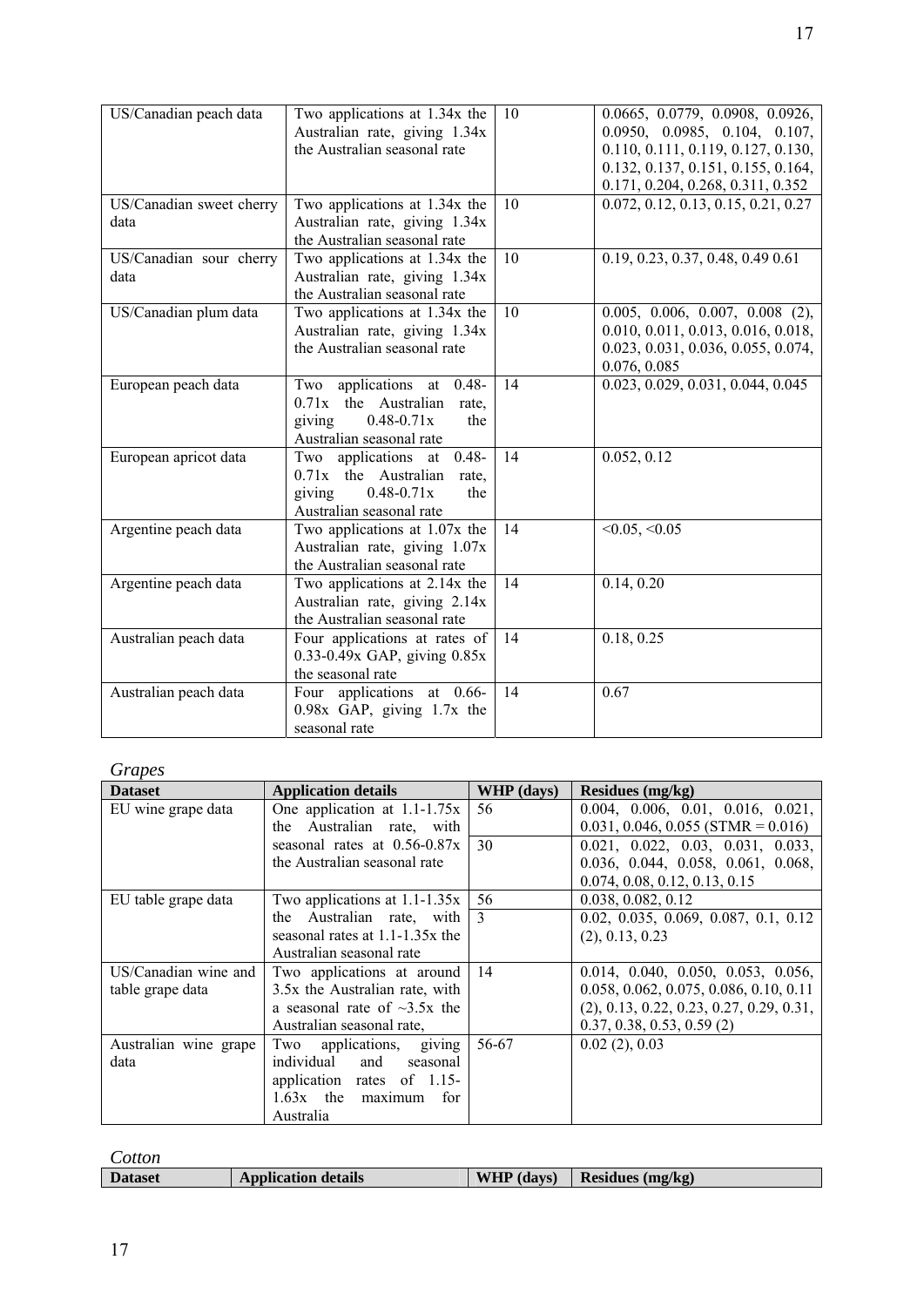| Australian trials | Three applications, giving $1x$ the $\vert$ 28<br>proposed maximum individual and<br>seasonal rates for Australia         |           | $\leq 0.01(2)$                                                                                      |
|-------------------|---------------------------------------------------------------------------------------------------------------------------|-----------|-----------------------------------------------------------------------------------------------------|
|                   | Three applications, giving $2x$ the $\vert 28 \rangle$<br>proposed maximum individual and<br>seasonal rates for Australia |           | $\leq 0.01(2)$                                                                                      |
| US trials         | Two applications giving $2.1x$ the<br>proposed individual rate and 1.33x<br>the seasonal rate for Australia               | $20 - 23$ | $0.006, 0.019$ (2), 0.022, 0.029, 0.032,<br>0.051, 0.054, 0.063, 0.081, 0.084,<br>0.085, 0.15, 0.23 |

Chlorantraniliprole MRLs are recommended for brassica vegetables (0.3 mg/kg); head lettuce (3 mg/kg); leafy vegetables (except head lettuce) (15 mg/kg); potatoes (\*0.01 mg/kg); celery (5 mg/kg); rhubarb (5 mg/kg); fruiting vegetables (cucurbits) (0.2 mg/kg); fruiting vegetables other than cucurbits (except chilli) (0.3 mg/kg); peppers (chilli) (1 mg/kg); pome fruit (0.3 mg/kg); stone fruit (1 mg/kg); grapes (0.3 mg/kg); cottonseed (0.3 mg/kg). [Note: \*denotes that the MRL has been set at the limit of analytical quantitation.]

## **Processing studies**

Processing studies were supplied for apples, grapes (both table and wine varieties), plums, cotton and tomatoes. The following processing factors were determined:

| <b>Commodity</b>       | Processing factor (from the raw commodity) |
|------------------------|--------------------------------------------|
| Dried plums            | 1.9                                        |
| Dried grapes           | 4.2                                        |
| Grape pomace (dry)     | 6.1 (white wine), 12 (red wine)            |
| Wine                   | $\leq 0.29$ (white wine), 1.2 (red wine)   |
| Grape juice (finished) | 1.3                                        |
| Dried apples           | 6.9                                        |
| Apple pomace (dry)     | 11                                         |
| Apple sauce            | 0.27                                       |
| Apple juice            | < 0.19                                     |
| Apple puree            | < 0.19                                     |
| Canned apples          | < 0.19                                     |
| Apple preserve         | < 0.19                                     |
| Cottonseed oil         | 0.25                                       |
| Cottonseed hulls       | 2.1                                        |
| Cottonseed meal        | 0.75                                       |
| Peeled tomatoes        | < 0.28                                     |
| Crushed tomatoes       | 1.4                                        |
| Tomato puree           | 1.5                                        |
| Tomato paste           | 1.5                                        |
| Tomato juice           | 0.84                                       |
| Canned tomatoes        | 0.47                                       |
| Tomato ketchup         | 1.1                                        |
| Tomato pomace (dry)    | 18                                         |

Slight concentrations of chlorantraniliprole were noted in grape juice, red wine, crushed tomatoes, and tomato paste, puree and ketchup, although additional MRLs for these processed commodities are not necessary as they are accommodated by the MRL for the Raw Agricultural Commodity (RAC). Residues concentrated in dried fruit (particularly dried grapes and apples); as a result an MRL of 2 mg/kg is proposed for dried fruit. Residues of chlorantraniliprole also concentrate in pomaces of apples, grapes and tomatoes, and in cottonseed by-products. These products are significant stockfeeds, therefore stockfeed MRLs are recommended (see the discussion on animal feeds below).

## **Animal feeds**

Evaluation of the processing studies for cotton, tomatoes, apples, plums and grapes showed

18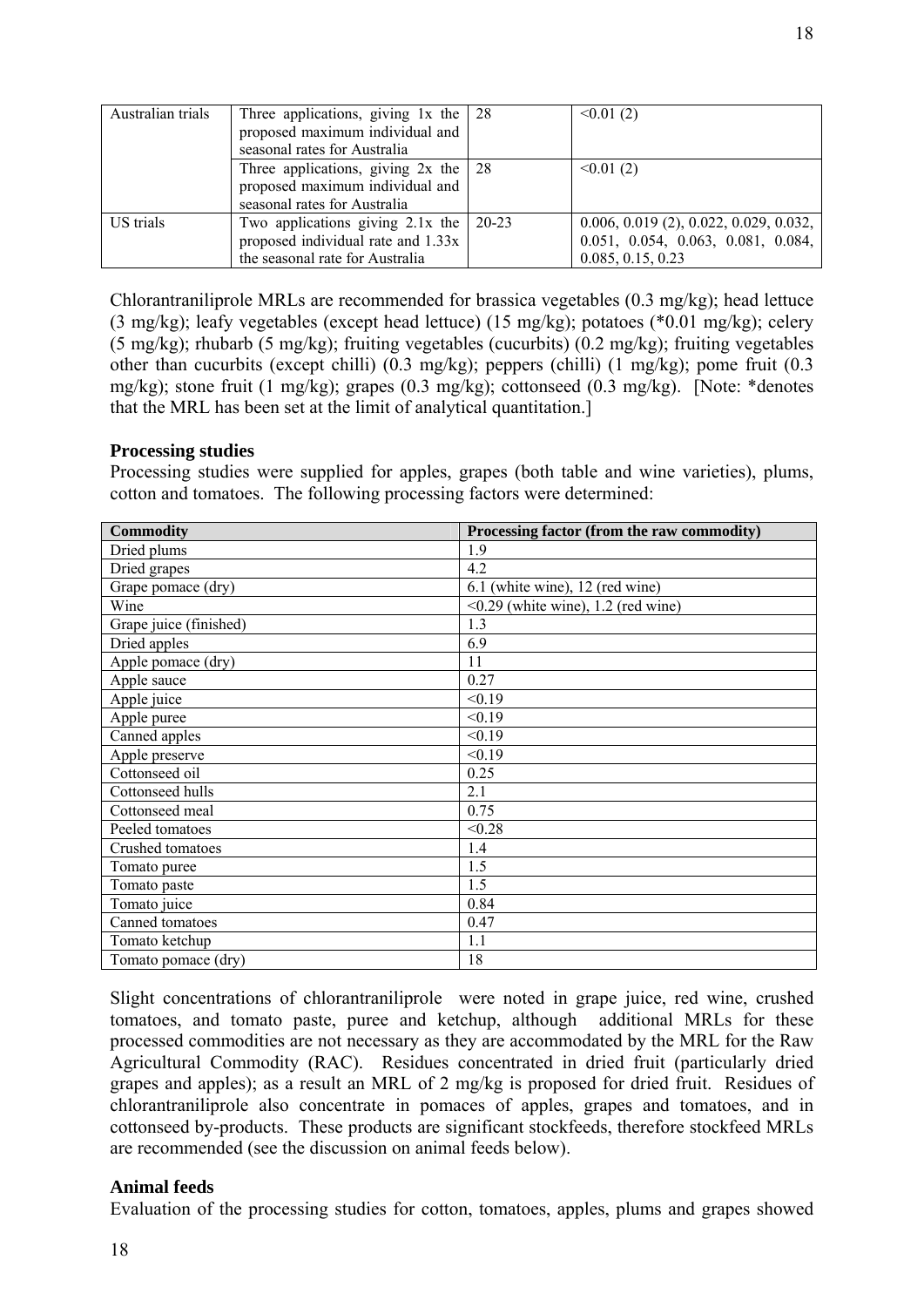that chlorantraniliprole residues could concentrate in tomato, apple and grape pomace, and in cottonseed meal and hulls (see the above discussion on processing). The following stockfeed MRLs were recommended: tomato pomace (dry): 2 mg/kg, grape pomace (dry): 2 mg/kg, apple pomace (dry): 3 mg/kg, and cottonseed meal and hulls: 0.7 mg/kg.

# **Crop rotation**

A number of crops included in the applications are considered as being rotational crops: cotton, brassica vegetables, leafy vegetables, potatoes, tomatoes, eggplant, capsicum, cucumber, squash, zucchini, melons, pumpkins, celery and rhubarb.

Confined crop rotation trials were conducted for soybeans, wheat, beetroot, radishes, and lettuce planted at various intervals  $(0, 30, 120$  or  $365$  days) after a single application of  $^{14}$ Clabelled chlorantraniliprole to bare soil at 150, 300 or 900 g ai/ha. Field rotational crop studies were conducted at five sites in various climatic zones in the USA and Canada for leafy vegetables (spinach, lettuce and chard), legumes (soybeans), cereals (wheat and oats), and root vegetables (beetroot, radish and turnip) planted at intervals from 13 to 279 days after application of a total of 200, 225, or 600 g ai/ha chlorantraniliprole to bare soil or to a preceding crop.

Evaluation of the confined and field crop rotation studies showed the possibility of residues occurring in succeeding crops planted in rotation with crops to which chlorantraniliprole is to be applied. In field-grown wheat and oats, residues of chlorantraniliprole in grain were below the LOQ for all plant-back intervals from 15 to 238 days, and for application rates up to 600 g ai/ha (4X the maximum proposed seasonal rate for chlorantraniliprole). Quantifiable residues were observed in forage, straw and hay of wheat and oats.

Low, but quantifiable residues were observed in lettuce, spinach and chard planted at intervals from 13 to 151 days after application of chlorantraniliprole to bare soil or a preceding crop. However, the levels observed were well below the proposed MRLs for head lettuce and other leafy vegetables. Roots of radish, beetroot and turnip did not show any quantifiable residues of chlorantraniliprole, at plant-back intervals varying from 13-279 days after seasonal applications of up to 600 g ai/ha. Detectable residues (0.155 mg/kg in leaves and 0.049 mg/kg in roots) were observed for radish planted 30 days after a 150 g ai/ha application. Residues in soybean pods and seeds were below the LOQ, but residues in soybean forage and fodder were 0.08 and 0.075 mg/kg dry weight after application at 225 g ai/ha.

To account for the possibility of residues in following crops, an MRL of \*0.01 mg/kg is recommended for 'all other foods' in Table 1 of the APVMA Standard, as the rotational crop trials have shown that residues of chlorantraniliprole are unlikely to be found above the LOQ in edible portions of following crops not already covered by MRLs for direct application. An MRL of 0.5 mg/kg is recommended for 'primary feed commodities [other than apple pomace, dry; cottonseed meal and hulls; grape pomace, dry; and tomato pomace, dry]'. Given that residues of chlorantraniliprole in food and feed commodities were well below these proposed MRLs at all planting intervals tested (13-279 days), plant-back intervals are not required from a residues perspective.

## **Animal commodity MRLs**

Feeding studies have been conducted for chlorantraniliprole in lactating dairy cattle. Four groups of three cattle were dosed at levels ranging 0.11 to 0.55 mg/kg bw/day chlorantraniliprole daily for 28 days; these doses correspond to feed concentrations of 1, 3, 10 and 50 ppm dry weight. An additional two cattle were treated daily for 28 days with 50 ppm in feed for generation of depuration data. In the study, no residues were found in the muscle,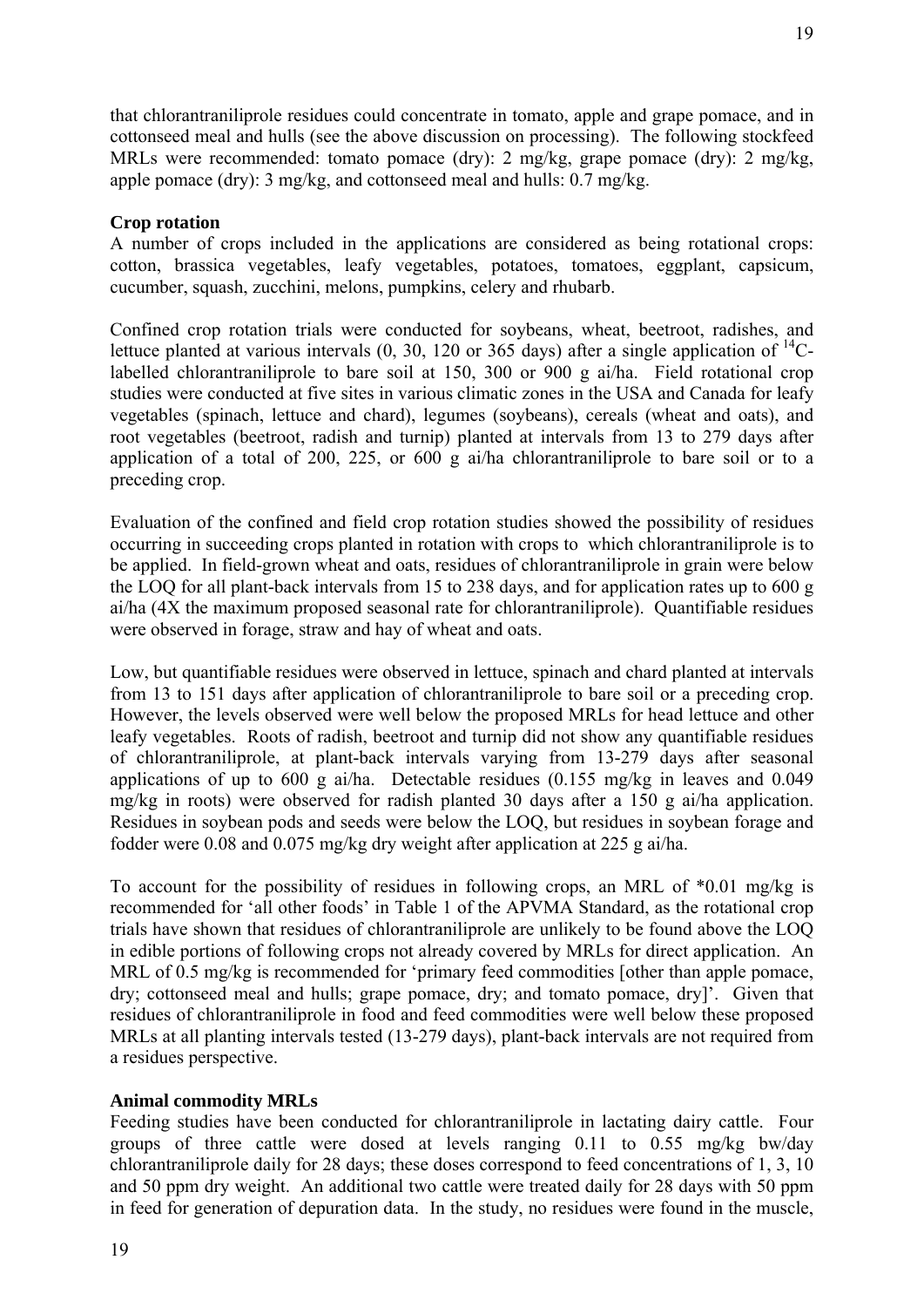liver, kidney or fat of any animals in the low dose group, while in the high dose group, low levels of chlorantraniliprole at the LOQ were found in the liver of one animal. The maximum feed level for dairy cattle is 0.3 mg/kg bw/day, while the maximum expected feed level for a meat-producing animal is 0.38 mg/kg bw/day (for sheep). Therefore, detectable residues of chlorantraniliprole are not expected in the milk, offal or meat of mammalian livestock.

Following a 9-day depuration period for a cow dosed at 50 ppm, no residues of any analyte were detected in liver, kidney, muscle, or fat with the exception of a residue of 0.004 mg/kg chlorantraniliprole in liver. Following a 23-day depuration period for a cow dosed at 50 mg/kg, no residues of any analyte were detected in liver, kidney, muscle, or fat. Residues in milk collected from the depuration animals were ND  $(\leq 0.003 \text{ mg/kg})$  at 3 days after cessation of dosing.

A feeding study for poultry was not provided. Forage is not commonly eaten by poultry, while legume and oilseed grains are not expected to contain residues above the limit of quantitation. The maximum feed level in poultry is 0.0018 mg/kg bw/day for broiler chickens. The only relevant feeds commonly given to poultry are not expected to contain quantifiable residues of chlorantraniliprole. Therefore, quantifiable residues of chlorantraniliprole are not expected to be found in poultry meat, offal or eggs.

Based upon the cattle feeding studies and the hen metabolism study, the associated livestock dietary burden calculation, and the residues data, the following animal commodity MRLs are recommended: edible offal [mammalian] (\*0.01 mg/kg); eggs (0.03 mg/kg); meat [mammalian] (in the fat) (\*0.01 mg/kg); milks (\*0.01 mg/kg); poultry, edible offal of (\*0.01 mg/kg); and poultry meat (in the fat) (\*0.01 mg/kg).

# **Spray drift**

The proposed use in cotton is of most concern from a spray drift perspective, as aerial application is proposed, and the highest application rate for any use is for cotton. The maximum application rate in cotton is 150 g/ha (52.5 g ai/ha). A maximum feeding level of 3 ppm was determined from the dairy cattle feeding study evaluated with the primary product (category 1) application. At this level, residues of chlorantraniliprole in liver were at the limit of quantitation (LOQ) of 0.01 mg/kg. In all other tissues (kidney, fat and muscle), and in milk, at a feed level of 3 ppm, residues of each component of the residue definition were either undetectable or below the LOQ. The maximum feeding level of 3 ppm corresponds to an allowable drift level of 4.5 g ai/ha.

Computer modelling of spray drift was conducted using typical parameters for aerial application to cotton. The modelling determined that a no-spray zone is not required provided the droplet size is medium or larger according to the American Society of Agricultural Engineers definition. The following statement is therefore proposed for inclusion on the label:

# *Use medium spray quality or larger according to the ASAE S572 definition for nozzles.*

The only other crop for which aerial application is likely is potatoes. As the application rate for potatoes is 100 mL/ha (20 g ai/ha), any spray drift will be significantly lower than that for cotton, and a no-spray zone is not required for aerial application to potatoes.

Modelling of airblast application to orchards and ground rig application to cotton also showed that no-spray zones are not required.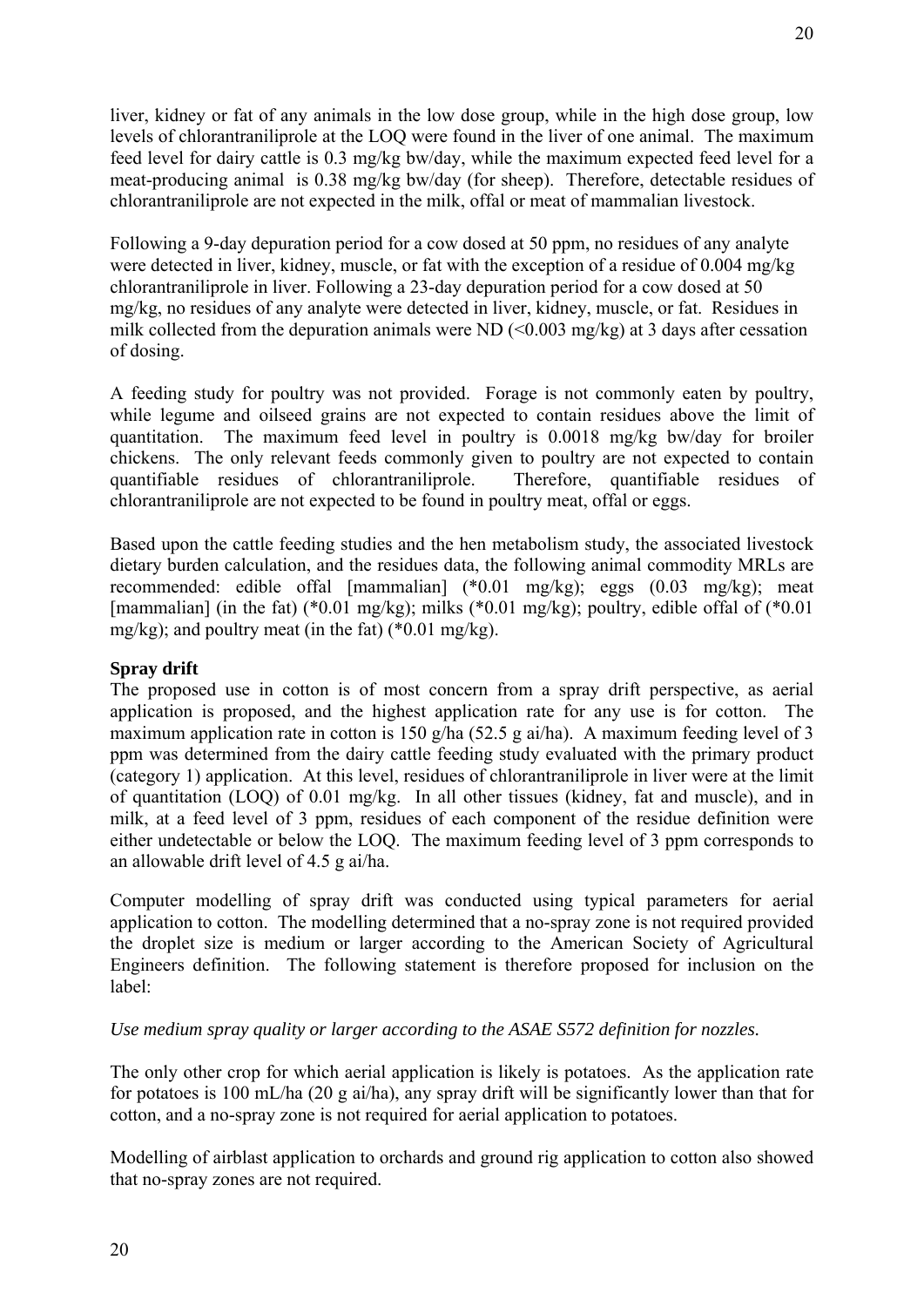#### **Bioaccumulation potential**

The reported log  $P_{ow}$  for chlorantraniliprole at pH 7 is 2.86. The ratios of chlorantraniliprole in goat muscle vs omental fat, or renal fat or subcutaneous fat were 1:3.4, 1:6.3 and 1:7.3, respectively. Similarly, residues concentrated in cream vs whole milk in a ration of 5.4: 1. . Residues of chlorantraniliprole in composite fat vs muscle in the cattle study were approximately in a ratio of 5:1, following dosing at the highest feed level of 50 ppm. All of the above provide evidence that chlorantraniliprole and its residues may be designated as being 'fat-soluble'. MRLs for chlorantraniliprole in mammalian and poultry meat have therefore been proposed as [in the fat] to indicate the fat-soluble nature of the residues.

# **RISK ASSESSMENT CONCLUSIONS**

#### **Estimated dietary intake**

The chronic dietary exposure for chlorantraniliprole has been assessed. The ADI for chlorantraniliprole is 1.58 mg/kg bw/day, based upon a NOEL of 158 mg/kg bw/day and a [1](#page-30-0)00 fold safety factor. The NEDI calculation is made in accordance with WHO Guidelines<sup>1</sup> and is a conservative estimate of dietary exposure to chemical residues in food. The NEDI for chlorantraniliprole is equivalent to  $0.09\%$  of the ADI. DIAMOND Modelling<sup>[2](#page-30-1)</sup> of chronic dietary exposure is also performed on new chemicals, and chemicals with estimated dietary exposure greater than 90% of the ADI. The DIAMOND model estimated the chronic dietary exposure of chlorantraniliprole as 0.13% using Supervised Trial Median Residue (STMR) values, where available.

There is no acute reference dose (ARfD) for chlorantraniliprole, as it was determined to be unnecessary given the absence of an identified short term hazard. Hence NESTIs cannot be calculated. It is concluded that short term intake of chlorantraniliprole at the levels expected in practice is unlikely to be a hazard to consumers of treated produce.

It is concluded that the dietary exposure to chlorantraniliprole is low and the risk from residues in food is acceptable when *DuPont Coragen Insecticide* and *DuPont Altacor Insecticide* are used according to label directions.

#### **Recommendations**

The following amendments to the MRL Standard are recommended in relation to the proposed use of *DuPont Coragen Insecticide* and *DuPont Altacor Insecticide*:

| <b>Table 1</b>      |                |                                |                |
|---------------------|----------------|--------------------------------|----------------|
| Compound            | Food           |                                | $MRL$ (mg/kg)  |
| ADD:                |                |                                |                |
| Chlorantraniliprole |                |                                |                |
|                     |                | All other foods                | $*0.01$        |
|                     | <b>VB 0040</b> | Brassica vegetables            | 0.3            |
|                     | VS 0624        | Celery                         | 5              |
|                     | SO 0691        | Cottonseed                     | 0.3            |
|                     | DF 0167        | Dried fruit                    | $\overline{2}$ |
|                     | MO 0105        | Edible offal (mammalian)       | $*0.01$        |
|                     | PE 0112        | Eggs                           | 0.03           |
|                     | VC 0045        | Fruiting vegetables, cucurbits | 0.2            |

<span id="page-30-0"></span><sup>1</sup> Guidelines for predicting dietary intake of pesticide residues, WHO, 1997.

-

<span id="page-30-1"></span><sup>2.</sup> DIAMOND: The DIamond Modelling Of Nutritional Data is a computer dietary modelling program based upon statistical software that is used by FSANZ.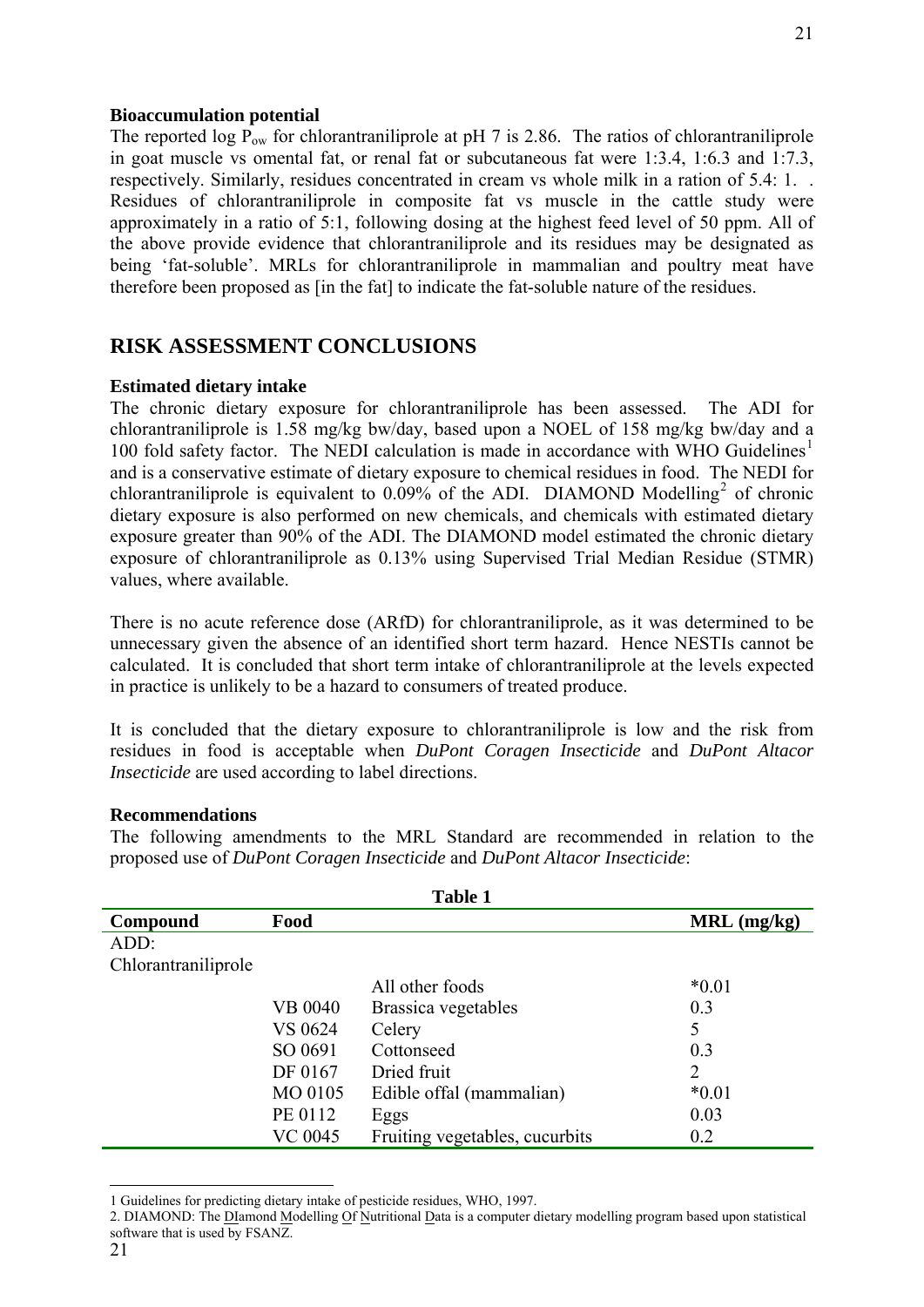| VO 0050        | Fruiting vegetables, other than cucurbits | 0.3     |
|----------------|-------------------------------------------|---------|
|                | (except peppers, chilli)                  |         |
| FB 0269        | Grapes                                    | 0.3     |
| VL 0053        | Leafy vegetables (except lettuce, head)   | 15      |
| <b>VL 0482</b> | Lettuce, head                             | 3       |
| MM 0095        | Meat (mammalian) [in the fat]             | $*0.01$ |
| ML 0106        | <b>Milks</b>                              | $*0.01$ |
| VO 0444        | Peppers, chilli                           |         |
| FP 0009        | Pome fruits                               | 0.3     |
| VR 0589        | Potato                                    | $*0.01$ |
| PO 0111        | Poultry, edible offal of                  | $*0.01$ |
| PM 0110        | Poultry meat (in the fat)                 | $*0.01$ |
| VS 0627        | Rhubarb                                   | 5       |
| FS 0012        | Stone fruits                              |         |

\*MRL set at the limit of quantitation.

| Table 3             |                                                                                                                                                                                                                                                                                                                                                                                        |  |  |
|---------------------|----------------------------------------------------------------------------------------------------------------------------------------------------------------------------------------------------------------------------------------------------------------------------------------------------------------------------------------------------------------------------------------|--|--|
| Compound            | <b>Residue definition</b>                                                                                                                                                                                                                                                                                                                                                              |  |  |
| ADD:                |                                                                                                                                                                                                                                                                                                                                                                                        |  |  |
| Chlorantraniliprole | Commodities of plant origin and commodities of animal origin other                                                                                                                                                                                                                                                                                                                     |  |  |
|                     | <i>than milk</i> : chlorantraniliprole                                                                                                                                                                                                                                                                                                                                                 |  |  |
|                     | <i>Milk and milk products:</i> sum of chlorantraniliprole, 3-bromo-N-[4-<br>chloro-2-(hydroxymethyl)-6-[(methylamino)carbonyl]phenyl]-1-(3-<br>chloro-2-pyridinyl)-1H-pyrazole-5-carboxamide, and 3-bromo- $N$ -[4-<br>chloro-2-(hydroxymethyl)-6<br>[[((hydroxymethyl)amino)carbonyl]phenyl]-1-(3-chloro-2-pyridinyl)-<br>1H-pyrazole-5-carboxamide, expressed as chlorantraniliprole |  |  |

| <b>Table 4</b>      |                              |                                      |               |  |
|---------------------|------------------------------|--------------------------------------|---------------|--|
| Compound            | <b>Animal feed commodity</b> |                                      | $MRL$ (mg/kg) |  |
| ADD:                |                              |                                      |               |  |
| Chlorantraniliprole |                              |                                      |               |  |
|                     | AB 0226                      | Apple pomace, dry                    | 3             |  |
|                     |                              | Cottonseed meal and hulls            | 0.7           |  |
|                     | AB 0269                      | Grape pomace, dry                    | 2             |  |
|                     |                              | Primary feed commodities [other than | 0.5           |  |
|                     |                              | apple pomace, dry; cottonseed meal   |               |  |
|                     |                              | and hulls; grape pomace, dry; and    |               |  |
|                     |                              | tomato pomace, dry]                  |               |  |
|                     |                              | Tomato pomace, dry                   |               |  |

The following withholding periods are recommended in conjunction with the above MRLs:

## **HARVEST WITHHOLDING PERIOD**

Potatoes: Withholding period not required when used as directed.

Bok choi, capsicum, celery, Chinese broccoli, Chinese cabbage, choi sum, cress, cucumbers, eggplant, endive, fennel, gai choi/am soi, Indian mustard, kai choi, kale, lettuce, leafy mustard, melons, mibuna, mustard spinach, pak choi, peppers, pumpkin, rhubarb, silverbeet, spinach, squash, tat soi, tomato, zucchini: DO NOT harvest for 3 days after application.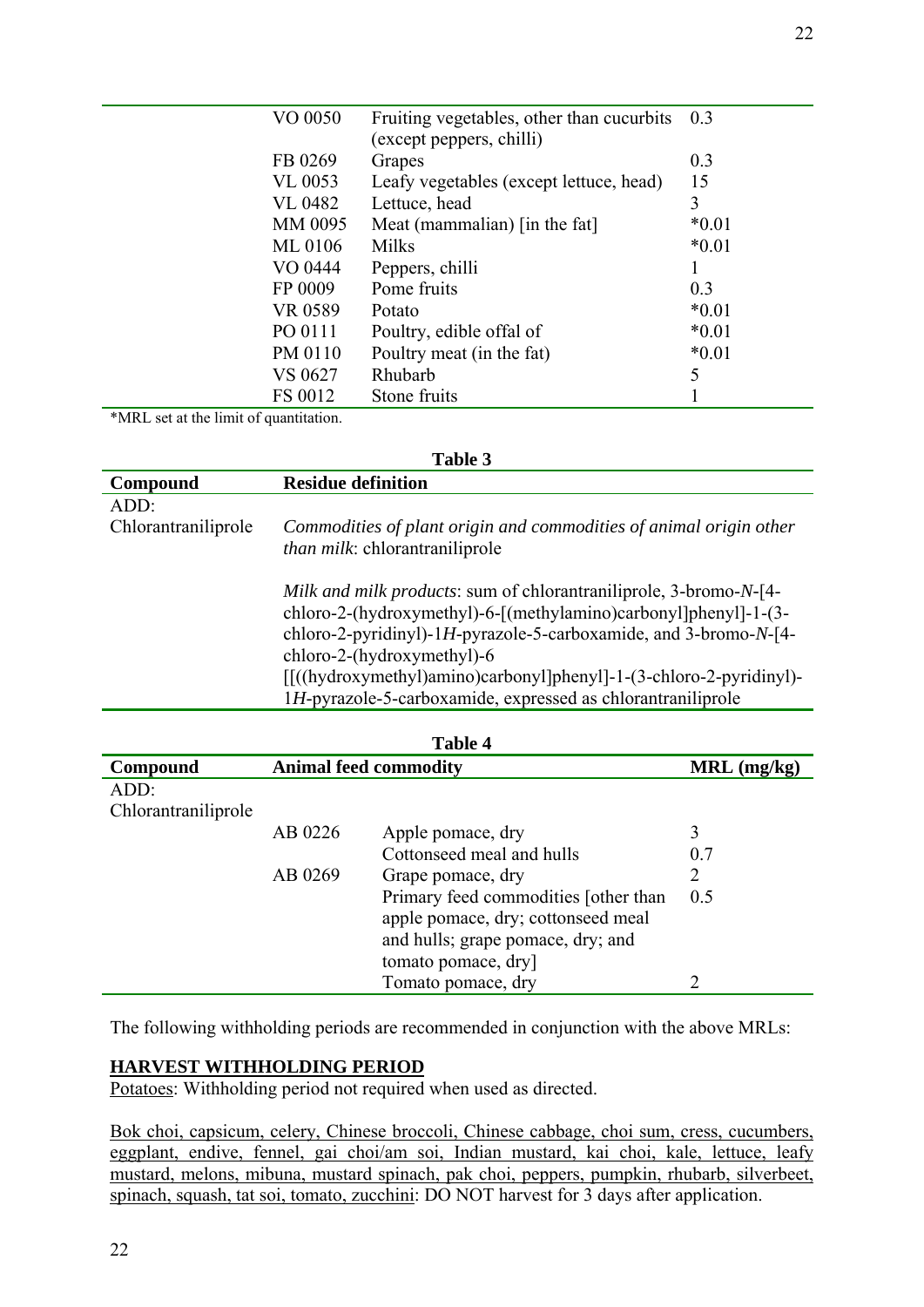Broccoli, Brussels sprout, cabbage, cauliflower: DO NOT harvest for 7 days after application.

Apples, apricots, cherries, nashi pears, nectarines, peaches, pears, plums: DO NOT harvest for 14 days after application.

Grapes: DO NOT harvest for 8 weeks after application.

Cotton: DO NOT harvest for 28 days after application.

# **GRAZING WITHHOLDING PERIOD**

Cotton: Do not graze or cut for stock food.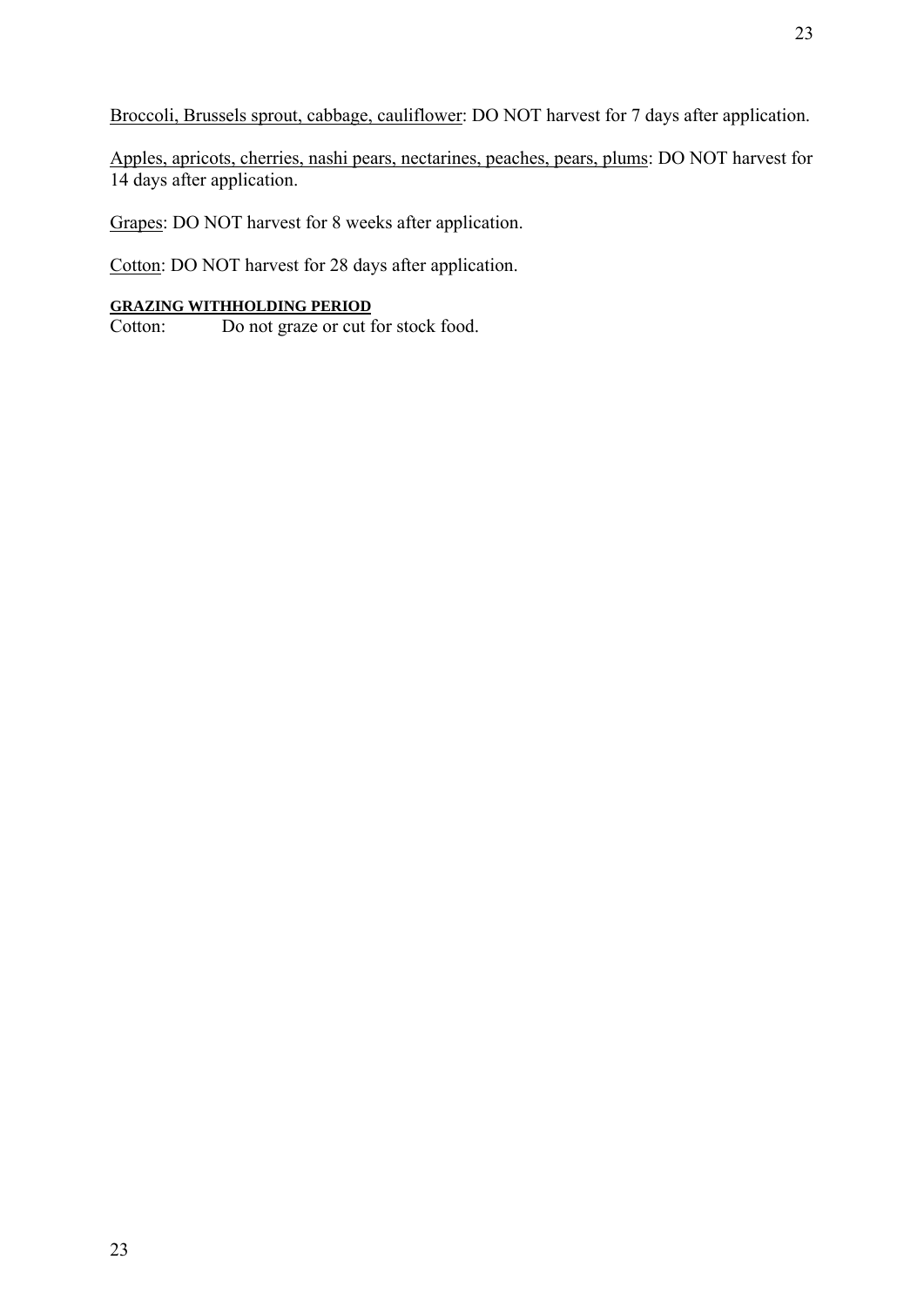# **ASSESSMENT OF OVERSEAS TRADE ASPECTS OF RESIDUES IN FOOD**

# **Commodities exported and main destinations**

Some of the commodities of interest in connection with the proposed products, namely pome fruit, stone fruit, grapes (including dried grapes and wine), cotton, mammalian and poultry meat and offal, eggs, and dairy produce are considered to be major Australian export commodities.

Total exports of apples, pears, nashi pears, apricots, peaches, nectarines, plums, cherries, table grapes and dried vine fruits, obtained from the Australian Horticulture Statistics Handbook  $(2004)^3$  $(2004)^3$ ) are tabulated below:

#### **Australian apple exports in 2002/03**

| <b>Destination</b> | Value, \$ million |
|--------------------|-------------------|
| United Kingdom     | 8.494             |
| Malaysia           | 6.984             |
| India              | 7.635             |
| Singapore          | 2.725             |
| Sri Lanka          | 4.015             |
| Bangladesh         | 1.361             |
| Hong Kong          | 0.88              |
| Taiwan             | 4.589             |
| Indonesia          | 0.944             |
| Japan              | 0.336             |
| Other              | 3.411             |
| <b>TOTAL</b>       | 41.374            |

#### **Australian pear exports in 2002/03**

| <b>Destination</b> | Value, \$ million |
|--------------------|-------------------|
| Singapore          | 5.723             |
| Malaysia           | 4.239             |
| Indonesia          | 3.815             |
| Hong Kong          | 0.874             |
| New Zealand        | 2.143             |
| Canada             | 2.635             |
| Netherlands        | 0.181             |
| Fiji               | 0.221             |
| India              | 0.32              |
| Switzerland        | 0.12              |
| Other              | 2.135             |
| <b>TOTAL</b>       | 22.406            |

## **Australian nashi pear exports in 2002/03**

| <b>Destination</b> | Value, \$ million |
|--------------------|-------------------|
| Singapore          | 0.39              |
| Papua New Guinea   | 0.006             |
| New Caledonia      | 0.003             |
| French Polynesia   | 0.01              |
| Other              | 0.019             |
| TOTAL              | 0.428             |

## **Australian peach exports in 2002/03**

| <b>Destination</b>   | Value, \$ million                  |
|----------------------|------------------------------------|
| Singapore            | 0.89                               |
| United Arab Emirates | $\overline{ }$<br>$\overline{0}$ . |

<span id="page-33-0"></span><sup>-</sup><sup>3</sup> *The Australian Horticulture Statistics Handbook 2004*, David Collins, Leo Cirillo, and Libby Abraham, Horticulture Australia Ltd.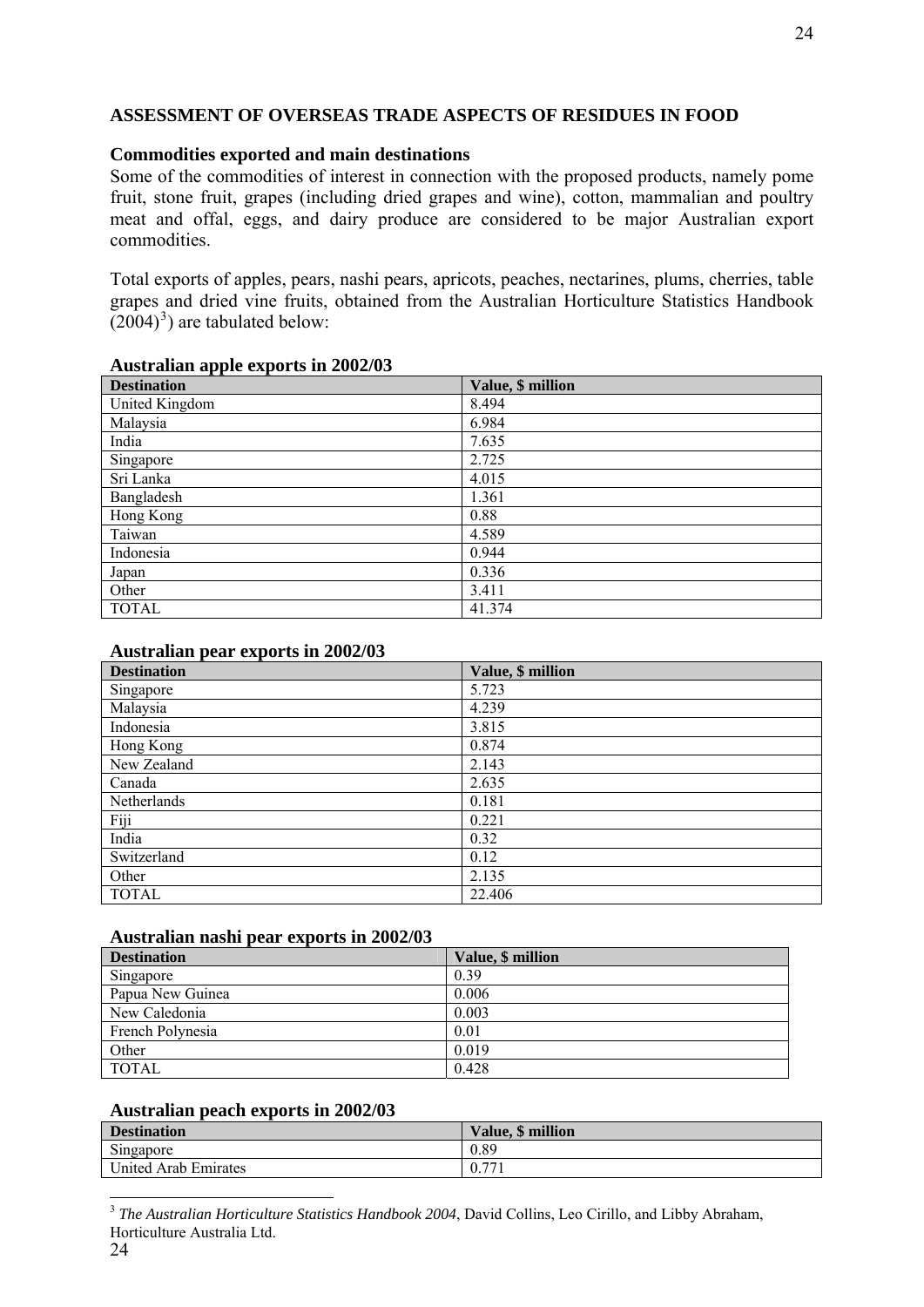| Taiwan         | 2.065 |
|----------------|-------|
| Malaysia       | 0.219 |
| United Kingdom | 0.12  |
| Hong Kong      | 0.423 |
| Saudi Arabia   | 0.2   |
| France         | 0.222 |
| Thailand       | 0.015 |
| Bahrain        | 0.051 |
| Other          | 0.567 |
| <b>TOTAL</b>   | 5.543 |

# **Australian nectarine exports in 2002/03**

| <b>Destination</b>   | Value, \$ million |
|----------------------|-------------------|
| Taiwan               | 11.469            |
| Hong Kong            | 8.762             |
| Singapore            | 0.555             |
| France               | 0.176             |
| United Arab Emirates | 0.378             |
| Malaysia             | 0.362             |
| Saudi Arabia         | 0.074             |
| United Kingdom       | 0.292             |
| Other                | 0.594             |
| <b>TOTAL</b>         | 22.693            |

#### **Australian apricot exports in 2002/03**

| <b>Destination</b>   | Value, \$ million |
|----------------------|-------------------|
| Hong Kong            | 0.474             |
| United Arab Emirates | 0.128             |
| Saudi Arabia         | 0.015             |
| Thailand             | 0.005             |
| Malaysia             | 0.004             |
| Bahrain              | 0.018             |
| Singapore            | 0.036             |
| France               | 0.017             |
| French Polynesia     | 0.004             |
| Other                | 0.101             |
| <b>TOTAL</b>         | 0.802             |

#### **Australian plum exports in 2002/03**

| <b>Destination</b>   | Value, \$ million |
|----------------------|-------------------|
| Hong Kong            | 12.112            |
| Singapore            | 3.361             |
| Malaysia             | 2.725             |
| Taiwan               | 3.841             |
| United Arab Emirates | 0.831             |
| United Kingdom       | 1.269             |
| Saudi Arabia         | 0.049             |
| Indonesia            | 0.179             |
| India                | 0.1               |
| Other                | 1.751             |
| <b>TOTAL</b>         | 26.218            |

#### **Australian cherry exports in 2002/03**

| <b>Destination</b> | Value, \$ million |
|--------------------|-------------------|
| Hong Kong          | 7.220             |
| Taiwan             | .752              |
| United Kingdom     | 0.638             |
| Singapore          | .676              |
| Thailand           | 0.555             |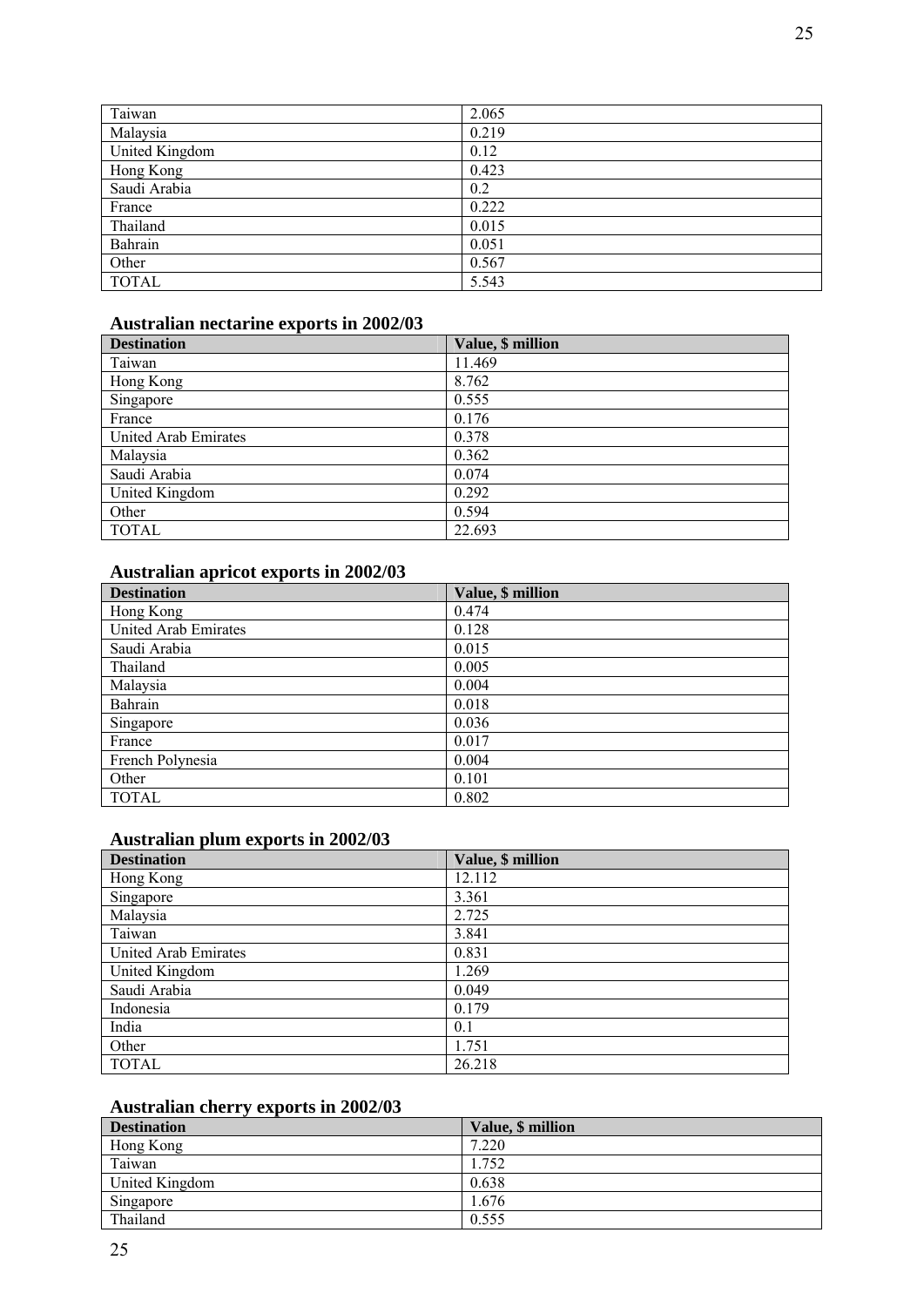| Malaysia             | 0.096  |
|----------------------|--------|
| United Arab Emirates | 0.48   |
| France               | 0.322  |
| Indonesia            | 0.034  |
| Netherlands          | 0.212  |
| Other                | 0.751  |
| <b>TOTAL</b>         | 13.736 |

## **Australian table grape exports in 2002/03**

| <b>Destination</b> | Value, \$ million |
|--------------------|-------------------|
| Hong Kong          | 36.426            |
| Singapore          | 12.840            |
| Malaysia           | 14.430            |
| Indonesia          | 13.048            |
| Bangladesh         | 1.969             |
| Thailand           | 6.213             |
| New Zealand        | 1.969             |
| Vietnam            | 2.254             |
| Sri Lanka          | 1.379             |
| Other              | 4.844             |
| <b>TOTAL</b>       | 95.372            |

# **Australian dried vine fruit exports in 2002/03**

| <b>Destination</b>     | Value, \$ million |
|------------------------|-------------------|
| Germany                | 6.661             |
| United Kingdom         | 4.760             |
| New Zealand            | 1.993             |
| Canada                 | 1.887             |
| Japan                  | 1.564             |
| Italy                  | 1.125             |
| Netherlands            | 0.513             |
| Belgium and Luxembourg | 0.461             |
| Malaysia               | 0.305             |
| Taiwan                 | 0.173             |
| Other                  | 0.74              |
| <b>TOTAL</b>           | 20.156            |

In 2006/07, 797.47 megalitres of Australian wine, worth \$2.991 billion, were exported. Details of the export destinations for wine are tabulated below.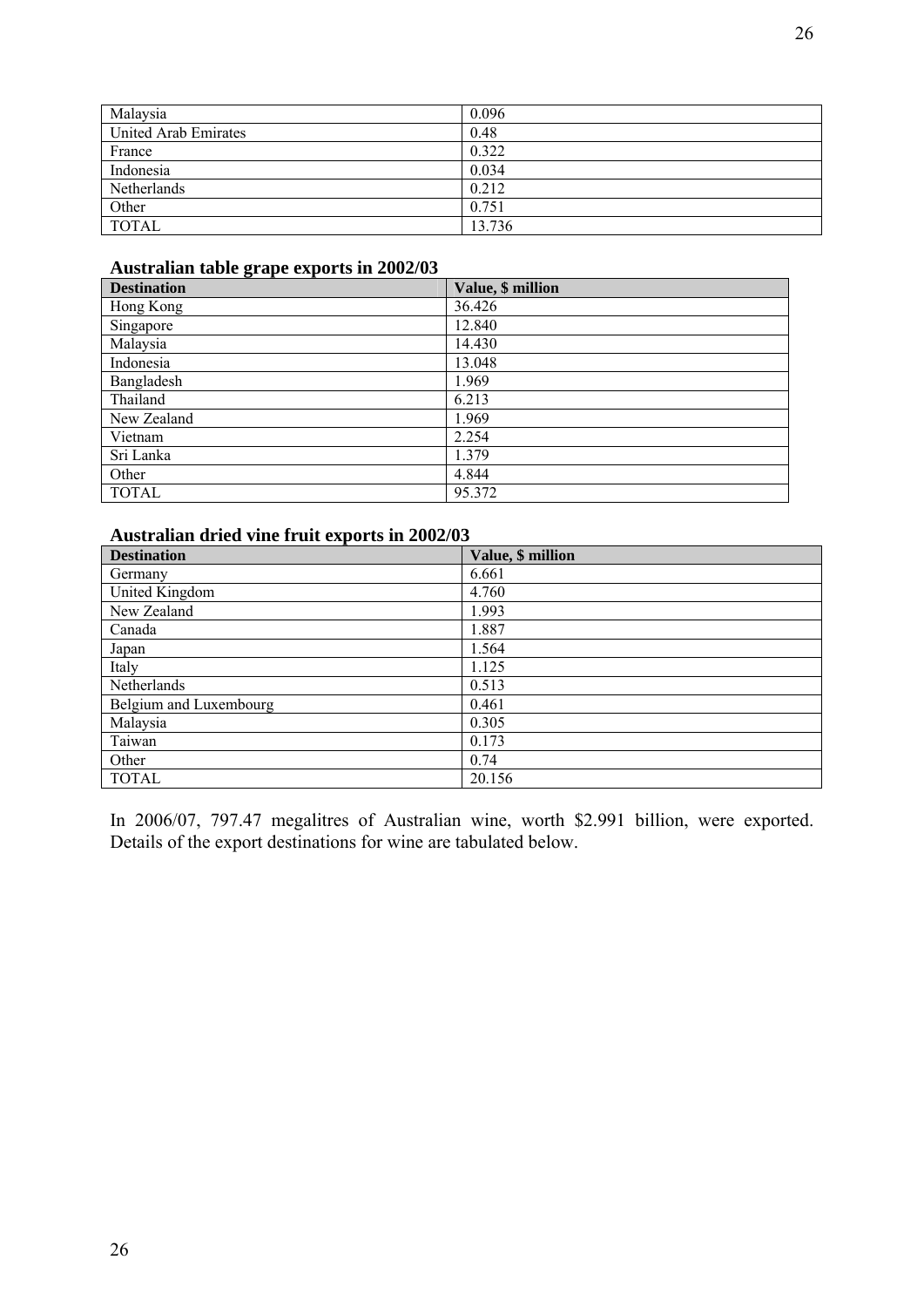|                      | Unit          | 2000-01 | 2001-02 | 2002-03   | 2003-04    | 2004-05 | 2005-06 | 2006-07   |
|----------------------|---------------|---------|---------|-----------|------------|---------|---------|-----------|
| Type                 |               |         |         |           |            |         |         |           |
| Table wine           | ML            | 329.81  | 406.31  | 498.16    | 568.74     | 646.73  | 719.92  | 779.31    |
| Red                  | <b>ML</b>     | 179.79  | 233.23  | 307.09    | 364.09     | 417.97  | 454.81  | 496.89    |
| White                | ML            | 150.02  | 173.08  | 191.07    | 204.65     | 228.76  | 265.11  | 282.43    |
| Sparkling wine       | ML            | 6.60    | 6.93    | 7.26      | 9.31       | 11.35   | 13.68   | 16.15     |
| Fortified wine       | ML            | 2.27    | 1.86    | 1.79      | 2.11       | 1.89    | 1.85    | 1.78      |
| Other wine           | ML            | 0.22    | 1.51    | 0.75      | 0.58       | 0.86    | 0.27    | 0.22      |
| Total                | ML            | 338.90  | 416.61  | 507.96    | 580.74     | 660.83  | 735.72  | 797.47    |
| Major destination    |               |         |         |           |            |         |         |           |
| Canada               | \$m\$         | 91.2    | 123.9   | 174.0     | 205.1      | 247.4   | 249.2   | 266.3     |
| China                | \$m\$         | 2.2     | 2.4     | 3.4       | 5.9        | 9.9     | 20.8    | 49.0      |
| Germany              | \$m\$         | 50.1    | 47.9    | 58.0      | 70.9       | 71.7    | 75.6    | 65.6      |
| Hong Kong, China     | $\mathsf{Sm}$ | 14.5    | 16.9    | 15.0      | 17.9       | 20.0    | 25.1    | 26.4      |
| Ireland              | \$m\$         | 40.1    | 42.5    | 39.7      | 49.4       | 54.0    | 54.0    | 68.7      |
| Japan                | \$m\$         | 29.5    | 30.1    | 31.7      | 35.7       | 48.7    | 44.1    | 48.9      |
| Netherlands          | \$m\$         | 33.9    | 33.6    | 38.6      | 39.3       | 45.9    | 45.3    | 65.3      |
| New Zealand          | \$m\$         | 77.3    | 84.7    | 99.0      | 98.0       | 94.0    | 92.0    | 101.4     |
| Singapore            | \$m\$         | 17.2    | 20.0    | 23.2      | 30.7       | 33.1    | 37.6    | 42.8      |
| Sweden               | \$m\$         | 18.6    | 24.7    | 33.6      | 39.2       | 36.2    | 49.6    | 51.1      |
| Switzerland          | $\mathsf{Sm}$ | 31.1    | 30.0    | 36.0      | 23.9       | 19.6    | 19.1    | 18.1      |
| Thailand             | $\mathsf{Sm}$ | 2.7     | 3.4     | 4.4       | 5.2        | 7.7     | 7.8     | 11.3      |
| United Kingdom       | $\mathsf{Sm}$ | 689.9   | 840.4   | 859.4     | 860.3      | 966.8   | 960.3   | 974.6     |
| <b>United States</b> | \$m           | 417.5   | 558.2   | 827.9     | 905.4      | 896.7   | 901.1   | 959.9     |
| Other                | \$m           | 98.3    | 111.3   | 142.0     | 158.1      | 196.6   | 217.7   | 241.9     |
| Value                | \$m\$         | 1614.1  | 1970.0  | 2 3 8 5.9 | 2 5 4 5 .0 | 2748.2  | 2799.3  | 2 9 9 1.3 |
| Unit value           | \$/L          | 4.76    | 4.73    | 4.70      | 4.38       | 4.16    | 3.80    | 3.75      |

#### **Australian wine exports (2000/2001-2006/07)**

*Sources:*ABS, *Sales of Australian Wine and Brandy by Winemakers,* cat. no. 8504.0, Canberra; Australian Wine Export Council, *Wine Export Approval Report,*Adelaide.

In the 2006/07 financial year, 104.08 kilotonnes of cottonseed, 4.66 kilotonnes of cottonseed oil, and up to 9.04 kilotonnes of cottonseed meal (the figure is an upper limit as only a combined figure for cotton and sunflower seed meal was available) were exported. Cottonseed exports were worth \$31 million in 2006/07.

The total exports of Australian beef, veal and live cattle were 974 kilotonnes of meat and 638000 live cattle, at an estimated total value of \$5.071 billion, in the 2006/07 financial year.

The volume of dairy products (cheese, butter and butterfat, skim milk powder, casein, whole milk powder and other products) exported from Australia in 2006/07 was 792 kilotonnes at an estimated value of \$2.443 billion.

The volume of lamb, mutton and live sheep exported from Australia in 2006/07 was 312 kilotonnes of meat and 4138000 live animals at an estimated value of \$1.496 billion.

Poultry and pig meat are relatively minor export commodities, being worth \$26 million and \$142 million respectively in 2006/07. Egg exports in 2005/06 were worth \$4.27 million, mostly as processed egg products<sup>[4](#page-36-0)</sup>.

The above figures for wine, cotton, and animal commodity exports (except eggs) have been obtained from the Australian Commodity Statistics<sup>[5](#page-36-1)</sup>.

#### **Overseas registration status**

Codex MRLs have not been determined for chlorantraniliprole. It is included in the schedule of the 2008 JMPR.

Chlorantraniliprole products are registered in Romania, China, Indonesia, the Philippines, Korea, Ukraine and Pakistan. APVMA is not aware of any MRLs in these countries.

<span id="page-36-0"></span><sup>4</sup> [http://www.daff.gov.au/agriculture-food/meat-wool-dairy/ilg/industries/australian\\_egg\\_industry](http://www.daff.gov.au/agriculture-food/meat-wool-dairy/ilg/industries/australian_egg_industry)

<span id="page-36-1"></span><sup>&</sup>lt;sup>5</sup> *Australian Commodity Statistics 2007*, Australian Bureau of Agricultural and Resource Economics,

Commonwealth of Australia.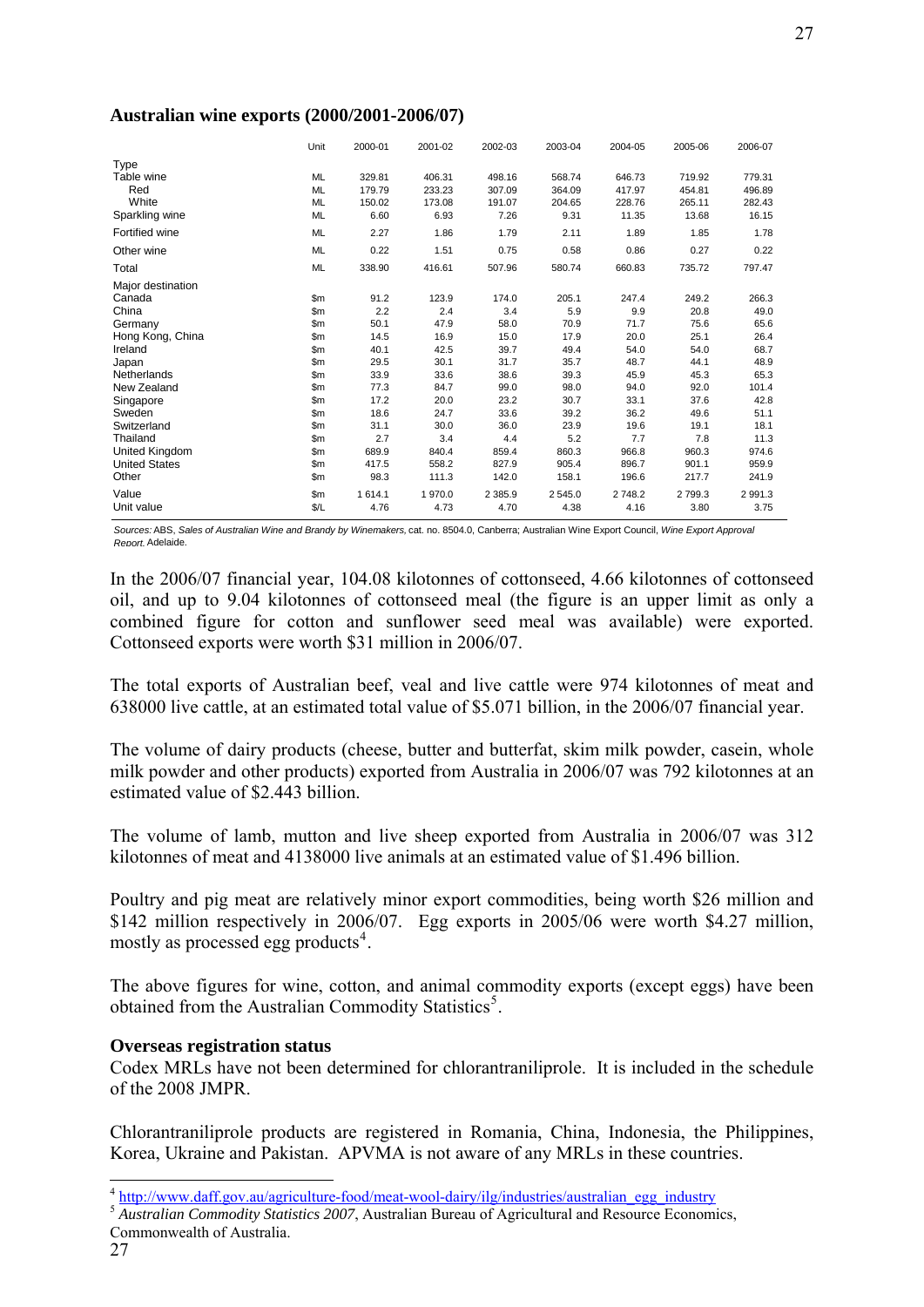The applicant has applied to register products containing chlorantraniliprole in apples, pears, apricots, peaches, non-bearing citrus, table grapes, wine grapes, tomatoes, eggplant, lettuce, broccoli, cabbage, cauliflower, Brussels sprouts, and potato in the European Union. Application has been made to register the use of chlorantraniliprole products in fruiting vegetables other than cucurbits, leafy vegetables, brassica vegetables including cabbage, cauliflower and broccoli, turf, ornamentals, cucurbits, pome fruit, grapes, potato, and stone fruit in the USA and Canada. Registration on cotton in the USA is also sought. The following MRLs are proposed for chlorantraniliprole in the EU, USA and Canada:

| <b>Country/status</b> | <b>Commodity</b>                                        | Tolerance, mg/kg |
|-----------------------|---------------------------------------------------------|------------------|
| <b>EU</b>             | Pome fruit                                              | 0.5              |
|                       | Apricots                                                | 0.5              |
|                       | Cherries                                                | $\mathbf{1}$     |
|                       | Peaches                                                 | 0.5              |
|                       | Plums                                                   | 0.1              |
|                       | Grapes                                                  | 1                |
|                       | Cucurbits, edible peel                                  | 0.2              |
|                       | Cucurbits, inedible peel                                | 0.2              |
|                       | Capsicum (including chilli peppers)                     | 1                |
|                       | Tomatoes                                                | 0.3              |
|                       | Eggplant                                                | 0.3              |
|                       | Potato                                                  | 0.01             |
|                       | <b>Broccoli</b>                                         | $\mathbf{1}$     |
|                       | Head cabbage                                            | $\overline{2}$   |
|                       | Lettuce and other salad plants including brassica leafy | 10               |
|                       | vegetables                                              |                  |
|                       | Spinach and similar leafy vegetables                    | 20               |
|                       | Celery                                                  | $\overline{10}$  |
|                       | Cottonseed                                              | $\overline{0.3}$ |
| USA/Canada            | Pome fruit                                              | 0.45             |
|                       | Apricots                                                | 0.5              |
|                       | Cherries                                                | 0.85             |
|                       | Peaches                                                 | 0.5              |
|                       | Plums                                                   | 0.08             |
|                       | Grapes                                                  | 1.7              |
|                       | Cucurbits, edible peel                                  | 0.2              |
|                       | Cucurbits, inedible peel                                | $\overline{0.3}$ |
|                       | Capsicum (including chilli peppers)                     | $\overline{0.6}$ |
|                       | Tomatoes                                                | 0.35             |
|                       | Eggplant                                                | 0.35             |
|                       | Potato                                                  | 0.01             |
|                       | Broccoli                                                | 0.9              |
|                       | Head cabbage                                            | 4.5              |
|                       | Lettuce and other salad plants including brassica leafy | 10               |
|                       | vegetables                                              |                  |
|                       | Spinach and similar leafy vegetables                    | 16               |
|                       | Celery                                                  | $\overline{7}$   |
|                       | Cottonseed                                              | 0.4              |

#### **Potential risk to trade**

**USA/Canada:** The proposed US/Canadian MRLs for chlorantraniliprole in pome fruit, grapes, and cottonseed are higher than the corresponding Australian MRLs. The proposed US/Canadian MRLs for apricots (0.5 mg/kg), cherries (0.85 mg/kg), peaches (0.5 mg/kg), and plums (0.08 mg/kg) are lower than the proposed Australian group MRL for stone fruit (1 mg/kg). However, based on the trial data, residues of chlorantraniliprole in Australian stone fruit are unlikely to exceed the proposed individual stone fruit MRLs for the USA and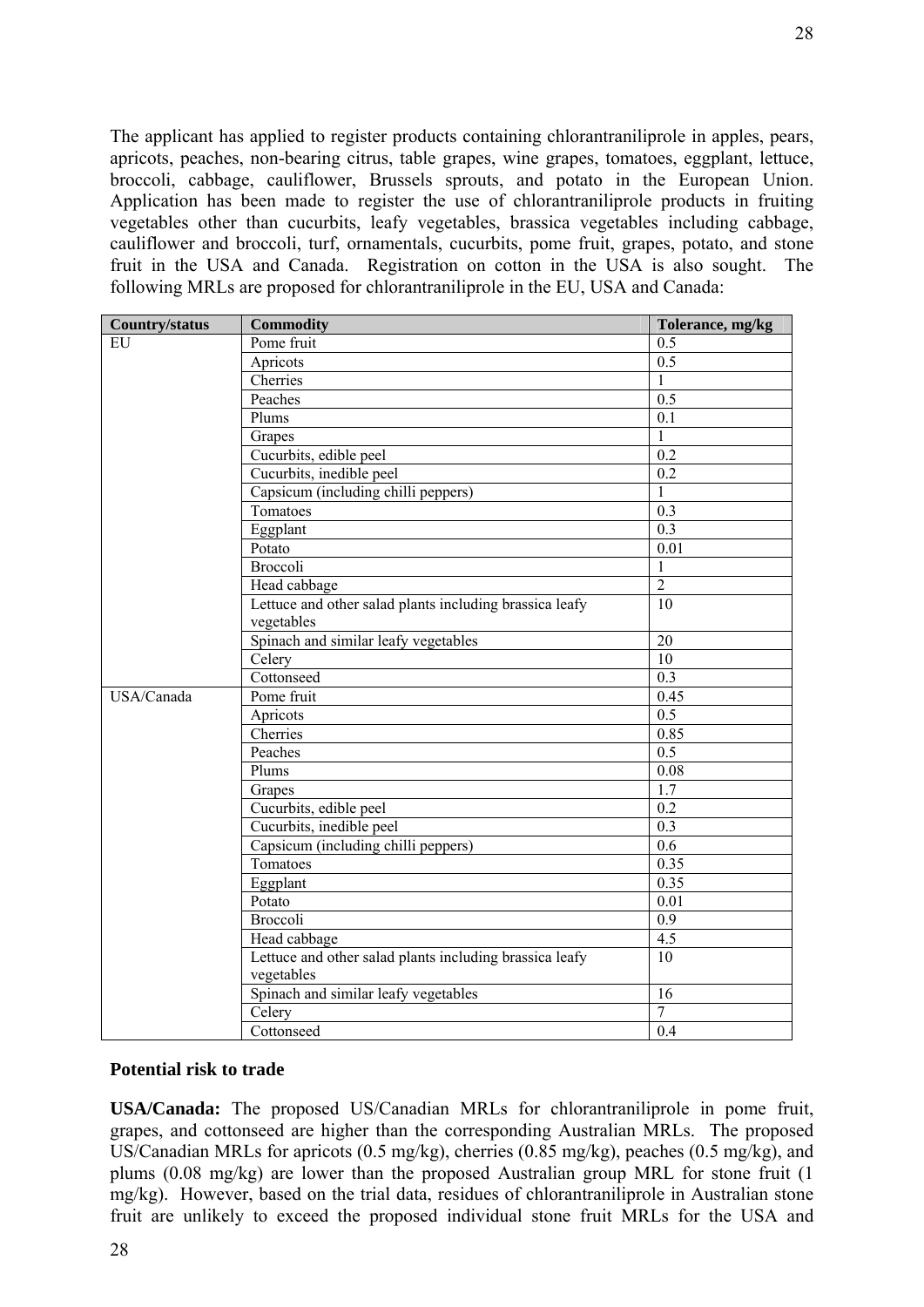**European Union:** The proposed EU MRLs for chlorantraniliprole in pome fruit, cherries, grapes and cottonseed are the same or higher than the corresponding MRLs for Australia. The proposed EU MRLs for apricots (0.5 mg/kg), peaches (0.5 mg/kg) and plums (0.1 mg/kg) are lower than the proposed Australian group MRL for stone fruit (1 mg/kg). Based on the trial data, residues of chlorantraniliprole in Australian stone fruit are unlikely to exceed the proposed individual stone fruit MRLs for the European Union. No MRL has been proposed for dried fruit.

**Other major importing countries:** There are currently no Codex MRLs or any other current or proposed MRLs that the APVMA is aware of. Malaysia, India, Singapore, Sri Lanka, Hong Kong, Bangladesh, Taiwan, and Indonesia are significant importers of Australian pome fruit. Hong Kong, Singapore, Malaysia, Taiwan, and the United Arab Emirates are significant importers of Australian stone fruit. Hong Kong, Singapore, Malaysia, Indonesia, Bangladesh, Thailand, Vietnam and Sri Lanka are significant importers of table grapes. China, Hong Kong, Japan, Singapore, New Zealand, Switzerland and Thailand are significant wine importers.

# **CONCLUSIONS**

**Pome fruit:** The available residues trial data show that pome fruit from orchards treated with chlorantraniliprole may contain residues when harvested (range of residues from supervised Australian and New Zealand residues trials (n = 15) was 0.02-0.19 mg/kg). **The proposed Australian MRL of 0.3 mg/kg may potentially have an impact on the export of Australian pome fruit to the major importing countries. The APVMA welcomes comment on whether chlorantraniliprole residues will unduly prejudice Australian trade in pome fruit.**

**Stone fruit:** The available residues trial data show that stone fruit from orchards treated with chlorantraniliprole may contain residues when harvested (range of residues from supervised US/Canadian cherry residues trials  $(n = 12)$  was 0.072-0.61 mg/kg; from supervised US/Canadian plum trials (n =17) was <0.01-0.085 mg/kg,; from supervised US/Canadian peach trials (n = 23) was <0.01=0.35 mg/kg. **The proposed Australian MRL of 1 mg/kg may potentially have an impact on the export of Australian stone fruit to the major importing countries. The APVMA welcomes comment on whether chlorantraniliprole residues will unduly prejudice Australian trade in stone fruit***.*

**Grapes:** The available residues trial data show that grapes from vineyards treated with chlorantraniliprole may contain residues when harvested (range of residues from supervised European wine grape residues trials ( $n = 15$ ) was 0.02-0.15 mg/kg;; and from supervised European table grape residues trials ( $n = 9$ ) was 0.02-0.23 mg/kg,). Processing studies gave processing factors of 1.2 for red wine, so finite residues of chlorantraniliprole may be found in wine. A separate MRL for wine is not required. A processing factor of 4.2 for dried grapes was determined. An MRL of 2 mg/kg for dried fruit is proposed. **The proposed Australian MRL of 0.3 mg/kg may potentially have an impact on the export of Australian table grapes and dried grapes to the major importing countries and Australian wine to some of the major importing countries. The APVMA welcomes comment on whether chlorantraniliprole residues will unduly prejudice Australian trade in grapes, including wine and dried grapes***.*

**Cottonseed:** The available residues trial data show that cottonseed from crops treated with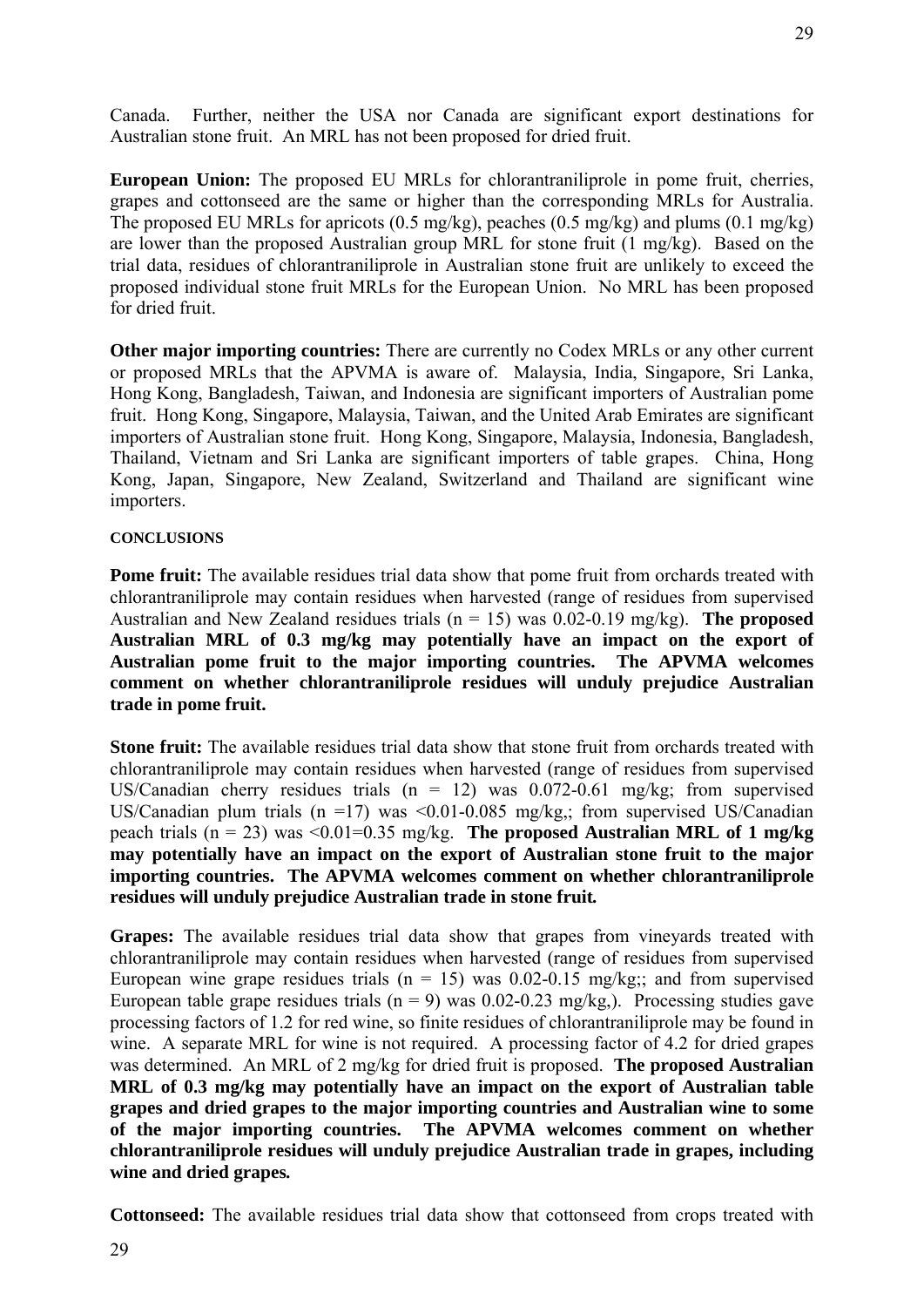chlorantraniliprole may contain residues when harvested (range of residues from supervised US residues trials (n = 14) was <0.01-0.23 mg/kg.Residues were <0.01 mg/kg in four Australian trials. **The proposed Australian MRL of 0.3 mg/kg may potentially have an impact on the export of Australian cottonseed to the major importing countries. The APVMA welcomes comment on whether chlorantraniliprole residues will unduly prejudice Australian trade in cottonseed.**

**Animal commodities:** Animal transfer data for lactating cattle, metabolism data in laying hens and the expected dietary burden in poultry and mammals feeding on commodities from crops treated with chlorantraniliprole show that quantifiable residues are unlikely to be found in mammalian and poultry meat and offal, and milk. MRLs are proposed for these commodities at the limit of quantitation. A finite MRL (0.03 mg/kg) is proposed for eggs, and there is a chance of low levels of residue being detected in eggs. Egg exports are relatively small (<\$5 million in 2005/06). **There is not expected to be any significant risk to Australian trade in meat, milk and eggs, however the APVMA welcomes comment on the proposed MRLs***.*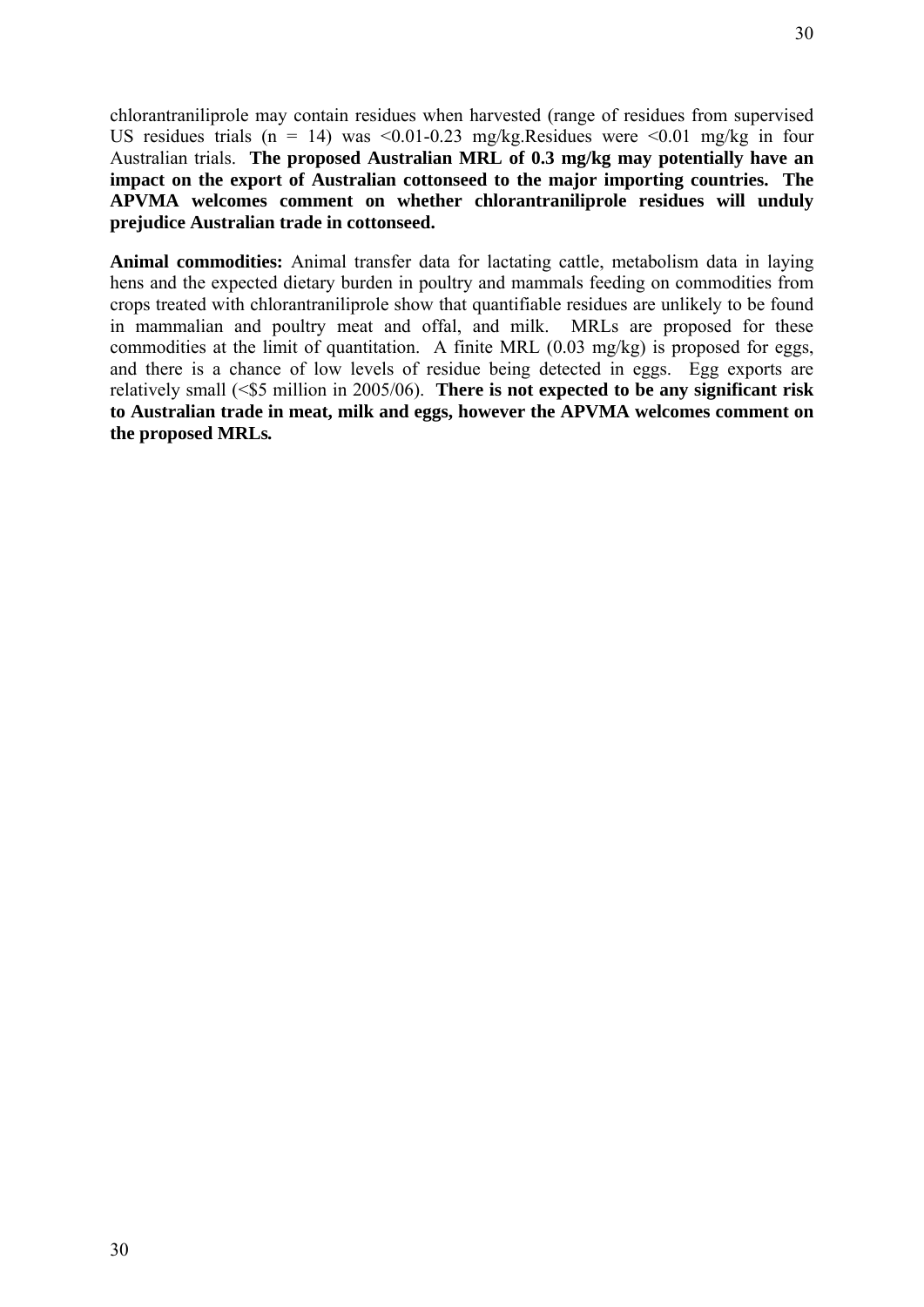# **OCCUPATIONAL HEALTH AND SAFETY ASSESSMENT**

#### **Formulation, packaging, transport, storage and retailing**

DuPont Coragen Insecticide, Dupont Altacor Insecticide and DuPont Acelepryn Insecticide will be formulated overseas and imported into Australia.

#### **Use pattern and exposure profile**

DuPont Coragen Insecticide (SC) will be used to control insects in vegetable crops (broccoli, brussel sprouts, cabbage, cauliflower, lettuce, tomato capsicum, egg plant peppers, celery rhubarb and potatoes). It will be applied either by groundboom or hand held spray.

DuPont Acelepryn Insecticide (SC) will be used to control insect pests in turf grass. It will be applied either by groundboom or hand held spray.

DuPont Altacor Insecticide (WG) will be used to control insects in orchards (grapes, apples, pears, nashi pears, apricots, cherries, nectarine, peaches and plums) as well as on cotton. The product will be applied using a groundboom sprayer in all cases except for cotton, where it will be applied aerially.

The maximum application rate is for DuPont Acelepryn Insecticide when used on turf, where it can be used up to 300 g ai/ha in 200-200 L/ha of water. The products are generally used up to three times per season with a seven day interval between applications.

Farmers and contract spray workers will be the main users of the product. These workers may become contaminated with the product/spray during opening of the containers, mixing/loading, application, cleaning up spills, and maintaining equipment. The main routes of exposure to the product/spray will be dermal and inhalational. Post application activities are likely to include re-application, thinning, pruning and harvesting for the vegetable and fruit crops. Post application for turf is likely to include activities such as mowing and weeding.

A Pesticide Handlers Exposure Database (PHED) Surrogate Exposure estimation was conducted to estimate potential exposure to workers when applying each product by ground boom and for Altacor insecticide by aerial application. Regardless of the application method, the greatest contribution to exposure was from mixing and loading the product. The highest exposures were estimated for the aerial application of Altacor insecticide and groundboom application of Acelepryn Insecticide on turf, in each case when gloves were not worn. In all scenarios tested wearing gloves reduced workers exposure to negligible levels.

#### **Risks to workers during use and recommended PPEs**

Chlorantraniliprole and its products have very low overall toxicity. The most appropriate NOEL for OHS risk assessment, given the intermittent nature of likely exposure, is taken from the 28-day dermal toxicity study. The NOEL in this study was 1000 mg/kg bw/d, the highest dose tested. Dermal penetration studies were also performed on both products and showed that the dermal penetration of chlorantraniliprole for both formulations is between 0.32-1.09% for the undiluted concentrates and 2.10-2.79% for 0.75 g/L aqueous dilutions of the concentrates.

The OCS utilised the Margin of Exposure (MOE) approach in the calculation of risks to workers exposed chlorantraniliprole and determined that no particular personal protection equipment was required.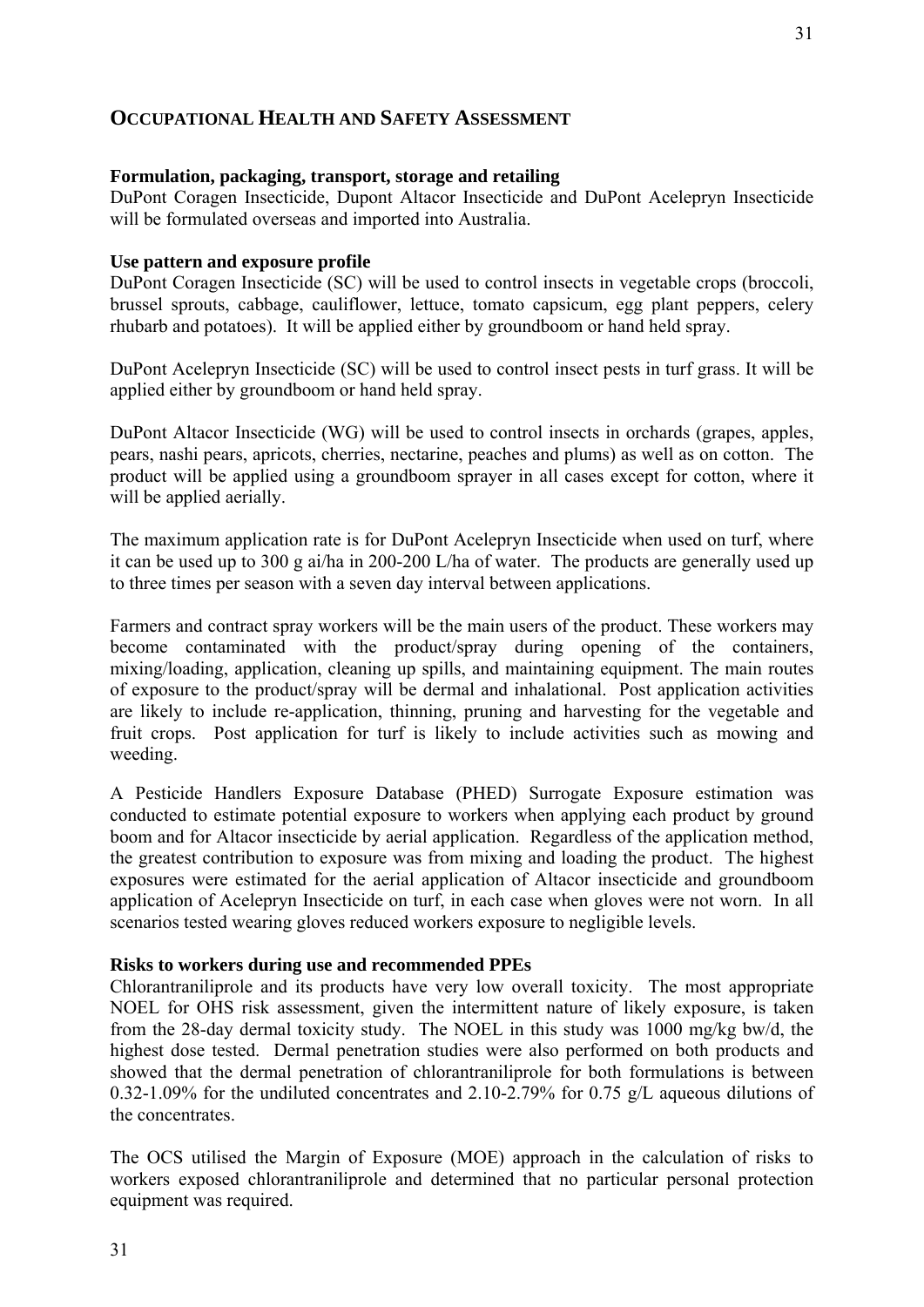# **Hazardous classification**

With the available toxicology information, OCS classified chlorantraniliprole according to the NOHSC Approved Criteria for Classifying Hazardous Substances (NOHSC, 2004) and determined that chlorantraniliprole required no risk labels.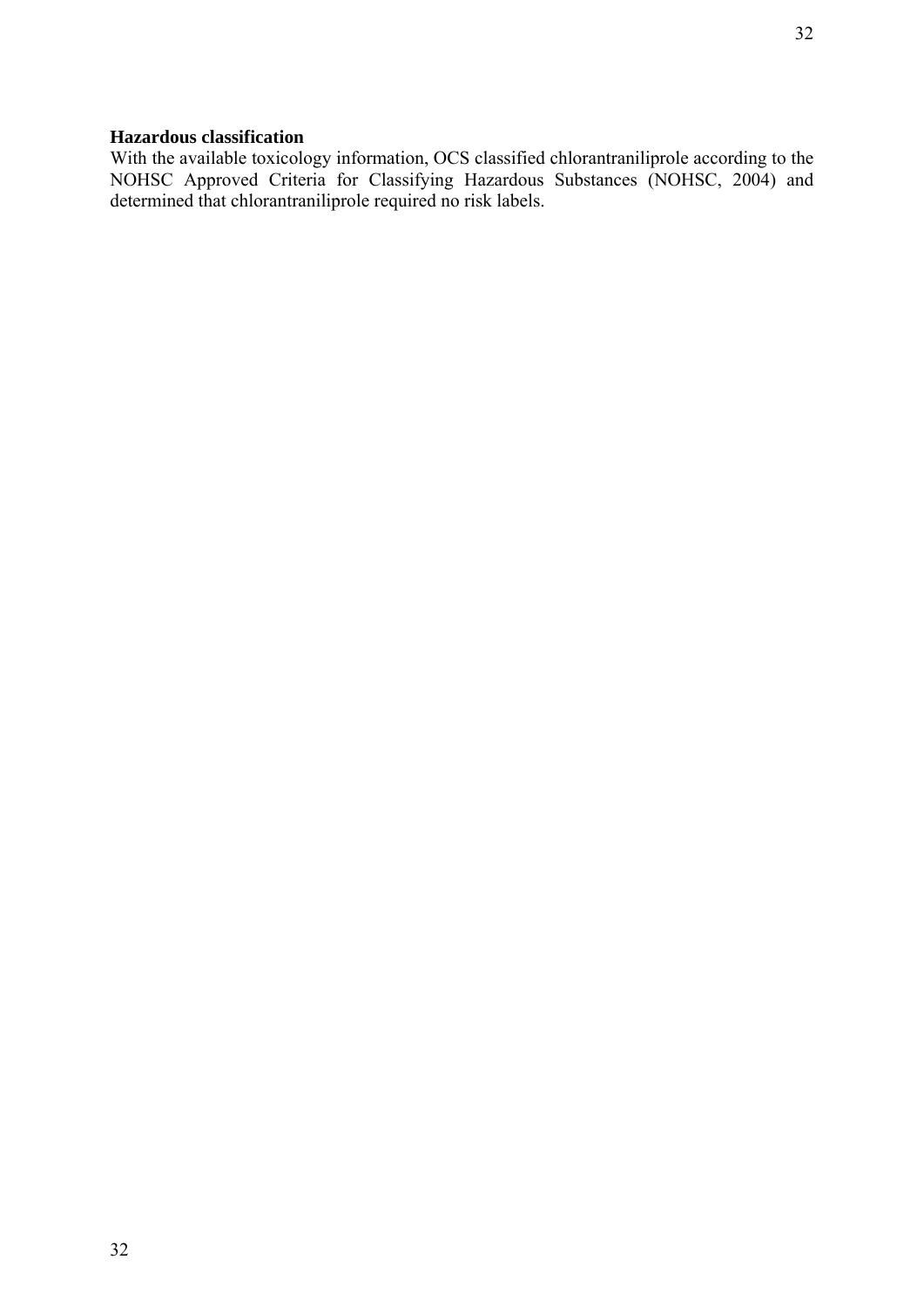#### **ENVIRONMENTAL ASSESSMENT**

# **ENVIRONMENTAL FATE**

### **Hydrolysis**

The hydrolytic stability of chlorantraniliprole was investigated in three buffer solutions at pH 4, 7 and 9 at 25°C. Chlorantraniliprole is stable at pH 4 and 7. At pH 9, chlorantraniliprole was unstable and underwent cyclisation followed by irreversible dehydration to form IN-EQW78 which accounted for 86.7% AR at day 30. This metabolite was stable in strongly acidic environments, as demonstrated in the soil extraction procedures used in the field dissipation studies. Therefore, IN-EQW78 is considered stable to hydrolysis and is not expected to revert back to the parent compound. No other hydrolysis product was detected at greater than 10% of the applied radiolabel (AR). The DT50 of chlorantraniliprole in pH 9 buffer solution at 25°C was 10 days. The rate of degradation was also influenced by temperature, with DT values of 50 and 0.3 days at 15 and 50°C, respectively.

#### **Soil photolysis**

The phototransformation of chlorantraniliprole was investigated on a non-sterile Marietta sandy loam using a filtered xenon arc lamp as a light source. Samples were irradiated under continuous light for 15 days at 25°C. The parent compound degraded more rapidly than in the corresponding dark control, accounting for 72.1% AR by 15 DAT. By contrast, chlorantraniliprole accounted for 90.4% AR by study termination in the control samples. The decline of chlorantraniliprole in irradiated soil was due to extensive degradation of the parent molecule into numerous components, each of which accounted for less than 3% of the applied radioactivity, and the metabolites IN-ECD73 and IN-E5F18 were the only ones identified. In the irradiated test systems, approximately 17 minor products were formed that accounted for a combined maximum of 14.2% AR by Day 15 (maximum in the non-irradiated soils was approximately 5% AR). The DT50 and DT90 values of chlorantraniliprole were 43 and 144 days, respectively, compared to 416 and 1380 days in the non-irradiated (dark) control soil. Under natural sunlight (midday at latitude 30 to 50°N) conditions a DT50 of 129 days is predicted. Therefore, the laboratory studies demonstrate that chlorantraniliprole will degrade in soil by multiple pathways, but, as noted previously, the degradation will be limited by sequestration in soil.

#### **Aqueous photolysis**

The aqueous phototransformation of chlorantraniliprole was studied at 25°C in a sterile pH 7 buffer solution and natural water. Following continuous irradiation (Xenon arc light) for up to 21 days, rapid degradation was observed with DT50 values of 0.37 and 0.31 days in the buffer and natural water samples, respectively. The respective DT50 values in natural sunlight equivalent days were 0.7 and 0.6 days. Significantly slower degradation was observed in the dark controls, with respective DT50 values of 467 and 240 days.

Three major degradation products (shown in Figure 1) were observed in the buffer, namely IN-LBA22 (maximum of 52.8% AR on Day 1), IN-LBA23 (maximum of 40.8% AR on Day 5) and IN-LBA24 (maximum of 90.2% AR on Day 15). IN-LBA22 rapidly hydrolysed to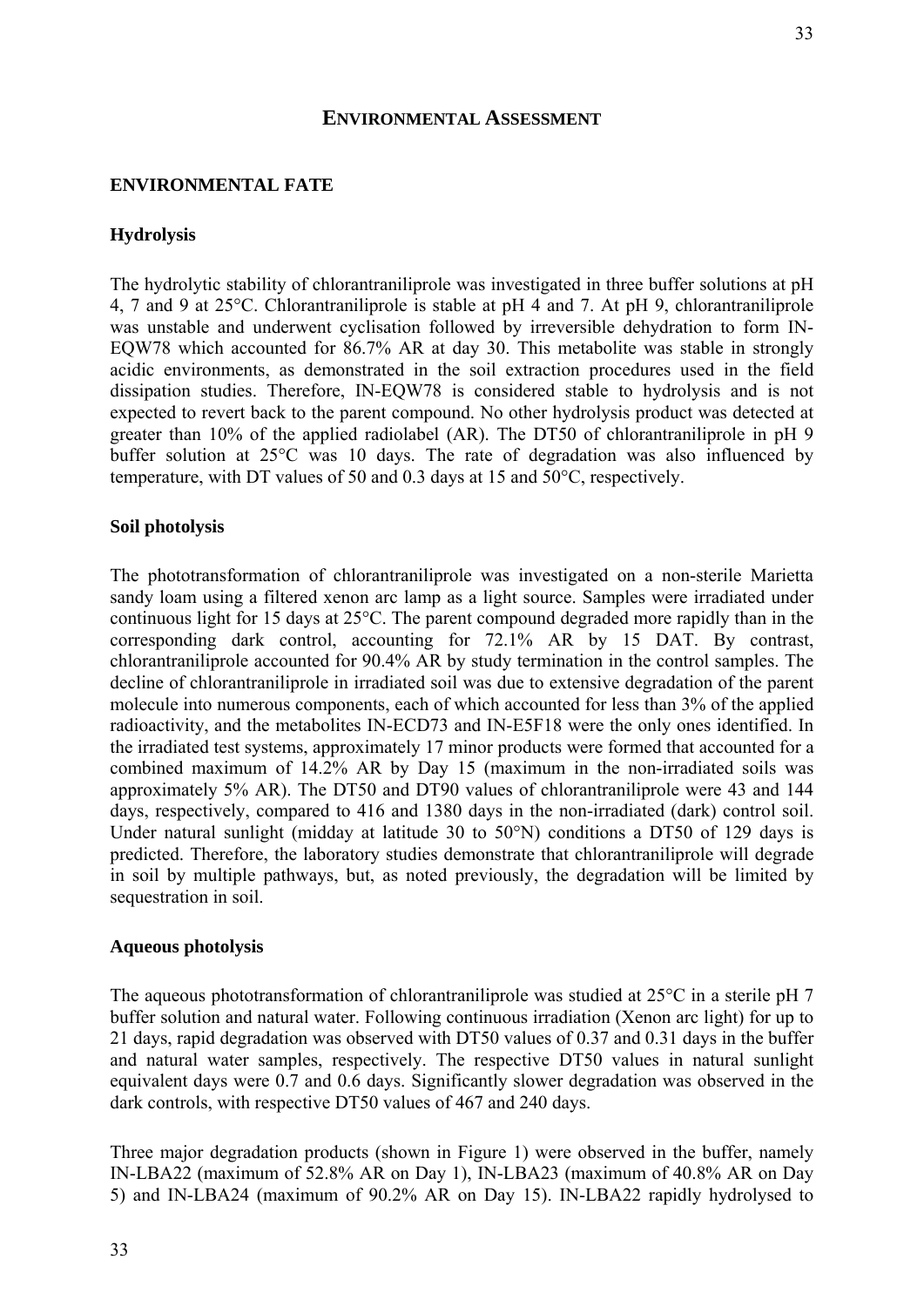

#### **Figure 1. The proposed degradation pathway for aqueous photolysis.**

form IN-LBA23 (as observed in the hydrolysis study), which then photolysed to yield IN-LBA24. The DT50 values for IN-LBA22 and IN-LBA23 in irradiated buffer were 0.9 and 1.5 days, respectively. IN-LBA24 was stable under these conditions. IN-LBA23 (maximum of 51.4% AR at 12 hours) and IN-LBA24 (maximum of 94.4% AR on Day 5) were the 2 major degradation products observed in natural water. IN-LBA22 was minor (maximum of 3.4% AR) and this was attributed to a rapid initial rearrangement to IN-LBA23. The DT50 values of IN-LBA23 and IN-LBA24 were 0.5 and 129 days in irradiated natural water, respectively. The latter metabolite is by far the most persistent in aqueous environments and has a DT90 value in natural water of 430 days.

An additional experiment conducted with the pH 7 buffer solution showed slower degradation of the parent compound (DT50 of 33 days) under natural summer sunlight (latitude and longitude of 39°N41', 75°W45'). Only one photoproduct (IN-LBA23) was detected at a maximum of 11% AR, while all other products were less than 4% AR.

#### **Aerobic soil metabolism**

34 Five aerobic soil metabolism studies with chlorantraniliprole were presented in support of the application. The first study investigated soil metabolism in a Marietta sandy loam at two temperatures (25 and 35°C) for up to one year of incubation. A second study was performed on three additional soils (Tama silty clay loam, Sassafras loam and Lleida clay loam) at the same temperatures for up to 120 days of incubation. Two temperatures were used in order to understand the effect of temperature on degradation under relevant environmental conditions. Chlorantraniliprole was observed to degrade slowly at 25°C with aerobic soil transformation half-lives ranging from 210-493 and 233-886 days for readily and total extractable residues,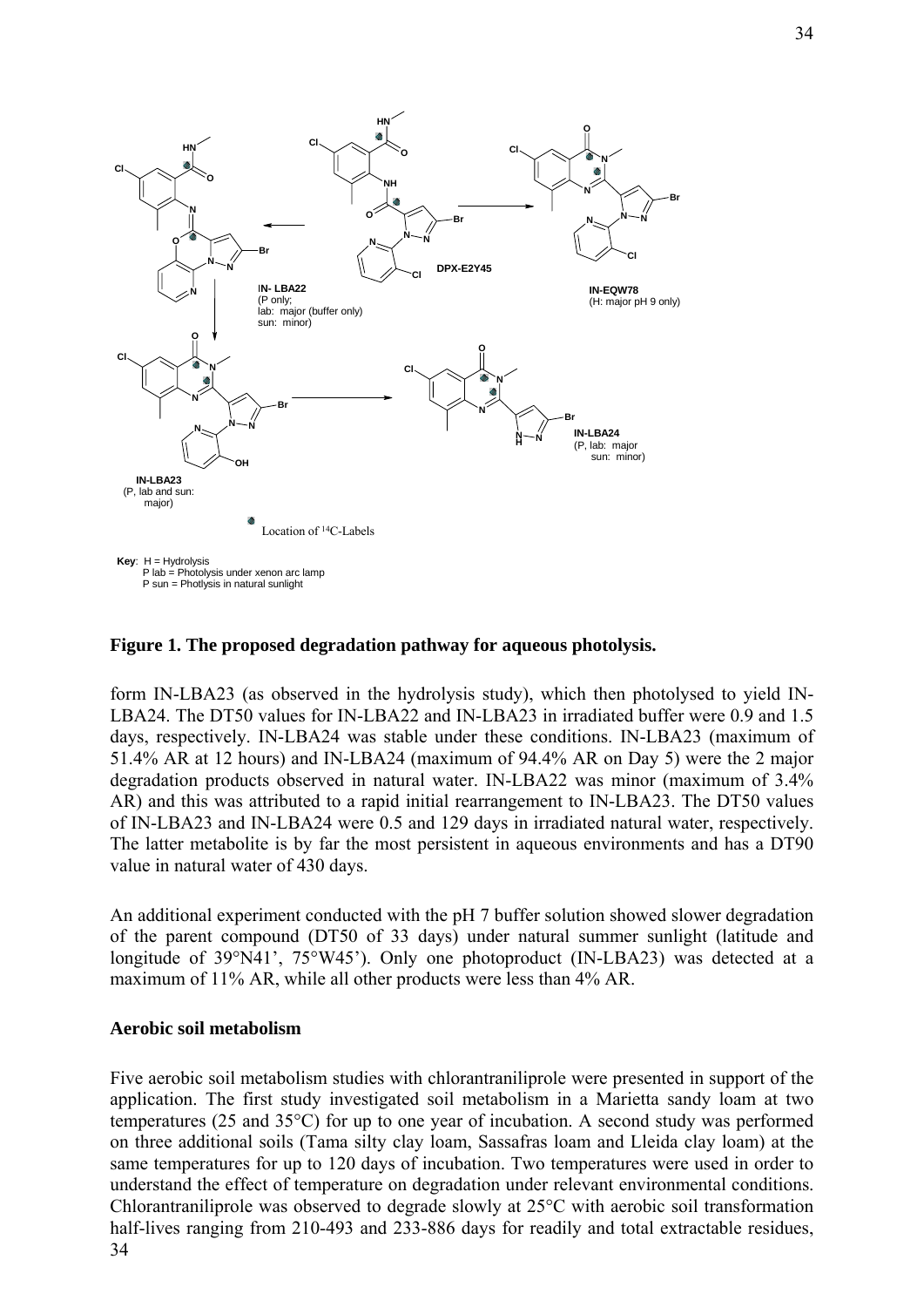respectively, depending on soil type. Degradation was more rapid at 35°C with respective half-lives ranging from 98-227 and 137-443 days. The concentration of the parent compound in readily extractable residues ranged from 59-79% and 36-74% of the applied radiocarbon by termination of the 25°C and 35°C studies, respectively. The ranges in total extractable residues were 68-83% and 46-82% at the 2 respective temperatures. The results showed that faster degrading soils (e.g. Lleida) have a higher proportion of readily extractable chlorantraniliprole, which are more inherently degradable than the sequestered residues.

Chlorantraniliprole primarily degrades via abiotic cyclisation followed by dehydration (as shown in Figure 2) to form IN-EQW78, with subsequent demethylation forming IN-GAZ70. Alternative pathways include abiotic rearrangement followed by cleavage to form IN-F6L99 and IN-ECD73. The major metabolites detected were identified as IN-EQW78 (all soils), IN-ECD73 (Marietta, Tama and Sassafras soils) and IN-GAZ70 (in Lleida soil only). IN-EQW78 was the only metabolite exceeding 10% AR (maximum of 9.54% at 25°C on the sandy loam at 365 DAT and 33.3% at 35°C on the clay loam at 120 DAT), with levels of IN-ECD73 (maximum of 4.93 and 8.22% on the sandy loam at 365 and 180 DAT, respectively, for the 2 temperatures), IN-F6L99 (maximum of 2.19 and 5.15% on the sandy loam at 240 DAT for both temperatures) and IN-GAZ70 (maximum of 4.35 and 7.38% on the clay loam at 120 DAT for both temperatures) exceeding 5% only at 35°C. IN-F9N04 was less than 5% AR. Metabolites were generally observed at increasing concentrations.



Location of <sup>14</sup>C-Labels

**Figure 2. The proposed degradation pathway in soil under laboratory and field conditions.** 

The extractability of radioactivity from all samples decreased gradually over the period of the study but remained greater than 88% throughout. Non-extractable residues (NER) gradually increased to a maximum of 9% by study termination and a maximum of  $\sim$ 5.3% of applied radiocarbon was identified as  $CO<sub>2</sub>$ .

In another study, the effect of temperature and soil viability on the rate of degradation of  $^{14}C$ radiolabelled chlorantraniliprole was investigated over 120 days under sterile conditions at 3 temperatures (25, 34 and 49°C) in a Cajon sandy loam soil and a Leida silty clay loam soil.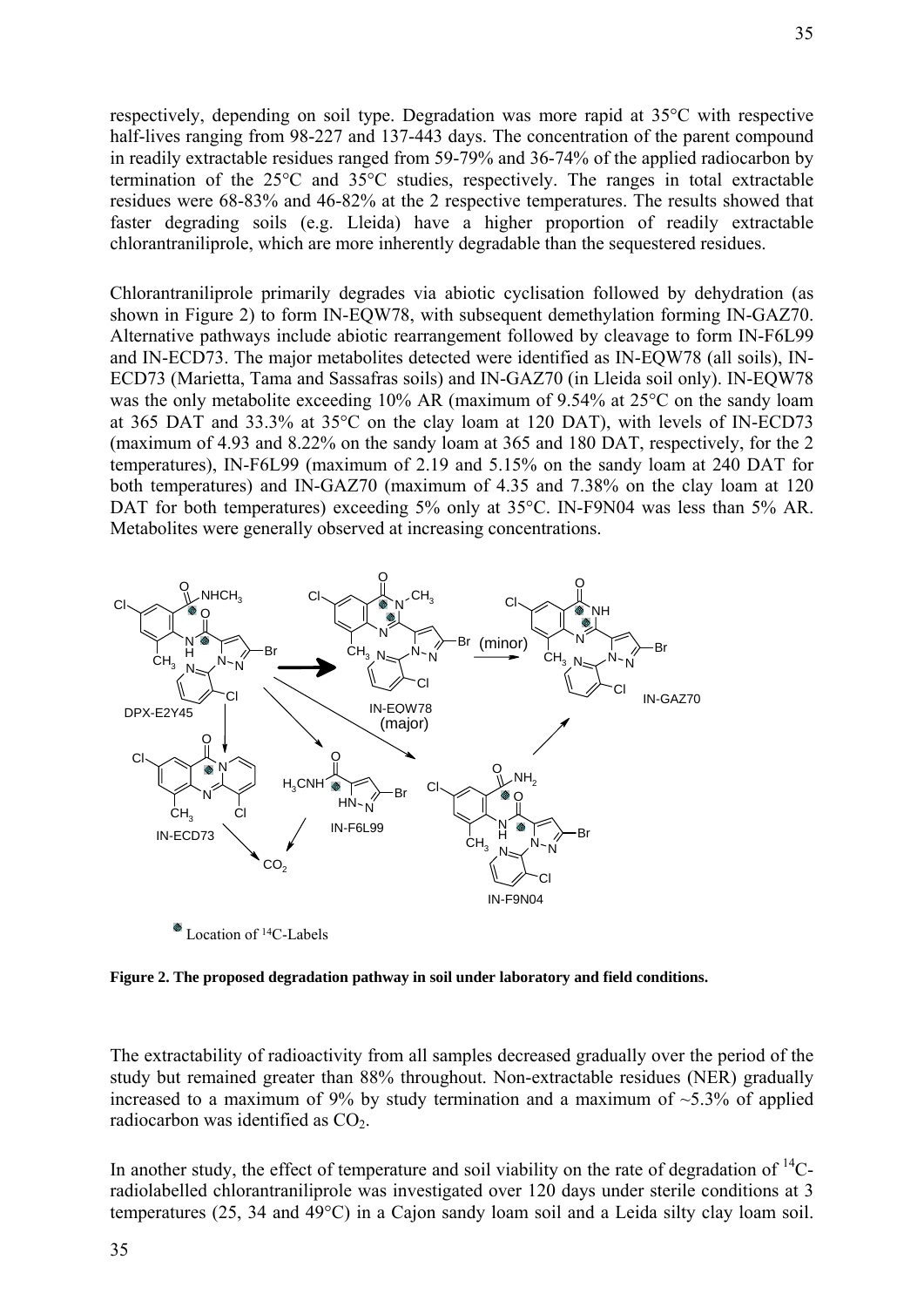Similarly to the previous studies, slow degradation was observed in the parent compound, with DT50 values in non-sterile soil of 323, 125-234 and 20-21 days at the 3 respective temperatures. Half-lives under sterile conditions at 34°C were 103-118 days. At lower temperatures, Arrhenius extrapolation predicts a reduced degradation rate. At 10°C the DT50 for chlorantraniliprole was 1589 and 2234 days in the Cajon sandy loam and Lleida silty clay loam, respectively, compared to 125 and 234 days at 34°C. The lower temperature DT50 for the Cajon soil may be somewhat unreliable as only two data points were used to construct the Arrhenius equation. Under non-sterile conditions, chlorantraniliprole declined to 78-93, 51-74 and 3.4-4.8% of AR at the 3 respective temperatures by study termination, demonstrating the dependence of degradation on temperature, and the persistence expected at environmental temperatures. Under sterile conditions at 34°C, levels of the parent at study termination ranged from 41-48% of AR.

The route of degradation was similar between sterile and non-sterile soils, indicating that abiotic degradation was the major degradation mechanism for chlorantraniliprole in soil. Temperature did not affect the route of degradation, but degradation was more rapid with the proportion of the various metabolites increased with increasing temperature. Apart from IN-EQW78, which reached maximum levels of >10% AR at all temperatures, IN-ECD73 reached 10% AR only at 49°C. Other minor metabolites were generally less than 6% AR and included IN-F6L99, IN-F9N04 and IN-GAZ70. The new metabolite IN-EVK64 (from degradation of IN-F6L99) was observed at high temperatures, but only reached amounts greater than 10% AR at 49°C. IN-EVK64 has not been detected in other studies conducted at more representative temperatures and is not a significant product arising from degradation of DPX-E2Y45.

A pilot study was performed on 3 acidic soils at 2 temperatures to further explore the effect of pH on degradation in soil determined that there was no effect of soil pH on degradation.

Degradation was limited by sequestration or aging of the chlorantraniliprole residues in soil, which became progressively more difficult to extract with age, protecting the residues from degradation, while limiting their mobility in soil. The initial sorption may involve the surfaces of various soil constituents such as the mineral (clay) fraction or the organic matter fractions, with possible binding mechanisms occurring with humic substances or the interlayer of 2:1 expandable clays (smectitic clays) amongst others. Part of the sequestration behaviour of chlorantraniliprole may be explained by the smectite clays (2:1 expandable clays) present in the Tama soil (which has one of the longer DT values), into which diffusion by chlorantraniliprole can occur, thereby becoming less available for extraction and degradation.

Four aerobic soil metabolism studies with the metabolites were also presented in support of the application. IN-EQW78 degraded slowly in soil incubated in the dark at 25°C, with DT50 and DT90 values ranging from 646-785 and 2150-2610 days, respectively. Unextractable residues and  ${}^{14}CO_2$  were <5% AR in all soils. IN-ECD73 degraded slowly in soil with DT50 and DT90 values ranging from 752-2870 and 2500-9540 days, respectively. There was no apparent degradation in one of the soils tested (Cajon sandy loam) and these values were excluded. Unextractable residues reached a maximum of  $13\%$  AR and  $14CO_2$  was less than 1% AR. In four soils, IN-GAZ70 degraded slowly, with DT50 and DT90 values ranging from 741-3690 and 2460-12200 days, respectively. Unextractable residues remained less than 5% AR in all soils and  ${}^{14}CO_2$  remained below the limit of quantitation during the course of the study. No degradation was noted in the Cajon sandy loam soil. IN-F6L99 degraded rapidly in soil with DT50 and DT90 values ranging from 7.6-29 and 38-132 days, respectively. 14CO2 ranged from 17-59% AR in all soils at study termination, with unextractable residues ranging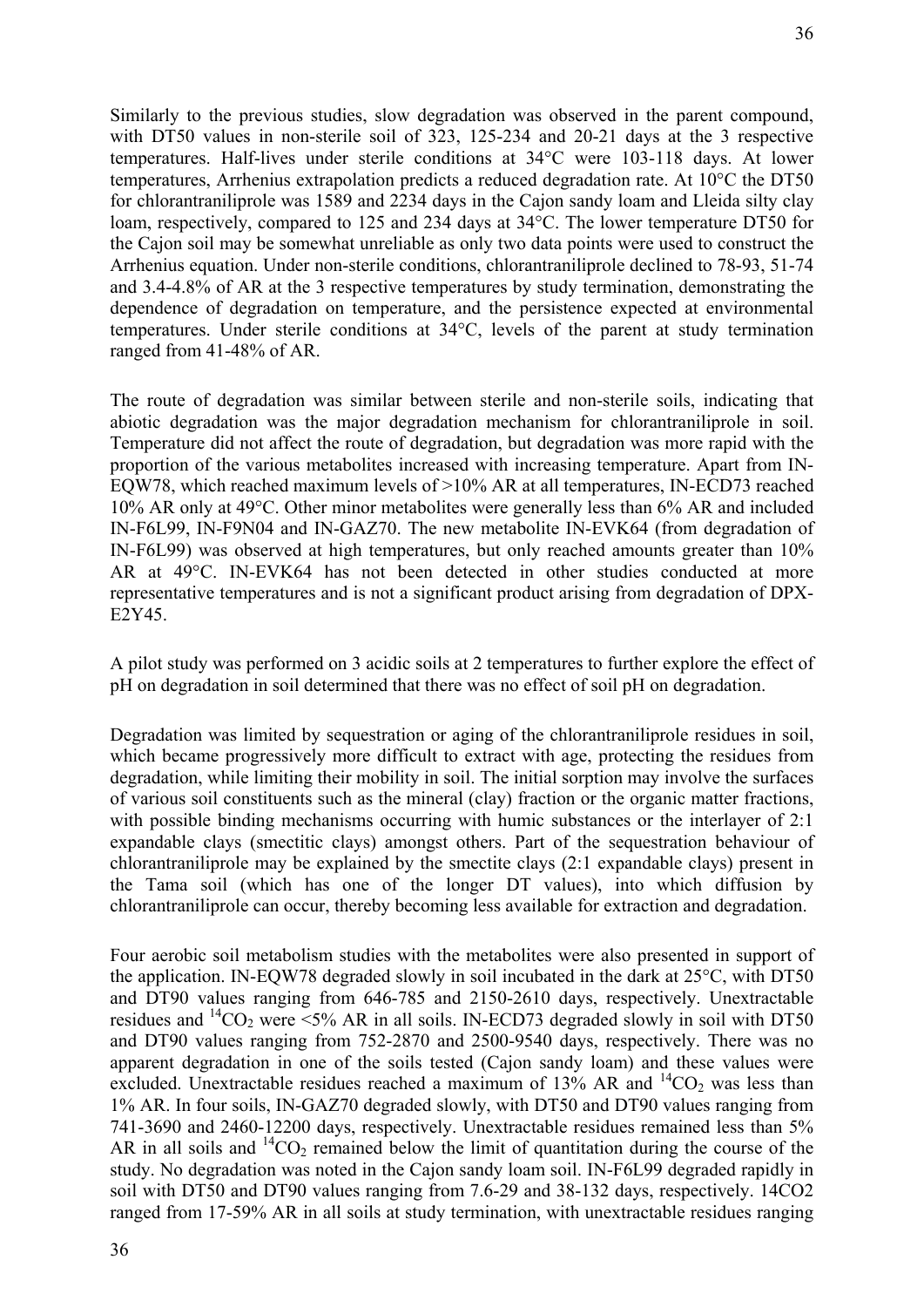from 14-27% AR. Therefore, IN-F6L99 would degrade rapidly in the environment.

## **Anaerobic soil metabolism**

The anaerobic biotransformation of chlorantraniliprole was studied on a Marietta sandy loam at 25°C. The parent compound was incubated under dark, aerobic conditions 30 days, at which point IN-EQW78 accounted for 1.86-2.09 %AR compared to 6.21-6.71 % in the aerobic metabolism study on the same soil. Following flooding (to obtain anaerobic conditions) and incubation in the dark for an additional 120 days, the parent compound degraded to 54.9-58.9% AR, with DT50 and DT90 values of 208 and 692 days, respectively. The lower DT50 value in anaerobic conditions was due to increased formation of IN-EQW78, which reached a maximum concentration of 26.7% AR at 120 DAT. The other degradation products seen in the aerobic soil metabolism studies were also detected but in concentrations of less than 5% AR. The average pH was  $6.6 \ (\pm 0.6)$  in the water layer and  $6.8 \ (\pm 0.6)$  in the soil during the course of the study, showing that degradation was promoted by reducing conditions and not by changes in pH. Mineralisation after 120 days ranged from 0.17-0.66%. Corresponding amounts of non-extractable residues were between 2.8-4.9 %.

# **Terrestrial field dissipation**

A total of 26 field studies have been initiated in the United States, Canada and Europe to evaluate the behaviour of chlorantraniliprole under field conditions.

#### *Soil dissipation trials in the USA using radiolabelled chlorantraniliprole*

Field dissipation of an emulsifiable concentrate containing radiolabelled chlorantraniliprole was conducted on a Cajon sandy loam over 18 months, and on a Hidalgo clay for 2 consecutive 12 month periods following 2 autumn applications. In both soils about 10-15% of the applied material became sequestered in soil, which slowed down the rate of degradation. This is reflected in a higher DT50 value of 188 days for total extractable residues in the Cajon sandy loam compared to a DT50 value of 108 days for readily extractable residues. A similar trend was observed on the Hidaglo clay, with DT50 values of 184-188 and 222-239 days for the readily and total extractable residues, respectively. Total extractable residues of the parent compound declined to 20-29% AR by study termination. The major transformation product detected was IN-EQW78 at a maximum level of 42% AR in the Hidaglo clay. Other metabolites included IN-F6L99 (maximum of 10.2% AR in the Hidaglo clay), IN-ECD73 (maximum 9.5% AR in the Cajon sandy loam), while the maximum amount of IN-GAZ70 was 7.3% AR in the Cajon sandy loam. Unidentified radioactivity reached a combined maximum concentration of 7.2 to 10% AR for the 2 soils, with no single component exceeding 2% AR. The pattern of the unidentified radioactivity was similar to that seen in the irradiated test system, suggesting that photolysis was contributing to the decline of chlorantraniliprole in the field.

No radioactivity was detected below 15 cm in the Cajon sandy loam. No radioactivity was detected below 60 cm for the benzamide carbonyl-labelled material (1.3% AR in the 45-60 cm segment by Day 379). However, for the pyrazole carbonyl-labelled material, 2.7% AR was found in the 75-90 cm segment. After Application 2, 0.9% AR was detected in the same segment by Day 741.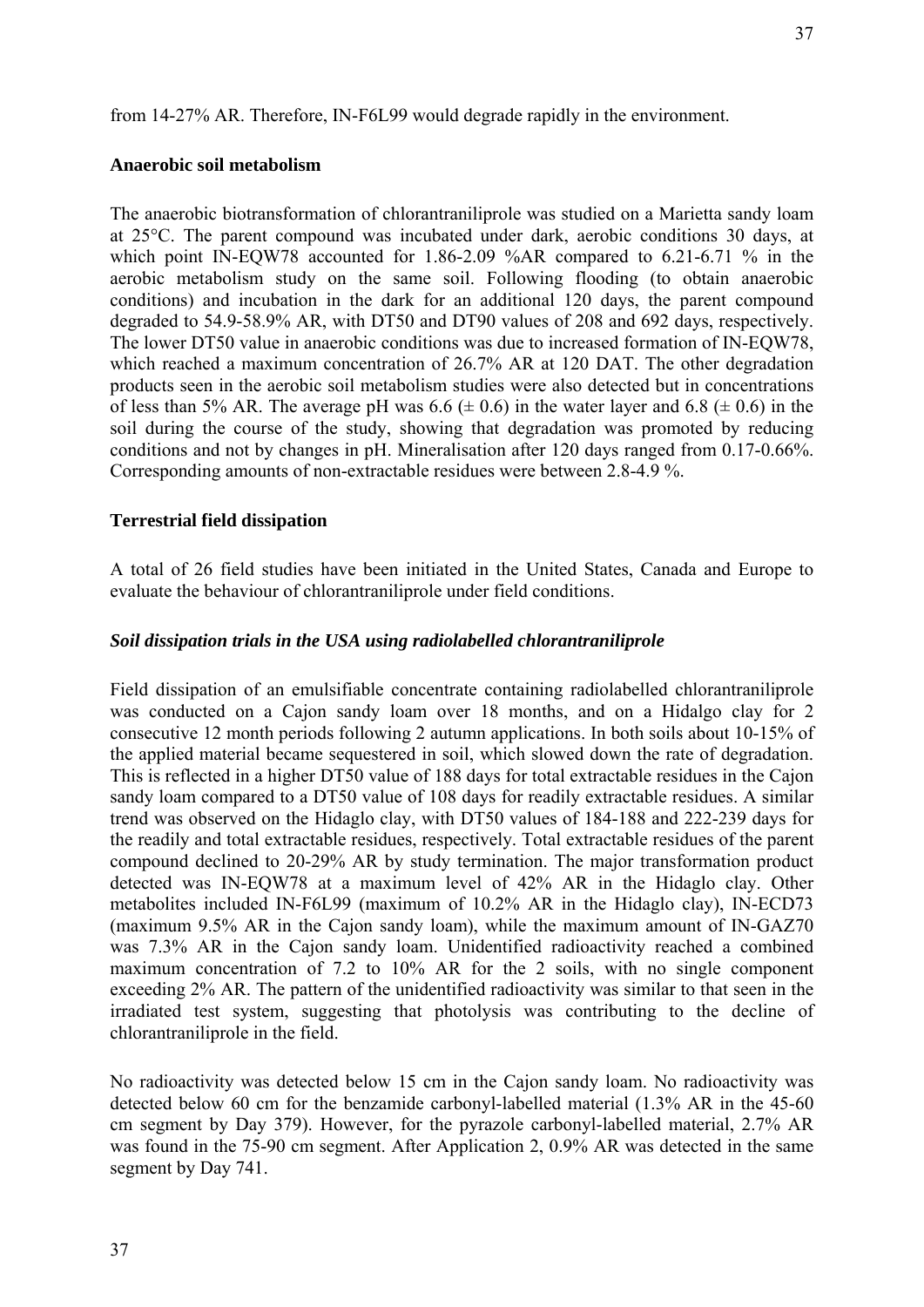# *Eight bare soil dissipation trials in Europe*

Eight terrestrial field dissipation studies using either SC or WG formulations were initiated on bare soil (single broadcast application) under field conditions in Northern and Southern Europe. Generally biphasic degradation of the parent compound was observed until approximately one year after application. In addition, the decline of chlorantraniliprole appeared to accelerate during the summer/autumn period following a lull during winter/spring. The kinetic data was recalculated according to recent FOCUS kinetics guidance. DT50 values ranged from 49-248 and 82-540 days for the readily and total extractable parent compound residues, respectively. DT90 values ranged from 404-5628 days. The majority of soil residues were found above 15 cm depth. At the end of the study period, parent compound residues degraded to 23.6-59.8% (mean 40.4%) of the day 0 residues. In Northern European sites the DT50 values of total extractable residues ranged from 82-489 and 117-540 days at the Northern and Southern European sites, respectively. Maximum levels of IN-EQW78 ranged from 2.4-29.3% (mean 17.3%) of the day 0 residues. Maximum residues levels of IN-ECD73 ranged from 2.5-10.3% (mean 5.5%). Residues of IN-GAZ70 were only reported for four of the eight European residue trials, ranging from 0.6-3.6 (mean 1.8%). The lower levels of metabolite were observed in Poland, with the higher levels in Italy. In general  $\leq$  1% of the day 0 amount was observed in the 70-90 cm soil layer.

#### *Eight bare soil dissipation trials in the United States*

Four terrestrial field dissipation studies using an SC formulation of chlorantraniliprole were initiated on bare soil under field conditions in the United States. Application was in April/May, apart from an October application for the Texas site (Hidaglo clay). Soils included 2 silt loams (Cajon & Penn), a Hidalgo clay and a Tifton sand. DT50 values ranged from 34- 444 and 45-1130 days for the readily and total extractable residues, respectively. In both cases the highest values were recorded in the Tifton sand. Rapid initial decline during the first 2 months to half the applied was observed at the Texas site. Degradation slowed down during the winter months but increased again after this period. Degradation to 15-16% of day 0 levels was observed in this and the Cajon silt loam by 540 DAT. Degradation was slower at the 2 other sites with 64-73% of Day 0 levels remaining as parent by 540 DAT. The difference may be related to the very high sand content and low organic content of the latter test soils. Maximum concentrations of IN-EQW78 and IN-ECD73 ranged from 9-21% and 2-6%, respectively. These residues showed generally low potential for mobility, with essentially no detects below the 45 cm soil depth in the Cajon silt loam and Tifton sand. Slightly more downward mobility was observed in the Penn silt loam and Hidaglo clay, but detections were generally at a low concentration (less than or equal to 1% of Day 0 residues) below 60 cm.

In a field study conducted in Washington using a WG formulation, chlorantraniliprole degraded during summer, slowed during winter, but continued to decline the following spring as temperatures increased again. Between 36-48 % (~530 DAT) of the applied amount was carried over into the following cropping season. The DT50 values ranged from 335-411 days.

Further studies using chlorantraniliprole as a WG formulation were initiated in Minnesota (Estherville loam), and Prince Edward Island (Alberry sandy loam). The DT50 values ranged from 210 days (Minnesota) to 274 days (Prince Edward) for the total extractable residues. Degradation to  $\sim$ 50% of day 0 residues was observed at both the Minnesota (539 DAT) and Prince Edward Island (Day 468) sites. Parent degradation was accompanied by an increase in the amounts of degradation products, with IN-EQW78 detected at maximum levels of 4-5% of the Day 0 residues. IN-ECD73 and IN-GAZ70 were generally  $\leq 5\%$ . Additional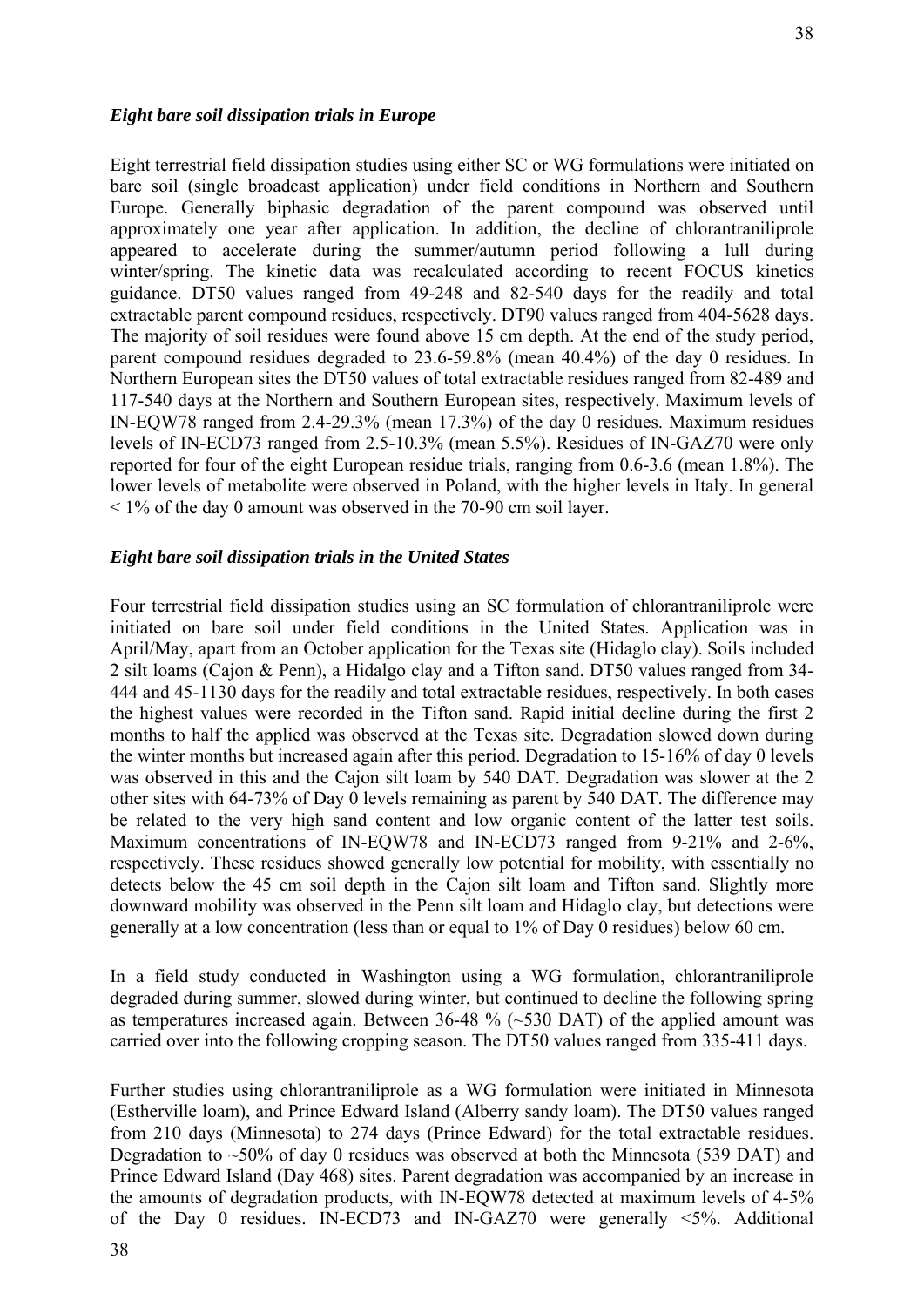metabolites, known to contribute to the material loss were not monitored because they were not anticipated to show >5% of the applied material. Parent and metabolite residues showed a generally low potential for mobility, with detections at both sites  $\leq$ 1% of day 0 residues at lower depths (~38 cm).

# *Four dissipation trials in the presence of a cover crop in the USA*

Additional field trials were performed at or near the sites with the longest DT50 values to determine the effect of crop cover on the degradation of chlorantraniliprole in soil. The New Jersey test site contains smectite clays (2:1 expandable clays), whilst the Georgia site may contain metal oxides, both of these soil components can enhance sequestration (OECD 2007a).

# *Application to turf*

Turf dissipation trials were conducted with the 200SC formulation of chlorantraniliprole applied directly to a turf-covered plot. Run-off was minimal, accounting for approximately 1- 4% of the applied mass. The New Jersey test site had higher run-off due to a significant rainfall event (~406 mm). Chlorantraniliprole degraded faster than in the comparable bare soil study, with higher amounts of IN-EQW78 (7-14% of day 0 residues) observed in the turf dissipation trials compared to 4-6%. The parent half-lives in all matrices (sum of grass, thatch and soil) were 150 and 258 days in the New Jersey and Georgia trial sites, respectively. The respective DT50 values for IN-EQW78 were 181 and 233 days. Extractable parent residues declined over the 6-month study period to 49 and 73% of the applied amount in the New Jersey and Georgia sites, respectively.

# *Application to a pre-emergent grass and post-emergent pepper trial*

Dissipation in crop covered field sites was further investigated at the New Jersey trial site. Chlorantraniliprole was applied as two post-emergent applications to pepper plants or a single application to bare soil seeded to grass. For both studies, the DT50 values of the readily and total extractable residues were much shorter than those measured in the bare soils studies. In the presence of plants, DT50 values ranged from 59-114 and 85-232 days (lower values were peppers), respectively. Higher amounts of IN-EQW78 and IN-ECD73 (respectively 6.5 and 2.3 % of day 0 residues) were observed in these trials relative to those with the pepper plants. No detectable residues of chlorantraniliprole were observed below 60 cm.

# *Soil accumulation trials in the presence of crop cover in Europe.*

In addition, the potential of chlorantraniliprole to accumulate in soil was investigated in four European field trials. Parent compound levels in soil ranged from 1/4 to 2/3 of the cumulative applied parent compound after 2-4 applications, when applied to crops under normal agronomic conditions. This suggests that approximately 1/3 to 3/4 of applied amount had either degraded, been intercepted by a crop or otherwise dissipated over the 1.5-2 years since the initial application. The interim results do not permit a definitive assessment of the accumulation potential of chlorantraniliprole, however, results from one test site suggest residues are approaching the plateau concentration following 4 applications.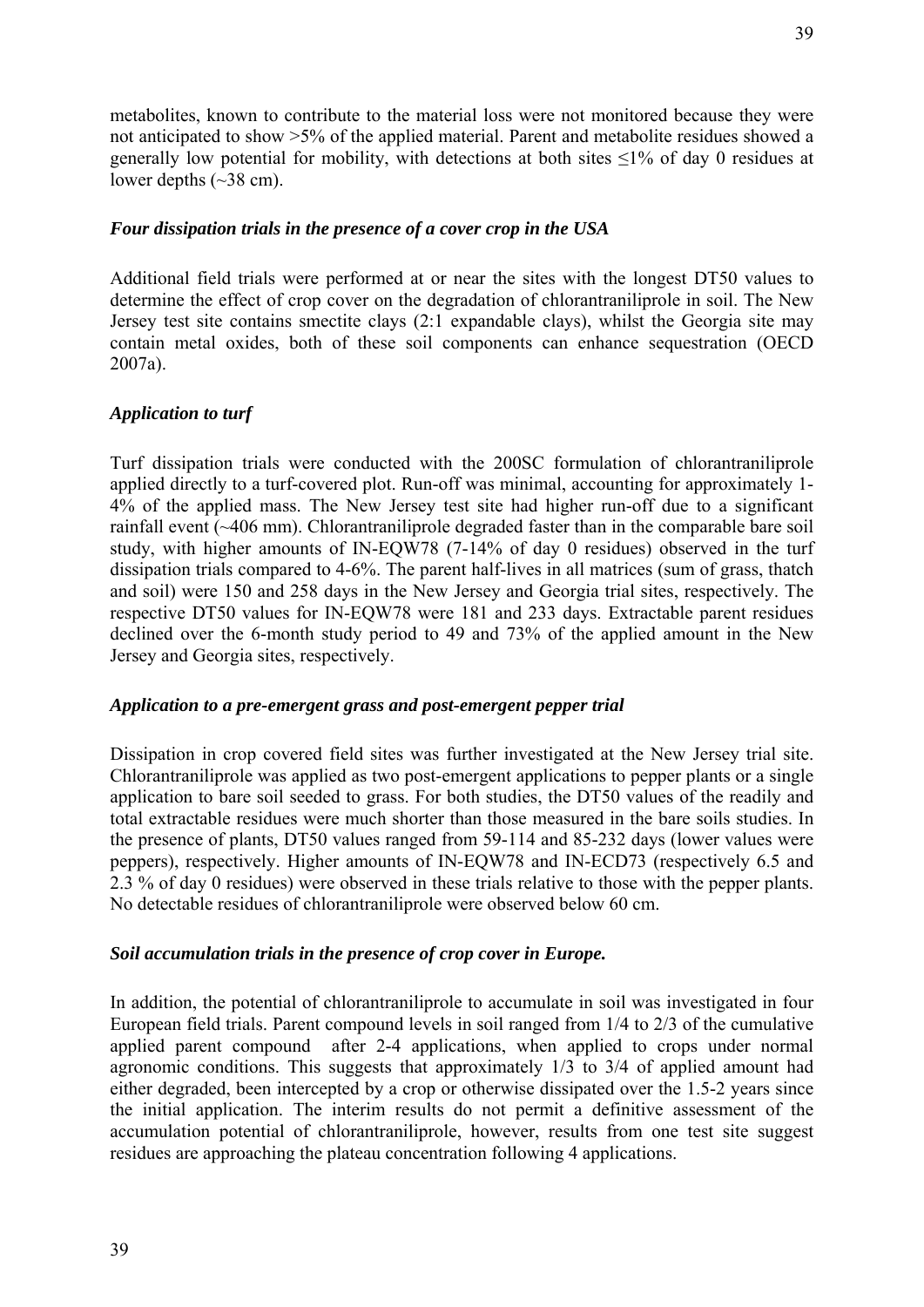### **Mobility studies**

#### *Chlorantraniliprole*

40

The adsorption/desorption of chlorantraniliprole was conducted on 5 soils from the US and Europe. The average Kd was 3.17 (range 0.8-7.88) mL/g and the corresponding average KOC was 329 (range 152-535) mL/g. Along with the average 1/n of 0.952 (range 0.85-1.04) moderate sorption of chlorantraniliprole to soil is indicated. There was a strong correlation between Kd and percent of organic carbon (OC), which was inversely related to desorption. Total desorption levels ranged from 23-65%. A weak inverse relationship between the Freundlich adsorption parameter KFOC and soil pH was observed. However, it is not apparent if there is a physical explantion for this observation. Based on the classification system of McCall (1980), chlorantraniliprole can be considered to have medium mobility in soil.

In a supportive study on 22 soils from Europe, North and South America, and Asia using the batch equilibration method, chlorantraniliprole showed a wide range of sorption behaviour, ranging from 24.53-90.68% (average 61.94 %). Adsorption was inversely related to desorption, which ranged from 9.7-63.8%. The average Kd value was 5.3 (range 0.7-20.2), and the associated KOC value was 315 (range 115-1343) mL/g. Kd was generally related to %OC but not pH. There was some correlation between Kd and %, however, clay type appeared important, with soils containing 2:1 expandable clays (smectitic) showing higher sorption. The same method was used on 3 Brazilian soils, with Kd and KOC values ranging from 3.4-28.7 and 170-226 mL/g, respectively. The study confirmed no correlation between soil pH and adsorption.

Aged sorption of radiolabelled chlorantraniliprole was studied in 3 US soils at 25°C for 120 days. Similar Day 0 desorption values were observed in the Cajon (57%) and Hidaglo (52%) soils, with a lower value in the Penn soil (27.6%). Aging increased KOC by 2-4 $\times$  in 30 days, with the Day 0 range of 162-328 mL/g increasing to 519–1361 mL/g by study termination, suggesting movement of the solute deeper into soil solids (clays, humic substances, micropores, etc.), where it becomes sequestered and removed from the solution phase, thereby increasing the amount of sorption. The largest increase in KOC was seen in the Penn soil, which contains smectite clays. In a supporting study using the batch equilibrium method, highest sorption was observed in Na+ rich smectite clay (2:1 expandable clays) as compared to Ca2+ rich smectite, kaolinite clays (1:1 non expanding clays) or a natural soil known to contain kaolinite clay. The highest sorption in Na+ rich smectite clay was attributed to possible movement of chlorantraniliprole into interlayer spaces saturated with K+ ions, which have lower hydration energies than Ca2+.

A further aged residue study of radiolabelled chlorantraniliprole in Myakka sand columns (0.4% organic matter) was conducted in 3 soils obtained from Europe and the US. The column leachates were analysed either on fresh spikes, on aged soil (90 days), or on aged soil after extraction of the readily extractable residues. Greatest mobility was observed in the fresh spiked sample for each soil. The Penn fresh spike soil showed the greatest mobility, with 9.6% AR in the column leachate and 27.7% AR remaining in the soil layer. For the Goch and Lleida fresh spike soils, >60% AR remained in the soil layer after elution. The aged soil columns had more radioactivity retained in the applied soil layer, with less in the column sand and the column leachates  $(< 2\%$  AR). Lower levels of extractable residues were observed in the Penn soil (a 2:1 expandable clay) with  $\sim$ 49%, compared to 72-77% for the other soils. Metabolites were detected in the soil residues, with IN-EQW78 and IN-ECD73 accounting for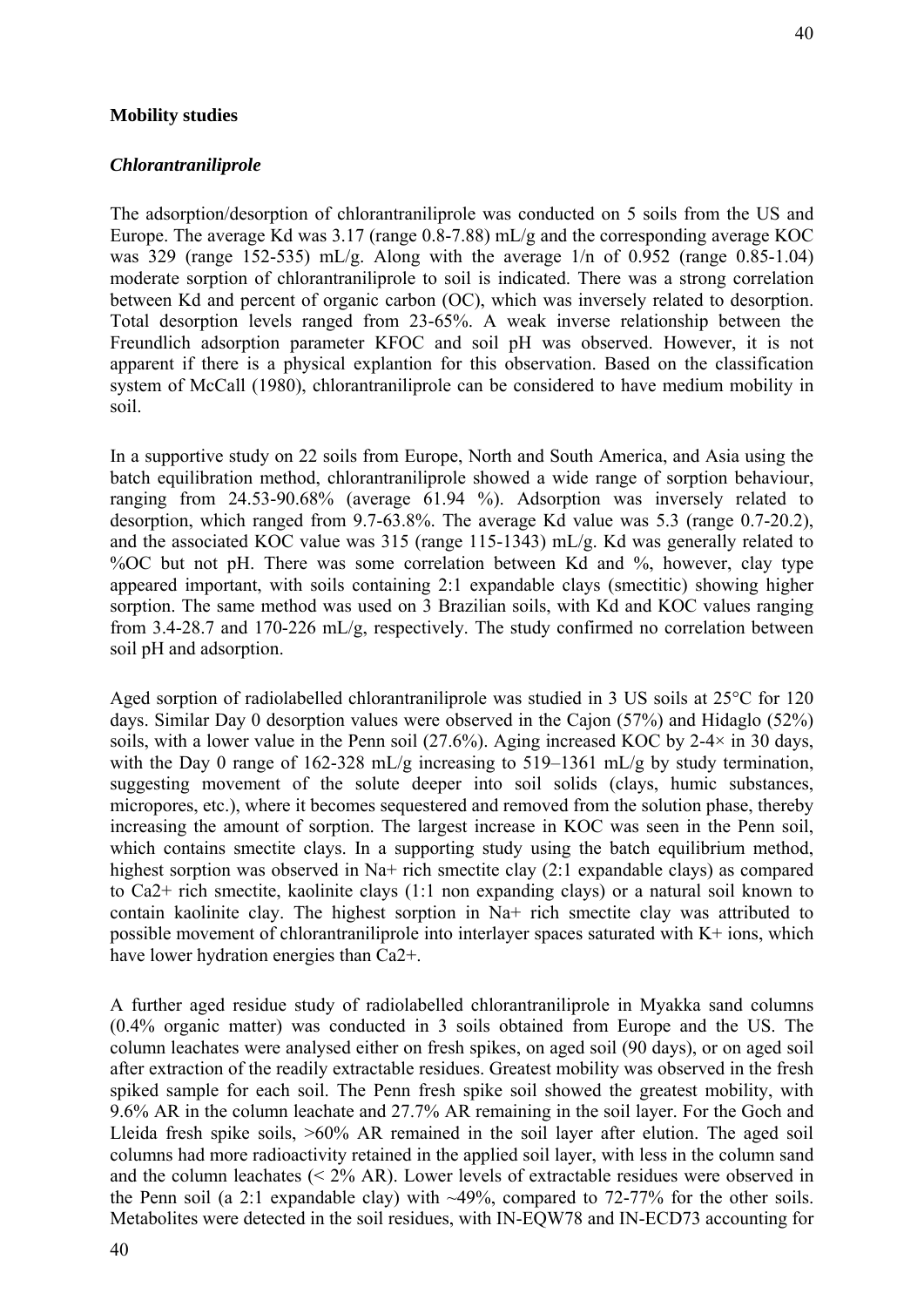4.1-6.3 and 1.6-3.2% AR, respectively. Unidentified components accounted for <4% AR. The post-extraction soils demonstrated the lowest mobility potential of all the soil treatments, with >95% AR remaining in the applied soil layer. These data demonstrate that the aged residues of chlorantraniliprole in soil have decreased mobility. Furthermore, once the readily extractable residues are removed from soil, the remaining (sequestered) residues are essentially immobile.

In an additional study using the batch equilibration method, the sorption of chlorantraniliprole was found to be related to the % OC in turf, soil and thatch. Kd values were highest in grass (43.1-49.4) followed by thatch (3.0-12.6) and soil (1.4-5.3).

# **Chlorantraniliprole metabolites**

Four batch equilibrium studies with Freundlich isotherm data were conducted for IN-EQW78, IN-ECD73, IN-F6L99 and IN-GAZ70. For IN-EQW78, IN-ECD73 and IN-GAZ70 sorption was correlated to the % OC in the soils, with no apparent correlation to soil pH. However, for IN-F6L99 the correlation with organic carbon was poor. For IN-EQW78, the average Kd value was 143.5 (range 38.6-345.1), with an associated mean KOC of 14851 (range 7468- 22,196) and mean 1/n value of 0.92. For IN-ECD73, the average Kd value was 412 (range 152-1053), with a mean KOC of 44,073 (range 25,925-58,495) and mean 1/n value of 0.88. For IN-F6L99, the average Kd value was 1.46 (range 0.64-2.61), with an associated mean KOC of 237 (range 51-698) and mean 1/n value of 0.90. For IN-GAZ70, the average Kd value was 216 (range 51-584), with an associated mean KOC of 23,165 (range 6396-35,583) and mean 1/n value of 0.98. Based on the Freundlich adsorption constants, low potential for mobility of IN-EQW78, IN-ECD73 or IN-GAZ70 is expected. While IN-F6L99 is potentially more mobile the metabolite in soil is degraded rapidly relative to other soil metabolites. In general desorption was inversely proportional to the organic matter content of the soil.

# **Aerobic aquatic metabolism**

The fate of chlorantraniliprole was studied in the dark at 25°C in two water/sediment (one sand, one loam) systems over 100 days. In both systems, the parent compound partitioned preferentially (but slowly over 100 days) to the sediment, where it underwent further degradation. Numerous minor degradation products (-F6L99, IN-F9N04, IN-GAZ70, IN-EQW78, and IN-ECD73) were identified at  $\leq 5\%$  AR in the water phases. However, in the sediment phase of both systems, IN-EQW78 was identified as a major metabolite with maximum concentrations of 34.7% AR (day 75) in the loam sediment. IN-F6L99, IN F9N04, IN GAZ70, and IN-ECD73 were identified as minor metabolites (<5% AR). Unextractable residues in the sand and loam sediment reached maximum values of 7.4 and 5% AR, respectively. Evolved  ${}^{14}CO_2$  was <1% AR in both test systems. The degradation of chlorantraniliprole and IN-EQW78 was generally faster in the loam sediment than in the sand sediment. Whole system DT50 values were 125 and 231 days for the loam and sand systems, respectively, with DT90 values of 414 and 768 days, respectively. IN-EQW78 had a comparable rate of degradation (DT50 and DT90 of 121 and 402 days, respectively) to the parent substance in the loam system. However, in the sand system degradation was much slower (DT50 and DT90 values of 680 and 2260 days, respectively).

The degradation of chlorantraniliprole was also studied in two water sediment systems (one loamy sand, one sandy loam) exposed to natural sunlight (summer latitude 39° N41') and incubated at approximately 20°C. The whole system DT50 values ranged from 10-22 days (irradiated) and 43-91 days (non-irradiated). Lower half-lives of 5-11 days were experienced 41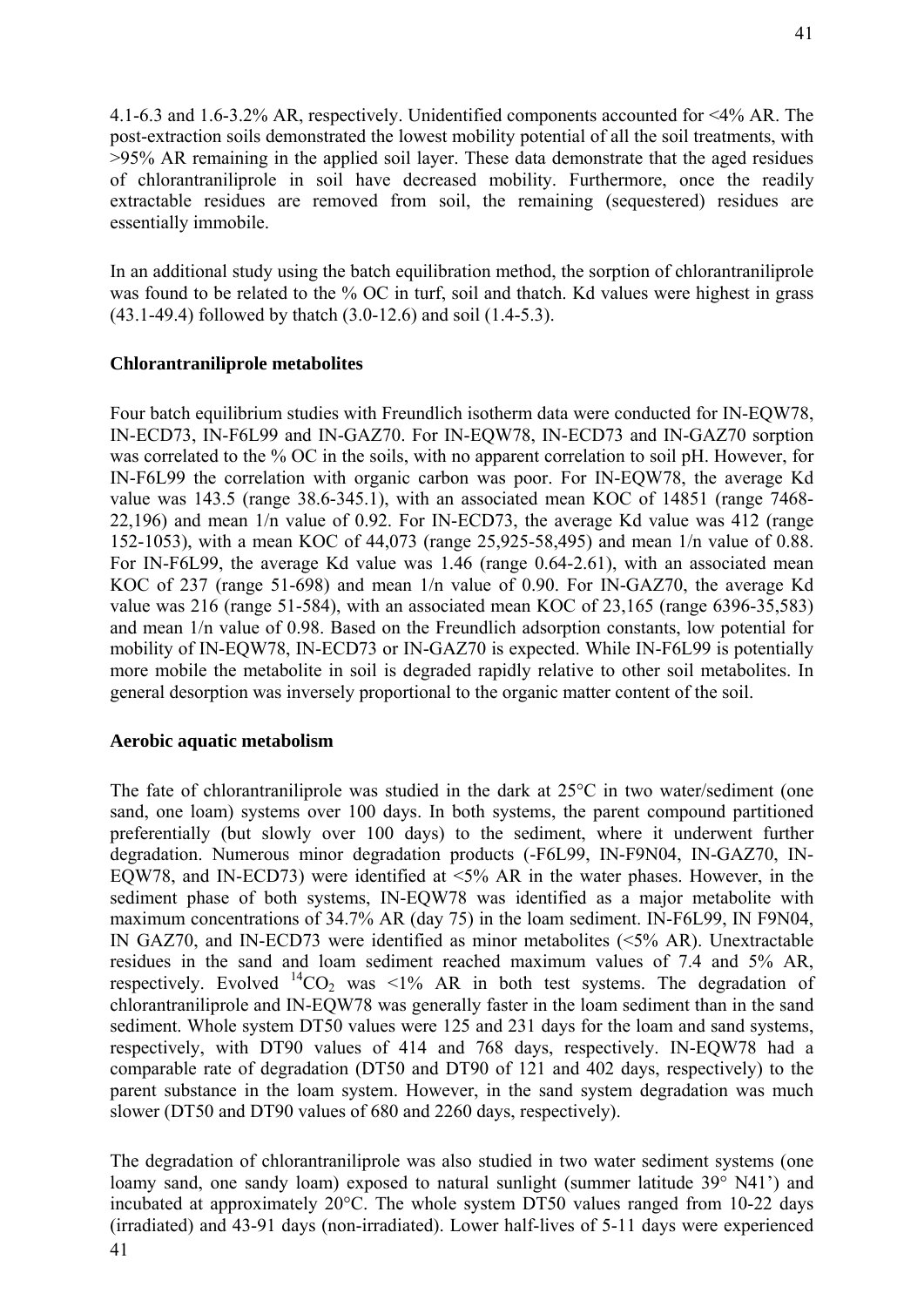in the water compartment, indicating longer persistence of chlorantraniliprole in sediment. Photolysis was not considered to be the main degradation process, primarily because typical photoproducts (IN-LBA22, IN-LBA23 and IN-LBA24) were not found in significant amounts (>5%). Fluctuations in pH enhanced formation of IN-EQW78 in both the water (maximum of 6.4% AR on Day 7 at pH 9.7 as consistent with the hydrolysis study) and sediment (maximum of 38.1% AR on Day 14 at pH 8.1 as consistent with the aerobic aquatic metabolism study) layers in irradiated sandy loam systems. These data demonstrate that pH variations occurring in natural aquatic systems can enhance the degradation of chlorantraniliprole in the aquatic environment.

# **Anaerobic aquatic metabolism**

The fate of chlorantraniliprole in an anaerobic aquatic loam sediment system was studied in the dark at 25°C for 365 days. Loss of the parent compound from the overlying water to the sediment was rapid with a DT50 value of 17 days. IN-EQW78 was the major metabolite in both water (maximum 19.5% AR on Day 21) and sediment (maximum 67.8% AR on Day 181) and was also lost to sediment with a water phase DT50 value of 17 days. With an average water phase pH of 7.8±0.4, anaerobic conditions, not pH, were responsible for formation of IN-EQW78 in this phase. Numerous other metabolites were observed in both phases, with IN ECD73 being the only other metabolite >5% AR (sediment only). IN F6L99, IN-F9N04 and IN GAZ70 were observed as minor metabolites. Non-extractable residues reached a maximum of 4.93% AR in the sediment and no significant amount of  ${}^{14}CO_2$  was observed (<1%). The whole system DT50 values for chlorantraniliprole and IN-EQW78 were 42 and 701 days, respectively.

#### **Bioaccumulation**

A bioaccumulation study was conducted with the bluegill sunfish (*Lepomis macrochirus*) exposed over 14 days to  $^{14}$ C-chlorantraniliprole at 0.0132 and 0.138 mg ac/L in high and low level studies, respectively, followed by a 21-day depuration period. The uptake and depuration rate constants appeared dependent on the concentration of the active substance, with higher and depuration rates observed in the low and high level studies, respectively. Fish tissue concentrations reached steady-state equilibrium within 11 days. The average 50% and 90% depuration times (CT50 and CT90) for whole fish were 1.5 and 8.9 days, respectively. The whole fish steady-state Bioconcentration factors (BCF) were 13 and 15 for the low and high level studies, respectively. Chlorantraniliprole degrades rapidly in fish to IN-ECD73 and polar metabolites.

# **ENVIRONMENTAL EFFECTS**

# **Fish**

There were 7 acute toxicity studies conducted with fish, 3 with chlorantraniliprole, and 2 for each of the formulations. Two chronic early life stage studies with the active substance were also conducted.

In 96 hour static toxicity tests, rainbow trout (*Oncorhynchus mykiss*), bluegill sunfish (*Lepomis macrochirus*) and sheepshead minnow (*Cyprinodon variegatus*) exposed to chlorantraniliprole showed no mortality or sublethal effects, with 96 hour LC50 values of >13.8, >15.1 and >12 mg ac/L, respectively. No compound related toxic effects (mortality and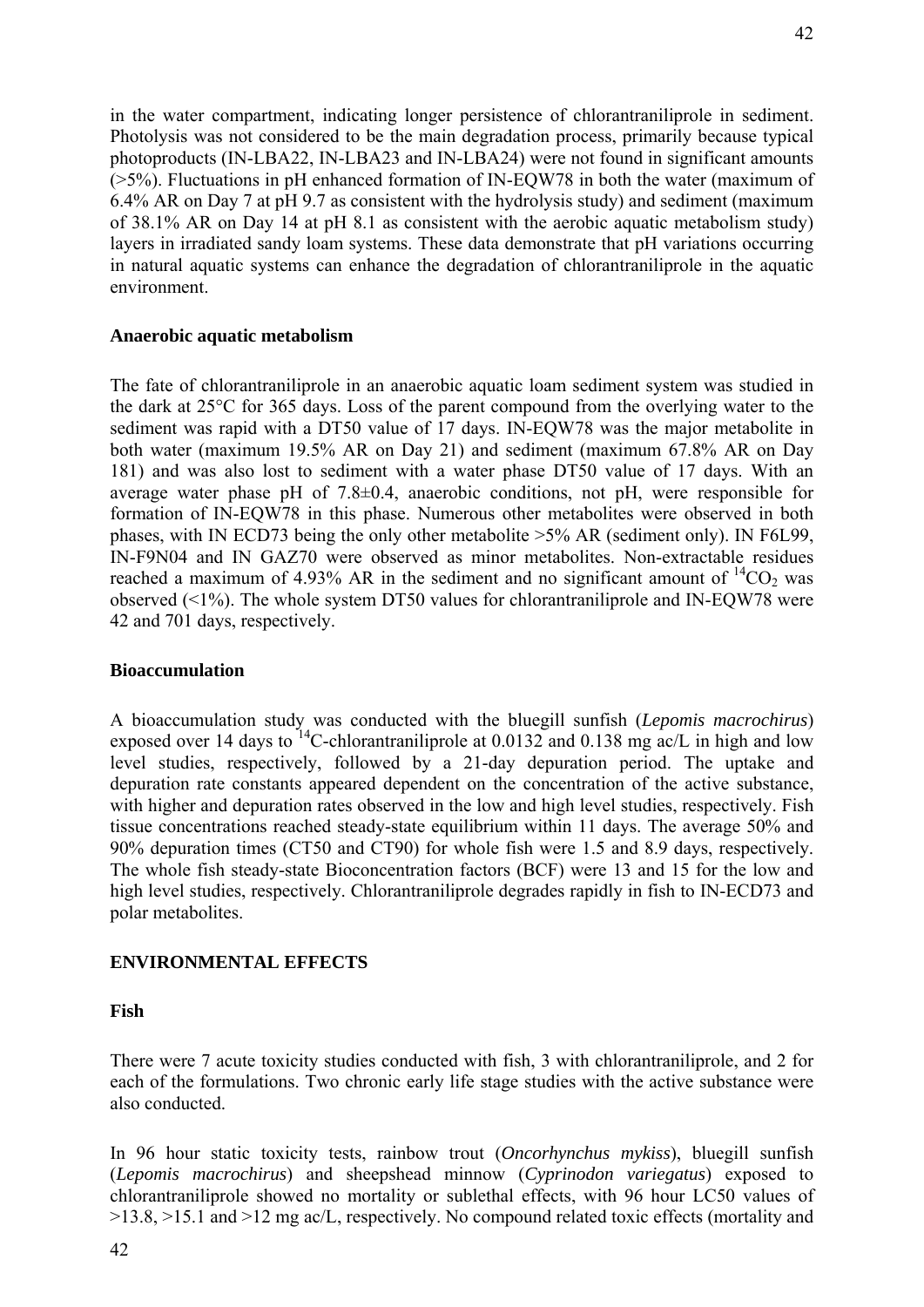sublethal) were observed in the channel catfish (*Ictalarus punctatus*) exposed to the active substance in a 96 hour static limit test, resulting in a 96 hour LC50 value >13.4 mg ac/L. Chlorantraniliprole was classified as at most slightly toxic to fish an acute exposure basis.

Rainbow trout exposed to the 200SC formulation of chlorantraniliprole in a 96 hour static limit test resulted in 10% mortality, with a 96 hour LC50 value >2.16 mg ac/L. No mortality was observed in rainbow trout exposed to the 350WG formulation conducted under identical test conditions. Sublethal effects were observed in 3 of the remaining 27 fish exposed to the 200SC formulation. No compound related toxic effects (mortality and sublethal) were observed in bluegill sunfish exposed to the 200SC and 350WG formulations, resulting in respective LC50 values of 1.84 and 1.19 mg ac/L. The 200SC and 350WG formulations of chlorantraniliprole were considered to be moderately toxic to fish on an acute exposure basis.

The 90 day chronic toxicity of chlorantraniliprole to the early life stage of rainbow trout was studied under flow-through conditions. No treatment related effects on survival, wet weight, length or hatching were observed. However, significant effects of larval abnormalities resulted in a NOEC value of 0.110 mg ac/L. In a 32 day early life-stage stage study with the sheepshead minnow under intermittent flow-through conditions, significant toxic effects on survival at test termination, length and wet weight were observed. However, the most sensitive endpoint was survival at end of hatch, resulting in a NOEC value of 1.28 mg ac/L. Chlorantraniliprole was considered to be slightly toxic to fish from chronic exposure, based on the rainbow trout study.

# **Aquatic invertebrates**

There were 15 acute toxicity studies conducted with daphnids (*Daphnia magna*), 3 with the active substance, 2 with the 200SC and 350WG formulations, and 10 tests to evaluate the effects of 8 metabolites observed in the environmental fate studies.

Chlorantraniliprole was very highly toxic to daphnids under static conditions, with a 48 hour EC50 value of 0.0116 mg ac/L for neonates. Sublethal effects included lethargic and floating daphnids, resulting in a NOEC value of 0.00139 mg ac/L. In another 48 hour study under static conditions, older daphnids were found to be less sensitive than neonates, however, 28 day old daphnids were more sensitive than those 14 days old, with 48 hour EC50 values of 0.0166 and 0.0260 mg ac/L, respectively. Signs of lethargy were observed in both groups at the higher test concentrations. In a further study, it appears that immobility in daphnids exposed to the active substance for variable time periods followed by a 48 hour recovery period, was dependant on the length of the initial exposure, with EC50 values of >0.0183, 0.0171 and 0.0161 mg ac/L following exposure for 6, 12 and 24 hours, respectively. The respective EC50 values were >0.0183, >0.0183 and 0.0098 following recovery. In a 96 hour static study with the mysid shrimp (*Americamysis bahia*), time-dependent mortality was observed at the highest test concentration, resulting in an LC50 = 1.15 mg ac/L.

The two formulations of chlorantraniliprole, also investigated under static conditions for 48 hours, were similar to the technical active ingredient in their toxicity to daphnid neonates, with 48 hour EC50 values of 0.0071 and 0.011 mg ac/L for the 200SC and 350WG formulations, respectively. Signs of floating and lethargy were observed at the 3 highest dose concentrations.

No compound related toxic effects (mortality or sublethal) were observed in daphnids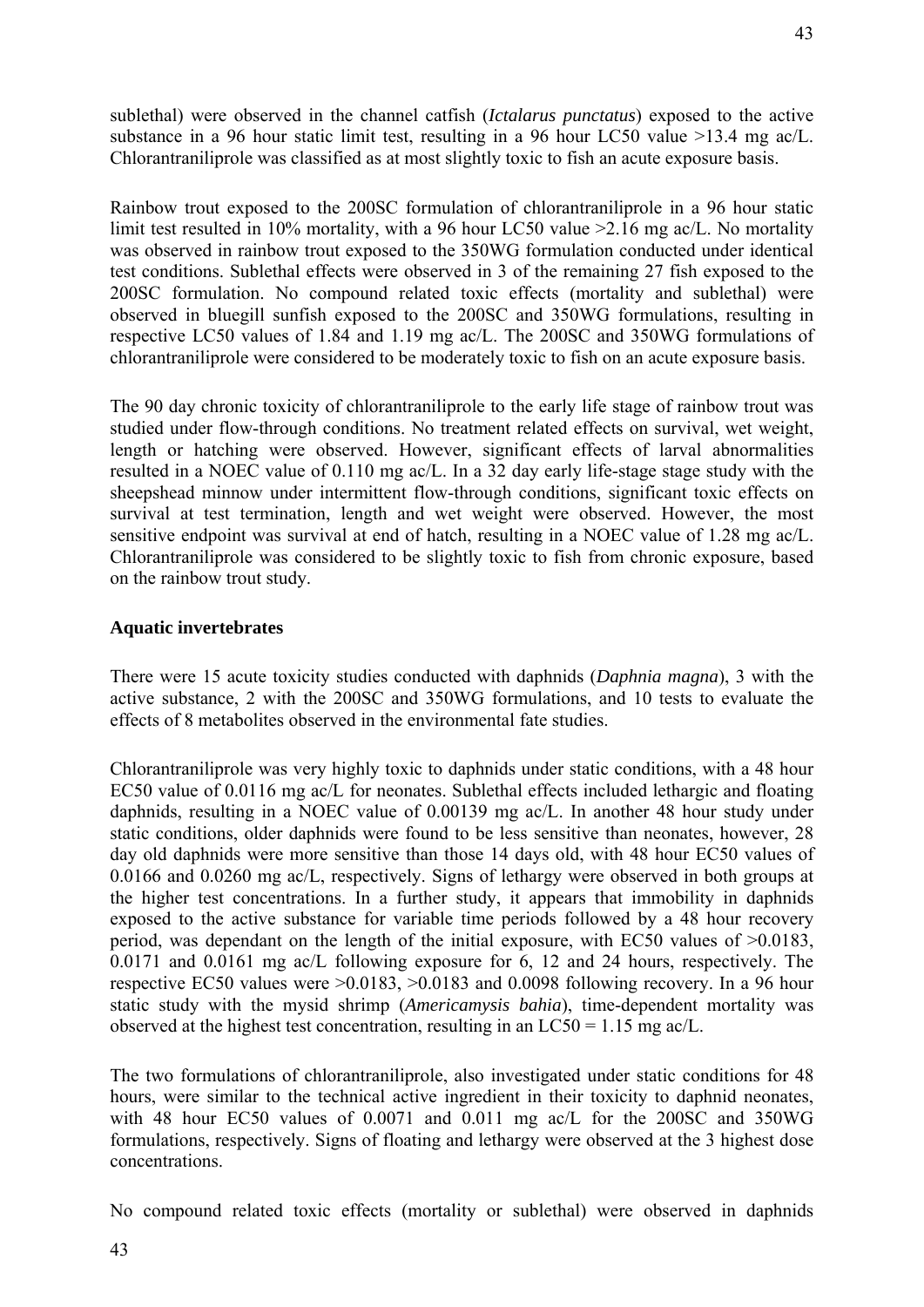exposed to the metabolites IN-EQW78, IN-ECD73 and IN-GAZ70 in static limit tests over 48 hours, with EC50 values of  $>0.138$ ,  $>0.0138$  and  $>0.00987$  mg metabolite, respectively. Dose responsive mortality effects were observed in daphnids exposed to IN-F6L99 and IN-F9N04 under static non-limited conditions, with EC50 values of 46.8 and 0.030 mg metabolite/L. In addition, sublethal effects were observed in surviving daphnids, particularly those exposed to IN-F6L99. No daphnid mortality was observed in daphnids exposed to the metabolites IN-LBA22, IN-LBA23 and IN-LBA24 in non-GLP screening tests. The 24 hour EC50 values were  $>0.24$ ,  $>0.1$  and  $>10$  mg metabolite/L, resepctively.

The acute toxicity of chlorantraniliprole was conducted on 12 additional aquatic invertebrate species under static conditions over 48 hours, with the exception of the eastern oyster, which was assessed under flow-through conditions over 96 hours. Five of the additional species were sensitive to chlorantraniliprole, with the most sensitive species were mayflies (*Centroptilum triangulifer*) and caddisflies (*Chimarra atterima*), with 48 hour LC50 values of 0.0116 and 0.0117 mg ac/L, respectively. Amphipods (*Gammarus pseudolimnaeus*) and midges (*Chironomus riparius*) were also sensitive, with 48 hour LC50 values of 0.0351 and 0.0859 mg ac/L, respectively. Mortality effects were not observed in oysters (*Crassostrea virginica*), however effects on shell growth were observed, with a 96 hour EC50 value of 0.0399 mg ac/L. The remaining species showed negligible responses at exposures approaching or exceeding the water solubility limit of approximately 1 mg/L.

There were 3 chronic exposure tests for aquatic invertebrates, one each with daphnids, mysids and chironomids. Chlorantraniliprole was highly chronically toxic to daphnids under static renewal conditions over 21 days. Significant effects on adult length, reproduction, and young immobility resulted in a 21 day NOEC value of 0.00447 mg ac/L. Under flow-through conditions over 28 days, the active substance was slightly toxic to the mysid shrimp (*Americamysis bahia*) resulting in a 28 day NOEC of 0.695 mg ac/L, based on complete adult mortality at the highest test concentration. No dose-dependant significant effects were observed in surviving adults or young. The toxicity of radiolabelled chlorantraniliprole to the sediment dwelling phase of midges was assessed in two studies with static test systems (sediment spiking and water spiking). Adult emergence and development time were the most sensitive endpoints in the water spiked test, resulting in a 28 day NOEC value of 0.0025 mg ac/L. In the sediment spiked system, emergence ratio was the most sensitive endpoint, resulting in a 28 day NOEC value of 0.005 mg ac/kg sediment.

# **Algae**

There were 7 studies conducted to evaluate the effects on growth and growth rate in algae and aquatic plants, 5 with the active substance and 2 with the formulations.

No significant effects on growth and growth rate were observed in the green alga (*Selenastrum capricornutum*) when exposed to chlorantraniliprole (EC50 > 2 mg ac/L; NOEC  $= 2$  mg ac/L) and its 200SC (EC50 > 4 mg ac/L; NOEC = 4 mg ac/L) and 350WG (EC50 > 1.78 mg ac/L; NOEC = 1.78 mg ac/L) formulations in 76-120 hour limit tests without test medium renewal. Similarly, the growth and growth rate of the blue-green algae (*Anabaena flos-aquae*), marine diatom (*Skeletonema costatum*) and the freshwater alga (*Navicula pelliculosa*) were not significantly inhibited from exposure to chlorantraniliprole over 120 hours, with EC50 values  $>2$ ,  $>14.6$  and  $>15.1$  mg ac/L, respectively. The respective NOEC values were 2, 14.6 and 15.1 mg ac/L. Growth and growth rate in aquatic plants was not affected from exposure to chlorantraniliprole in a 14 day static limit test, with an EC50 value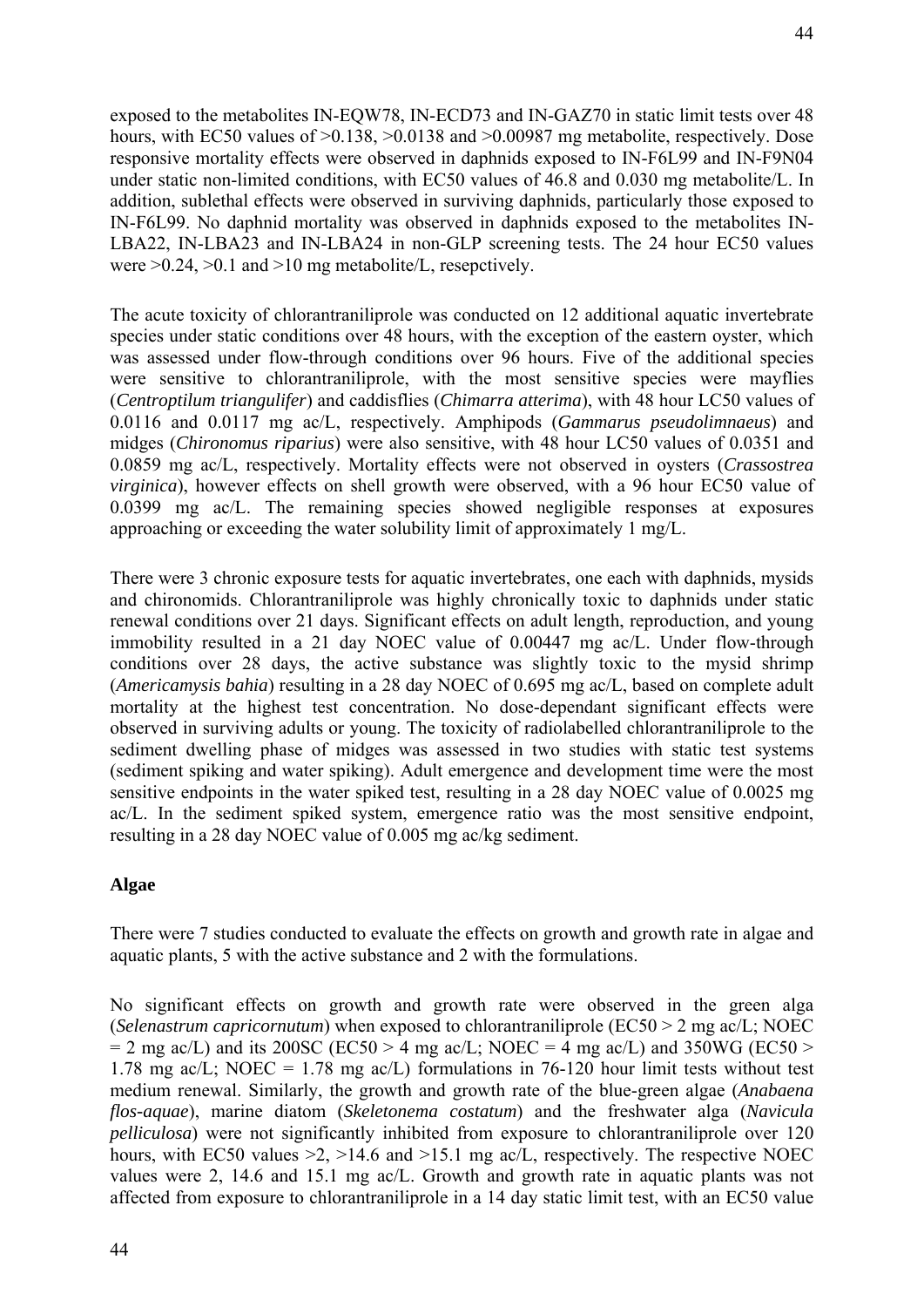>2 mg ac/L, and a NOEC value of 2 mg ac/L for duckweed (*Lemna gibba*).

# **Terrestrial invertebrates**

Studies were conducted on a range of terrestrial invertebrates. There were 15 studies conducted to evaluate the toxicity of chlorantraniliprole and its 200SC and 350WG formulations to honey bees. The acute oral and contact toxicity of chlorantraniliprole in water (solubility limit) or acetone was conducted over 48 hours. Oral exposure of the test substance resulted in negligible mortality (EC50 >0.0274 and >104.1 µg ac/bee for water and acetone, respectively), however, a dose dependent response was observed in the contact test, with 32% mortality (EC50  $>0.005$  and  $>4$  µg ac/bee for water and acetone, respectively) at the highest test concentration. Sublethal effects were observed in the treatments with test substance and acetone, and included apathy, slow and unco-ordinated movements, inability to climb the wall to reach food, and apparent paralysis. Most bees recovered within 48-72 hours. Similar to the effects of chlorantraniliprole, negligible mortality was observed during and following oral exposure of bees to the 200SC formulation over 48 hours. Higher levels of mortality were observed from contact exposure, but no dose-response relationship was apparent. The 48 hour LD50 values were 114.1 and 100 µg ac/bee for oral and contact exposure, respectively. Similar sublethal effects were observed, with apparent recovery within 48 hours, except for contact exposed bees at the highest treatment rate. Although exposure to the 350WG formulation resulted in 48 hour oral and contact LD50 values of 119.2 and 100 µg ac/bee, respectively, which are comparable to the 200SC formulation results, the significantly lower levels of mortality in the contact test and lack of any reportable sublethal effects must be noted.

A study in the USA demonstrated that bees exposed to dried residues of the 350WG formulation aged on alfalfa foliage for 3-48 hours after a field application of 112.5 g ac/ha resulted in no treatment related mortality or behavioural abnormalities. A further 9 studies evaluated field applications of chlorantraniliprole 200SC. Exposure to spray solutions either by direct overspray onto foraging honey bees or via spray deposits on plant surfaces from the previous day had no effects on mortality, behaviour, flight intensity or development of honey bee colonies, when applied at 52.5-75 g ac/ha. Two studies with the 200SC formulation were conducted to evaluate the possibility of exposure to honey bees from soil residues that may carry over from previous applications to crops, and subsequently be translocated to blossoms. No substance related mortality, behavioural changes or impact on the colonies were observed in these studies following soil incorporation of up to 313.6 g ac/ha. Based on the available data set it can be concluded that the insecticide chlorantraniliprole generally demonstrated low intrinsic toxicity for honey bees.

There were 16 studies conducted to evaluate the toxicity of chlorantraniliprole to non-target arthropods. No compound related toxic effects (mortality and reproduction) were observed in parasitic wasps (*Aphidus rhopalosiphi*) exposed to fresh-dried deposits of the 200SC and 350WG formulations on glass plates in Tier 1 dose-response tests, resulting in a 48 hour LR50 and ER50 values were >750 g ac/ha in both tests. Predatory mites (*Typhlodromus pyri*) exposed to the formulations in Tier 1 toxicity tests showed some adverse effects on mortality and reproduction, but the only dose-responsive effect observed was for mortality in mites exposed to the 350WG formulation, resulting in a 7 day LR50 and 14 day ER50 of >750 g ac/ha for both formulations. Maximum mortality effects of 17.65 and 29.92% (significant) were observed in mites exposed to 2 repeat applications (47.5-52.5 and 52.5 g ac/ha) of the 200SC and 350WG formulations with 13-15 day intervals. Mortality and reproduction levels recovered to non-significant levels by study termination. No adverse effect of >50% were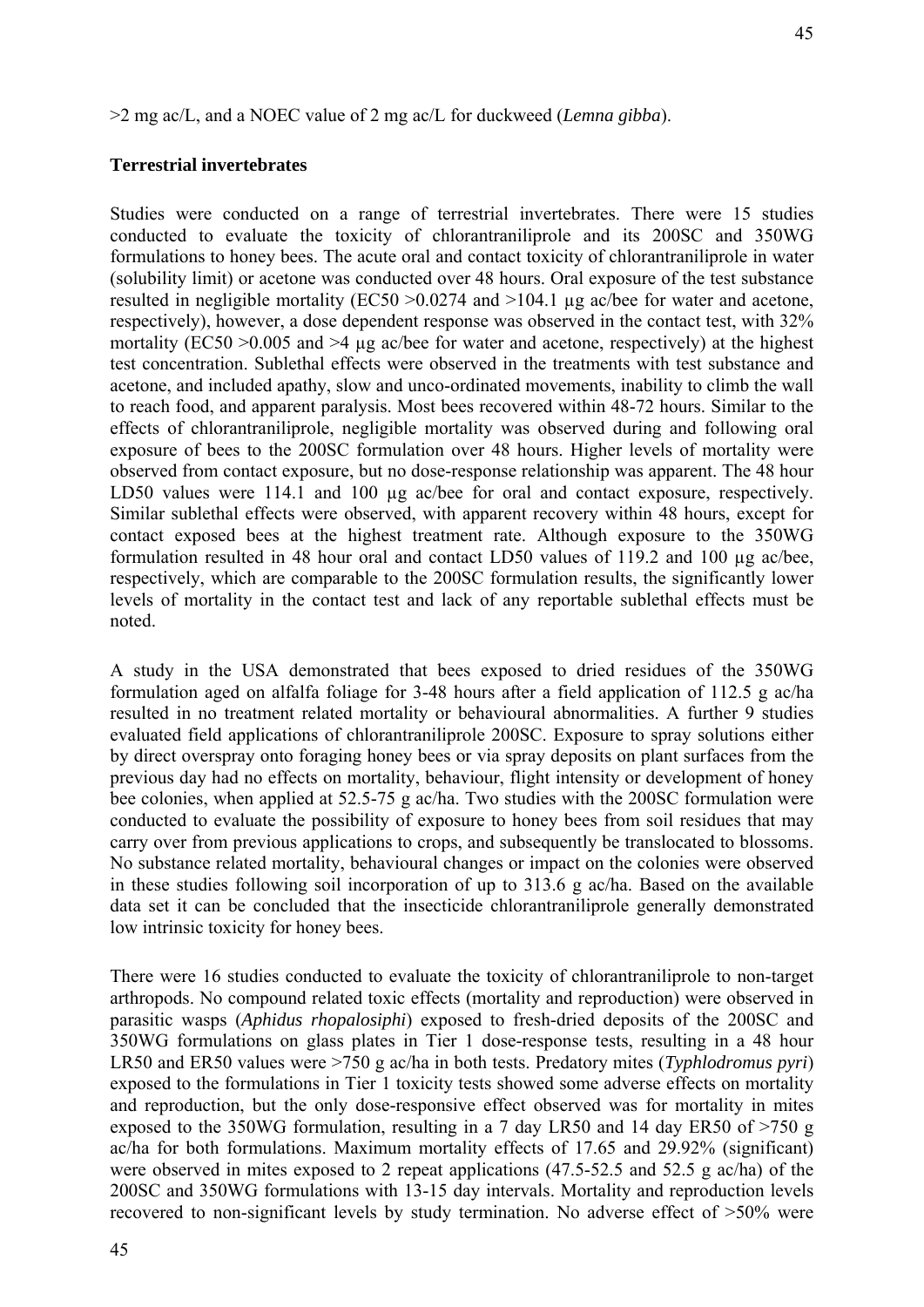observed in the tests. Further Tier 1 tests were conducted using the 200SC formulation. Green lacewings (*Chrysoperla carnea*) were exposed to treated test units (120 g ac/ha) and/or were fed treated aphids (120 g ac/ha). Significant mortality effects (24 and 50%) were observed in lacewings exposed to the treated test units only and to both test units and aphids. Reductions in fecundity by 39.5 and 47.5% were also observed in these groups. Exposure to treated aphids only had no significant effects on mortality or reproduction, indicating that effect levels (LR50 >120 g ac/ha based on no exposure to test units only) may be compared directly with predicted levels of exposure in the field. In identical tests conducted with the ladybird (*Coccinalla septempuncatata*) and hoverfly (*Episyrphus balteatus*), magnified levels of mortality (90.3-100%) were observed in the same treatment groups, however, effects on reproduction could not be evaluated due to the high mortality levels. The resultant LR50 value, based on mortality only was <120 g ac/ha. A corrected mortality of 36.1% was also observed in the hoverfly only exposed to treated aphids.

Based on the results of the Tier 1 tests, further tests were conducted under extended conditions. In an extended dose-response study with exposure by the predatory bug (*Orius laevigatus*) to fresh-dried residues of the 200SC formulation on dwarf bean leaves, there was no dose-responsive effect or effect >50% on mortality and reproduction, resulting in a 9 day LR50 and ER50 value of  $>120$  g ac/ha. Significant effects on the ladybird beetle were observed, with a 15 day LR50 value of 79.5 g ac/ha, and a reproduction NOEC value of 4.4 g ac/ha. An LR50 value of 12.6 g ac/ha and a dose-responsive effect on mortality was obtained in a similar study conducted with hoverflies exposed to residues of the 200SC formulation on winter rape leaves. Hoverflies were more sensitive to the 350WG formulation, with an LR50 value of 4.64 g ac/ha. No effects on reproduction were observed, with respective ER50 values >13.3 and >4.4 g ac/ha. When exposed to 21 day aged residues of the 200SC formulation applied at 120 g ac/ha on rape leaves, 93% corrected mortality was observed in the hoverflies, resulting in an LR50 <120 g ac/ha.

No adverse effects on mortality or reproduction >50% were observed in ladybird beetles exposed to 28 or 78 day old aged residues (SC formulation) on apple leaves from two 60 g ac/ha treatments with a 7 day interval. In the same way, hoverflies were exposed for 11-12 days to residues of the 200SC and 350WG formulations aged for 28 and 42 days, but mortality did not exceed 50% (respectively 33.5-43.8% and 3.6-25%) and no effects on reproduction were observed.

Dose-responsive effects in the mortality and reproduction in collembolans (*Folsomia candida*) exposed to chlorantraniliprole over 28 days was observed, with LR50, EC50 and NOEC values of 0.85, 0.48 and 0.39 mg ac/kg soil, respectively. No compound related toxicity was observed in collembolans exposed to the metabolites IN-EQW78, IN-ECD73 and IN-GAZ70, with LR50, EC50 and NOEC values of >100, >100 and 100 mg/metabolite/kg soil. Soil mites were similarly unaffected to chlorantraniliprole. The 200SC (2 applications of 156 and 150 g ac/ha over 8 days) and 350WG (2 applications of 2028 and 1022 g ac/ha over 17 days) formulations of chlorantraniliprole had no effects on leaf litter decomposers, with no significant differences >10% in litter breakdown over 12 months between the control and treated areas. Soil metabolites have no effects on soil arthropods or leaf litter decomposers.

There were 11 studies conducted with earthworms exposed to the active substance, 350WG formulation and metabolites. No compound related toxic effects (mortality and reproduction) were observed in earthworms exposed over 14 days to chlorantraniliprole and the metabolites IN-EQW78, IN-ECD73 and IN-GAZ70 (LC50 >1000 mg metabolite/kg soil) and to the 200SC and 350WG formulations (LC50 >200 and >350 mg ac/kg dry soil). However, dose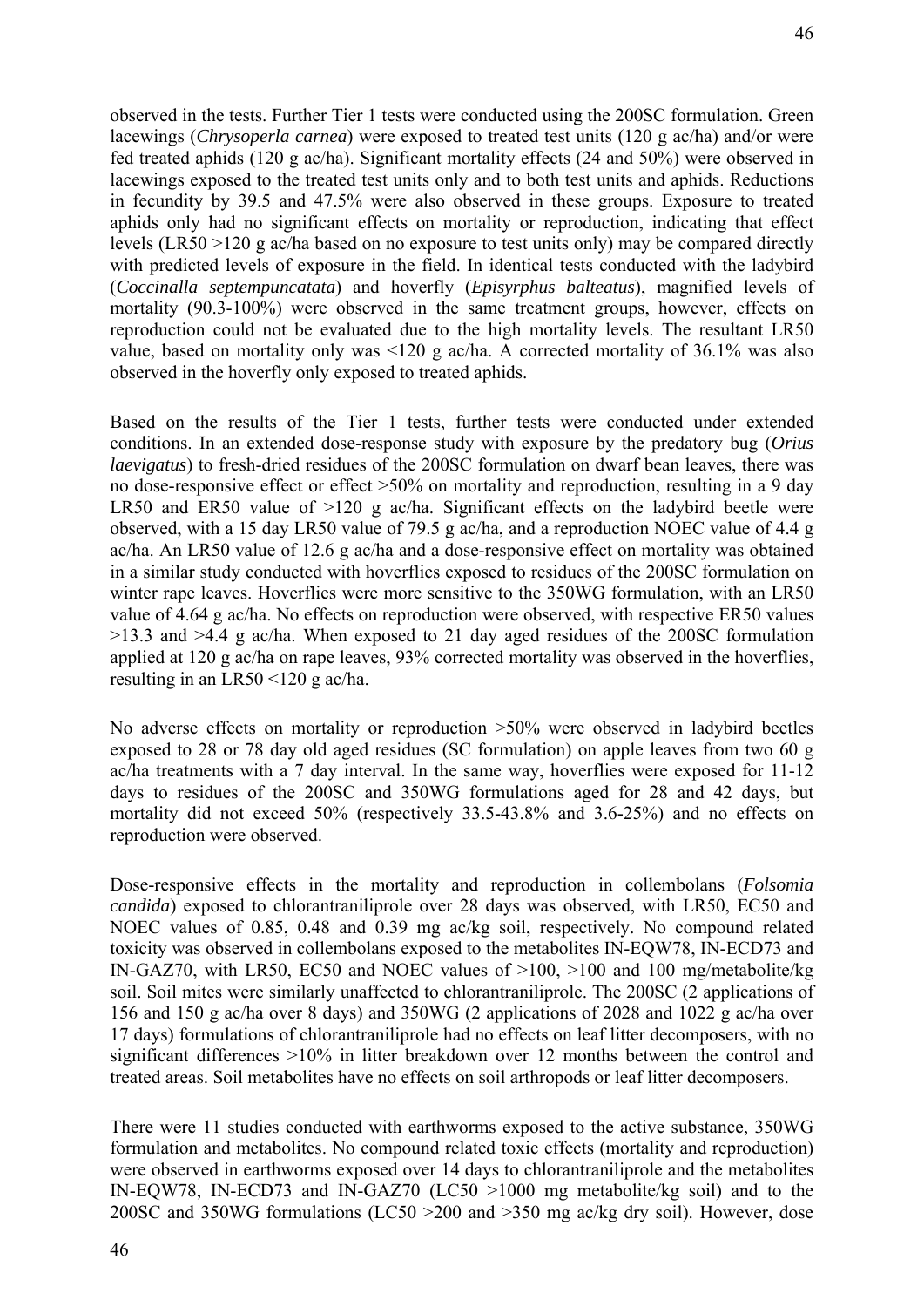dependent toxic effects were from exposure to the IN-F6L99 metabolite, with LC50 and NOEC values of 632.5 and 250 mg metabolite/kg dry soil, respectively. Longer exposure (56 days) resulted in no adverse effects on reproduction in earthworms exposed to the 350WG formulation (NOEC = 350 mg ac/kg soil) and the metabolites IN-EQW78, IN-ECD73 and IN- $GAZ70 (NOEC = 1000 mg metabolic/kg soil).$ 

# **Soil microorganisms**

There were 6 studies conducted to evaluate effects on soil microbial activity – one with chlorantraniliprole, one each with the 200SC and 350WG formulations, and 3 with the metabolites IN-EQW78, IN-ECD73 and INGAZ70.

No dose-dependant effects on nitrogen formation soil and respiration were observed over 28- 42 days in soil exposed to chlorantraniliprole at 0.7 mg ac/kg soil. Significant effects were observed to nitrogen formation in soil following exposure to the 200SC and 350WG formulations (0.88 and 0.8 mg ac/kg dry soil, resepctively), however, these were not doseresponsive. In addition, the effects compared to the control were not >25%. Significant effects on nitrogen formation and soil respiration observed in soil exposed to the metabolites, but these were not dose responsive, except for respiration rate following exposure to IN-ECD73. However, no observed effect was  $>25\%$  compared to the control. In addition, chlorantraniliprole had no effect on activated sludge respiration following a 3 hour exposure period (EC50  $>100$  mg ac/L).

# **Terrestrial plants**

There were 2 studies conducted with the 200SC formulation of chlorantraniliprole applied at a rate of 300 g ac/ha. No effects on seedling emergence and early growth in 9/10 common plant species were observed, with an  $EC25 > 300$  g ac/ha. Ryegrass was the most sensitive species, with a 34% reduction in dry shoot weight. The same species were less sensitive to foliar applications, with lower effects on vegetative vigour, resulting in an EC25 >300 g ac/ha for all species. The most sensitive species were onions and peas, with 12% reductions in shoot dry weight and shoot height, respectively.

# **RISK ASSESSMENT**

Chlorantraniliprole will be applied using ground equipment or aircraft to a range of crops. Environmental exposure is expected to primarily involve the crop and the underlying soil, with aquatic exposure also possible through spray drift and runoff. Chlorantraniliprole is highly persistent in soils and aquatic sediments, where residues deposited to water will partition.

Chlorantraniliprole is a new insecticide with a novel mode of action (ryanodine receptor agonist) that confers good specificity for the target pests. The toxicity to birds and mammals is low. The toxicity to terrestrial and aquatic vertebrates and plants is also low, but chlorantraniliprole can be toxic to some invertebrates, as may be expected of an insecticide.

In terrestrial environments, there are likely to be some harmful effects on ladybirds and hoverflies present when crops are treated with chlorantraniliprole, but with recovery to be expected within the season and only transient effects if any on integrated pest management systems. Chlorantraniliprole does not harm other beneficial arthropods (parasitic wasps, 47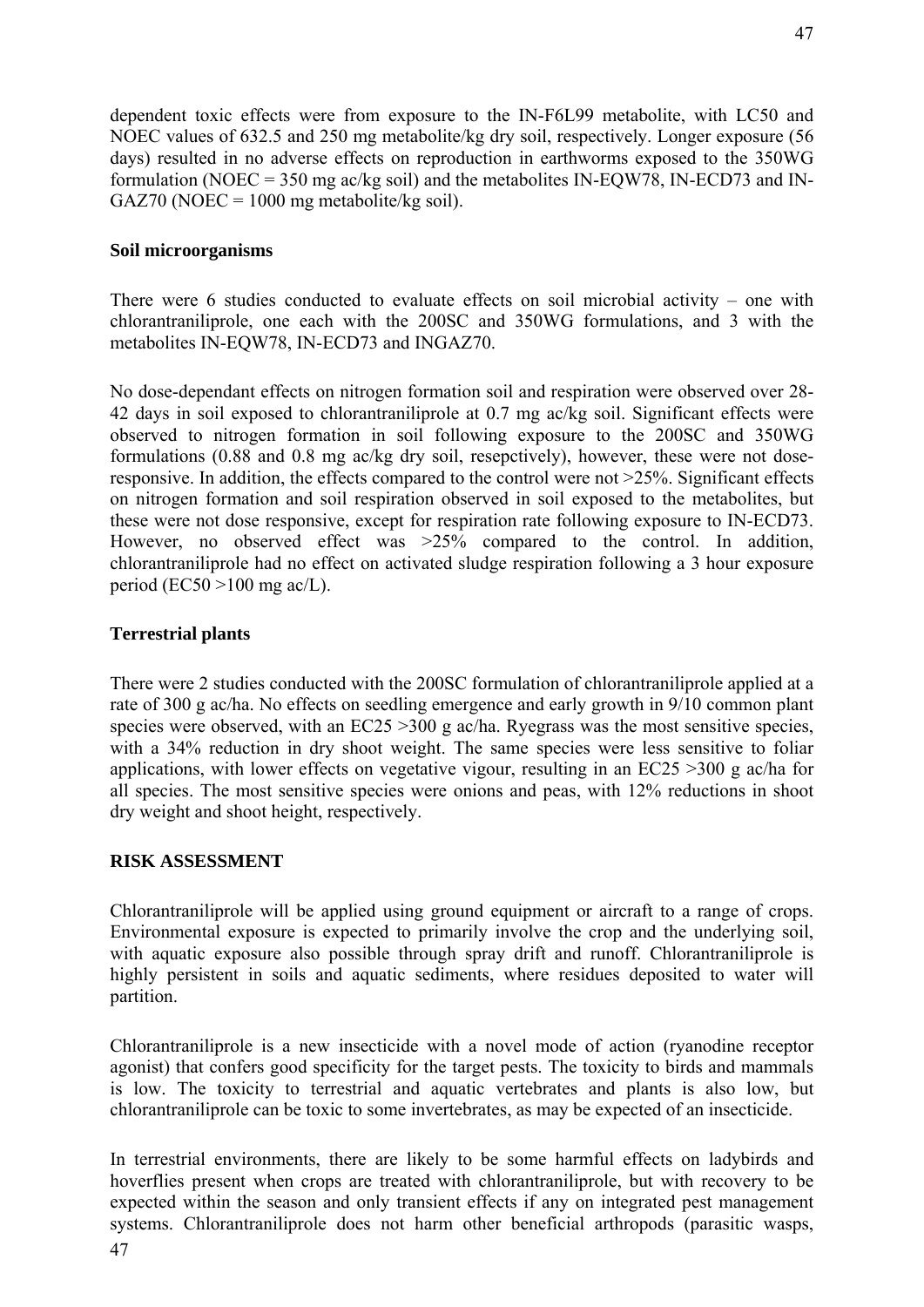Control of subterranean pests of turf entails intentional application to the soil. Although calculations based on toxicity data for collembolans indicate that harm to these organisms is unlikely, it is probably unrealistic to expect that non-target soil arthropods within the treated soil will not occasionally be affected to some extent by such treatment. However, such effects would not contravene the Australian legislative criterion that use of the product "would not be likely to have an unintended effect that is harmful to animals, plants or things, or to the environment" given the intentional application to the soil and the restriction of any effects to the treated area with no lasting effects expected on overall populations.

Aquatic risk assessment indicates that some aquatic invertebrates are likely to be harmed by spray drift exposures in shallow water. The draft labels acknowledge this, and include some appropriate instructions to minimise the risk of aquatic exposure, including the recommendation that a spray drift strategy be employed at all times when aerially applying Altacor Insecticide, and prohibits application under weather conditions, or from spraying equipment, that may cause spray to drift onto nearby plants/crops, cropping lands and pastures. The draft label also warns that the product is dangerous to aquatic invertebrates, and that drift and runoff from treated areas may be hazardous to aquatic organisms in adjacent areas. However, a requirement for buffer distances to protect against such harm has been identified.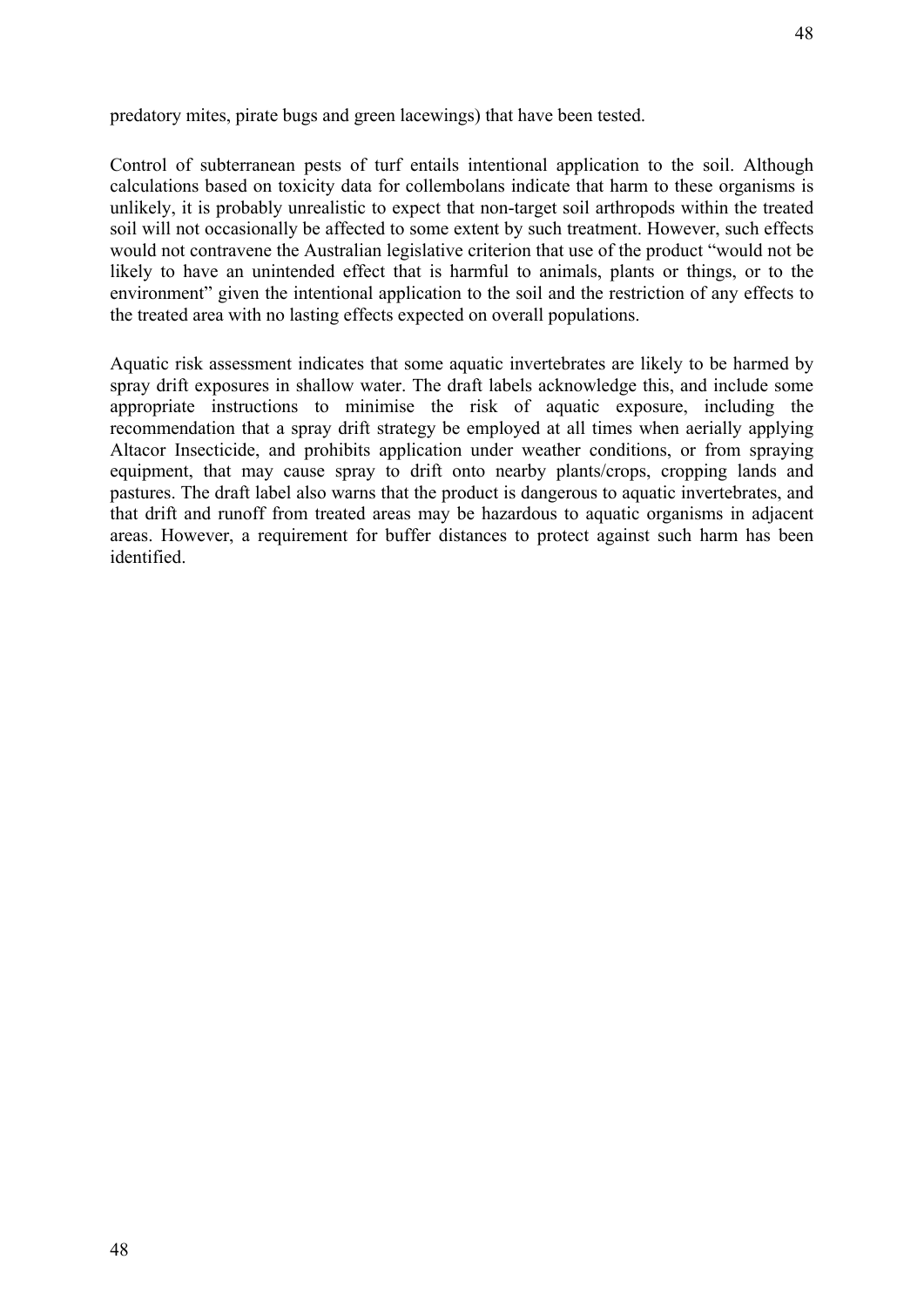The submission included 102 trials in total, 20 in cotton, 28 in vegetables, 34 in fruit and 20 in turf.

# **COTTON - DuPont Altacor Insecticide (350g/kg chlorantraniliprole)**

In total twenty trials were presented which included seventeen small plot replicated trials which were reported on the evaluation of DuPont Altacor Insecticide (350g/kg chlorantraniliprole) against *Helicoverpa* spp. in conventional cotton varieties (ie. non Bttransgenic) in three Australian states (NSW, Queensland and Western Australia) and three trials reported against *Earias* spp. in Australia (Western Australia – 1 trial) and Pakistan (2 trials). The three later trials also reported performance against Helicoverpa spp.

Trials involved randomised complete block designs with four replications and plots of various sizes (2 to 7 rows and 7 to 20 m in length with additional buffers). Pest assessment methods used standard protocols and multi-entry assessments. Trials compared the product with untreated controls and in most cases at least one registered industry standard insecticide treatment applied at label rates was also compared. Treatments were applied using calibrated hand-held spray booms operating at appropriate pressures (180 to 360 kPa) and delivering suitable spray volumes (100 to 300L/ha). The two trials from Pakistan used back-pack sprayers.

All trials were conducted against moderate to very high infestations of the target species on cotton crops at suitable stages of development that reflect commercial conditions.

In the seventeen Australian trials against Helicoverpa spp. the product significantly reduced larval numbers and crop damage. In most cases there was no significant dose response, although some trials indicated that the lowest dose tested (20 g ai/ha) was inadequate and the higher doses (70 and 105 g ai/ha) provided no benefit over 52.5 g ai/ha. Limited data showed activity of the product against *Earias* spp. at the highest rate proposed for registration (52 g ai/ha). However noting that *Earias* spp. is a difficult to control pest because of its entrenched feeding habits of the larvae it was concluded that the product performed well against this pest. The degree of control afforded by rates proposed for the product was in all cases at least equivalent of the registered industry standard against which it was compared.

No phytotoxicity was reported in any of the trials presented.

The data presented support the registration of the product against *Helicoverpa* spp. when used at 90 g (31.5 g ai/ha) or 150 g (52.5 g ai/ha) and *Earias* spp. at 150 g (52.5 g ai/ha). Trials also included the use of non-ionic surfactants, where one trial also reported a significant positive response and no reduction in performance in other trials. On this basis the use of a non-ionic surfactant is supported.

# **VEGETABLES - DuPont Coragen Insecticide (200g/L chlorantraniliprole)**

In total twenty-eight trials were presented including fourteen in Brassica vegetables (targeting one or several of diamondback moth, cabbage white butterfly, cabbage centre grub, cabbage cluster caterpillar, cluster caterpillar, soybean looper, cotton bollworm and native budworm), four in lettuce (targeting cotton bollworm and native budworm), five in tomatoes (targeting cotton bollworm, native budworm and tomato leaf miner), three in potato (targeting potato tuber moth) and two in pumpkins (targeting *Helicoverpa* spp.).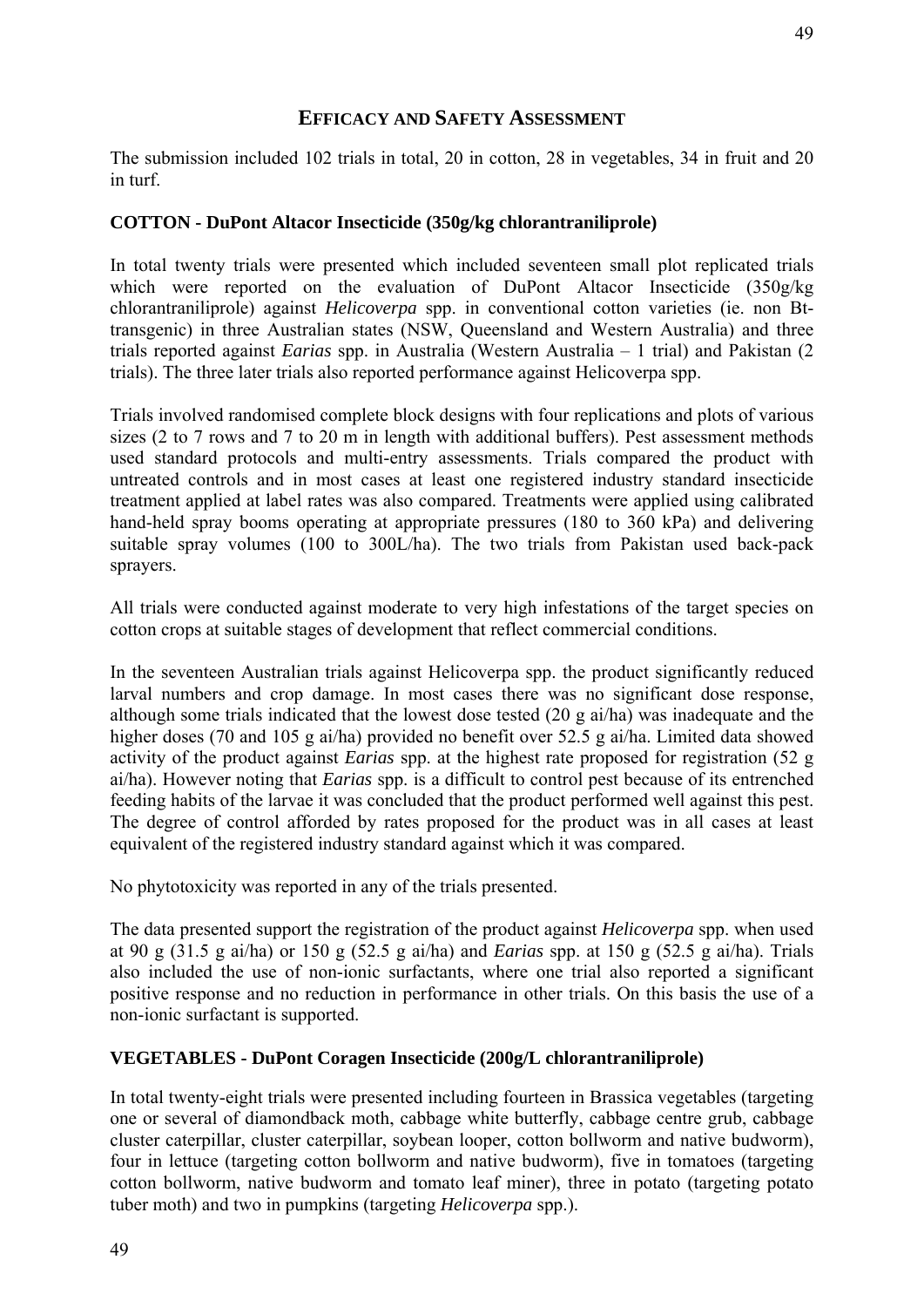The trial locations, spray application methods, plot size, trial design (including number of replicates) and statistical analyses presented were acceptable.

# *Brassica vegetables and Brassica leafy vegetables*

Of the fourteen trials eleven were conducted in various Australian states (Queensland, NSW, South Australia and Victoria) and three were conducted in New Zealand. Ten trials were conducted on European cabbage varieties, two were conducted on broccoli, and two were conducted on Chinese cabbage.

The results, in aggregate, support the claims for the efficacy of 100 mL/ha of the product in controlling larvae of the seven lepidopteran pests in Brassica vegetables. There was no clear evidence of ovicidal action by the product against eggs of these pest species.

No phytotoxicity was observed in any of the trials.

The data are also supportive for extrapolation to registration of those minor use crops classified as Brassica leafy vegetables, due to similar pest complex and data provided in traditional Brassica vegetables and trials conducted on lettuce (reported below).

# *Leafy vegetables and Stalk and Stem Vegetables*

Four trials were conducted in Queensland. Trials conducted at 150 mL/ha gave statistically similar control and marketability outcomes to other registered industry standards, however, with the high pest pressure that prevailed in trials no treatment provided commercially acceptable percentages of marketable heads. It is acknowledged that there is extreme difficulty in achieving high percentages of marketable heads when high-density *Helicoverpa* spp. infestations are encountered and that this was also demonstrated in trials for currently registered industry standards.

No phytotoxicity was observed in any of the trials.

Therefore based upon the similar level of control achieved with the product to registered industry standards and noting that trials included high-density *Helicoverpa* spp. infestations the results support registration of the product on lettuce at 150mL/ha.

The data presented in lettuce in combination with data presented for other vegetable crops such as Brassica vegetables, Fruiting vegetables, Cucurbits and Potatoes is also supportive for extrapolation to registration of minor use crops classified as Leafy vegetables and Stalk and Stem vegetables against *Helicoverpa* spp. at a rate of 100mL/ha.

#### *Fruiting vegetables including cucurbits*

Five trials were conducted in tomato crops in Queensland and Victoria (processing tomatoes) against *Helicoverpa* spp. and Tomato leaf miner (*Phthorimaea operculella*) and two trials from Pakistan were presented for use on pumpkins against *Helicoverpa* spp..

In tomatoes trials 100 mL/ha provided good to significant *Helicoverpa* spp. control and reduced fruit damage compared to the control and a registered industry standard. For leaf miner trials provided significant suppression to significantly reducing levels of leaf miner infestation and fruit damage compared to the control, and to a similar degree to that of registered industry standards.

No phytotoxicity was observed in any of the trials.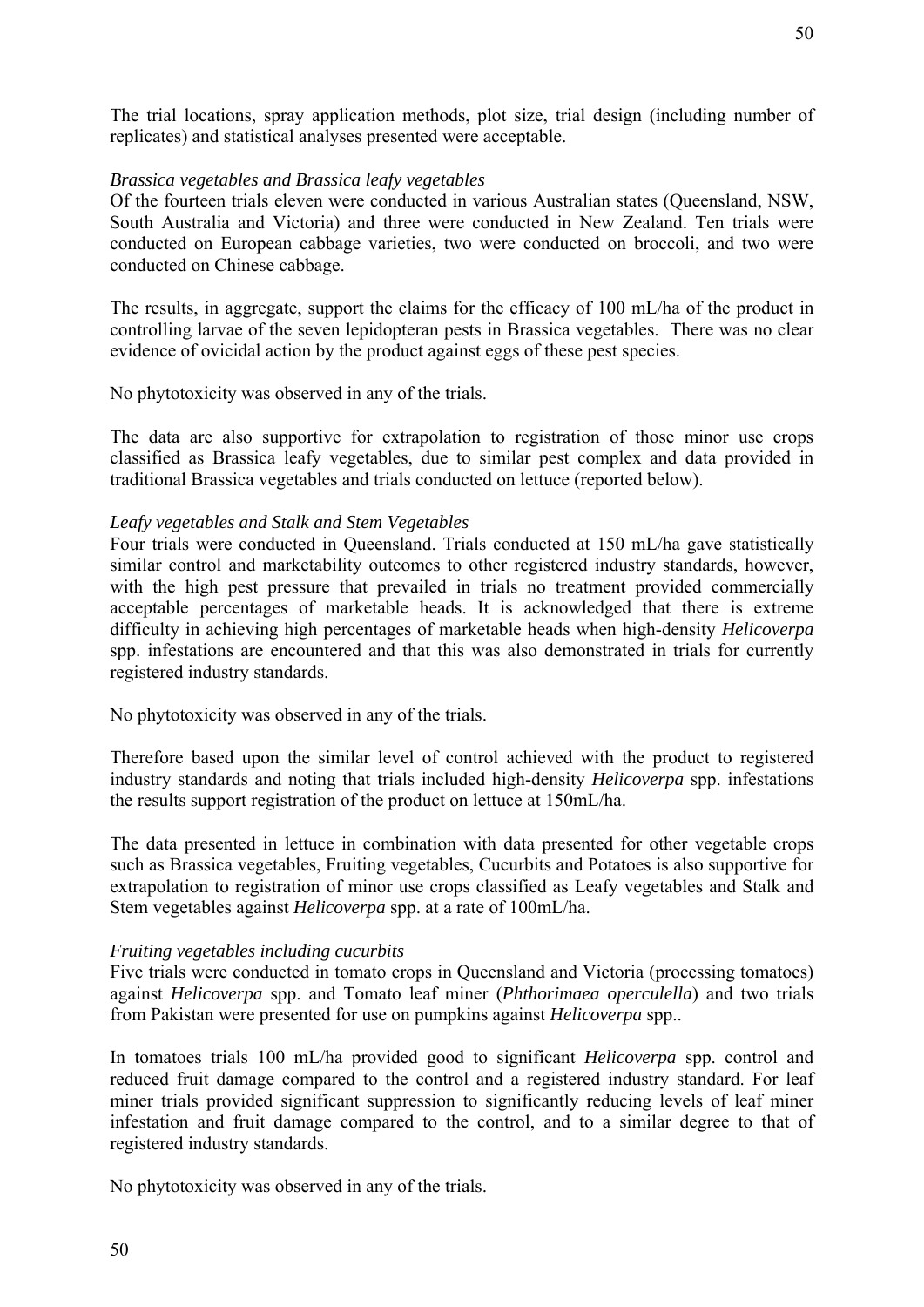The results from tomato trials in combination with other data presented for various vegetables crops has also been considered for the registration of several minor use crops by way of extrapolation. It is noted that both the feeding behaviour of *Helicoverpa* spp. and the tolerance for economic damage in crops such as cucurbits and other solanaceous fruiting vegetables are similar and the data is relevant for extrapolation and in doing so is supportive for registration of the product for the control of both *Helicoverpa* spp. in all Fruiting vegetables (including cucurbits) and tomato leaf miner in Fruiting vegetables (excluding cucurbits) at 100mL/ha.

#### *Potatoes*

Three trials were conducted in potatoes in South Africa and Brazil against potato tuber moth (*Phthorimaea operculella)*.

The body of data presented for potato tuber moth control in the South African and Brazilian trials in combination with three Australian tomato trials support the Potato tuber moth claim. Additionally data presented for *Helicoverpa* spp on tomatoes is also suitable to support registration on potatoes by extrapolation where there is similarity in (i) foliage/canopy architecture between tomatoes and potatoes and (ii) the foliage feeding behaviour of *Helicoverpa* larvae in both these crops. The data presented support registration of 100 mL/ha for Potato tuber moth and *Helicoverpa* spp. control in potatoes.

# **FRUIT - DuPont Coragen Insecticide (200g/L chlorantraniliprole)**

In total thirty-four trials were presented including nineteen in pome fruit (targeting Codling moth and Light brown apple moth), eight in stonefruit (targeting Oriental fruit moth) and six in grapes (targeting Light brown apple moth and Grapevine moth).

#### *Pome fruit*

Twenty trials were conducted, eighteen in apples and two in pear. Twelve trials were conducted in Australia (NSW, Queensland, Victoria, South Australia and Tasmania) and eight trials were conducted in New Zealand and were conducted during different seasons and environmental conditions. A number of the trials (9) involved the use of a different formulation (200SC) to that proposed for registration (350WG).

Trials involved randomised complete block design with four or more replicates, sample size and pest level assessments consisted of a single or two tree plot. An untreated control and comparisons with registered industry standards were used in trials. All treatments were applied with a powered hand lance as dilute spray to the point of run-off.

Against Light brown apple moth the proposed product in a number of trials at low pest pressure demonstrated similar or superior and significant control of Light brown apple moth to that of the registered industry standards. Against Codling moth the product in a number of trials including those with high pest pressure provided significant and highly effective control.

It is noted that a number of trials (9) involved a different formulation (200SC) to that proposed for registration (350WG). In these trials control was achieved to significant levels (complete control in some cases for LBAM) under low pest pressure for Light brown apple moth and high pest pressure for Codling moth.

# *Stone fruit*

Eight trials were conducted in peaches in Victoria against Oriental fruit moth including untreated controls and comparisons to registered industry standards. The product under moderate to extreme pest pressure demonstrated significant control of Oriental fruit moth at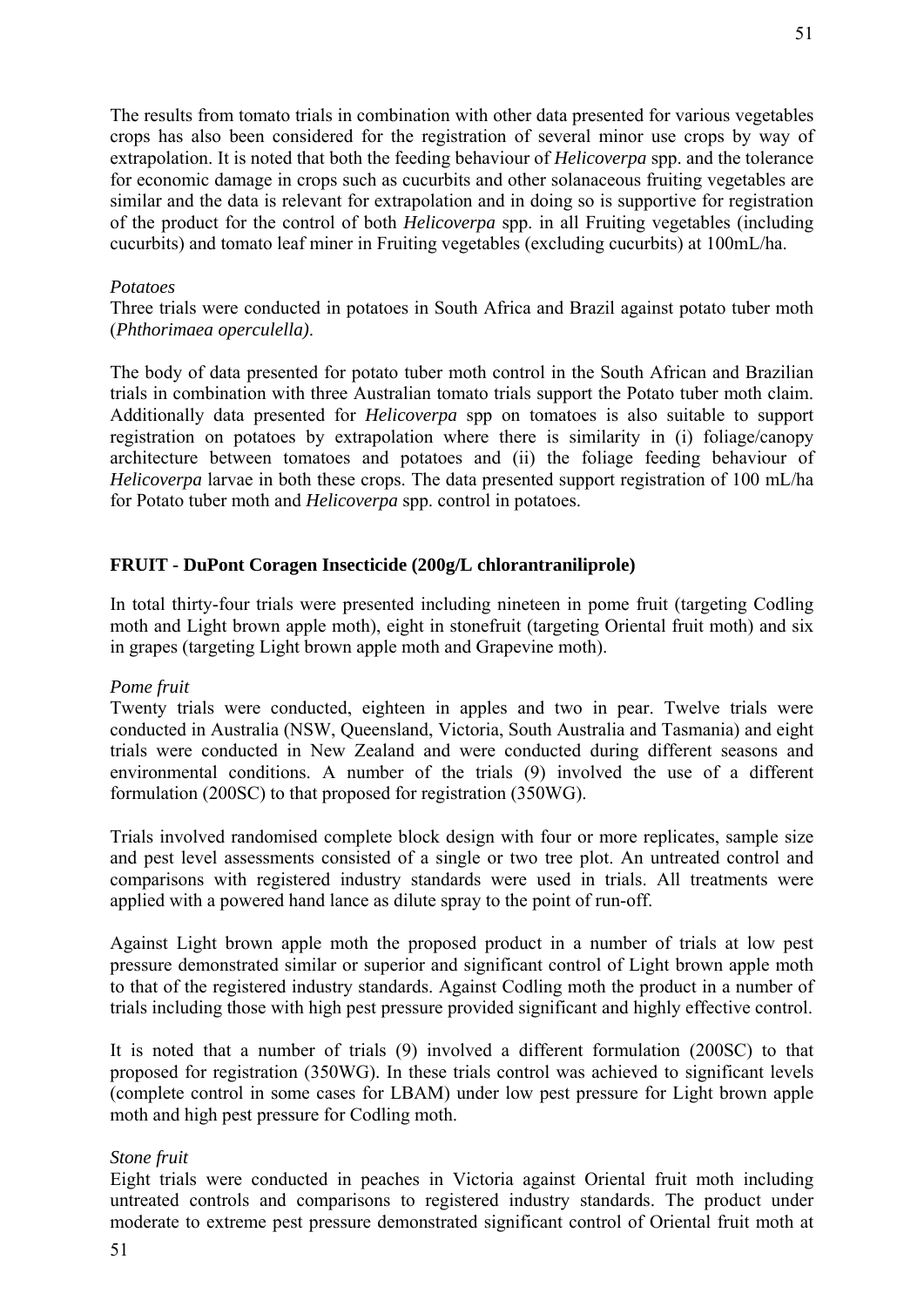the proposed label rate equal to that of a currently registered industry standard. Similarly with pome fruit trials discussed above a number of trials (2) involved a different formulation (200SC) to that proposed for registration (350WG). In one of these trials under very high pest pressure significant control of Oriental fruit moth was achieved.

In addition to the data presented it is noted through an OECD Workshare assessment that the Canadian Pest Management Regulatory Agency (PMRA) has also supported the registration of the product for the control of Oriental fruit moth in all stone fruits. In summary six field trials were assessed from Canada (5 Ontario) and the United States (1 Michigan), which demonstrated efficacy against Oriental fruit moth at rates similar to those proposed for use in Australia.

Data as presented for Light brown apple moth control in other fruit crops in this submission has been considered and is accepted based upon the high level of control demonstrated in other fruit crops as relevant for the purposes of extrapolation for the control of this pest in stone fruit.

# *Grapes*

Six trials were conducted in grapes in Victoria, South Australia, New South Wales and New Zealand against Light brown apple moth (*Epiphyas postvittana*) and Grapevine moth (*Phalaenoides glycinae*) including untreated controls and comparisons to registered industry standards.

The product under light to high pest pressure demonstrated significant control of Light brown apple moth at the proposed label rate equal to that of currently registered industry standards. Against Grapevine moth the product provided a significant level of control under low pest pressure and whilst the product was observed as slower in activity to a registered industry standard the level of control was not significantly different.

# **TURF - DuPont Acelepryn Insecticide (200g/L chlorantraniliprole)**

Twenty trials were conducted in turf in New South Wales and the United States against African black beetle (*Heteronychus arator*), *Cyclocephala* spp., *Listronotus* spp. and *Sphenophorus* spp.. Trials included controls and comparisons against registered industry standards.

The product was evaluated against the specific pests nominated and/or closely related species. Trials demonstrated under moderate to high-pressure significant control of African back beetle, *Cyclocephala* spp., *Listronotus* spp. and *Sphenophorus* spp. similar to that of currently registered industry standards for the majority of trials presented.

There was no phototoxicity observed in trials.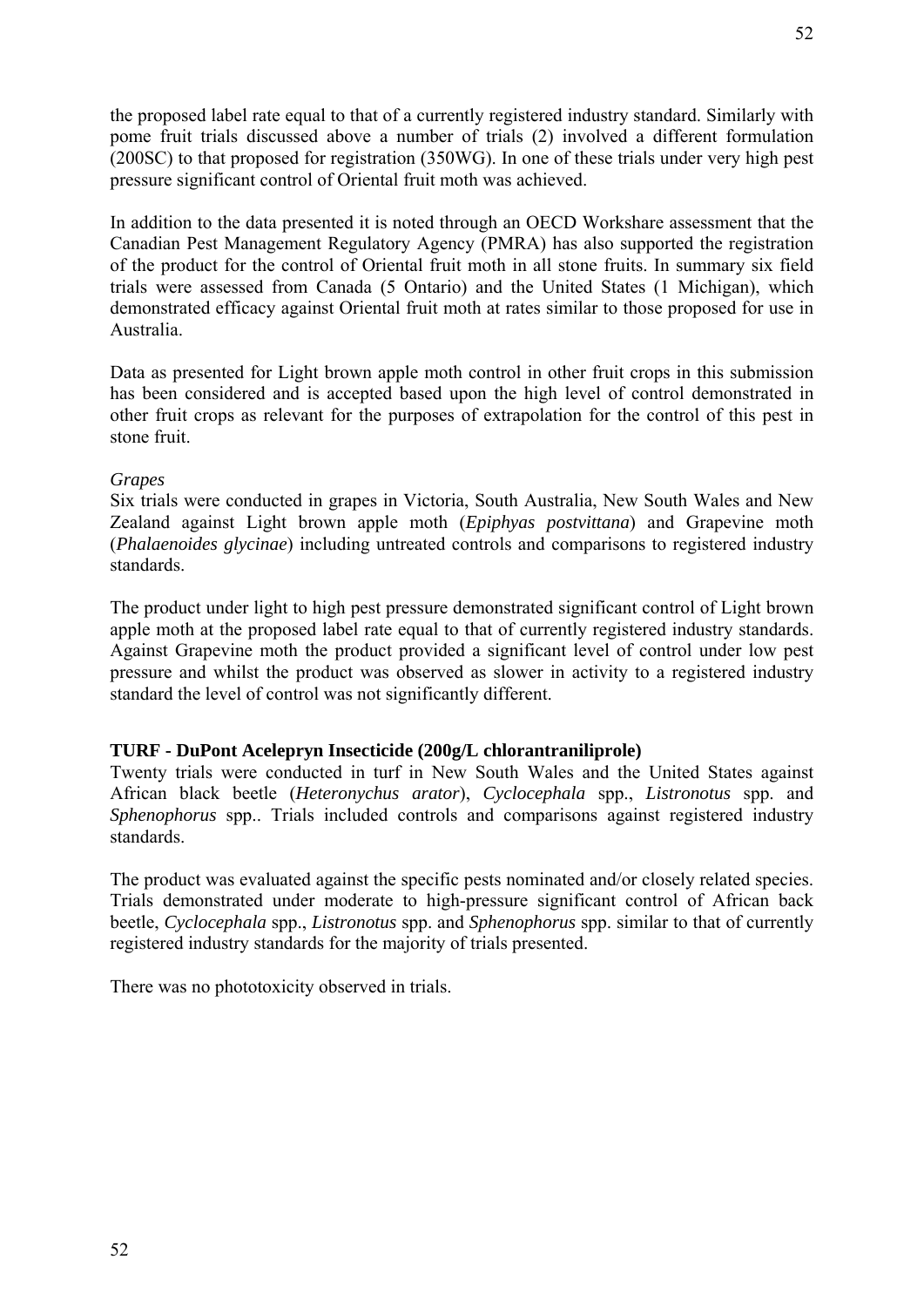# **PRODUCT LABELS**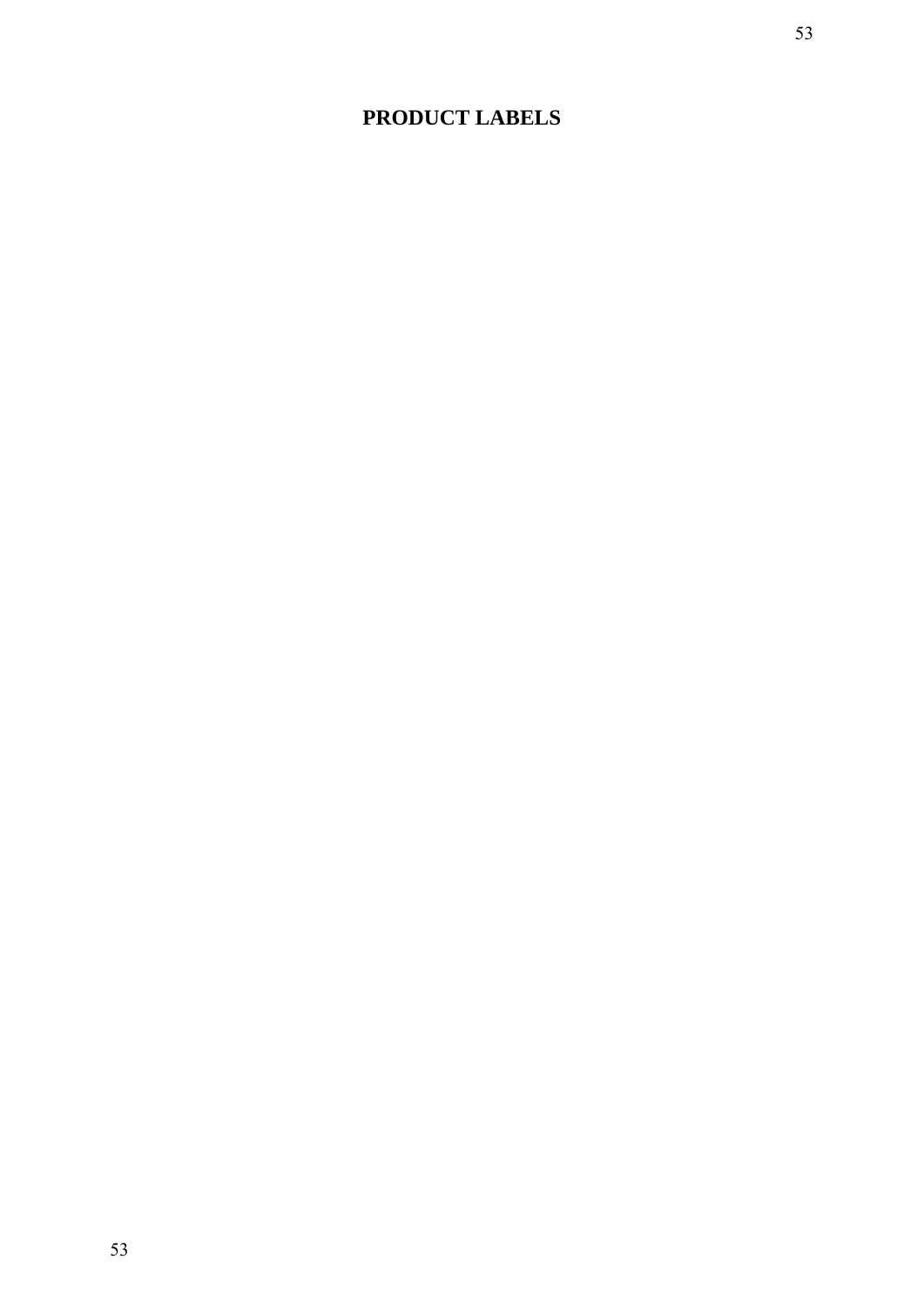*READ SAFETY DIRECTIONS BEFORE OPENING OR USING* 

54





# **ACTIVE CONSTITUENT: 350 g/kg CHLORANTRANILIPROLE**



For the control of Lepidopteran species of insect pests in certain fruit crops, as per the Directions for Use

# **IMPORTANT: READ THIS LEAFLET BEFORE USE**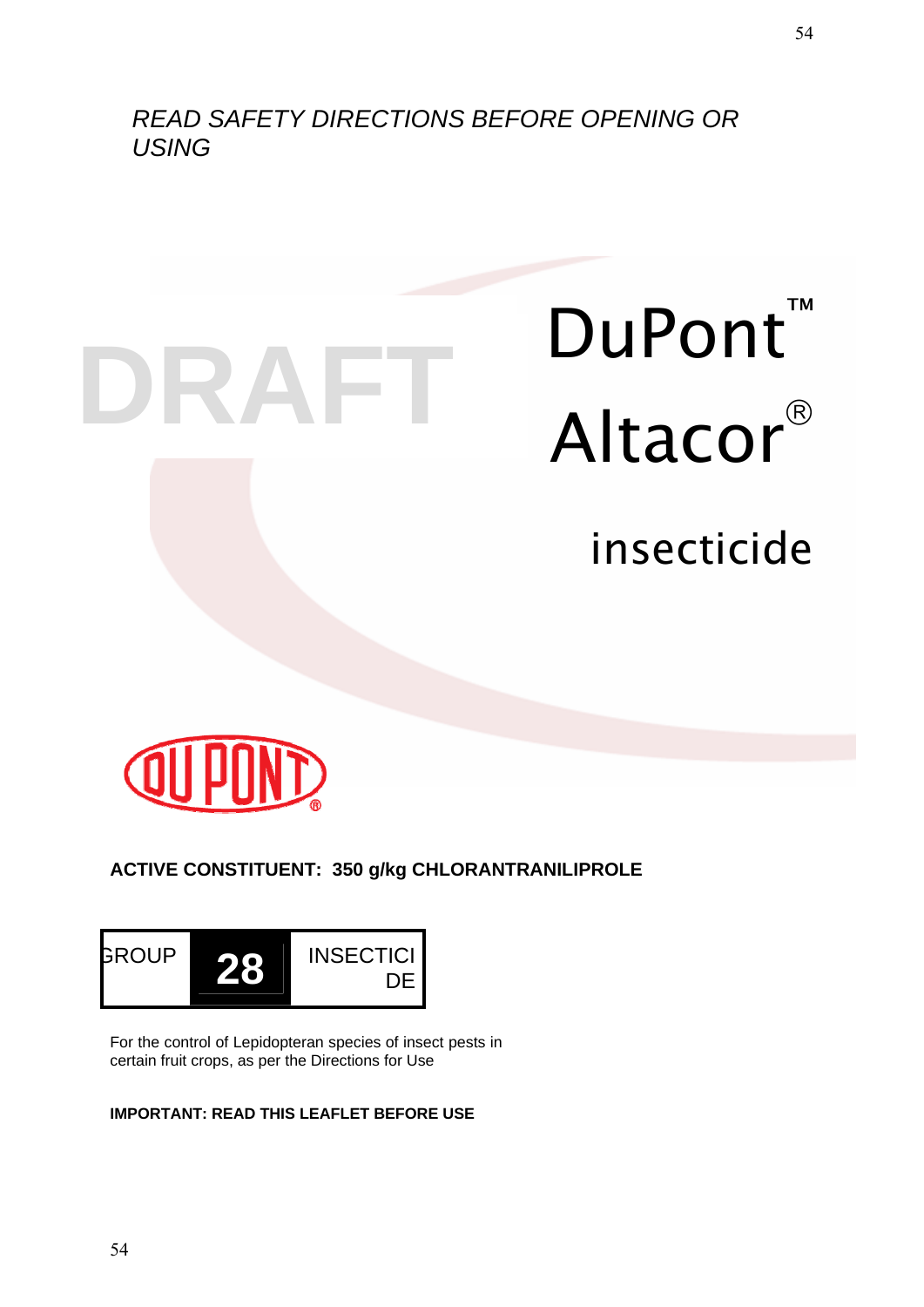# **DIRECTIONS FOR USE**

#### **RESTRAINTS:**

**DO NOT** apply if rainfall is expected within 2 hours of application.

EXPORT STATEMENT: Import tolerances for produce treated with DuPont™ Altacor® insecticide may be pending in some countries. Consult with your exporter or DuPont before applying Altacor® to export crops.

**For use in all States where appropriate for the crop and/or insect pest.** 

| <b>CROP</b>                                                                                                                                                                                                                                                                                      | <b>PEST</b>                                                                                                                      | <b>RATE/100</b>                                                                                                                                                                                | <b>WHP</b> | <b>CRITICAL COMMENTS</b>                                                                                                                                                                                                                                                                                                                                                                                                                                                                                                                                                                                                                                                                                                                                                                                                                                              |  |  |
|--------------------------------------------------------------------------------------------------------------------------------------------------------------------------------------------------------------------------------------------------------------------------------------------------|----------------------------------------------------------------------------------------------------------------------------------|------------------------------------------------------------------------------------------------------------------------------------------------------------------------------------------------|------------|-----------------------------------------------------------------------------------------------------------------------------------------------------------------------------------------------------------------------------------------------------------------------------------------------------------------------------------------------------------------------------------------------------------------------------------------------------------------------------------------------------------------------------------------------------------------------------------------------------------------------------------------------------------------------------------------------------------------------------------------------------------------------------------------------------------------------------------------------------------------------|--|--|
| <b>ALL CROPS</b><br>Apply by dilute or concentrate spraying equipment. Apply the same total amount of product to the target crop whether applying this<br>product by dilute or concentrate spraying methods. Refer to Application section of the label.<br>Thorough fruit coverage is essential. |                                                                                                                                  |                                                                                                                                                                                                |            |                                                                                                                                                                                                                                                                                                                                                                                                                                                                                                                                                                                                                                                                                                                                                                                                                                                                       |  |  |
|                                                                                                                                                                                                                                                                                                  |                                                                                                                                  |                                                                                                                                                                                                |            | Use in accordance with AIRAC Insecticide Resistance Management Strategy guidelines.                                                                                                                                                                                                                                                                                                                                                                                                                                                                                                                                                                                                                                                                                                                                                                                   |  |  |
| Pome fruit including<br>Apples,<br>Nashi Pears,<br>Pears                                                                                                                                                                                                                                         | <b>Codling Moth</b><br>(Cydia pomonella)<br><b>Budworms</b><br>(Helicoverpa spp).<br>Oriental fruit moth<br>(Grapholita molesta) | <b>Dilute</b><br>spraying:<br>9 g<br>+ non ionic<br>surfactant<br>@ 15<br>gai/100 L<br><b>Concentrat</b><br>e spraying:<br>Refer to<br>Mixing/<br>Applicatio<br>n section                      | 14 days    | <b>DO NOT</b> make more than three (3) applications per<br>crop per season.<br>Codling moth: A maximum of three (3) applications of<br>Altacor® are to be applied at $14 - 21$ day intervals<br>commencing at petal fall (or before 110 Degree Days<br>after Codling Moth are detected in traps) until late<br>December. Further treatments should be made with an<br>alternate mode of action insecticide.<br>Or a maximum of three (3) applications can be applied<br>commencing from the end of December at 14 - 21 day<br>intervals following treatments with an alternate mode of<br>action product.<br>Oriental fruit moth: When treating the first generation,<br>apply the initial treatment before 110 Degree Days after<br>Oriental fruit moths are detected in traps.<br>The above programme, when commenced at petal fall,<br>will also control budworms. |  |  |
|                                                                                                                                                                                                                                                                                                  | Lightbrown apple<br>moth<br>(Epiphyas<br>postvittana)                                                                            |                                                                                                                                                                                                |            | Lightbrown apple moth: A maximum of three<br>(3) applications of Altacor® are to be applied at 14 - 21<br>day intervals commencing at petal fall or apply at 140<br>Degree Days after Lightbrown apple moths are<br>detected in traps.<br>Further treatments should be made with alternative<br>mode of action insecticides.                                                                                                                                                                                                                                                                                                                                                                                                                                                                                                                                          |  |  |
| Stone fruit including<br>Apricot,<br>Cherries,<br>Nectarines,<br>Peaches,<br>Plums                                                                                                                                                                                                               | Oriental fruit moth<br>(Grapholita<br>molesta)                                                                                   | <b>Dilute</b><br>spraying:<br>12 <sub>g</sub><br>$+$ non ionic<br>surfactant<br>@ 15<br>gai/100 L<br><b>Concentrat</b><br>e spraying:<br>Refer to<br>Mixing/<br><b>Applicatio</b><br>n section |            | DO NOT make more than two (2) applications per crop<br>per season.<br>When treating the first generation, apply the initial<br>treatment before 110 Degree Days after Oriental fruit<br>moths are detected in traps.<br>A maximum of two (2) applications of Altacor®<br>(minimum of 14 days between applications) to each<br>crop. Target sprays against eggs and newly hatched<br>larvae before they become entrenched.<br>Further treatments should be made with alternative<br>mode of action insecticides.                                                                                                                                                                                                                                                                                                                                                       |  |  |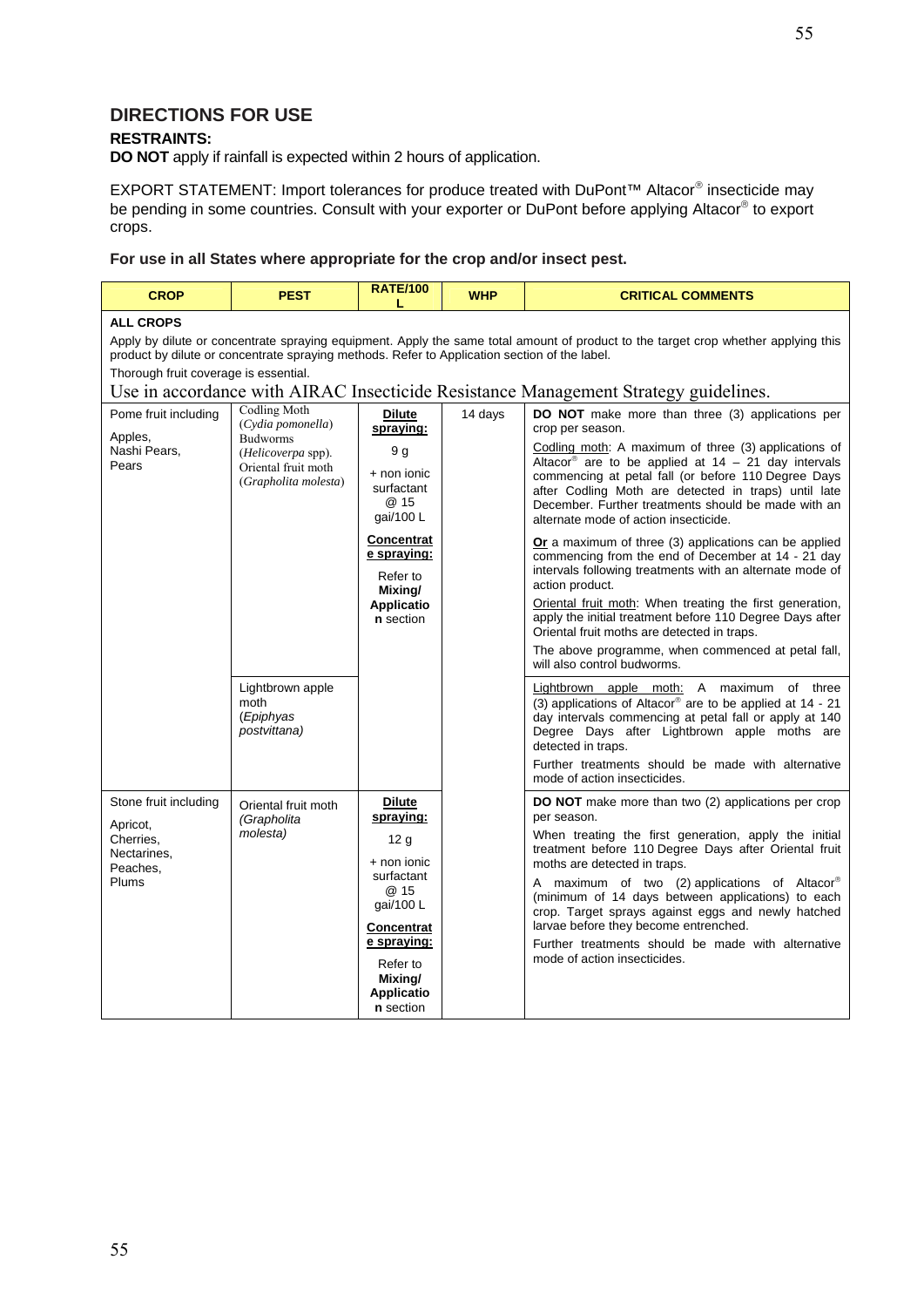| <b>CROP</b> | <b>PEST</b>                                                      | <b>RATE/100</b>                                       | <b>WHP</b> | <b>CRITICAL COMMENTS</b>                                                                                                                                                                                                                                              |
|-------------|------------------------------------------------------------------|-------------------------------------------------------|------------|-----------------------------------------------------------------------------------------------------------------------------------------------------------------------------------------------------------------------------------------------------------------------|
|             | Lightbrown apple<br>moth<br>(E. postvittana)                     | <b>Dilute</b><br>spraying:<br>9 g<br>$+$ non ionic    |            | A maximum of two (2) applications of Altacor <sup>®</sup> are to be<br>applied with a minimum spray interval of 14 days<br>commencing at 140 Degree Days after Lightbrown<br>apple moths are detected in traps.<br>Further treatments should be made with alternative |
|             |                                                                  | surfactant<br>@ 15<br>gai/100 L                       |            | mode of action insecticides.                                                                                                                                                                                                                                          |
|             |                                                                  | <b>Concentrat</b><br>e spraying:                      |            |                                                                                                                                                                                                                                                                       |
|             |                                                                  | Refer to<br>Mixing/<br><b>Applicatio</b><br>n section |            |                                                                                                                                                                                                                                                                       |
| Grapes      | Lightbrown apple<br>moth                                         | <b>Dilute</b><br>spraying:                            | 8 weeks    | <b>DO NOT</b> make more than two (2) applications per crop<br>per season.                                                                                                                                                                                             |
|             | (E. postvittana)<br>Grapevine moth<br>(Phalaenoides<br>glycinae) | 9q                                                    |            | Applications to be timed for egg hatch (140 Degree<br>Days after a detected moth flight).                                                                                                                                                                             |
|             |                                                                  | $+$ non ionic<br>surfactant<br>@ 15<br>gai/100 L      |            | DO NOT retreat within fourteen (14) days. A final<br>application may be applied up to bunch closure. DO<br><b>NOT</b><br>after<br>bunch<br>closure.<br>apply                                                                                                          |
|             |                                                                  | Concentrat<br>e spraying:                             |            | Concentrated spray: DO NOT apply in volumes less<br>than 250 L/ha. This low water volume is dependent on                                                                                                                                                              |
|             |                                                                  | Refer to<br>Mixing/<br><b>Applicatio</b><br>n section |            | the suitability of concentrated spray application<br>equipment. More reliable application may be gained<br>through increased water volumes.                                                                                                                           |

*NOT TO BE USED FOR ANY PURPOSE OR IN ANY MANNER CONTRARY TO THIS LABEL UNLESS AUTHORISED UNDER APPROPRIATE LEGISLATION.* 

*WITHHOLDING PERIODS*  **HARVEST** 

**POME & STONE FRUIT: DO NOT HARVEST FOR 14 DAYS AFTER APPLICATION.** 

**GRAPES: DO NOT HARVEST FOR 8 WEEKS AFTER APPLICATION.** 

#### **GRAZING – ALL TREATED CROPS DO NOT GRAZE OR CUT FOR STOCK FOOD.**

#### **GENERAL INSTRUCTIONS**

DuPont<sup>™</sup> Altacor<sup>®</sup> insecticide has been specifically designed for use in Integrated Pest Management  $(IPM)$  schemes. Altacor<sup>®</sup> is an anthranilic diamide insecticide in the form of a water dispersible granule. Altacor<sup>®</sup> is particularly active on Lepidopteran insect pests, primarily as a larvicide. Before application monitor insect populations to determine whether or not there is a need for application of Altacor® based on locally determined economic thresholds. More than one treatment of Altacor® may be required to control a population of pests.

#### **INSECTICIDE RESISTANCE WARNING**

| <b>GROU</b> | NSECTICI |  |
|-------------|----------|--|
|             |          |  |

For insecticide resistance management DuPont™ Altacor® insecticide is a Group 28 insecticide.

Some naturally occurring insect biotypes resistant to Altacor® and other Group 28 insecticides may exist through normal genetic variability in any insect population. The resistant individuals can eventually dominate the insect population if Altacor® and other Group 28 insecticides are used repeatedly. The effectiveness of Altacor® on resistant individuals could be significantly reduced. Since the occurrence of resistant individuals is difficult to detect prior to use DuPont accepts no liability for any losses that may result from the failure of Altacor® to control resistant insects.

Altacor® may be subject to specific resistance management strategies. To help prevent the development of resistance to Altacor®, use Altacor® in accordance with the current Insecticide Resistance Management (IRM) strategy for your region. For further information contact your farm chemical supplier, consultant, local Department of Agriculture or Primary Industries, or local DuPont Representative.

#### 56

#### **MIXING**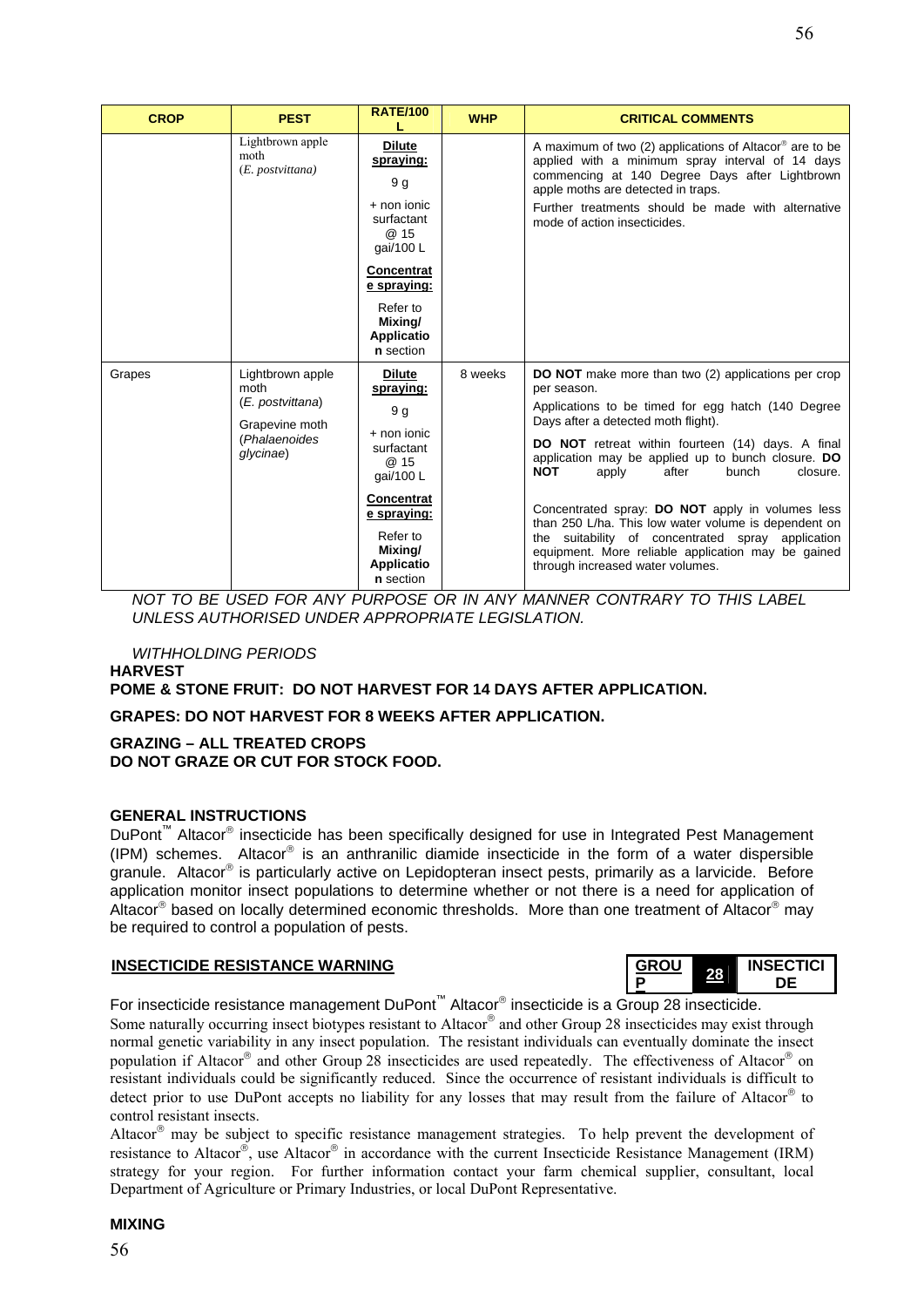Fill spray tank to  $\frac{1}{4}$  to  $\frac{1}{2}$  full of water. Measure the amount of Altacor® required for the area to be sprayed. Add Altacor® directly to the spray tank with the agitation engaged. Mix thoroughly to disperse the insecticide. Once dispersed, the material must be kept in suspension at all times by continuous agitation. Use mechanical or hydraulic means, **DO NOT** use air agitation, premix or slurry.

If spray solution is left standing, ensure thorough re-agitation of the spray mix until fully resuspended. **DO NOT** allow spray mix to sit overnight, as resuspension may be difficult.

#### **SURFACTANT/WETTING AGENT**

Use a non-ionic surfactant/wetting agent at 15 g active/100 L, (e.g. Agral 600 @ 25 mL/100 L). **DO NOT** use BS1000<sup>\*</sup> or Activator-90<sup>#</sup> as it may cause crop phytotoxicity.

**DO NOT** add a non-ionic surfactant/wetting agent if:

- mixing with another product which already contains a surfactant and/or the product label advises not to add a surfactant.
- mixing with a liquid fertiliser

#### **APPLICATION**

#### **Minimising Spray Drift**

The interaction of many equipment and weather-related factors determines the potential for spray drift. The applicator must consider all these factors when making application decisions.

The most effective way to reduce drift potential is to apply large droplets (volume mean diameter (VMD) > 250 - 300 microns). The best drift management strategy is to apply the largest droplets that provide sufficient coverage and control. APPLYING LARGER DROPLETS REDUCES DRIFT POTENTIAL, BUT WILL NOT MINIMISE DRIFT IF APPLICATIONS ARE MADE IMPROPERLY OR UNDER UNFAVOURABLE ENVIRONMENTAL CONDITIONS. When making applications in hot and dry conditions, set up equipment to produce larger droplets to reduce effects of evaporation.

**DO NOT** apply in orchards or vineyards when wind speed is less than 3 or more than 20 kilometres per hour are measured 15 metres outside of the orchard/vineyard on the upwind side.

**DO NOT** apply when there are aquatic and wetland areas including aquacultural ponds or surface streams and rivers downwind from the application area and within the mandatory no-spray zone of 50 metres.

#### **Ground application**

Use a sprayer fitted with high flow rate nozzles to apply the highest practical spray volume. Nozzles with higher rated flows produce larger droplets. Use the lower spray pressures recommended for the nozzle. Higher pressure reduces droplet size, DOES NOT improve canopy penetration and may increase drift potential. WHEN HIGHER FLOW RATES ARE NEEDED, USE A HIGHER-CAPACITY NOZZLE INSTEAD OF INCREASING PRESSURE. Use a nozzle type that is designed for the intended application. With most nozzle types, narrower spray angles produce larger droplets. Consider using low-drift nozzles. For orchard/vineyard sprayers avoid directing spray above trees and always turn-off outward pointing nozzles at row ends and outer rows.

#### **Dilute Spraying**

- Use a sprayer designed to apply high volumes of water up to the point of run-off and matched to the crop being sprayed.
- Set up and operate the sprayer to achieve even coverage throughout the crop canopy. Apply sufficient water to cover the crop to the point of runoff. Avoid excessive run-off.
- The required water volume may be determined by applying different test volumes, using different settings on the sprayer, from industry guidelines or expert advice.
- Add the amount of product specified in the Directions for Use table for each 100 L of water. Spray to the point of run-off.
- The required dilute spray volume will change and the sprayer set up and operation may also need to be changed, as the crop grows.
- Always apply sufficient water to cover the crop to the point of runoff, otherwise under dosing will occur and disease control may be inadequate.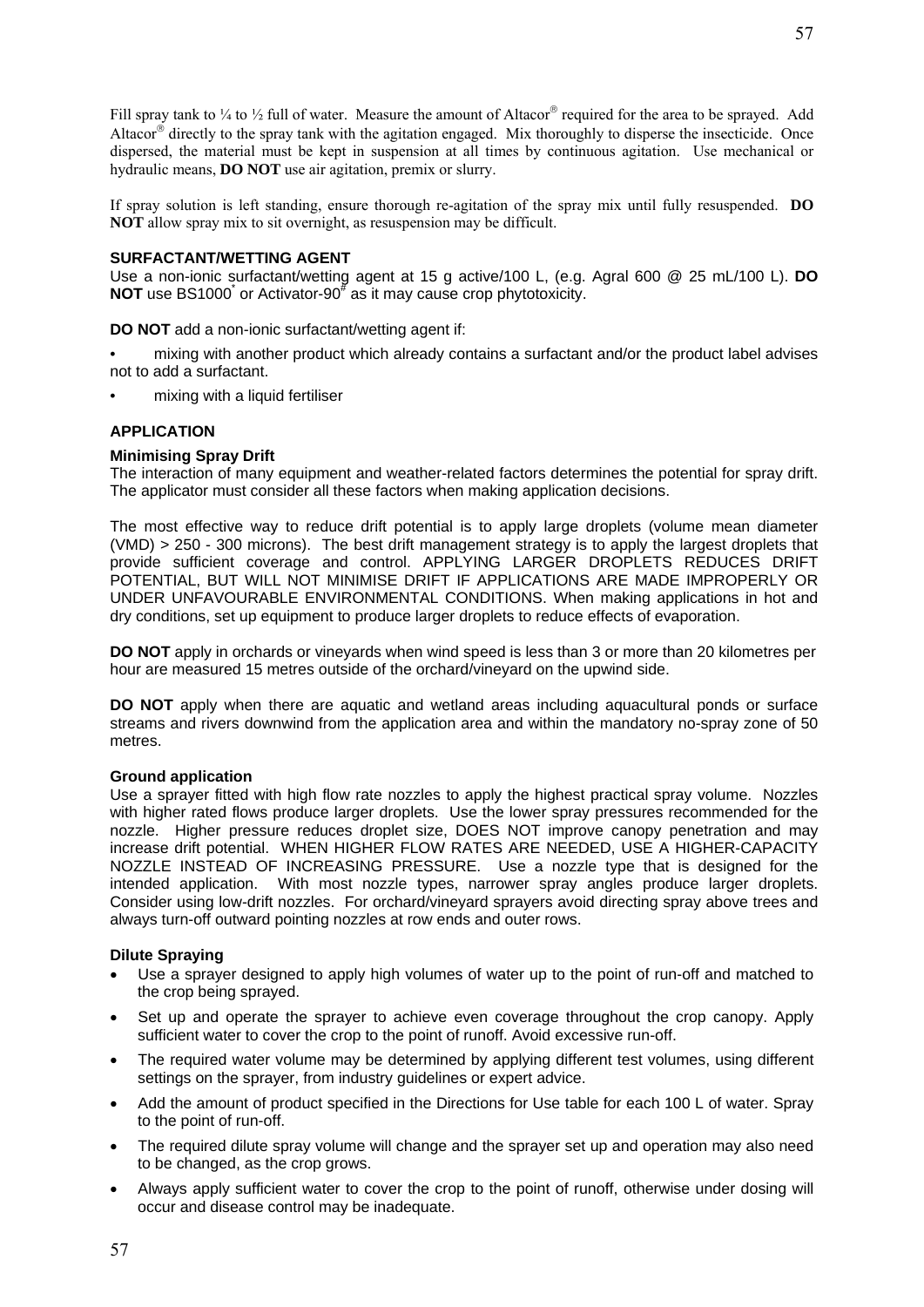#### **Concentrate Spraying**

- Use a sprayer designed and set up for concentrate spraying (that is a sprayer which applies water volumes less than those required to reach the point of run-off) and matched to the crop being sprayed.
- Set up and operate the sprayer to achieve even coverage throughout the crop canopy using your chosen water volume.
- Determine an appropriate dilute spray volume (see Dilute Spraying above) for the crop canopy. This is needed to calculate the concentrate mixing rate.
- The mixing rate for concentrate spraying can then be calculated in the following way:

- **Example Only**<br>1. Dilute s Dilute spray volume as determined above: For example 1500 L/ha
- 2. Your chosen concentrate spray volume: For example 500 L/ha
- 3. The concentration factor in this example is : 3 times (i.e. 1500 L divided by 500 L = 3)
- 4. If the dilute label rate is 150 g/100 L, then the concentrate rate becomes 3 x 150, that is, 450 g/100 L of concentrate spray.
- The chosen spray volume, amount of product per 100 L of water, and the sprayer set up and operation may need to be changed as the crop grows.
- For further information on concentrate spraying, users are advised to consult relevant industry guidelines, undertake appropriate competency training and follow industry Best Practices.

#### **Compatibility**

Since formulations may be changed and new ones introduced, it is recommended that users premix a small quantity of the desired tank mix and observe possible adverse changes (settling out, flocculation etc). Avoid complex tank mixtures of several products or very concentrated spray mixtures. Altacor® is compatible with Captan\*, Dextrolac\*, Delan\*, Fulasin\*, Manzate® DF®, Nustar®, Omite\*, Polyram\* and Systhane\*.

**The mixing sequence recommended is**: water soluble bags, dry flowable or water dispersible granules (Altacor®), wettable powders, water based suspension concentrates, water soluble concentrates, oil based suspension concentrates, emulsifiable concentrates, adjuvants and surfactants, soluble fertilisers.

#### **Spray Equipment Cleanout**

Prior to application, start with clean, well-maintained application equipment. Immediately following application, thoroughly clean all spray equipment to reduce the risk of forming hardened deposits which might become difficult to remove. Drain spray equipment. Thoroughly rinse sprayer and flush hoses, boom, and nozzles with clean water.

Clean all other associated application equipment. Take all necessary safety precautions when cleaning equipment. **DO NOT** clean near wells, water sources or desirable vegetation. Dispose of waste rinse water in accordance with local regulations.

#### **PROTECTION OF WILDLIFE, FISH, CRUSTACEANS AND ENVIRONMENT**

Dangerous to aquatic invertebrates. Drift and run off from treated areas may be hazardous to aquatic organisms in neighbouring areas. **DO NOT** contaminate streams, rivers or waterways with the chemical or used containers.

#### **STORAGE AND DISPOSAL**

KEEP OUT OF REACH OF CHILDREN.

Store in the closed, original container in a dry, well-ventilated area, as cool as possible out of direct sunlight.

The method of disposal of the container depends on the container type. Read the 'Storage and Disposal' instructions on the label that is attached to the container.

#### **SAFETY DIRECTIONS**

May irritate eyes. Avoid contact with eyes.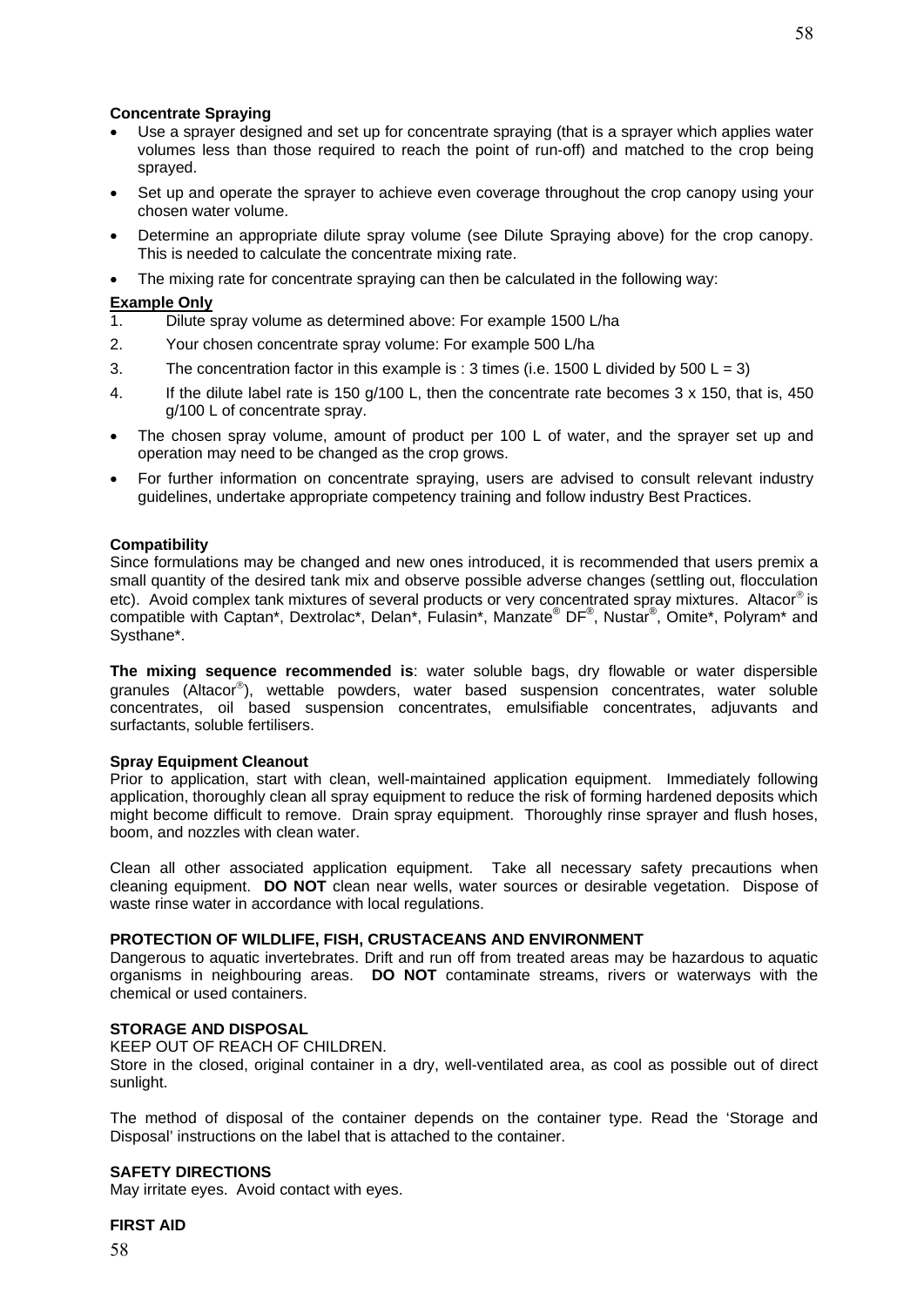#### **IN A MEDICAL EMERGENCY CALL 1800 674 415 ALL HOURS**

#### **MATERIAL SAFETY DATA SHEET**

Additional information is listed in the Material Safety Data Sheet.

#### **NOTICE TO BUYER**

To the extent permitted by law all conditions and warranties and statutory or other rights of action which buyer or any other user may have against DuPont or Seller are hereby excluded. DuPont hereby gives notice to buyer and other users that it will not accept responsibility for any indirect or consequential loss arising from reliance on product information or advice provided by DuPont or on its behalf unless it is established that such information or advice was provided negligently and that the product has been used strictly as directed. DuPont's liability shall in all circumstances be limited to replacement of the product or a refund of the purchase price paid therefor.

The DuPont Oval Logo, DuPont<sup>™</sup> and Altacor<sup>®</sup> are trademarks or registered trademarks of DuPont or its affiliates.

Du Pont (Australia) Ltd *A.C.N. 000 716 469*  7 Eden Park Drive Macquarie Park NSW 2113 (02) 9923 6111 or 1800 257 169

http://www.dupont.com.au/ag/ and and all and a APVMA Approval Number: 61824/0608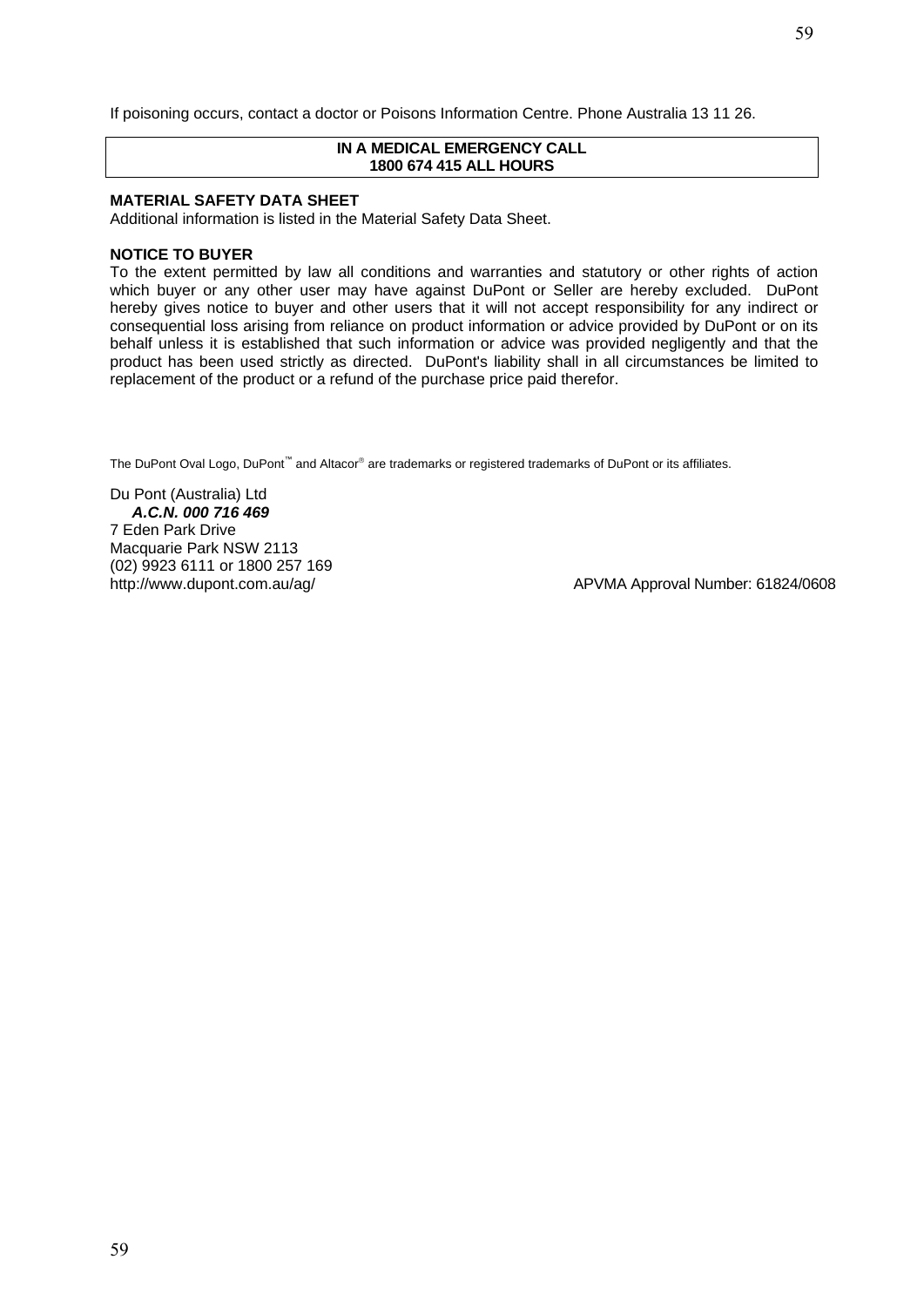*READ SAFETY DIRECTIONS BEFORE OPENING OR USING* 

**DRAFT**

# DuPont<sup>™</sup> Altacor®

insecticide



**ACTIVE CONSTITUENT: 350 g/kg CHLORANTRANILIPROLE** 



For the control of Lepidopteran species of insect pests in Cotton, as per the Directions for Use

# **IMPORTANT: READ THIS LEAFLET BEFORE USE**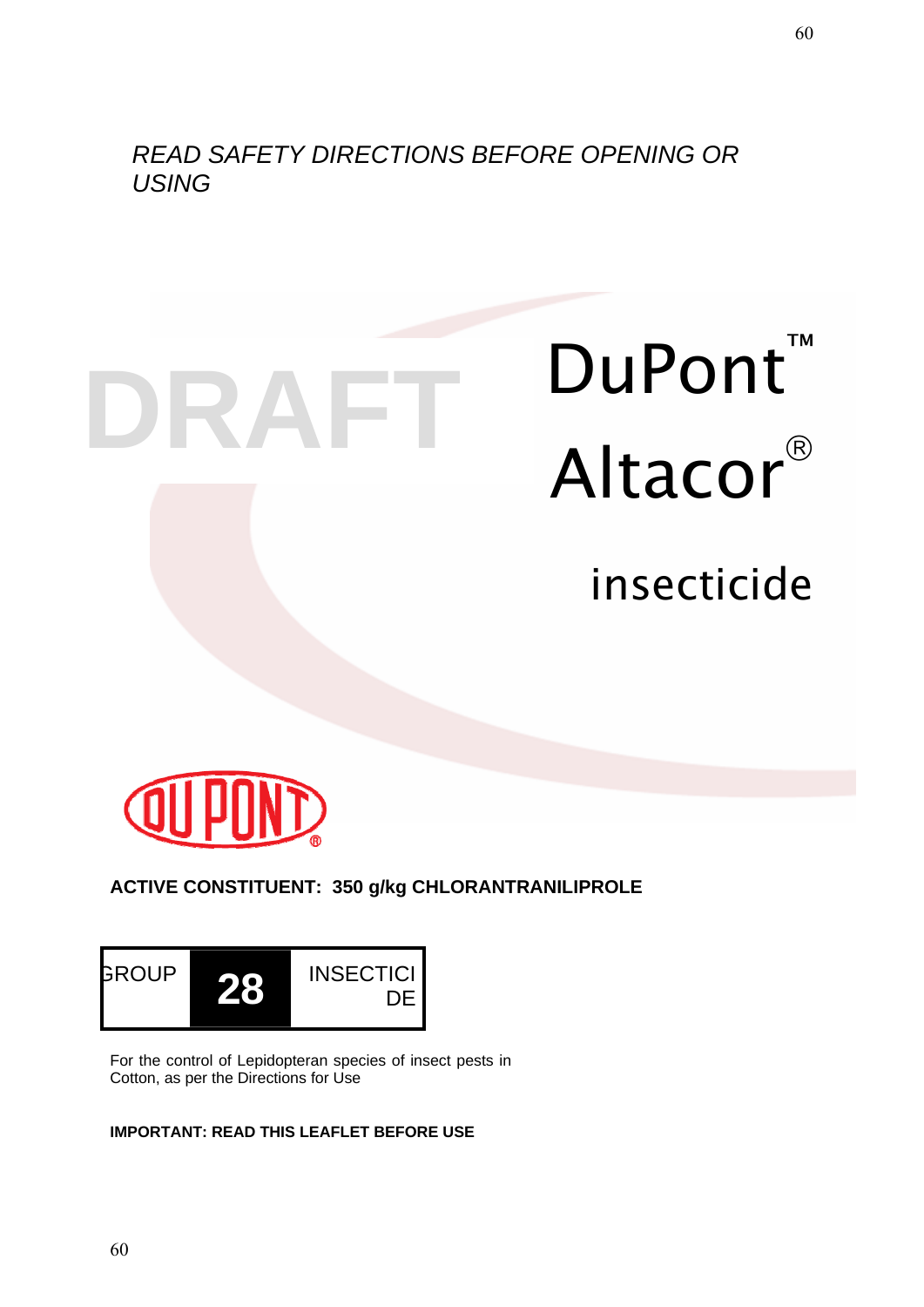# **DIRECTIONS FOR USE**

#### **RESTRAINTS:**

**DO NOT** apply if heavy dew is present on crops, or if rainfall is expected within 2 hours of application. **DO NOT** make more than 3 applications per crop per season, and no more than 2 consecutive sprays per field per season. Applications must be a minimum of 7 days apart.

EXPORT STATEMENT: Import tolerances for produce treated with DuPont™ Altacor® insecticide may be pending in some countries. Consult with your exporter or DuPont before applying Altacor® to export crops.

**For use in all States where appropriate for the crop and/or insect pest.** 

| <b>CROP</b> | <b>PEST</b>                                                                                                                                                     | <b>RATE/HA</b>                                          | <b>WHP</b> | <b>CRITICAL COMMENTS</b>                                                                                                                                                                                                                                                                                                          |
|-------------|-----------------------------------------------------------------------------------------------------------------------------------------------------------------|---------------------------------------------------------|------------|-----------------------------------------------------------------------------------------------------------------------------------------------------------------------------------------------------------------------------------------------------------------------------------------------------------------------------------|
| Cotton      | Cotton bollworm<br>90 or 150 g<br>(Helicoverpa<br><i>armigera</i> )<br>$+$ non ionic<br>Native budworm<br>surfactant<br>$(H.$ punctigera)<br>@ 125<br>gai/100 L |                                                         | 28 days    | Target brown eggs and hatchling (neonates or 1 <sup>st</sup><br>instar) to small larvae $(2^{nd}$ instar) when they reach the<br>economic spray threshold and before they become<br>entrenched in squares, flowers and bolls.<br>Use the low rate on threshold larvae pressure (2)<br>larvae per metre row) and low egg pressure. |
|             |                                                                                                                                                                 |                                                         |            |                                                                                                                                                                                                                                                                                                                                   |
|             |                                                                                                                                                                 |                                                         |            | Use the high rate with high egg and/or larvae pressure<br>(where potential for >3-5 larvae per metre row<br>produced) and so as to achieve longer residual control<br>of Helicoverpa spp.                                                                                                                                         |
|             | Northern rough<br>bollworm<br>(Earias vittella)<br>Rough bollworm<br>(Earias huegeliana)                                                                        | 150q<br>+ non ionic<br>surfactant<br>@ 125<br>qai/100 L |            | Target eggs and hatchling (neonates or 1 <sup>st</sup> instar) to<br>small larvae $(2^{nd}$ instar) when they reach the economic<br>spray threshold and before they become entrenched in<br>terminals or bolls.                                                                                                                   |

*NOT TO BE USED FOR ANY PURPOSE OR IN ANY MANNER CONTRARY TO THIS LABEL UNLESS AUTHORISED UNDER APPROPRIATE LEGISLATION.* 

# *WITHHOLDING PERIODS*

#### **HARVEST**

#### **DO NOT HARVEST FOR 28 DAYS AFTER APPLICATION.**

#### **GRAZING**

#### **DO NOT ALLOW LIVESTOCK TO GRAZE CROPS, COTTON STUBBLE OR GIN TRASH TREATED WITH ALTACOR**® **INSECTICIDE.**

#### **GENERAL INSTRUCTIONS**

DuPont™ Altacor® insecticide is an anthranilic diamide insecticide in the form of a water dispersible granule. Altacor® is particularly active on Lepidopteran insect pests, primarily as a larvicide.

Altacor® should be applied after careful field monitoring of pest populations of eggs and larvae to determine the need for application, the correct timing of the initial application and of any subsequent applications. Subsequent applications are dependent on economic thresholds, as well as the growth rate of new unprotected cotton terminals.

For *Helicoverpa* species, spray applications should be timed to coincide with egg hatching and before larvae are entrenched in protected feeding sites.

Altacor® has been specifically designed for use in Integrated Pest Management (IPM) schemes. Altacor® enters larvae primarily by ingestion of treated foliage, or through penetration of the insect cuticle. **After ingesting Altacor**®**, the larvae cease feeding and die four to five days later.** Altacor® does not give traditional larval "knockdown" control, but controls nominated larvae species giving superior square, flower and boll protection in cotton.

#### **INSECTICIDE RESISTANCE WARNING**



For insecticide resistance management DuPont™ Altacor® insecticide is a Group 28 insecticide. Some naturally occurring insect biotypes resistant to Altacor® and other Group 28 insecticides may exist through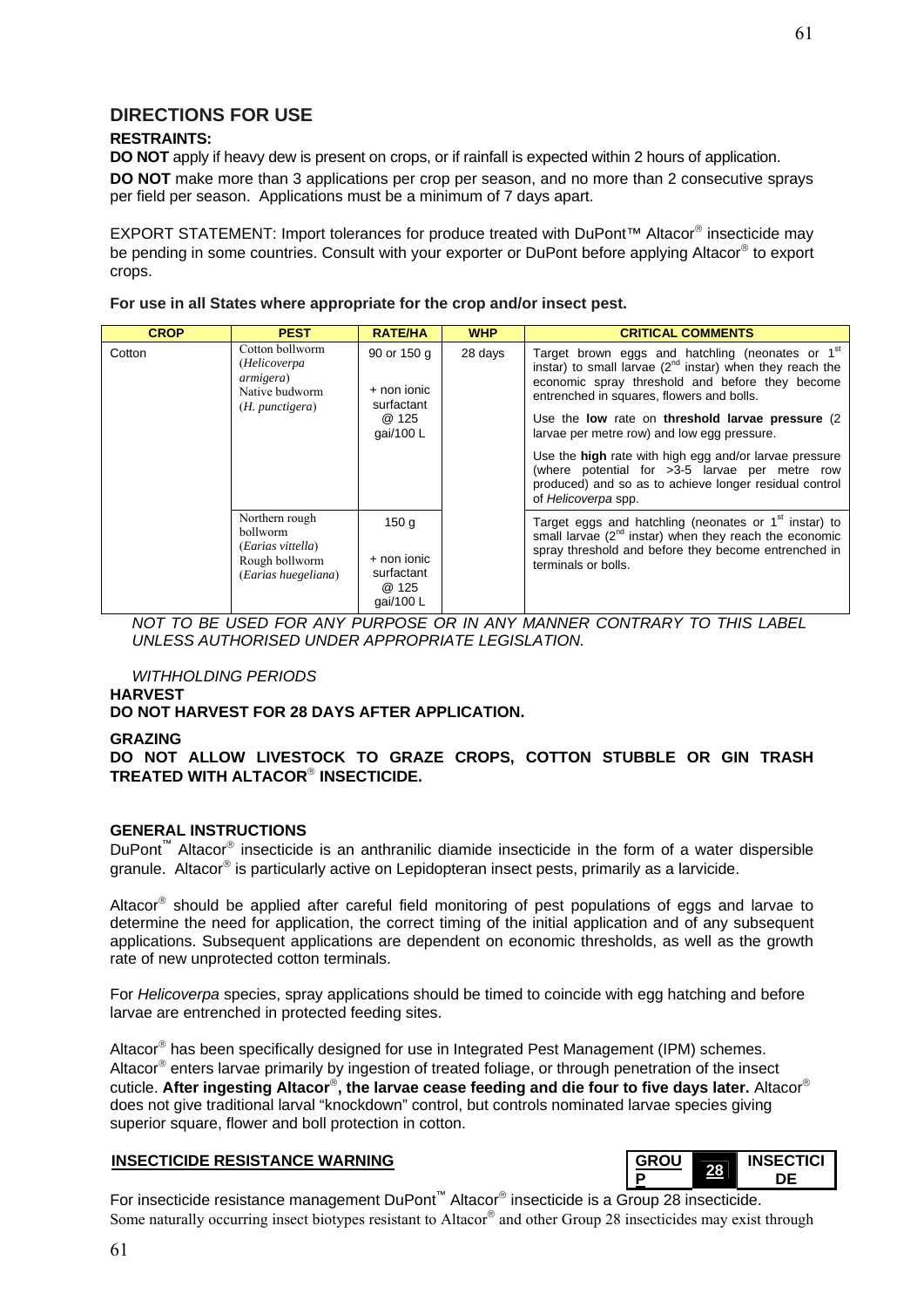normal genetic variability in any insect population. The resistant individuals can eventually dominate the insect population if Altacor® and other Group 28 insecticides are used repeatedly. The effectiveness of Altacor® on resistant individuals could be significantly reduced. Since the occurrence of resistant individuals is difficult to detect prior to use DuPont accepts no liability for any losses that may result from the failure of Altacor® to control resistant insects.

Strategies to minimise the risk of insecticide resistance are available. To help prevent the development of resistance to Altacor® observe the following instructions:

- Use Altacor® in accordance with the current Insecticide Resistance Management (IRM) strategy for your region.
- Cultivate all cotton fields as soon as possible after picking to destroy over-wintering pupae of *Helicoverpa armigera*.

For further information contact your farm chemical supplier, consultant, local Department of Agriculture or Primary Industries, or local DuPont Representative.

#### **MIXING**

Fill spray tank to  $\frac{1}{4}$  to  $\frac{1}{2}$  full of water. Measure the amount of Altacor® required for the area to be sprayed. Add Altacor® directly to the spray tank with the agitation engaged. Mix thoroughly to disperse the insecticide. Once dispersed, the material must be kept in suspension at all times by continuous agitation. Use mechanical or hydraulic means, **DO NOT** use air agitation, premix or slurry.

If spray solution is left standing, ensure thorough re-agitation of the spray mix until fully resuspended. **DO NOT** allow spray mix to sit overnight, as resuspension may be difficult.

#### **SURFACTANTS**

Use a non-ionic surfactant/wetting agent at 125 g active/100 L, (e.g. BS1000  $\omega$  125 mL/100 L).

**DO NOT** add a non-ionic surfactant/wetting agent if:

- mixing with another product which already contains a surfactant and/or the product label advises not to add a surfactant.
- mixing with a liquid fertiliser

#### **APPLICATION**

Application equipment should be calibrated to apply at least sixty  $(60)$  droplets per cm<sup>2</sup> of target foliage. Droplet VMD should be of medium spray quality according to ASAE S572 definition for standard nozzles.

**DO NOT** apply when wind speed is less than 3 or more than 20 kilometres per hour at the application site.

**DO NOT** apply where there are aquatic and wetland areas including aquacultural ponds or surface streams and rivers downwind from the application area and within the mandatory no-spray zone shown in the Table below.

| <b>FOR AERIAL APPLICATION</b> |                                   |                         |                                        |                               |  |  |
|-------------------------------|-----------------------------------|-------------------------|----------------------------------------|-------------------------------|--|--|
| <b>Usage</b>                  | <b>Applications</b><br>per season | <b>Spray</b><br>quality | <b>Wind speed</b><br>conditions (km/h) | <b>Downwind No-Spray Zone</b> |  |  |
| Cotton                        | 3                                 | Medium                  | $3 - 8$                                | 140 metres                    |  |  |
|                               |                                   |                         | $8 - 14$                               | 240 metres                    |  |  |
|                               |                                   |                         | $15 - 18$                              | 350 metres                    |  |  |
| FOR GROUND APPLICATION        |                                   |                         |                                        |                               |  |  |
| <b>Usage</b>                  | <b>Applications per season</b>    |                         |                                        | <b>Downwind No-Spray Zone</b> |  |  |
| Cotton                        | 3                                 |                         |                                        | 70 metres                     |  |  |

#### **Ground application**

Apply as a *blanket* spray or as a *banded* spray. Ensure thorough spray coverage on the foliage, using appropriate fan nozzles. Apply in a minimum spray volume of 100 L/ha and keep the boom low to avoid spray drift. A minimum spray pressure of 275 kPa (40 psi) should be used with fan nozzles applying insecticides. **Higher**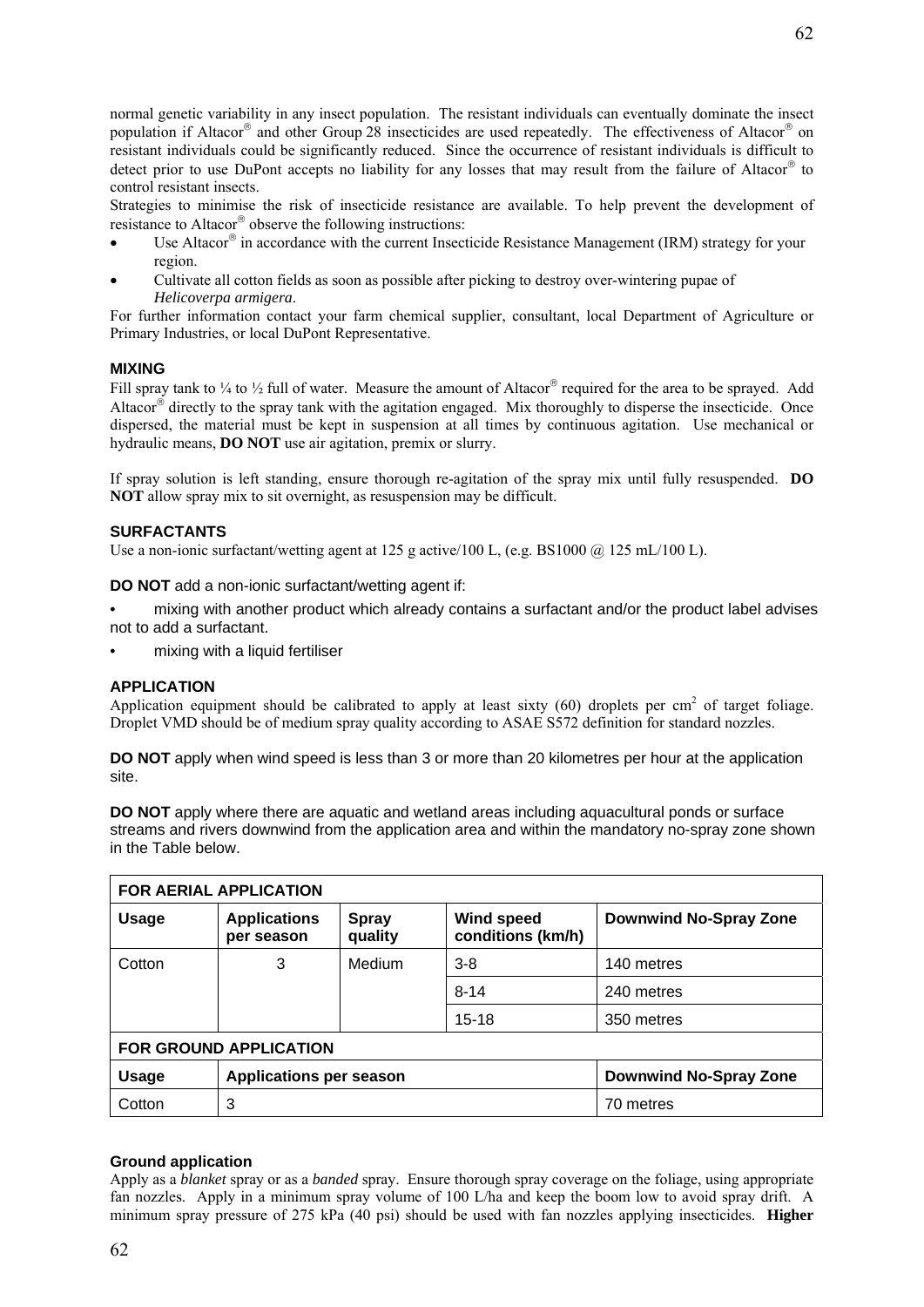**pressure reduces droplet size, DOES NOT improve canopy penetration and may increase drift potential.**  WHEN HIGHER FLOW RATES ARE NEEDED, USE A HIGHER-CAPACITY NOZZLE INSTEAD OF INCREASING PRESSURE. For band spraying, increase the number of fan nozzles per crop row as the plant size increases.

#### **Aerial application**

Altacor® must only be applied with aircraft fitted with accurately calibrated equipment. Apply a minimum total spray volume of 30 L/ha with with nozzles (e.g. Micronaire<sup>®</sup> rotary atomisers, CP nozzles or conventional hydraulic nozzles) set to medium spray quality according to ASAE S572 definition for standard nozzles. A spray drift minimisation strategy, should be employed at all times when applying this product. **DO NOT apply Altacor**® **using Ultra Low Volume (ULV) methods.** 

#### **Compatibility**

Since formulations may be changed and new ones introduced, it is recommended that users premix a small quantity of the desired tank mix and observe possible adverse changes (settling out, flocculation etc). Avoid complex tank mixtures of several products or very concentrated spray mixtures. Altacor® is compatible with Ovasyn\* (amitraz) and Pix\* (mepiquat chloride). Altacor® is not compatible with Ultra Low Volume (ULV) formulations.

#### **Spray Equipment Cleanout**

Prior to application, start with clean, well-maintained application equipment. Immediately following application, thoroughly clean all spray equipment to reduce the risk of forming hardened deposits which might become difficult to remove. Drain spray equipment. Thoroughly rinse sprayer and flush hoses, boom, and nozzles with clean water.

Clean all other associated application equipment. Take all necessary safety precautions when cleaning equipment. **DO NOT** clean near wells, water sources or desirable vegetation. Dispose of waste rinse water in accordance with local regulations.

#### **Entry into treated areas**

**DO NOT** allow entry into treated areas until the spray has dried, unless wearing cotton overalls buttoned to the neck and wrist (or equivalent clothing) and chemical resistant gloves. Clothing must be laundered after each day's use.

#### **PROTECTION OF WILDLIFE, FISH, CRUSTACEANS AND ENVIRONMENT**

Dangerous to aquatic invertebrates. Drift and run off from treated areas may be hazardous to aquatic organisms in neighbouring areas. **DO NOT** contaminate streams, rivers or waterways with the chemical or used containers.

**DO NOT** apply under weather conditions, or from spraying equipment, that may cause spray to drift onto near-by non-target plants/crops, cropping lands or pastures.

#### **STORAGE AND DISPOSAL**

KEEP OUT OF REACH OF CHILDREN.

Store in the closed, original container in a dry, well-ventilated area, as cool as possible out of direct sunlight.

Triple or preferably pressure rinse containers before disposal. Add rinsings to spray tank. **DO NOT** dispose of undiluted chemicals on site. If recycling, replace cap and return clean containers to recycler or designated collection point. If not recycling, break, crush, or puncture and bury empty containers in a local authority landfill. If no landfill is available, bury the containers below 500 mm in a disposal pit specifically marked and set up for this purpose clear of waterways, desirable vegetation and tree roots. Empty containers and product should **NOT** be burnt.

#### **PRECAUTION**

**DO NOT** use human flaggers/markers unless they are protected by engineering controls such as vehicles with enclosed cabs.

#### **SAFETY DIRECTIONS**

May irritate eyes. Avoid contact with eyes.

#### **FIRST AID**

If poisoning occurs, contact a doctor or Poisons Information Centre. Phone Australia 13 11 26.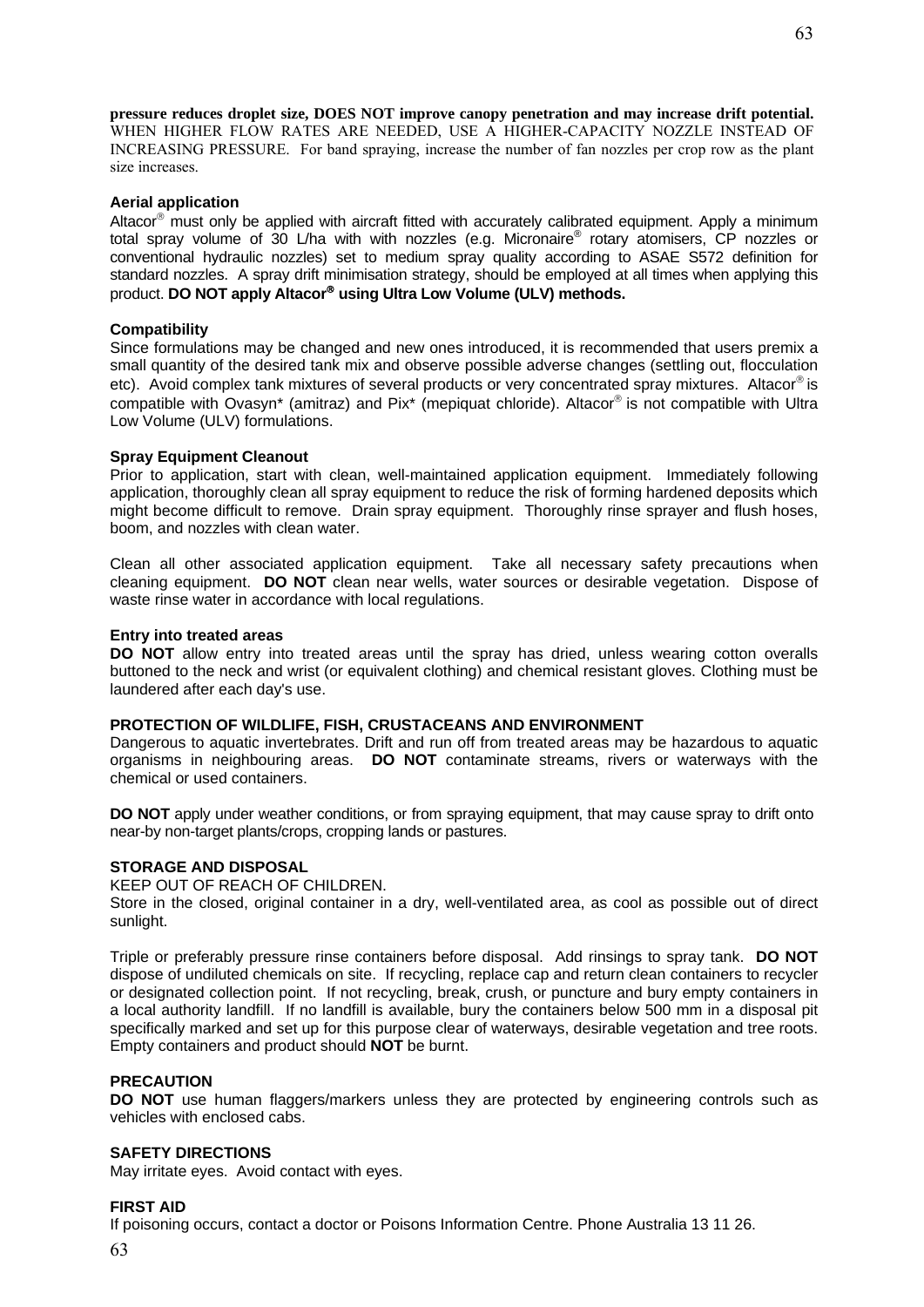#### **IN A MEDICAL EMERGENCY CALL 1800 674 415 ALL HOURS**

#### **MATERIAL SAFETY DATA SHEET**

Additional information is listed in the Material Safety Data Sheet.

#### **NOTICE TO BUYER**

To the extent permitted by law all conditions and warranties and statutory or other rights of action which buyer or any other user may have against DuPont or Seller are hereby excluded. DuPont hereby gives notice to buyer and other users that it will not accept responsibility for any indirect or consequential loss arising from reliance on product information or advice provided by DuPont or on its behalf unless it is established that such information or advice was provided negligently and that the product has been used strictly as directed. DuPont's liability shall in all circumstances be limited to replacement of the product or a refund of the purchase price paid therefore.

The DuPont Oval Logo, DuPont<sup>™</sup>, and Altacor® are trademarks or registered trademarks of DuPont or its affiliates.

Du Pont (Australia) Ltd *A.C.N. 000 716 469*  7 Eden Park Drive Macquarie Park NSW 2113 (02) 9923 6111 or 1800 257 169

http://www.dupont.com.au/ag/ and and and all and a person of APVMA Approval No: 61892/B/0608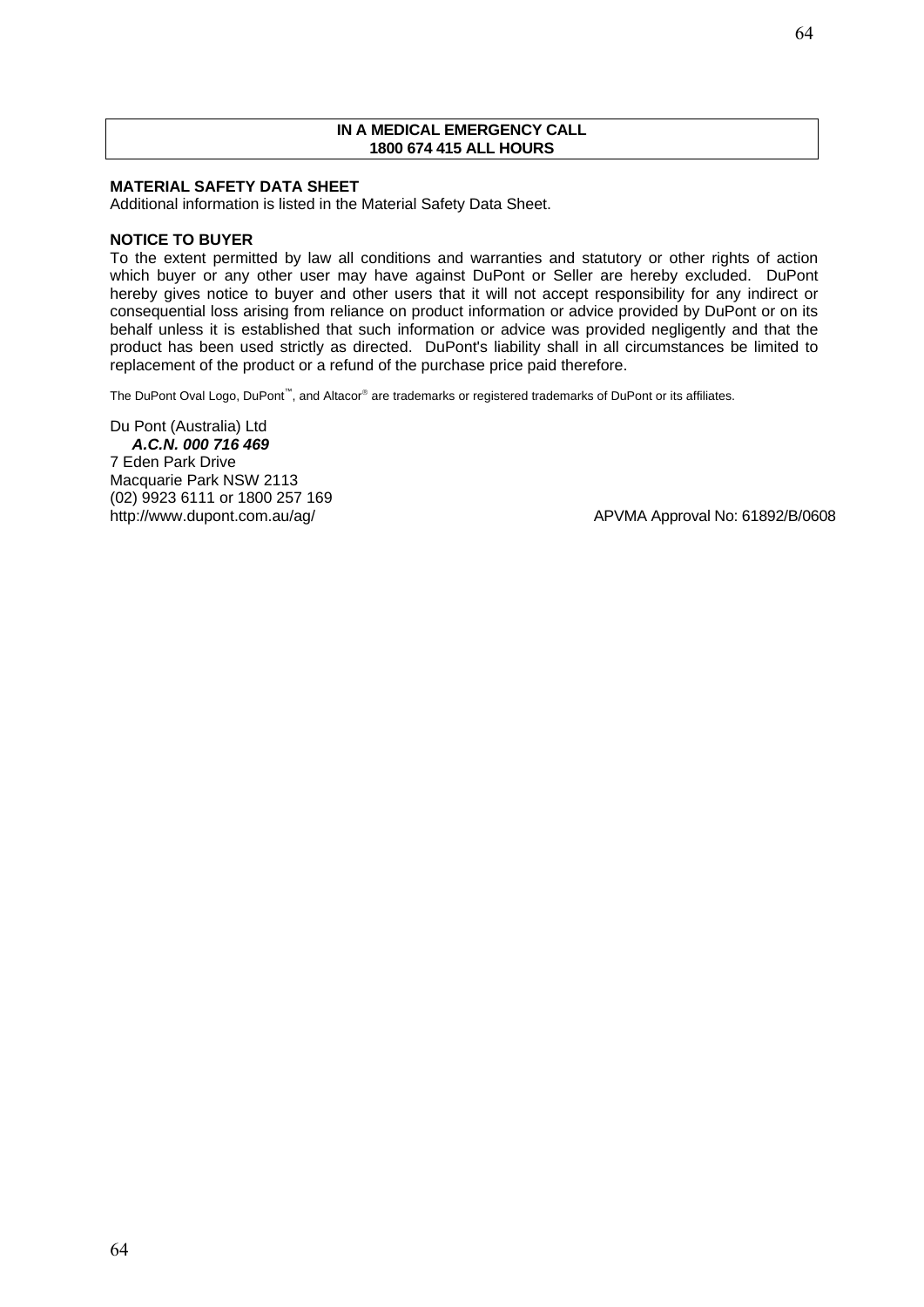# DuPont<sup>™</sup> DRAFT Coragen<sup>®</sup> insecticide



# **ACTIVE CONSTITUENT: 200 g/L CHLORANTRANILIPROLE**



For the control of Lepidopteran species of insect pests in certain vegetables, as per the Directions for Use

**IMPORTANT: READ THIS LEAFLET BEFORE USE**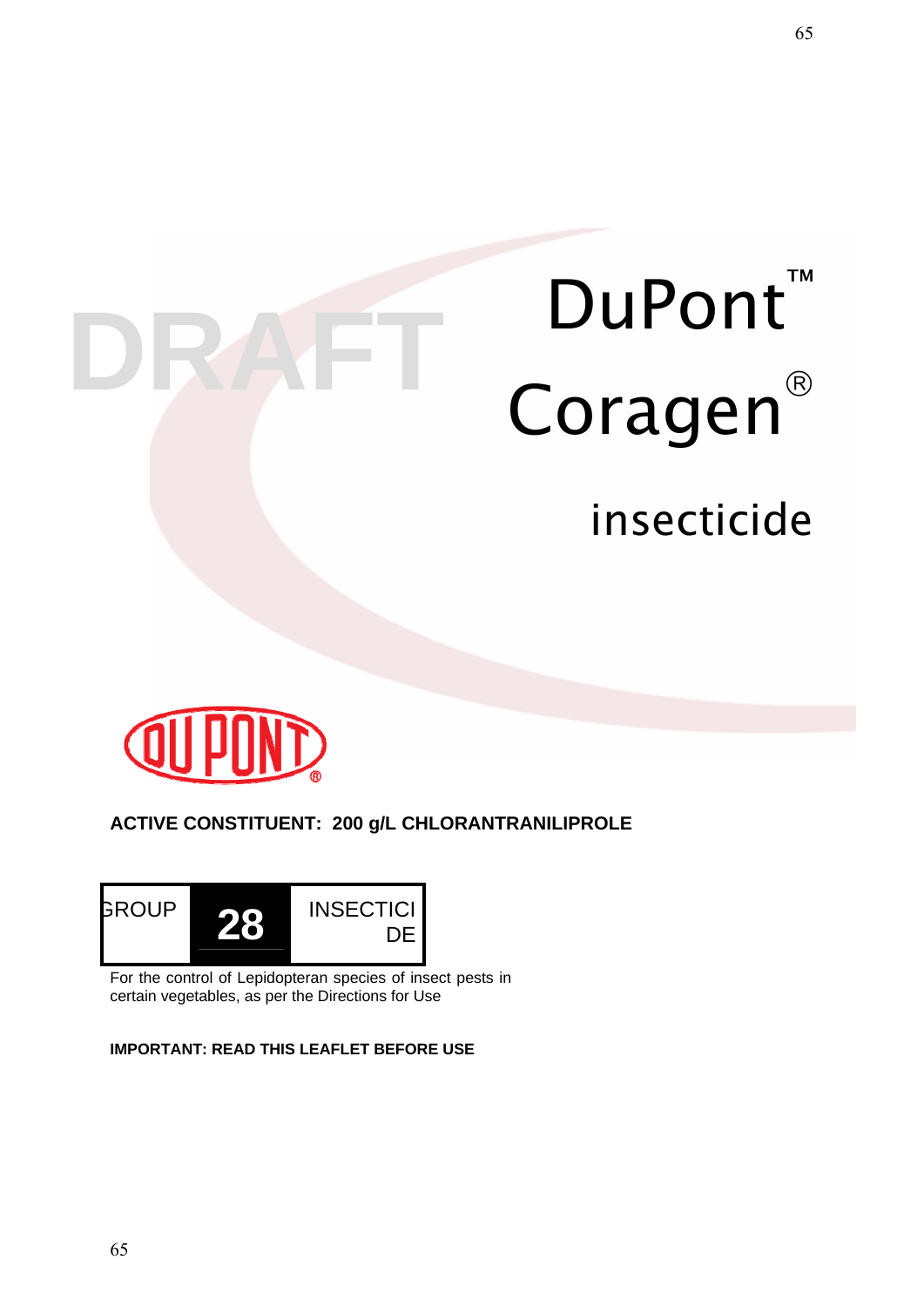#### **DIRECTIONS FOR USE**

#### **RESTRAINTS:**

**DO NOT** apply if rainfall is expected within 2 hours of application. **DO NOT** use on container or hydroponic grown crops.

EXPORT STATEMENT: Import tolerances for produce treated with DuPont™ Coragen® insecticide may be pending in some countries. Consult with your exporter or DuPont before applying Coragen® to export crops.

**For use in all States where appropriate for the crop and/or insect pest.**

| <b>CROP</b>                                                                                                                                                                                                                                                                                          | <b>PEST</b>                                                                                                                                                                                                                                 | <b>RATE/HA</b>                                                    | <b>WHP</b> | <b>CRITICAL COMMENTS</b>                                                                                                 |
|------------------------------------------------------------------------------------------------------------------------------------------------------------------------------------------------------------------------------------------------------------------------------------------------------|---------------------------------------------------------------------------------------------------------------------------------------------------------------------------------------------------------------------------------------------|-------------------------------------------------------------------|------------|--------------------------------------------------------------------------------------------------------------------------|
| <b>CRITICAL COMMENTS - ALL CROPS</b>                                                                                                                                                                                                                                                                 |                                                                                                                                                                                                                                             |                                                                   |            |                                                                                                                          |
| Regularly scout crops to monitor for eggs and larvae. Target sprays against eggs and newly hatched larvae before they become<br>entrenched. Apply as egg and larvae reach threshold numbers.                                                                                                         |                                                                                                                                                                                                                                             |                                                                   |            |                                                                                                                          |
| A maximum of three (3) applications are to be applied to any one crop. No more than two (2) consecutive sprays per crop, with a<br>minimum spray interval of 7 days (unless stated otherwise). Further treatments should be made with alternative mode of action<br>insecticides.                    |                                                                                                                                                                                                                                             |                                                                   |            |                                                                                                                          |
|                                                                                                                                                                                                                                                                                                      |                                                                                                                                                                                                                                             |                                                                   |            | Use enough water to ensure thorough coverage of the crop. Adjust water volumes to crop stage (200 – 1000 L/ha).          |
| Refer to Surfactant/Wetting agent section.                                                                                                                                                                                                                                                           |                                                                                                                                                                                                                                             |                                                                   |            |                                                                                                                          |
| Management programme for Cotton bollworm, it is important to plough crops immediately after harvest.                                                                                                                                                                                                 |                                                                                                                                                                                                                                             |                                                                   |            | Use in accordance with AIRAC Insecticide Resistance Management Strategy guidelines. As part of an Insecticide Resistance |
| Brassica vegetables<br>including;                                                                                                                                                                                                                                                                    | Cabbage-centre grub<br>(Hellula hydralis)<br>Cabbage cluster                                                                                                                                                                                | 100 mL<br>$\ddot{}$                                               | 7 days     |                                                                                                                          |
| Broccoli,<br>Brussels Sprout,<br>Cabbage,<br>Cauliflower                                                                                                                                                                                                                                             | caterpillar<br>(Crocidolomia<br>pavonana)<br>Cabbage white                                                                                                                                                                                  | 75 gai/100 L<br>of non-ionic<br>surfactant                        |            |                                                                                                                          |
| Brassica leafy<br>vegetables including;                                                                                                                                                                                                                                                              | butterfly<br>(Pieris rapae)                                                                                                                                                                                                                 |                                                                   | 3 days     |                                                                                                                          |
| Bok choy,<br>Chinese broccoli<br>(Gai lum/Gai lan/Kai<br>lan), Chinese<br>cabbage<br>(Pet sai/Wombok/<br>Haksukai).<br>Choy sum,<br>Gai choy/Am soy,<br>Kai choy,<br>Kale,<br>Mibuna,<br>Leafy mustard<br>including Indian<br>mustard and Mustard<br>spinach<br>(Komatsuma),<br>Pak choy,<br>Tat soy | Cluster caterpillar<br>(Spodoptera litura)<br>Cotton bollworm<br>(Helicoverpa<br>armigera)<br>Diamondback moth<br>(Plutella xylostella)<br>Native budworm<br>(Helicoverpa<br>punctigera)<br>Soybean looper<br>(Thysanoplusia<br>orichalcea) |                                                                   |            |                                                                                                                          |
| Stalk & Stem<br>vegetables, including;<br>Celery,<br>Rhubarb                                                                                                                                                                                                                                         | Cotton bollworm<br>(Helicoverpa<br><i>armigera</i> )<br>Native budworm                                                                                                                                                                      | 100 mL<br>$\ddot{}$<br>15 gai/100 L<br>of non-ionic               |            |                                                                                                                          |
| Leafy vegetables<br>(excluding lettuce),<br>such as:<br>Cress,<br>Endive,<br>Silverbeet,<br>Spinach                                                                                                                                                                                                  | (Helicoverpa<br>punctigera)                                                                                                                                                                                                                 | surfactant                                                        |            |                                                                                                                          |
| Lettuce<br>(leaf and closed head)<br>varieties)                                                                                                                                                                                                                                                      |                                                                                                                                                                                                                                             | 150 mL<br>$\ddot{}$<br>15 gai/100 L<br>of non-ionic<br>surfactant |            |                                                                                                                          |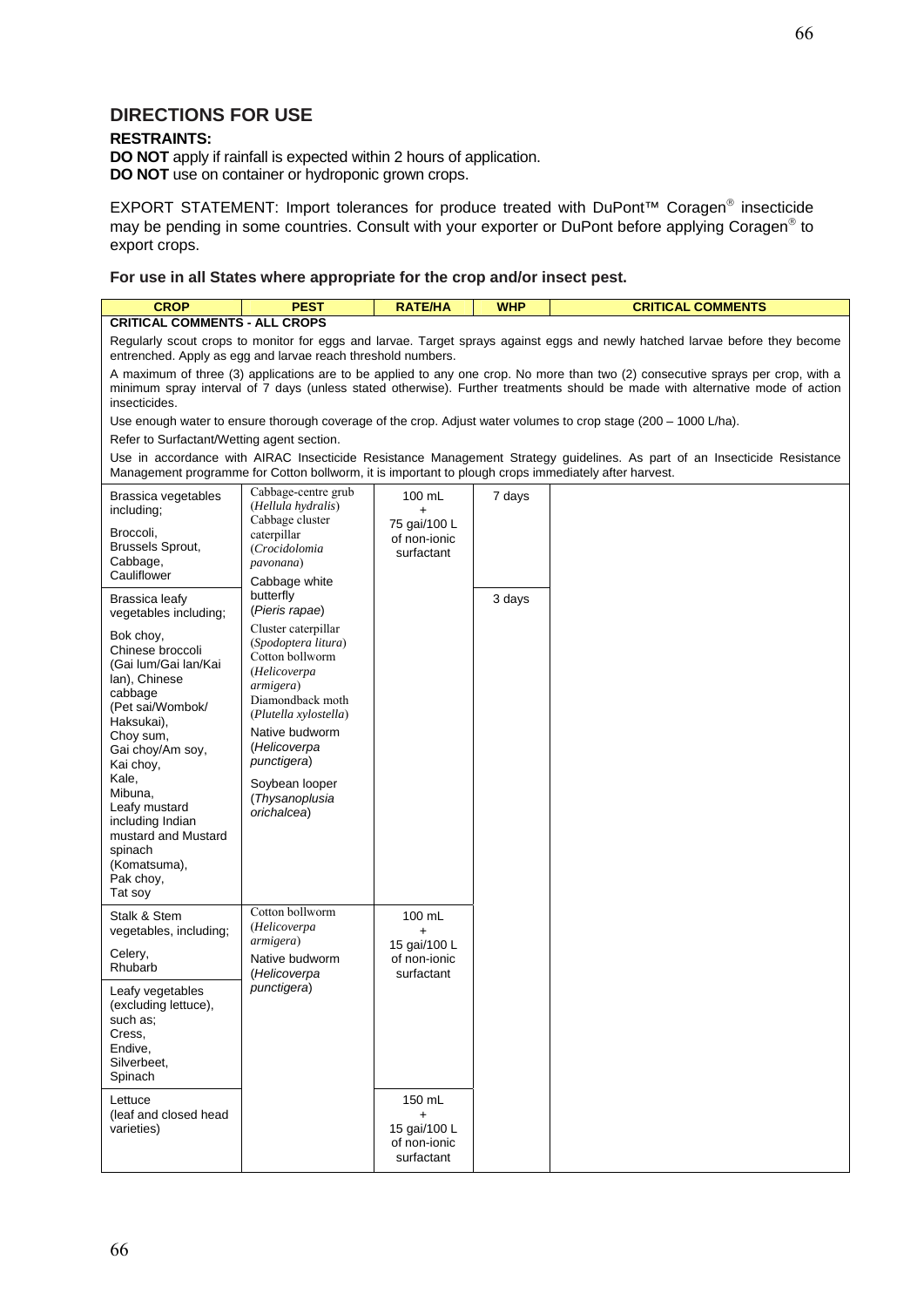| <b>CROP</b>                                                  | <b>PEST</b>                                       | <b>RATE/HA</b>              | <b>WHP</b>             | <b>CRITICAL COMMENTS</b>                                                                                                                                              |
|--------------------------------------------------------------|---------------------------------------------------|-----------------------------|------------------------|-----------------------------------------------------------------------------------------------------------------------------------------------------------------------|
| Fruiting vegetables<br>(excluding Cucurbits),<br>including;  | Cotton bollworm<br>(Helicoverpa<br>armigera)      | 100 mL<br>or<br>10 mL/100 L |                        |                                                                                                                                                                       |
| Capsicum,<br>Egg plant,<br>Peppers,                          | Native budworm<br>(Helicoverpa<br>punctigera)     | (dilute)                    |                        |                                                                                                                                                                       |
| Tomato<br>(trellis and field)                                | Tomato leaf miner<br>(Phthorimaea<br>operculella) |                             |                        |                                                                                                                                                                       |
| Fruiting vegetables<br>(Cucurbits), including;<br>Cucumbers, | Cotton bollworm<br>(Helicoverpa<br>armigera)      | 100 mL<br>or<br>10 mL/100 L | 3 days                 | Apply with a minimum spray interval of 5 days.                                                                                                                        |
| Melons,<br>Pumpkin,<br>Squash,<br>Zucchini                   | Native budworm<br>(Helicoverpa<br>punctigera)     | (dilute)                    |                        |                                                                                                                                                                       |
| Potatoes                                                     | Cotton bollworm<br>(Helicoverpa<br>armigera)      | 100 mL                      | <b>Not</b><br>required | Only target foliar infestations of Potato moth. Moth<br>larvae in the soil or within stems will not be<br>controlled. Apply with a spray interval of 10 - 14<br>days. |
|                                                              | Native budworm<br>(Helicoverpa<br>punctigera)     |                             |                        |                                                                                                                                                                       |
|                                                              | Potato moth<br>(Phthorimaea<br>operculella)       |                             |                        |                                                                                                                                                                       |

*NOT TO BE USED FOR ANY PURPOSE OR IN ANY MANNER CONTRARY TO THIS LABEL UNLESS AUTHORISED UNDER APPROPRIATE LEGISLATION.* 

### *WITHHOLDING PERIODS*

#### **HARVEST**

**POTATOES: WITHHOLDING PERIOD NOT REQUIRED WHEN USED AS DIRECTED.** 

#### **BRASSICA LEAFY VEGETABLES, STALK & STEM VEGETABLES, LEAFY VEGETABLES (INCLUDING LETTUCE): DO NOT HARVEST FOR 3 DAYS AFTER APPLICATION.**

**BRASSICA VEGETABLES (including BROCCOLI, BRUSSELS SPROUT, CABBAGE, CAULIFLOWER): DO NOT HARVEST FOR 7 DAYS AFTER APPLICATION.** 

#### **GRAZING**

**DO NOT GRAZE OR CUT FOR STOCK FOOD.** 

#### **GENERAL INSTRUCTIONS**

DuPont<sup>™</sup> Coragen<sup>®</sup> insecticide has been specifically designed for use in Integrated Pest Management (IPM) schemes. Coragen® is an anthranilic diamide insecticide in the form of a suspension concentrate. Coragen® is particularly active on Lepidopteran insect pests, primarily as a larvicide. Before application monitor insect populations to determine whether or not there is a need for application of Coragen<sup>®</sup> based on locally determined economic thresholds. More than one treatment of Coragen® may be required to control a population of pests.

# **INSECTICIDE RESISTANCE WARNING**

**<sup>P</sup> <sup>28</sup> INSECTICI DE** 

For insecticide resistance management DuPont™ Coragen® insecticide is a Group 28 insecticide.

Some naturally occurring insect biotypes resistant to Coragen® and other Group 28 insecticides may exist through normal genetic variability in any insect population. The resistant individuals can eventually dominate the insect population if Coragen® and other Group 28 insecticides are used repeatedly. The effectiveness of Coragen® on resistant individuals could be significantly reduced. Since the occurrence of resistant individuals is difficult to detect prior to use DuPont accepts no liability for any losses that may result from the failure of Coragen® to control resistant insects.

Coragen® may be subject to specific resistance management strategies. To help prevent the development of resistance to Coragen®, use Coragen® in accordance with the current Insecticide Resistance Management (IRM) strategy for your region. For further information contact your farm chemical supplier, consultant, local Department of Agriculture or Primary Industries, or local DuPont Representative.

### **MIXING**

67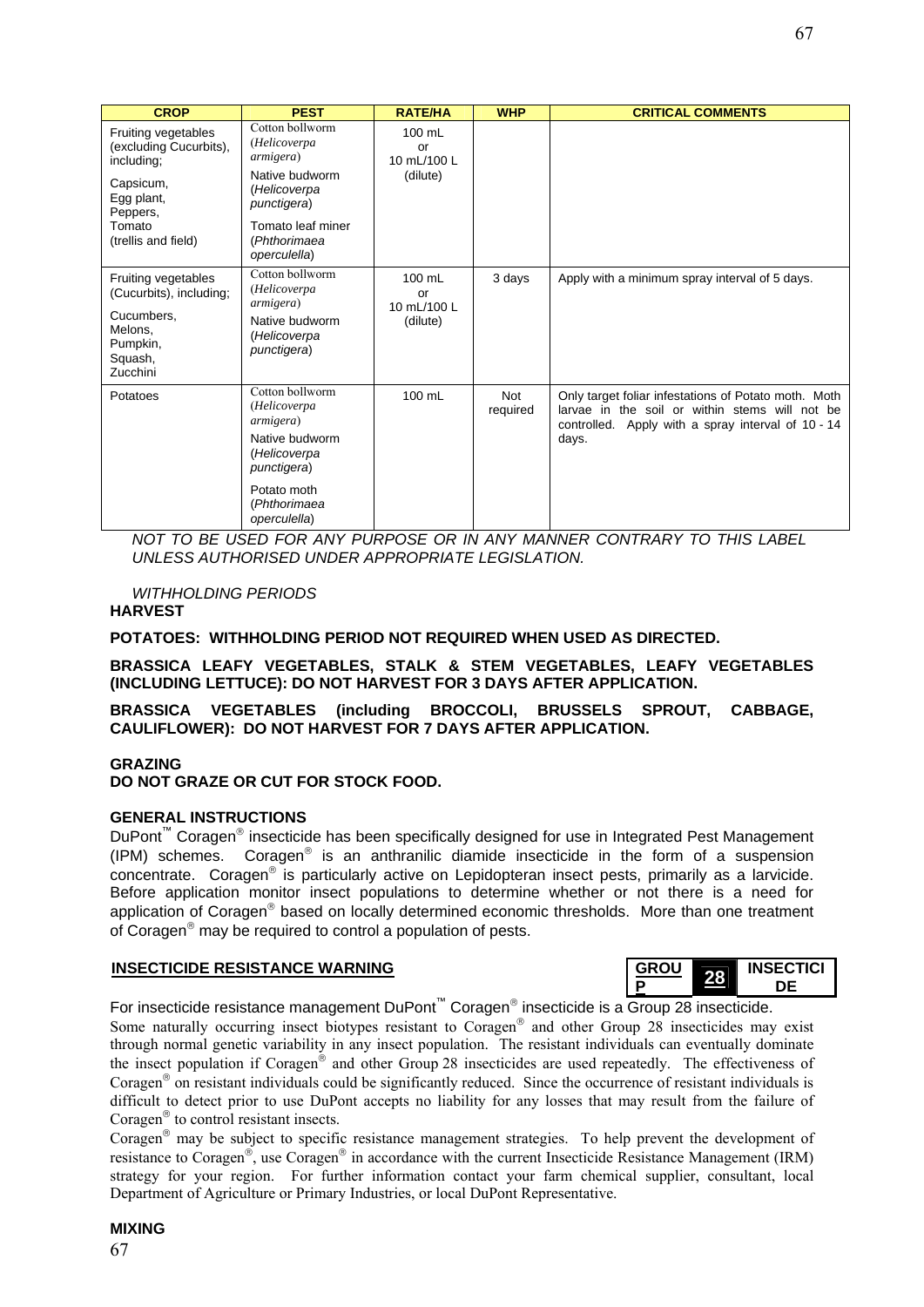Fill spray tank to  $\frac{1}{4}$  to  $\frac{1}{2}$  full of water. Measure the amount of Coragen<sup>®</sup> required for the area to be sprayed. Add Coragen® directly to the spray tank with the agitation engaged. Mix thoroughly to disperse the insecticide. Once dispersed, the material must be kept in suspension at all times by continuous agitation. Use mechanical or hydraulic means, **DO NOT** use air agitation, premix or slurry.

If spray solution is left standing, ensure thorough re-agitation of the spray mix until fully resuspended. **DO NOT** allow spray mix to sit overnight, as resuspension may be difficult.

#### **SURFACTANT/WETTING AGENT**

For celery, lettuce, rhubarb and other leafy vegetables use a non-ionic surfactant/wetting agent at 15 g active/100 L, (e.g. Agral 600 @ 25 mL/100 L).

For broccoli, Brussels sprout, cabbage, cauliflower a use a non-ionic surfactant/wetting agent at 75 g active/100 L, (e.g. Agral 600 @ 125 mL/100 L).

**DO NOT** use BS1000<sup>\*</sup> or Activator-90<sup>#</sup> as it may cause crop phytotoxicity.

**DO NOT** add a non-ionic surfactant/wetting agent if:

- mixing with another product which already contains a surfactant and/or the product label advises not to add a surfactant.
- mixing with a liquid fertiliser.

#### **APPLICATION**

#### **Minimising Spray Drift**

The interaction of many equipment and weather-related factors determines the potential for spray drift. The applicator must consider all these factors when making application decisions. The most effective way to reduce drift potential is to apply large droplets (volume mean diameter (VMD) > 250 - 300 microns). The best drift management strategy is to apply the largest droplets that provide sufficient coverage and control. APPLYING LARGER DROPLETS REDUCES DRIFT POTENTIAL, BUT WILL NOT MINIMISE DRIFT IF APPLICATIONS ARE MADE IMPROPERLY OR UNDER UNFAVOURABLE ENVIRONMENTAL CONDITIONS. When making applications in hot and dry conditions, set up equipment to produce larger droplets to reduce effects of evaporation.

DO NOT apply when wind speed is less than 3 or more than 20 kilometres per hour at the application site.

DO NOT apply when there are aquatic and wetland areas including aquacultural ponds or surface streams and rivers downwind from the application area and within the mandatory no-spray zone of 20 metres.

#### **Ground application**

Use a boom sprayer fitted with high flow rate nozzles to apply the highest practical spray volume. Nozzles with higher rated flows produce larger droplets. Use the lower spray pressures recommended for the nozzle. Higher pressure reduces droplet size, DOES NOT improve canopy penetration and may increase drift potential. WHEN HIGHER FLOW RATES ARE NEEDED, USE A HIGHER-CAPACITY NOZZLE INSTEAD OF INCREASING PRESSURE. Use a nozzle type that is designed for the intended application. With most nozzle types, narrower spray angles produce larger droplets. Consider using low-drift nozzles. When applying Coragen® by ground application, keep the boom low to avoid spray drift.

#### **Compatibility**

Since formulations may be changed and new ones introduced, it is recommended that users premix a small quantity of the desired tank mix and observe possible adverse changes (settling out, flocculation etc). Avoid complex tank mixtures of several products or very concentrated spray mixtures. Coragen<sup>®</sup> is compatible with Captan\*, Dextrolac\*, Delan\*, Fulasin\*, Manzate®, Nustar®, Omite\*, Polyram\* and Systhane\*.

**The mixing sequence recommended is**: water soluble bags, dry flowable or water dispersible granules, wettable powders, water based suspension concentrates (Coragen®), water soluble concentrates, oil based suspension concentrates, emulsifiable concentrates, adjuvants and surfactants, soluble fertilisers.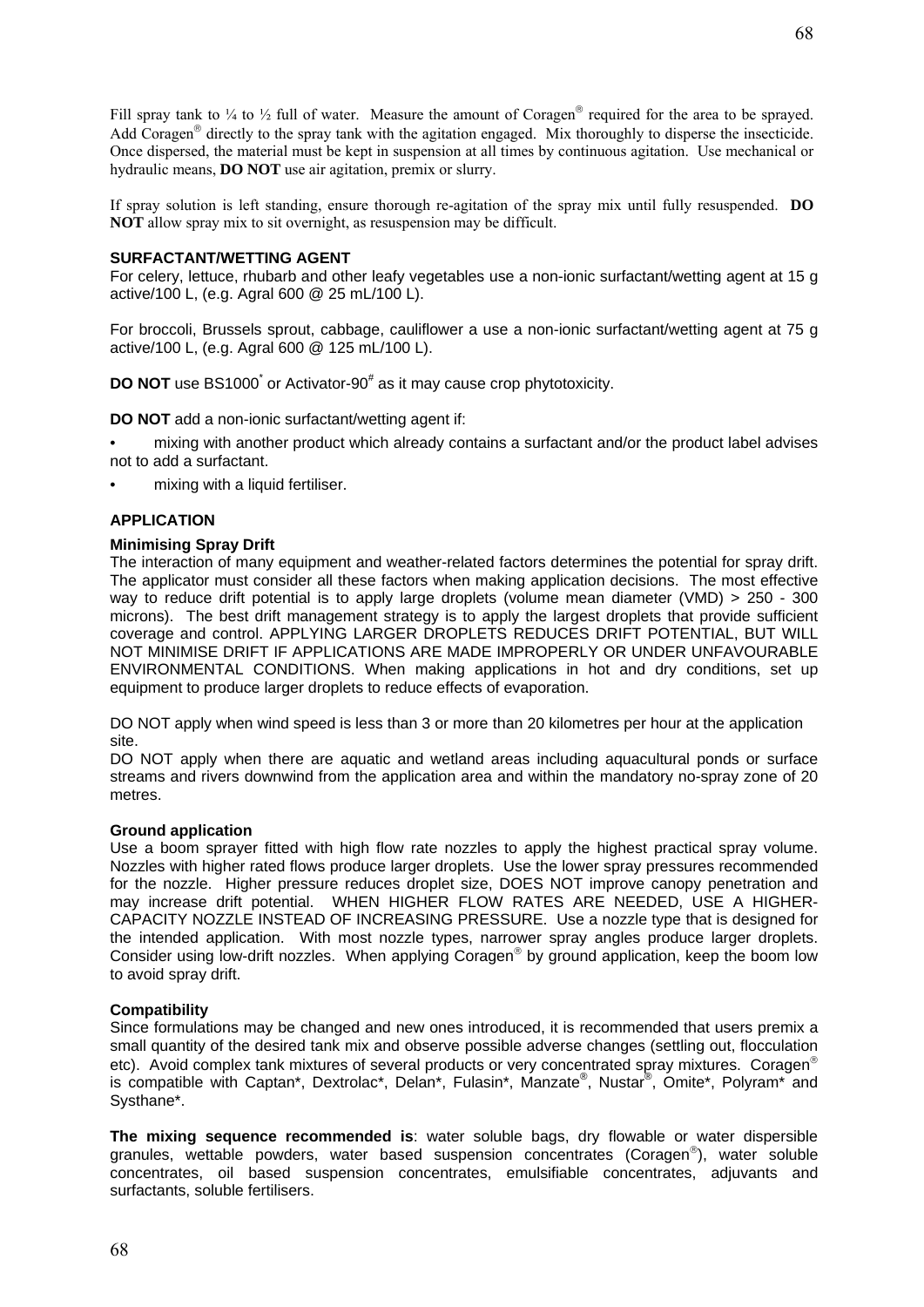#### **Spray Equipment Cleanout**

Prior to application, start with clean, well-maintained application equipment. Immediately following application, thoroughly clean all spray equipment to reduce the risk of forming hardened deposits which might become difficult to remove. Drain spray equipment. Thoroughly rinse sprayer and flush hoses, boom, and nozzles with clean water.

Clean all other associated application equipment. Take all necessary safety precautions when cleaning equipment. **DO NOT** clean near wells, water sources or desirable vegetation. Dispose of waste rinse water in accordance with local regulations.

#### **PROTECTION OF WILDLIFE, FISH, CRUSTACEANS AND ENVIRONMENT**

Dangerous to aquatic invertebrates. Drift and run off from treated areas may be hazardous to aquatic organisms in neighbouring areas. **DO NOT** contaminate streams, rivers or waterways with the chemical or used containers.

#### **STORAGE AND DISPOSAL**

KEEP OUT OF REACH OF CHILDREN. Store in the closed, original container in a dry, cool, well-ventilated area out of direct sunlight.

The method of disposal of the container depends on the container type. Read the 'Storage and Disposal' instructions on the label that is attached to the container.

#### **FIRST AID**

If poisoning occurs, contact a doctor or Poisons Information Centre. Phone Australia 13 11 26.

#### **IN A MEDICAL EMERGENCY CALL 1800 674 415 ALL HOURS**

#### **MATERIAL SAFETY DATA SHEET**

Additional information is listed in the Material Safety Data Sheet.

#### **NOTICE TO BUYER**

To the extent permitted by law all conditions and warranties and statutory or other rights of action which buyer or any other user may have against DuPont or Seller are hereby excluded. DuPont hereby gives notice to buyer and other users that it will not accept responsibility for any indirect or consequential loss arising from reliance on product information or advice provided by DuPont or on its behalf unless it is established that such information or advice was provided negligently and that the product has been used strictly as directed. DuPont's liability shall in all circumstances be limited to replacement of the product or a refund of the purchase price paid therefor.

The DuPont Oval Logo, DuPont<sup>™</sup> and Coragen® are trademarks or registered trademarks of DuPont or its affiliates.

Du Pont (Australia) Ltd *A.C.N. 000 716 469*  7 Eden Park Drive Macquarie Park NSW 2113 (02) 9923 6111 or 1800 257 169 http://www.dupont.com.au/ag/ APVMA Approval No: 61519/0608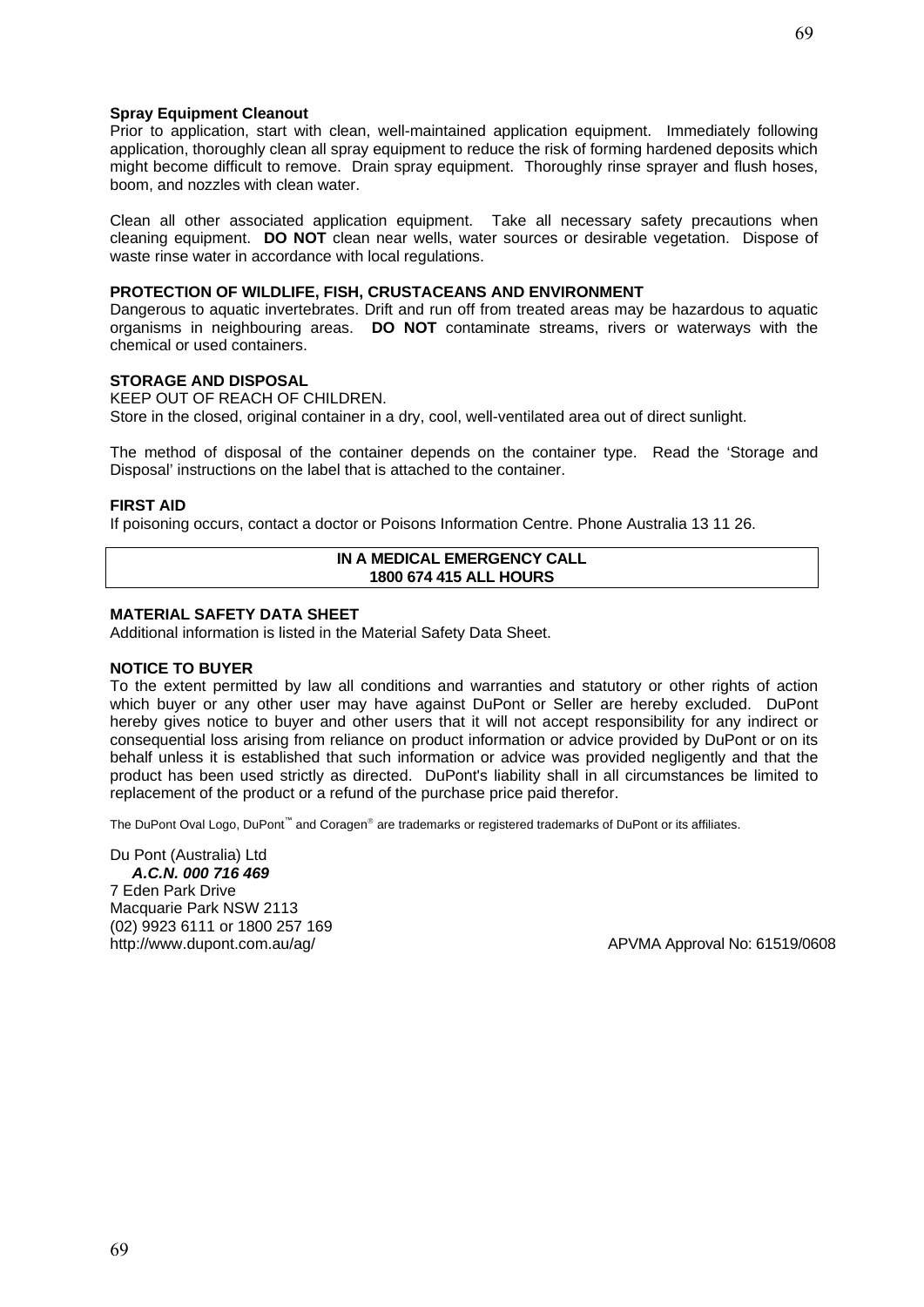# *READ SAFETY DIRECTIONS BEFORE OPENING OR USING*

# DuPont<sup>™</sup> Acelepryn **DRAFT** DuPont

# **INSECTICIDE**

# **ACTIVE CONSTITUENT: 200 g/L CHLORANTRANILIPROLE**



For the control of African black beetle, Argentinian scarab, Argentine stem weevil, Billbug and other insect pests in turf as per the Directions for Use

**IMPORTANT: READ THIS LEAFLET BEFORE OPENING OR USING THIS PRODUCT.** 

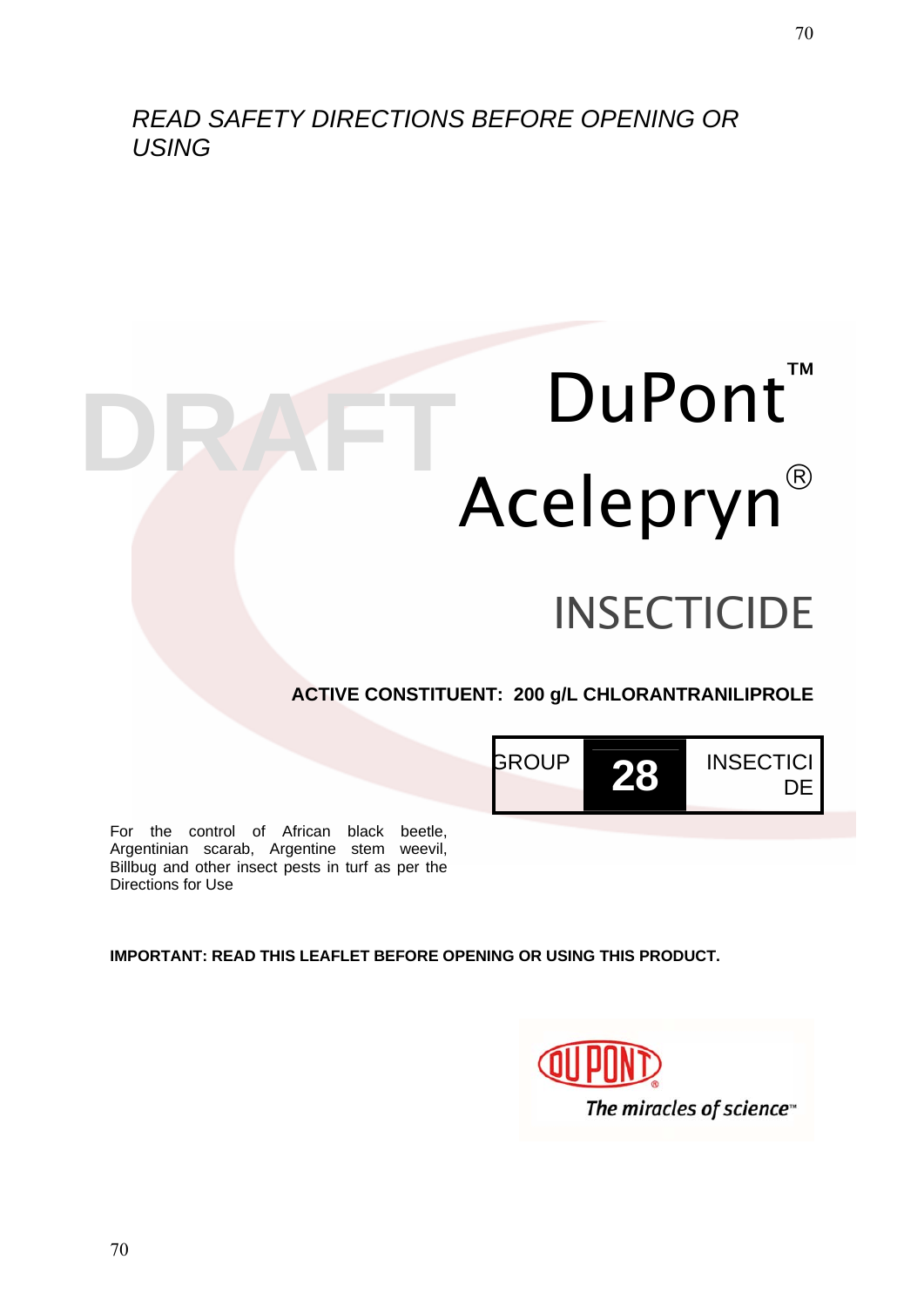#### **RESTRAINTS:**

**DO NOT** apply more than 2.8 L per hectare per year in broadcast applications to turfgrass.

**For use in all States where appropriate for the crop and/or insect pest.** 

| <b>CROP</b>                                                                                                                                                                                                                                                                                                                                                                                                 | <b>PEST</b>                                                                        | <b>RATE/HA</b>                                                                                                                                                                                                                                                       | <b>CRITICAL COMMENTS</b>                                                                                                                                                                                                                                                                                                                                                                                   |  |
|-------------------------------------------------------------------------------------------------------------------------------------------------------------------------------------------------------------------------------------------------------------------------------------------------------------------------------------------------------------------------------------------------------------|------------------------------------------------------------------------------------|----------------------------------------------------------------------------------------------------------------------------------------------------------------------------------------------------------------------------------------------------------------------|------------------------------------------------------------------------------------------------------------------------------------------------------------------------------------------------------------------------------------------------------------------------------------------------------------------------------------------------------------------------------------------------------------|--|
| Applications should not be made when the soil is saturated with water because adequate distribution of<br>the active ingredient vertically in the soil profile cannot be achieved under this condition. As is the case<br>with any insecticide applied to turfgrass for beetle larvae control, optimal results will be achieved if the<br>product is irrigated into the turf immediately after application. |                                                                                    |                                                                                                                                                                                                                                                                      |                                                                                                                                                                                                                                                                                                                                                                                                            |  |
| Golf courses<br>Lawns,<br>including<br>commercial<br>and residential<br>lawn areas                                                                                                                                                                                                                                                                                                                          | Beetle larvae<br>including;<br>African black<br>beetle<br>(Heteronychus<br>arator) | $750$ mL $- 1.5$                                                                                                                                                                                                                                                     | Apply before or at peak egg hatch for maximum<br>control (typically mid-Sept). Apply the higher rate for<br>early season (mid-Sept) applications where long<br>residual protection is required, or in later season<br>applications (mid-Dec onwards) when less sensitive<br>mid-instar grubs are present at the time of application,<br>or in cases of high pest pressure.                                 |  |
| <b>Sports</b><br>Argentinian<br>grounds<br>scarab<br>(Cyclocephala<br>signaticollis)<br>Other sport<br>and<br>recreational<br>turfgrass areas<br>Argentine stem<br>weevil larvae<br>(Listronotus<br>bonariensis),<br><b>Billbug larvae</b><br>(Sphenophorus<br>brunnipennis)                                                                                                                                |                                                                                    | Apply before or at peak egg hatch for maximum<br>control (typically mid-Dec). Use the higher application<br>rates for later season applications when less sensitive<br>mid-instar grubs are present at the time of application<br>or in cases of high pest pressure. |                                                                                                                                                                                                                                                                                                                                                                                                            |  |
|                                                                                                                                                                                                                                                                                                                                                                                                             |                                                                                    |                                                                                                                                                                                                                                                                      | Apply early season (mid-Sept) applications when<br>overwintered adults are first observed, to prevent<br>damage and population build up.<br>Early<br>application is essential to prevent grass damage<br>due to feeding. Use the higher application rates<br>when extended residual performance is required<br>for later season applications (mid-Dec<br>0r<br>onwards) or in cases of high pest pressure. |  |

*NOT TO BE USED FOR ANY PURPOSE OR IN ANY MANNER CONTRARY TO THIS LABEL UNLESS AUTHORISED UNDER APPROPRIATE LEGISLATION.* 

#### *WITHHOLDING PERIOD*  **DO NOT GRAZE OR CUT FOR STOCK FOOD.**

#### **GENERAL INSTRUCTIONS**

DuPont™ Acelepryn® insecticide is an anthranilic diamide insecticide in the form of a suspension concentrate. DuPont™ Acelepryn® insecticide delivers excellent preventative performance, with optimal results achieved with application early in the season (mid Sept) with the appearance of overwintering adult pests. The long residual performance of DuPont™ Acelepryn<sup>®</sup> insecticide will provide up to 6 months protection at the higher application rates. Curative control with DuPont™ Acelepryn<sup>®</sup> insecticide on pest outbreaks later in the season (mid Dec onwards) can be achieved using the higher recommended application rates.

#### **INSECTICIDE RESISTANCE WARNING**

| <b>GROU</b> | <b>INSECTICI</b> |  |
|-------------|------------------|--|
| Р           |                  |  |

For insecticide resistance management DuPont™ Acelepryn® insecticide is a Group 28 insecticide. Some naturally occurring insect biotypes resistant to Acelepryn<sup>®</sup> and other Group 28 insecticides may exist through normal genetic variability in any insect population. The resistant individuals can eventually dominate the insect population if Acelepryn® and other Group 28 insecticides are used repeatedly. The effectiveness of Acelepryn<sup>®</sup> on resistant individuals could be significantly reduced. Since the occurrence of resistant individuals is difficult to detect prior to use DuPont accepts no liability for any losses that may result from the failure of Acelepryn® to control resistant insects.

Acelepryn® may be subject to specific resistance management strategies. To help prevent the development of

71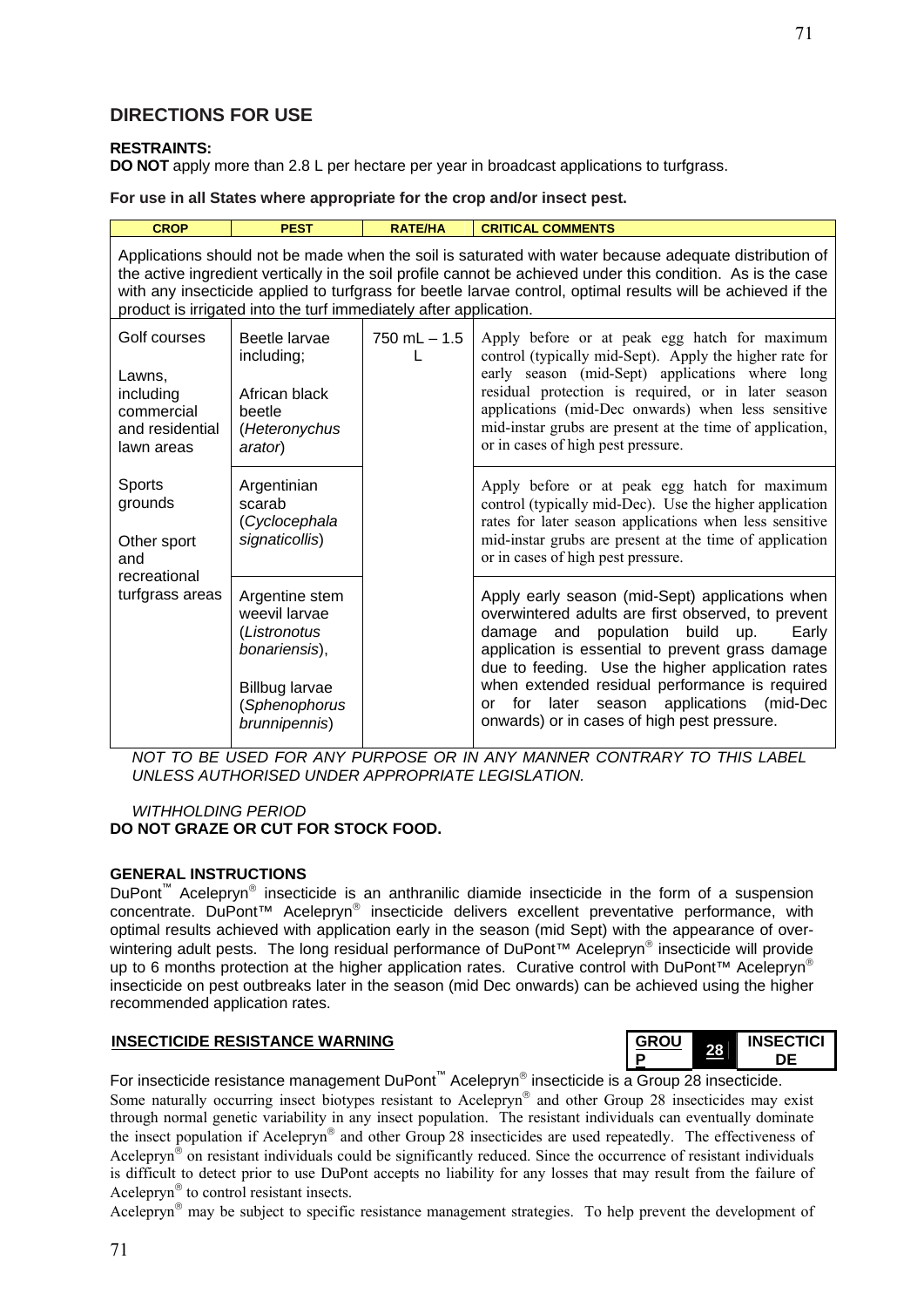resistance to Acelepryn®, use Acelepryn® in accordance with the current Insecticide Resistance Management (IRM) strategy for your region. For further information contact your farm chemical supplier, consultant, local Department of Agriculture or Primary Industries, or local DuPont Representative.

#### **SPRAY TIMING**

#### **Beetle larvae;**

DuPont<sup>™</sup> Acelepryn<sup>®</sup> insecticide may be applied from Spring onwards for preventative control of larvae of all the major beetle species infesting turfgrass. The need for an application may be based on historical monitoring of the site, previous records or experiences, current season adult trapping or other methods.

#### **Argentine stem weevil:**

DuPont<sup>™</sup> Acelepryn<sup>®</sup> insecticide should be applied when over-wintered adult Argentine stem weevils are observed in early Spring (mid Oct) to prevent damage in late Spring. An application at this time will also give excellent control of beetle larvae control.

#### **Billbugs:**

DuPont™ Acelepryn® insecticide should be applied when over-wintered adult billbugs are first observed (mid Oct). An application at this time will also give excellent beetle larvae control.

#### **MIXING**

Fill spray tank to  $\frac{1}{4}$  to  $\frac{1}{2}$  full of water. Measure the amount of Acelepryn<sup>®</sup> required for the area to be sprayed. Add Acelepryn® directly to the spray tank with the agitation engaged. Mix thoroughly to disperse the insecticide. Once dispersed, the material must be kept in suspension at all times by continuous agitation. Use mechanical or hydraulic means, **DO NOT** use air agitation, premix or slurry.

If spray solution is left standing, ensure thorough reagitation of the spray mix until fully resuspended. **DO NOT** allow spray mix to sit overnight, as resuspension may be difficult.

#### **APPLICATION**

- Spray with at least 400 L of water/ha to ensure even coverage.
- The required water volume may be determined by applying different test volumes, using different settings on the sprayer, from industry guidelines or expert advice.
- Note that the amount or product specified in the Directions for Use table is per hectare of product. You will need to determine your spray rate per hectare before deciding on the amount of product to add to the tank.
- Irrigate with approx 6 mm of water after application.

**DO NOT** apply when wind speed is less than 3 or more than 20 kilometres per hour at the application site.

**DO NOT** apply when there are aquatic and wetland areas including aquacultural ponds or surface streams and rivers downwind from the application area and within the mandatory no-spray zone of 90 metres.

#### **Spray Equipment Cleanout**

Prior to application, start with clean, well-maintained application equipment. Immediately following application, thoroughly clean all spray equipment to reduce the risk of forming hardened deposits which might become difficult to remove. Drain spray equipment. Thoroughly rinse sprayer and flush hoses, boom, and nozzles with clean water.

Clean all other associated application equipment. Take all necessary safety precautions when cleaning equipment. **DO NOT** clean near wells, water sources or desirable vegetation. Dispose of waste rinse water in accordance with local regulations.

#### **PROTECTION OF WILDLIFE, FISH, CRUSTACEANS AND ENVIRONMENT**

Dangerous to aquatic invertebrates. Drift and run off from treated areas may be hazardous to aquatic organisms in neighbouring areas. **DO NOT** contaminate streams, rivers or waterways with the chemical or used containers.

**DO NOT** apply under weather conditions, or from spraying equipment, that may cause spray to drift onto near-by non-target plants/crops, cropping lands or pastures.

#### **STORAGE AND DISPOSAL**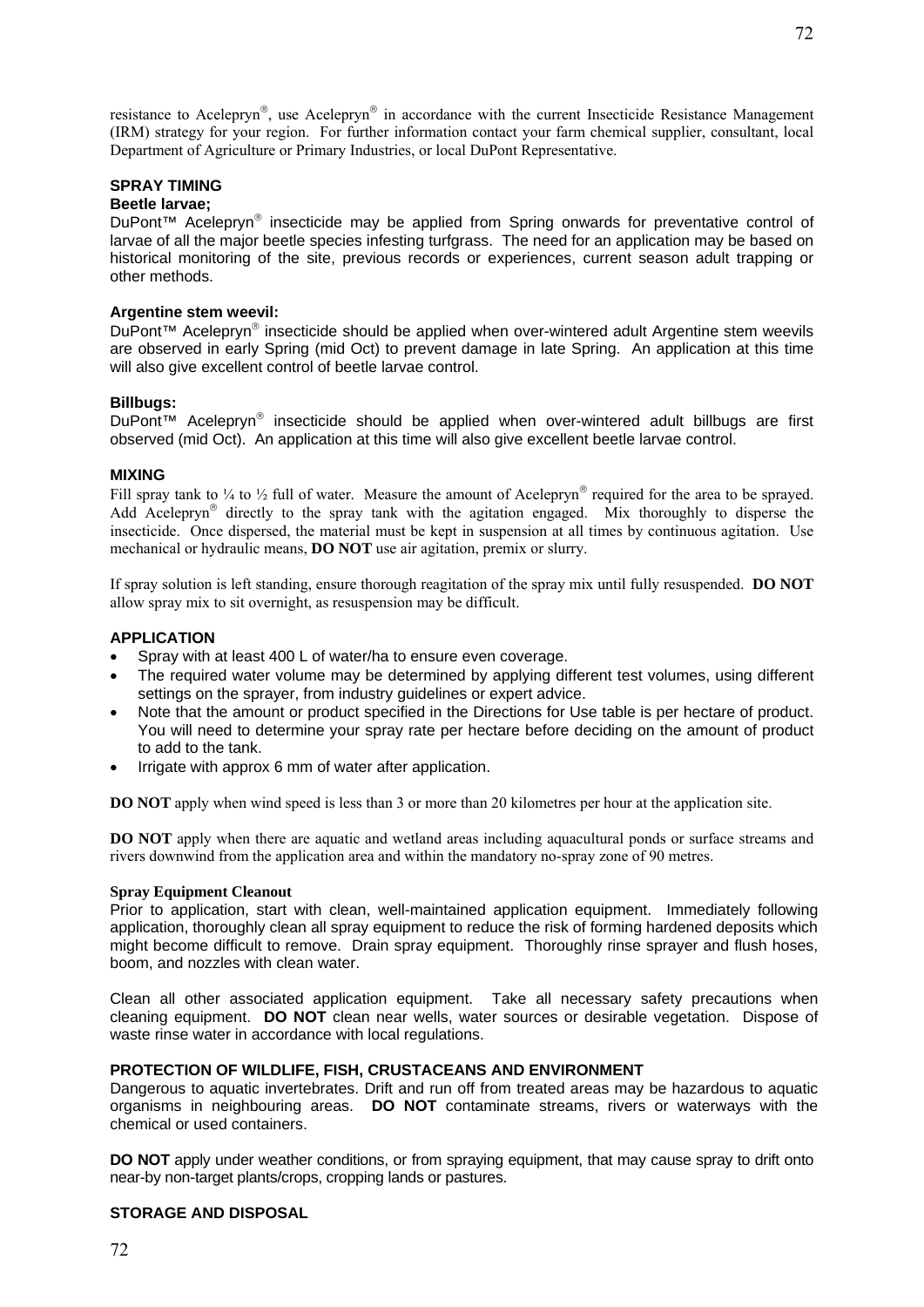73

#### KEEP OUT OF REACH OF CHILDREN.

Store in the closed, original container in a dry, well-ventilated area, as cool as possible out of direct sunlight.

Triple or preferably pressure rinse containers before disposal. Add rinsings to spray tank. **DO NOT** dispose of undiluted chemicals on site. If recycling, replace cap and return clean containers to recycler or designated collection point. If not recycling, break, crush, or puncture and bury empty containers in a local authority landfill. If no landfill is available, bury the containers below 500 mm in a disposal pit specifically marked and set up for this purpose clear of waterways, desirable vegetation and tree roots. Empty containers and product should **NOT** be burnt.

#### **FIRST AID**

If poisoning occurs, contact a doctor or Poisons Information Centre. Phone Australia 13 11 26.

#### **IN A MEDICAL EMERGENCY CALL 1800 674 415 ALL HOURS**

#### **MATERIAL SAFETY DATA SHEET**

Additional information is listed in the Material Safety Data Sheet.

#### **NOTICE TO BUYER**

To the extent permitted by law all conditions and warranties and statutory or other rights of action which buyer or any other user may have against DuPont or Seller are hereby excluded. DuPont hereby gives notice to buyer and other users that it will not accept responsibility for any indirect or consequential loss arising from reliance on product information or advice provided by DuPont or on its behalf unless it is established that such information or advice was provided negligently and that the product has been used strictly as directed. DuPont's liability shall in all circumstances be limited to replacement of the product or a refund of the purchase price paid therefor.

The DuPont Oval Logo, DuPont™ and Acelepryn® are trademarks or registered trademarks of DuPont or its affiliates.

Du Pont (Australia) Ltd *A.C.N. 000 716 469*  7 Eden Park Drive Macquarie Park NSW 2113 (02) 9923 6111 or 1800 257 169

APVMA Approval No: 63085/0608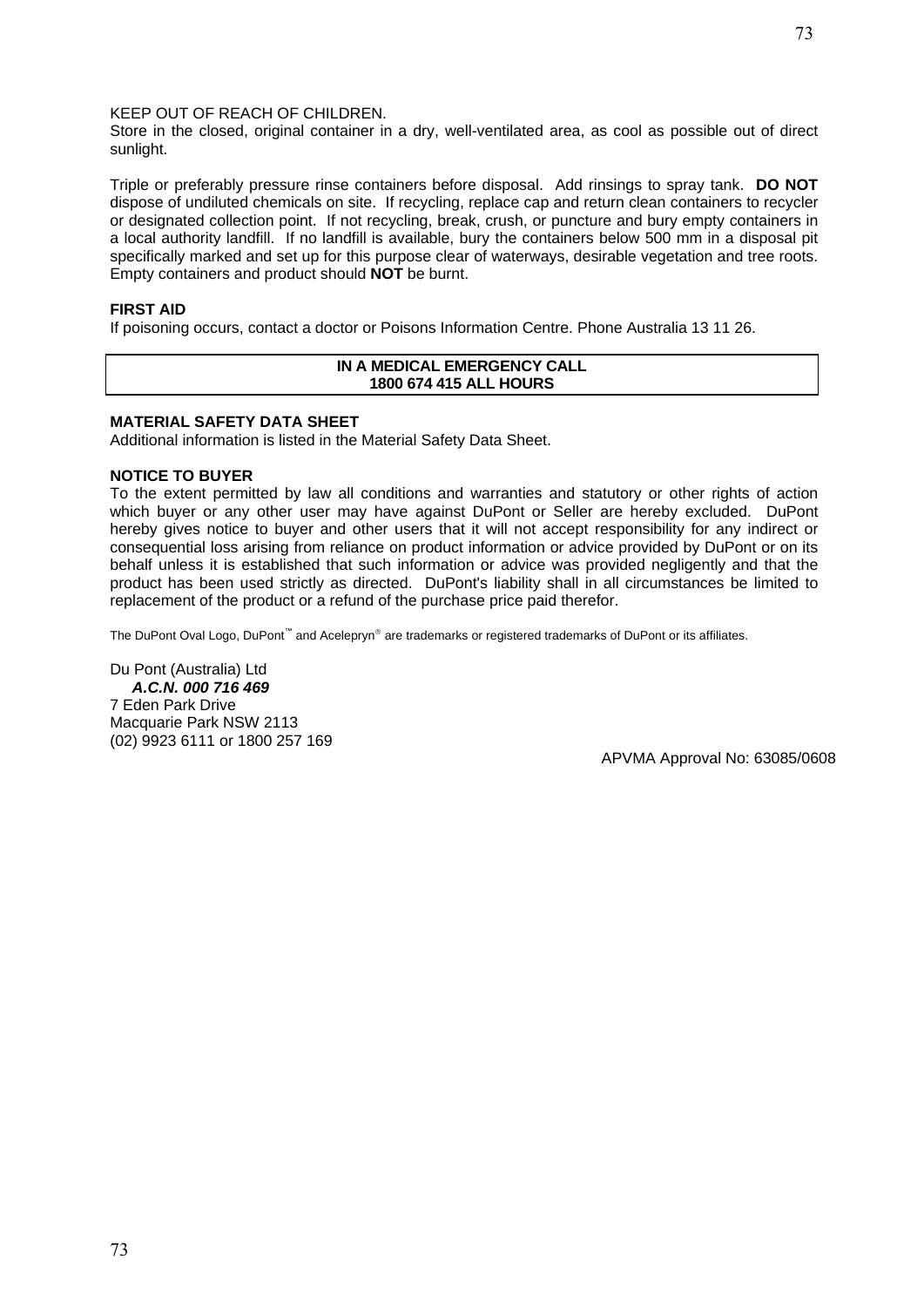# **GLOSSARY**

| <b>Active constituent</b> | The substance that is primarily responsible for the effect produced by a<br>chemical product. |  |  |
|---------------------------|-----------------------------------------------------------------------------------------------|--|--|
| Acute                     | Having rapid onset and of short duration.                                                     |  |  |
| <b>Chronic</b>            | Of long duration.                                                                             |  |  |
| <b>Codex MRL</b>          | Internationally published standard maximum residue limit.                                     |  |  |
| <b>Desorption</b>         | Removal of an absorbed material from a surface.                                               |  |  |
| <b>Efficacy</b>           | Production of the desired effect.                                                             |  |  |
| <b>Formulation</b>        | A combination of both active and inactive constituents to form the end use<br>product.        |  |  |
| Genotoxicity              | The ability to damage genetic material                                                        |  |  |
| Leaching                  | Removal of a compound by use of a solvent.                                                    |  |  |
| <b>Metabolism</b>         | The conversion of food into energy                                                            |  |  |
| <b>Toxicokinetics</b>     | The study of the movement of toxins through the body.                                         |  |  |
| <b>Toxicology</b>         | The study of the nature and effects of poisons.                                               |  |  |